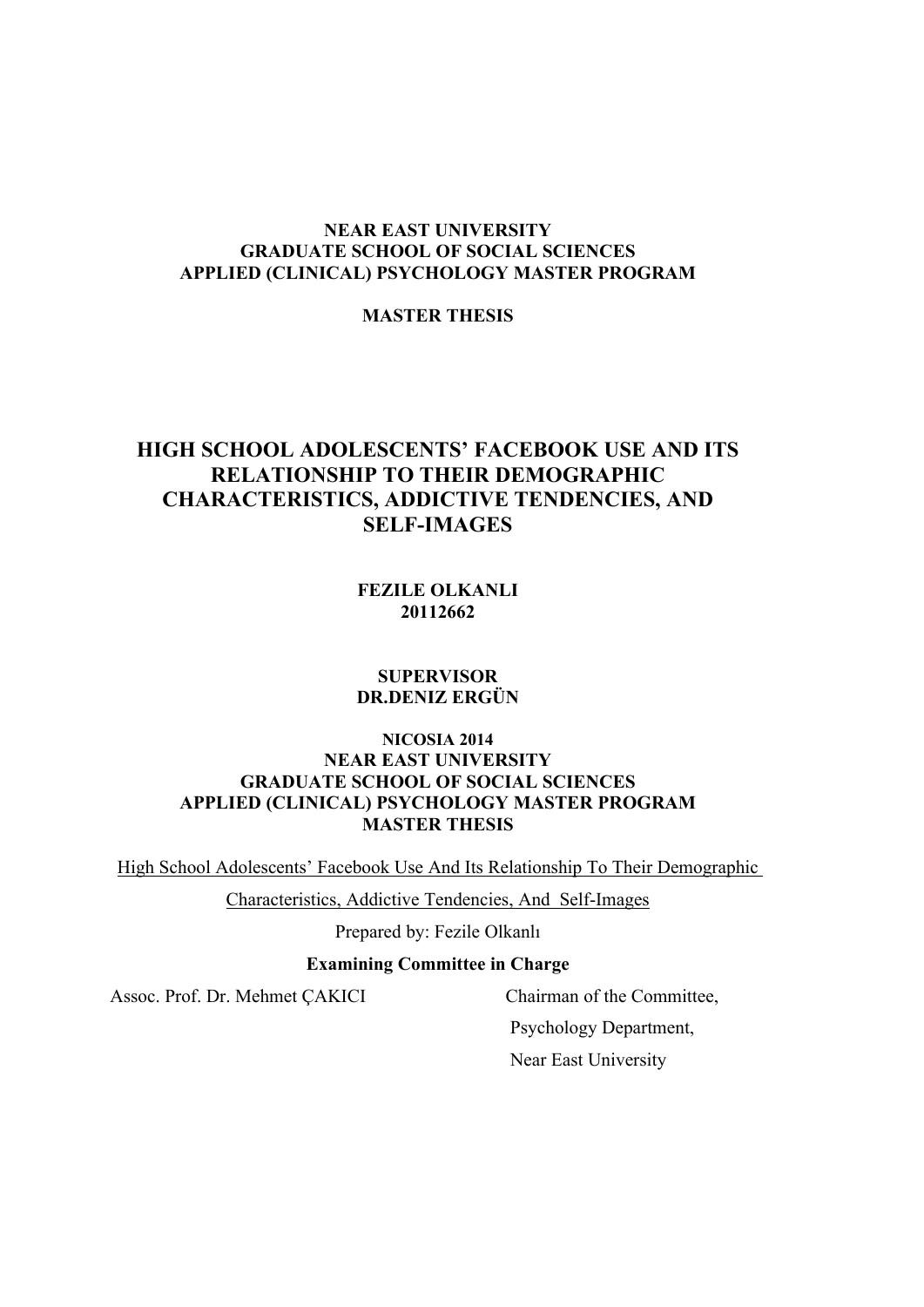Assoc. Prof. Dr. Ebru ÇAKICI Chairman of the Psychology

Department, Near East University

Dr. Deniz Ergün Department of Psychology, Near East University (Supervisor)

# **Approval of the Graduate School of Social Sciences Prof. Dr. Çelik Arvoba** i

**ÖZET**

Facebook 2004 yılında kurulmuş bir sosyal paylaşım sitesidir. İlk kuruluş amacı üniversite öğrencilerinin birbirleriyle iletişim kurabilmesini sağlamaktı. Günümüzde, amacı bireylerin dünyayla bağlantı kurmasını ve paylaşım yapabilmesini sağlamaktır. Kullanım sıklığı ve algılanan popülarite durumlarının Facebook'un ergenlerin benlik imgesi üzerindeki etkilerini etkisi araştırılmıştır.

Bu çalışmaya Lefkoşa'da bulunan 3 liseden 116 öğrenci katılmıştır. Anket formunun ilk kısmında öğrencilerin demografik bilgileri, Facebook kullanım sıklıkları, Facebook ve okul popülariteleri sorgulanmıştır. Bu kısımdaki sorular bizim tarafımızdan hazırlanmıştır. Anket formunun ikinci kısmında ise öğrencilerin bağımlılık eğilimlerinin değerlendirimesi için Bergen Facebook Bağımlılık Ölçeği (BFBÖ) kullanılmıştır. Son olarak 99 sorudan oluşan Offer Benlik İmgesi Ölçeği (OBİÖ) kullanılmıştır.

BFBÖ puan ortalaması ve OBİÖ toplam puanı (r= 0.35) ve alt ölçekler olan aile ilişkileri (r= 0.20), dürtü kontrol (r= 0.29), bireysel değerler (r= 0.24), başetme gücü (r= 0.21), benden imgesi (r= 0.31), duygusal düzey (r= 0.36), çevre uyumu (r= 0.27), sosyal ilişkiler (r= 0.23), psikopatoloji (r= 0.42) arasında ilişki tespit edilmiştir. Bunlara ek olarak, Facebook kullanımı ile ilgili ergenlerin Facebook arkadaslarıyla paylaşımlarını, popülaritelerini ve Facebook paylaşımlarını sorgulayan sorularla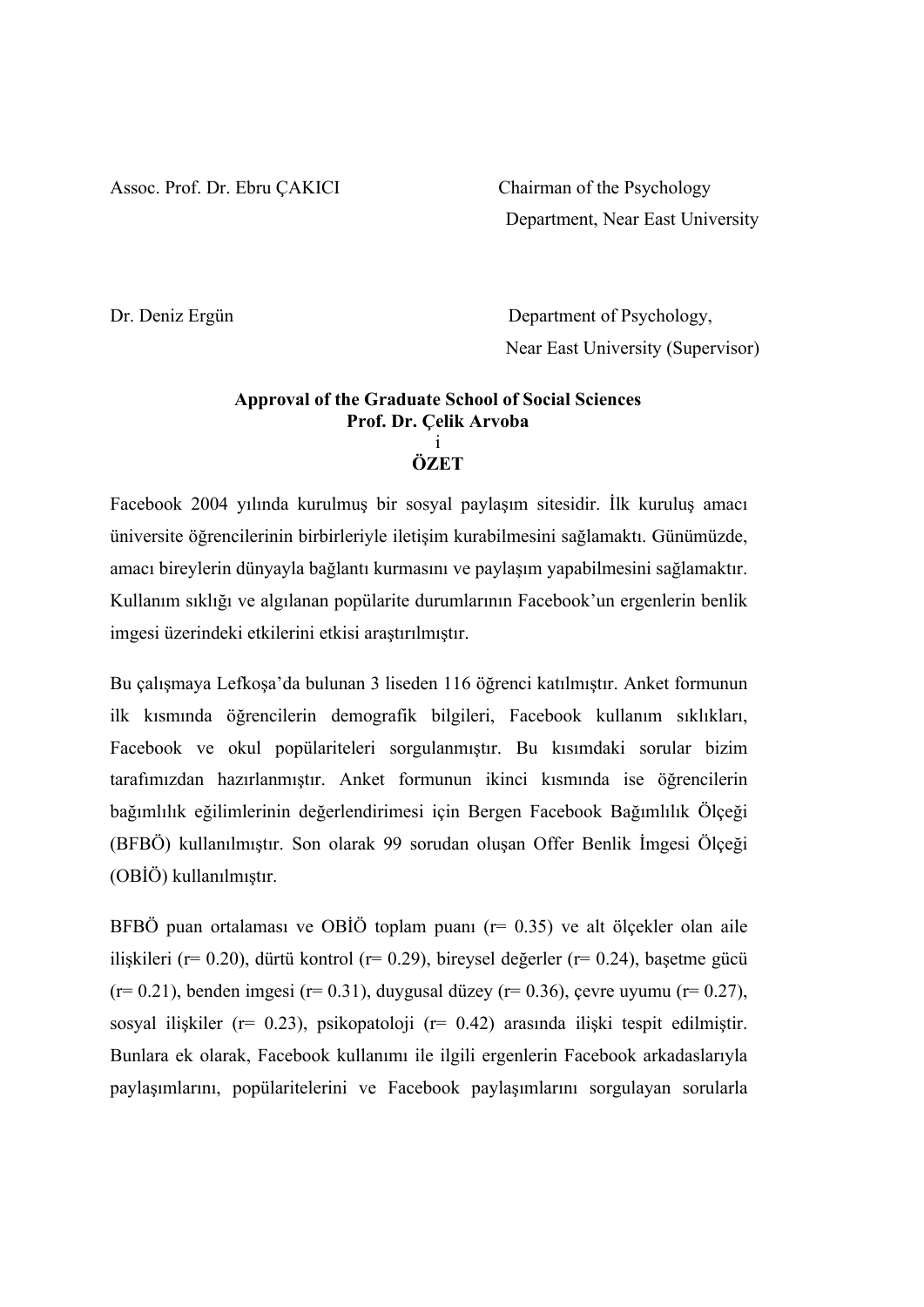OBİÖ toplam puanı ve alt ölçek puanları arasında olumlu yönde anlamlı ilişkiler tespit edilmiştir.

Sonuç olarak, Facebook kullanımının ergenlerin benlik imgesi üzerinde olumlu etkileri olduğu görülmüştür. Ancak, psikopatoloji ile de anlamlı ilişki göstermesi bu konuda ileri araştırmaların faydalı olacağını düşündürmektedir.

# **Anahtar Kelimeler: Sosyal paylaşım sitesi, Facebook, ergenler, bağımlılık eğilimi, benlik**

# ii **ABSTRACT**

Facebook is a social networking site (SNS) founded in 2004. Its' mission is to enable people to share and get connected to the world. The aim of the present study was to determine the influence of Facebook usage on high school adolescents' self-images. The goal of this study is to investigate whether the frequency of usage and perceived popularity issues effect the influences of Facebook on the adolescents' self-images.

116 students' from 3 high schools in Nicosia were participated in this research. A question pack consisted of demographic questions, and Facebook and school related questions consisted of questions concerned Facebook usage frequency, Facebook popularity issues and school popularity issues designed by us, secondly Bergen Facebook Addiction Scale (BFAS) and lastly, Offer Self-Image Questionnaire (OSIQ) was used in the present experiment.

Significant relationships was found between mean scores of BFAS and total score of OSIQ  $(r= 0.35)$  and sub-scales which are family relations  $(r= 0.20)$ , impulse control  $(r= 0.35)$ 0.29), individual morals ( $r= 0.24$ ), power to compete ( $r= 0.21$ ), body image ( $r= 0.31$ ), emotional tone ( $r= 0.36$ ), environment adjustment ( $r= 0.27$ ), social relations ( $r=$ 0.23), psychopathology ( $r= 0.42$ ) significant relationships were found. In addition to these, there were significant relationships between the Facebook related questions which examined adolescents' shares with Facebook friends, their popularities, and their Facebook shares (such as pictures) and OSIQ total score and sub-scale scores.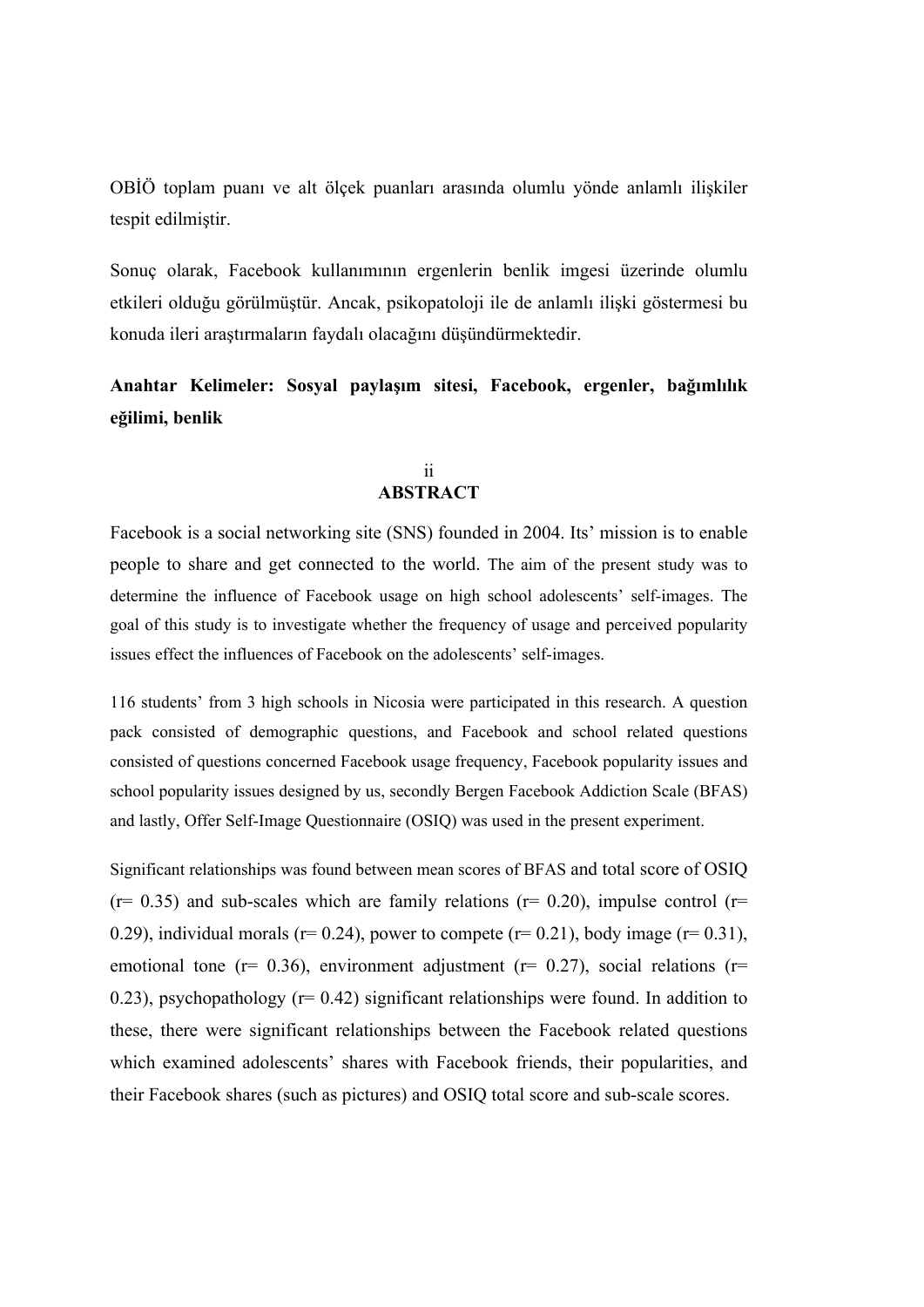As a result, it was found that Facebook usage cause positive effects on adolescents' self images. However, as there was a positive relationship between Facebook usage and psychopathology, further researches might be useful on this aspect.

**Key words: Social networking site, Facebook, adolescents, addictive tendencies, self-image**

iii

# **ACKNOWLEDGEMENT**

Firstly, I would like to thank my supervisor Dr. Deniz Ergün. For the whole semester she was very helpful and patient. Her advices and useful directions made me to work on this dissertation more effectively and motivated. Whenever I needed academic guidance or motivation, she was very helpful.

In addition, I would like to thank my parents for their support on my whole education life. Finally, I would like to thank my sister for encouraging me every time I felt useless or lost during my studies.

> iv **INDEX**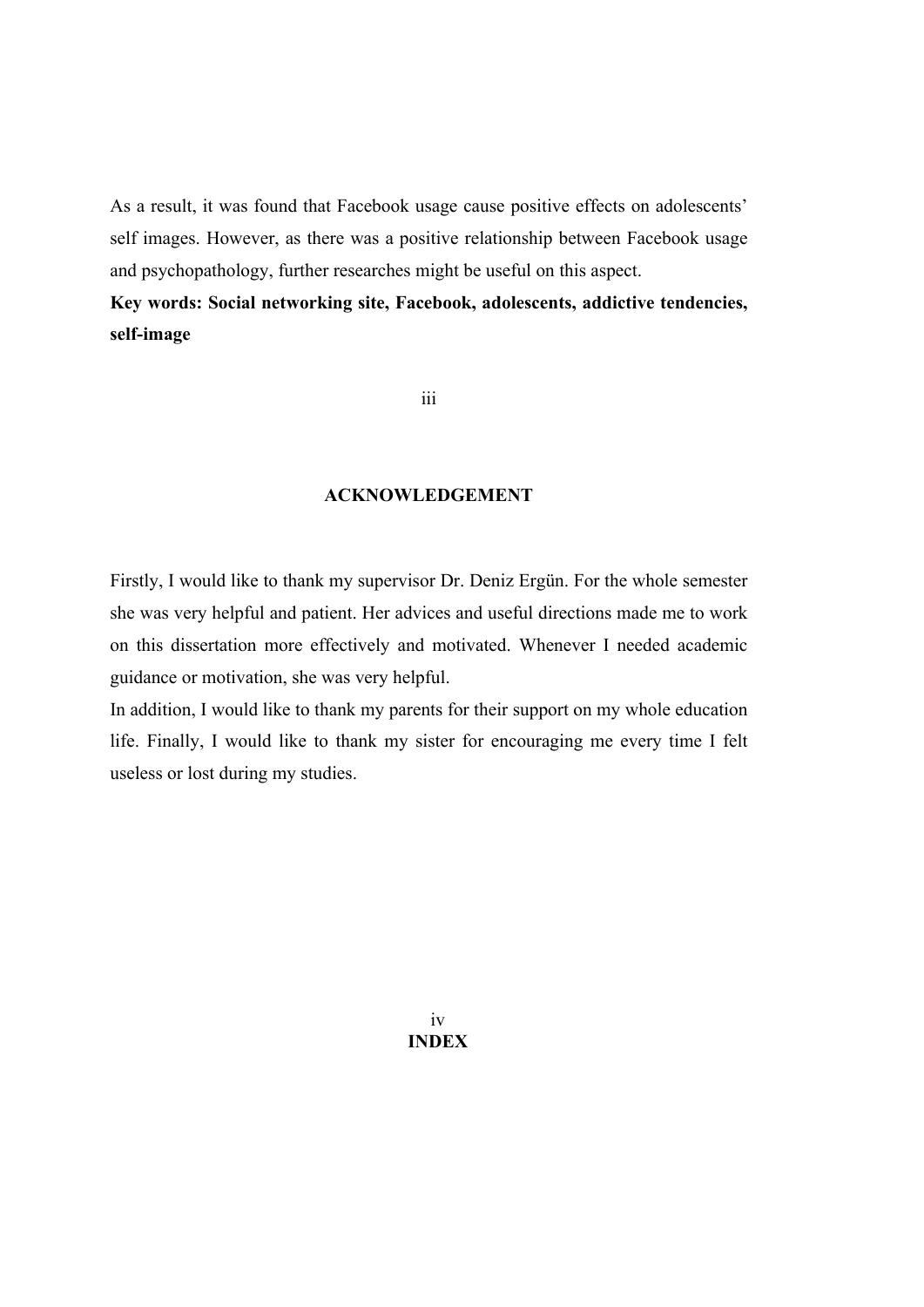| 2.3.a Demographic Information, Facebook and School Questions 12 |  |
|-----------------------------------------------------------------|--|
|                                                                 |  |

# $\bar{V}$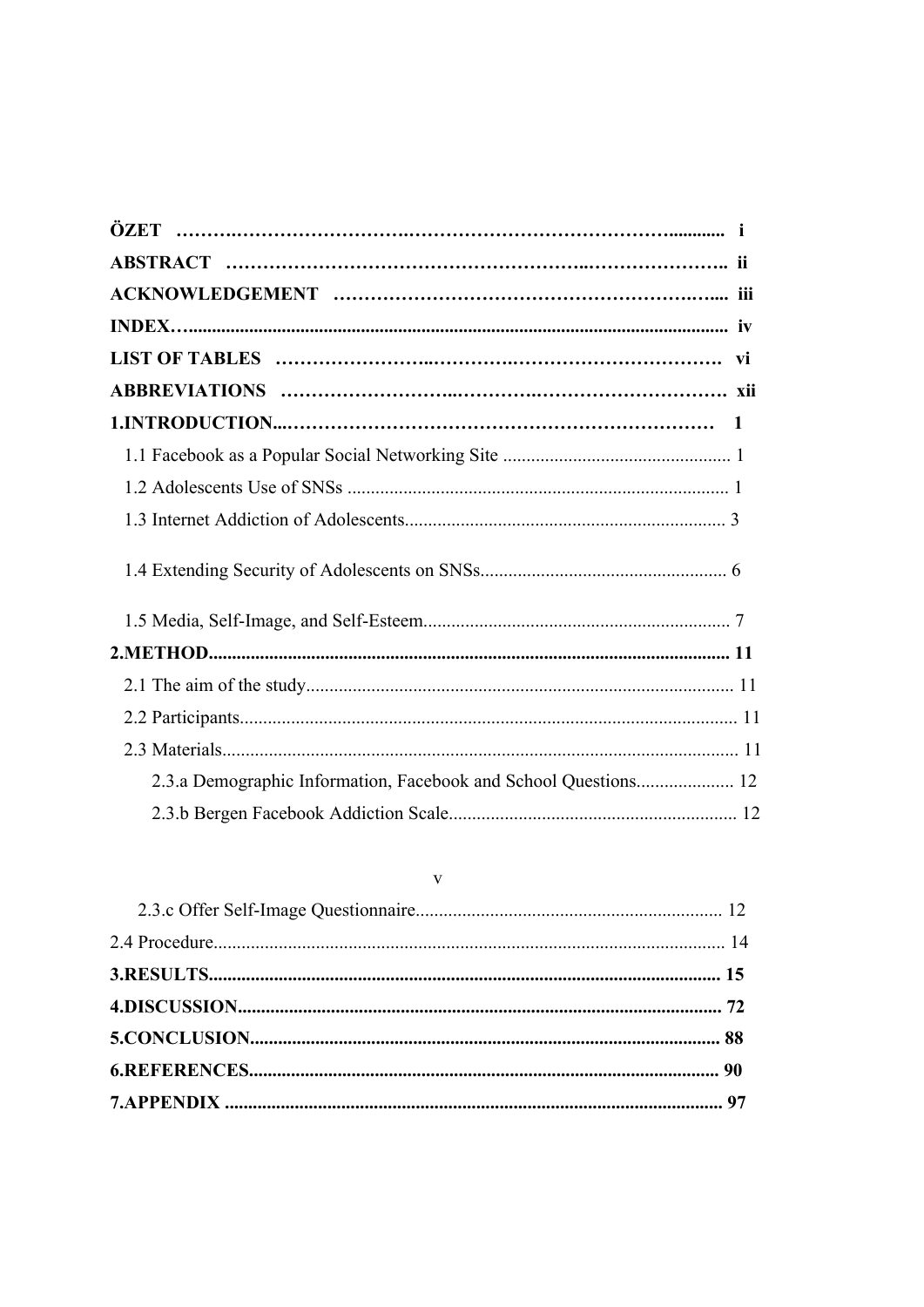# vi

| <b>LIST OF TABLES</b>                                                                    |  |
|------------------------------------------------------------------------------------------|--|
|                                                                                          |  |
|                                                                                          |  |
|                                                                                          |  |
|                                                                                          |  |
|                                                                                          |  |
| <b>Table 4.</b> The comparison of Mean score of BFAS and whether or not his/her mother   |  |
|                                                                                          |  |
| <b>Table 5a.</b> Correlations of the mean score of OSIQ subscales and mean score of      |  |
|                                                                                          |  |
| <b>Table 5b.</b> Correlations of the mean score of OSIQ subscales and mean score of      |  |
|                                                                                          |  |
| <b>Table 6.</b> Comparison of mean scores of OSIQ subscale of social relations according |  |
|                                                                                          |  |

**Table 7.**Comparison of mean scores of OSIQ subscale of environment adjustment according to the frequency of how often does he/she check his/her Facebook account...................................................................................................................... 28 **Table 8.**Comparison of mean scores of OSIQ subscale of individual morals according to the frequency of how popular does he/she consider himself/herself on Facebook comparing to other Facebook users.......................................................... 29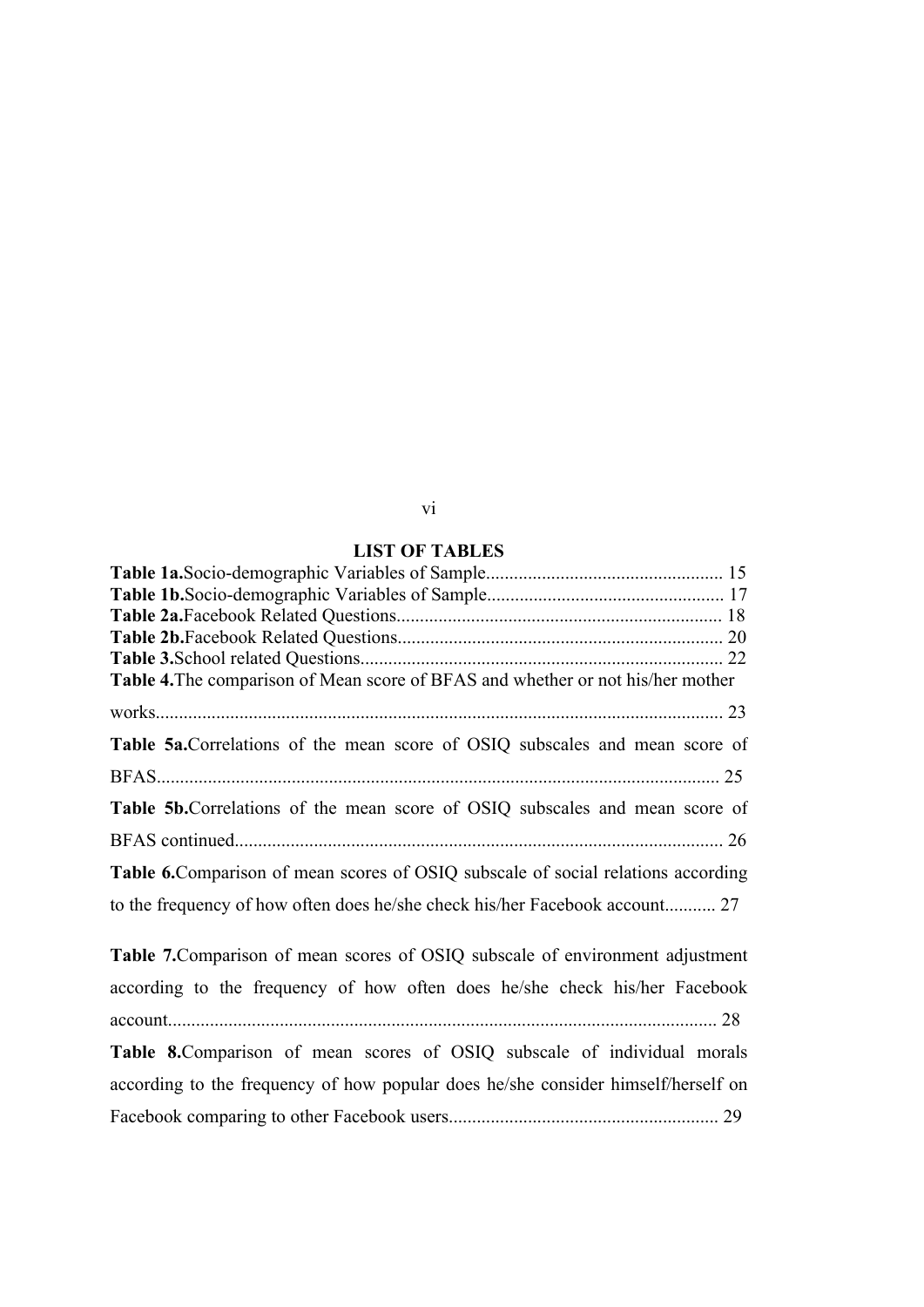**Table 9.**Comparison of mean scores of OSIQ subscale of psychopathology according to the frequency of how often does he/she change his/her profile picture................ 30

#### vii

**Table 10.**Comparison of mean scores of OSIQ subscale of emotional tone according to the frequency of how popular does he/she consider himself/herself on Facebook.................................................................................................................... 31 **Table 11.**Comparison of mean scores of OSIQ subscale of social relations according to the frequency of how popular does he/she consider himself/herself on Facebook.................................................................................................................... 32 **Table 12.**Comparison of mean scores of OSIQ subscale of psychopathology according to the frequency of how popular does he/she consider himself/herself on Facebook.................................................................................................................... 33 **Table 13.**Comparison of mean scores of OSIQ subscale of family relations according to the frequency of how popular do other people consider him/her on Facebook..... 34 **Table 14.**Comparison of mean scores of OSIQ subscale of individual morals according to the frequency of how popular do other people consider him/her on Facebook.................................................................................................................... 35 **Table 15.**Comparison of mean scores of OSIQ subscale of power to compete according to the frequency of how popular do other people consider him/her on Facebook.................................................................................................................... 36 **Table 16.**Comparison of mean scores of OSIQ subscale of emotional tone according to the frequency of how popular do other people consider him/her on Facebook..... 37 **Table 17.**Comparison of mean scores of OSIQ subscale of social relations according to the frequency of how popular do other people consider him/her on Facebook..... 38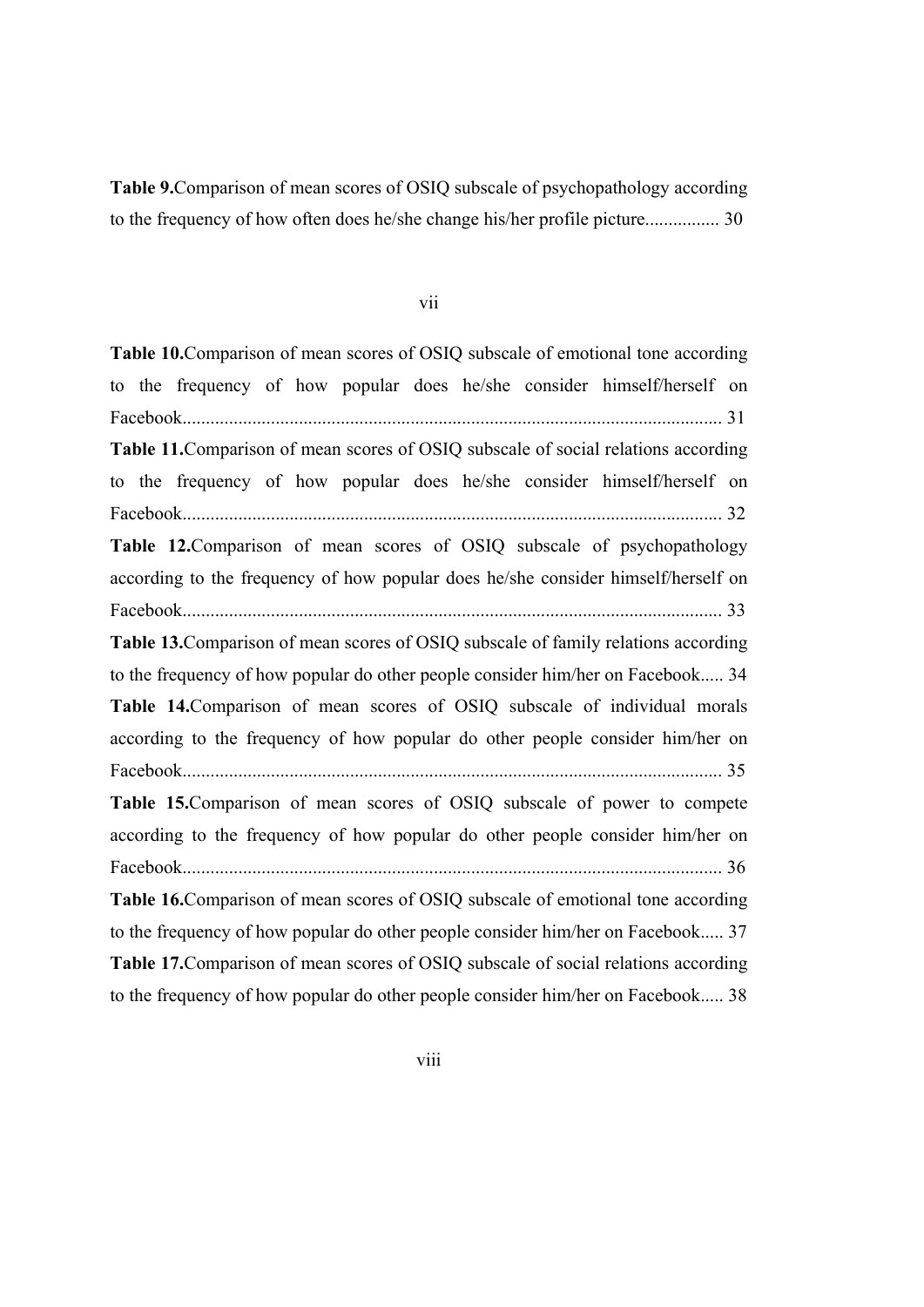**Table 18.** Comparison of mean scores of OSIQ subscale of psychopathology according to the frequency of how popular do other people consider him/her on Facebook.................................................................................................................... 39 **Table 19.**Comparison of mean score of OSIQ according to the frequency of how popular do other people consider him/her on Facebook............................................ 40 **Table 20.**Comparison of mean scores of OSIQ subscale of family relations according to the frequency of if he/she prefers to share her/his personal problems and information on Facebook or face-to-face with her/his friends .................................. 41 **Table 21.**Comparison of mean scores of OSIQ subscale of power to compete according to the frequency of if he/she prefers to share her/his personal problems and information on Facebook or face-to-face with her/his friends................................... 42 **Table 22.**Comparison of mean scores of OSIQ subscale of body image according to the frequency of if he/she prefers to share her/his personal problems and information on Facebook or face-to-face with her/his friends...................................................... 43 **Table 23.**Comparison of mean scores of OSIQ subscale of emotional tone according to the frequency of if he/she prefers to share her/his personal problems and information on Facebook or face-to-face with her/his friends................................... 44 **Table 24.**Comparison of mean scores of OSIQ subscale of environment adjustment according to the frequency of if he/she prefers to share her/his personal problems and information on Facebook or face-to-face with her/his friends................................... 45 **Table 25.**Comparison of mean scores of OSIQ subscale of social relations according to the frequency of if he/she prefers to share her/his personal problems and information on Facebook or face-to-face with her/his friends................................... 46

ix

**Table 26.**Comparison of mean scores of OSIQ subscale of psychopathology according to the frequency of if he/she prefers to share her/his personal problems and information on Facebook or face-to-face with her/his friends................................... 47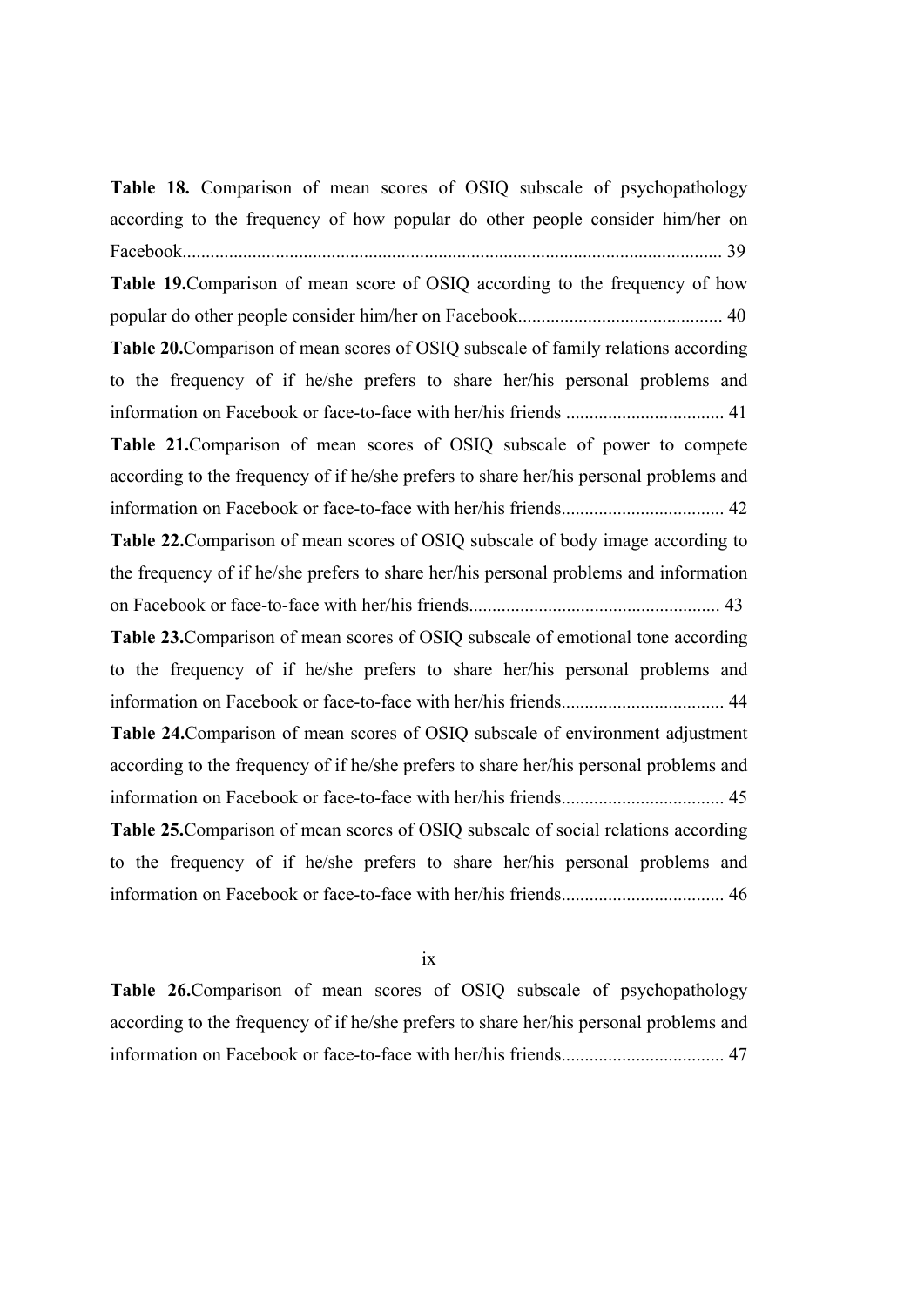**Table 27.**Comparison of mean score of OSIQ according to the frequency of if he/she prefers to share her/his personal problems and information on Facebook or face-toface with her/his friends............................................................................................. 48 **Table 28.**Comparison of mean scores of OSIQ subscale of family relations according to the frequency of if he/she prefers to share her/his personal problems and information with her/his Facebook friends or school friends.................................... 49 **Table 29.**Comparison of mean scores of OSIQ subscale of sexual attitudes according to the frequency of if he/she prefers to share her/his personal problems and information with her/his Facebook friends or school friends.................................... 50 **Table 30.**Comparison of mean scores of OSIQ subscale of body image according to the frequency of if he/she prefers to share her/his personal problems and information with her/his Facebook friends or school friends........................................................ 51 **Table 31.**Comparison of mean scores of OSIQ subscale of professional and educational goals according to the frequency of if he/she prefers to share her/his personal problems and information with her/his Facebook friends or school friends........................................................................................................................ 52 **Table 32.**Comparison of mean scores of OSIQ subscale of psychopathology according to the frequency of if he/she prefers to share her/his personal problems and information with her/his Facebook friends or school friends.................................... 53

**Table 33.**Comparison of mean score of OSIQ according to the frequency of if he/she prefers to share her/his personal problems and information with her/his Facebook friends or school friends............................................................................................. 54

x

**Table 34.**Comparison of mean scores of OSIQ subscale of body image according to the frequency of if there is anything that his/her Facebook friends know and school friends do not know about him/her............................................................................ 55 **Table 35.**Comparison of mean scores of OSIQ subscale of emotional tone according to the frequency of if there is anything that his/her Facebook friends know and school friends do not know about you....................................................................... 56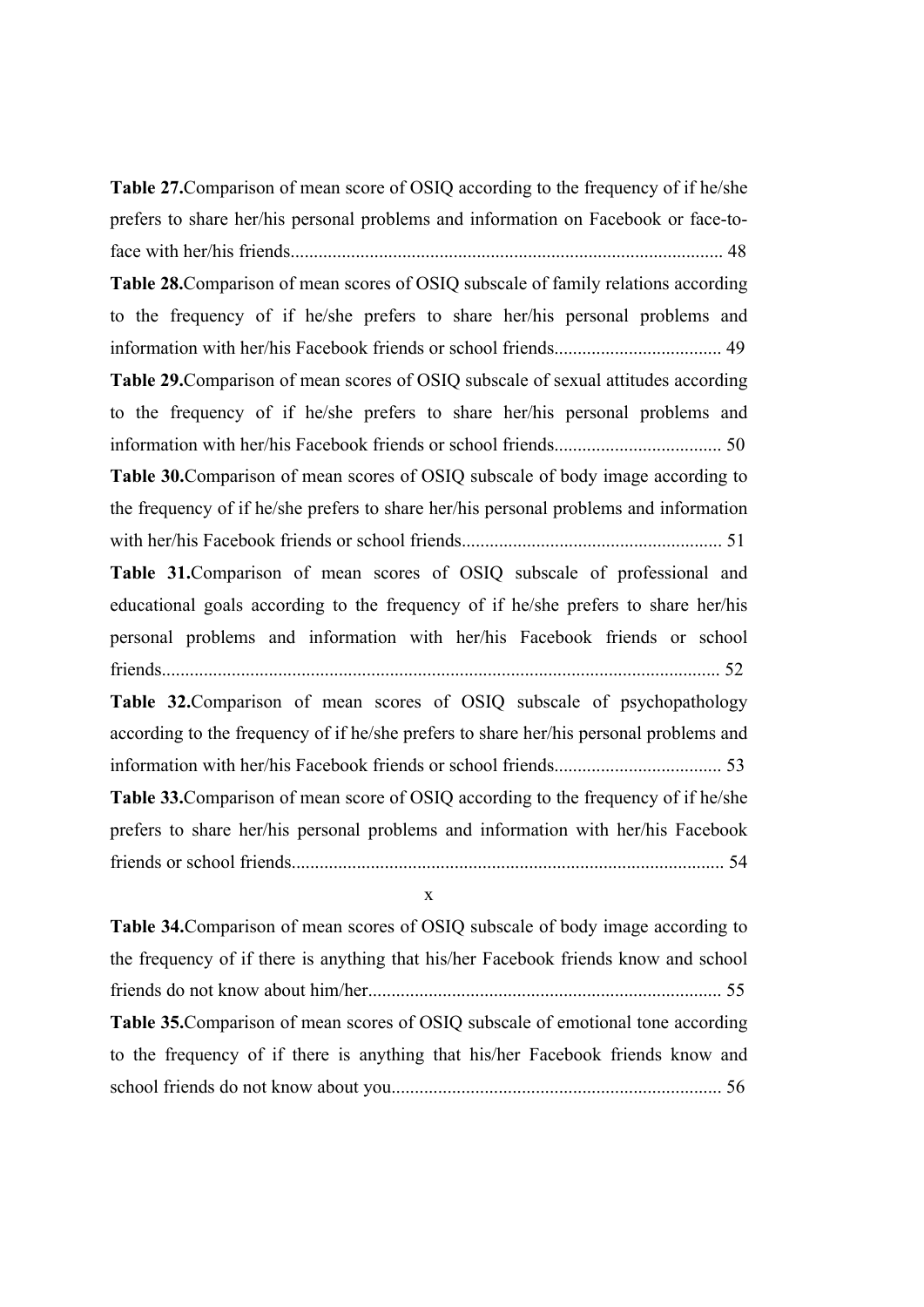**Table 36.**Comparison of mean scores of OSIQ subscale of sexual attitudes according to the frequency of how popular does he/she consider himself/herself in school..... 57 **Table 37.**Comparison of mean scores of OSIQ subscale of impulse control according to the frequency of how important is his/her school popularity for him/her............. 58 **Table 38.**Comparison of mean scores of OSIQ subscale of sexual attitudes according to the frequency of how important is his/her school popularity for him/her............. 59 **Table 39.**Comparisons of mean scores of OSIQ subscale of sexual attitudes according to the frequency of how popular do other people think he/she is at school......................................................................................................................... 60 **Table 40.**Comparisons of mean scores of OSIQ subscale of professional and educational goals according to the frequency of how popular do other people think he/she is at school...................................................................................................... 61 **Table 41.**Comparison of mean scores of OSIQ subscale of family relations according to the frequency of Education of mother................................................................... 66 **Table 42.**Comparison of mean scores of OSIQ subscale of body image according to the frequency of Education of mother....................................................................... 67 **Table 43.**Comparison of mean scores of OSIQ subscale of emotional tone according to the frequency of Education of mother................................................................... 68 xi

| Table 44. Comparison of mean score of OSIQ according to the frequency of |  |  |  |  |  |
|--------------------------------------------------------------------------|--|--|--|--|--|
|                                                                          |  |  |  |  |  |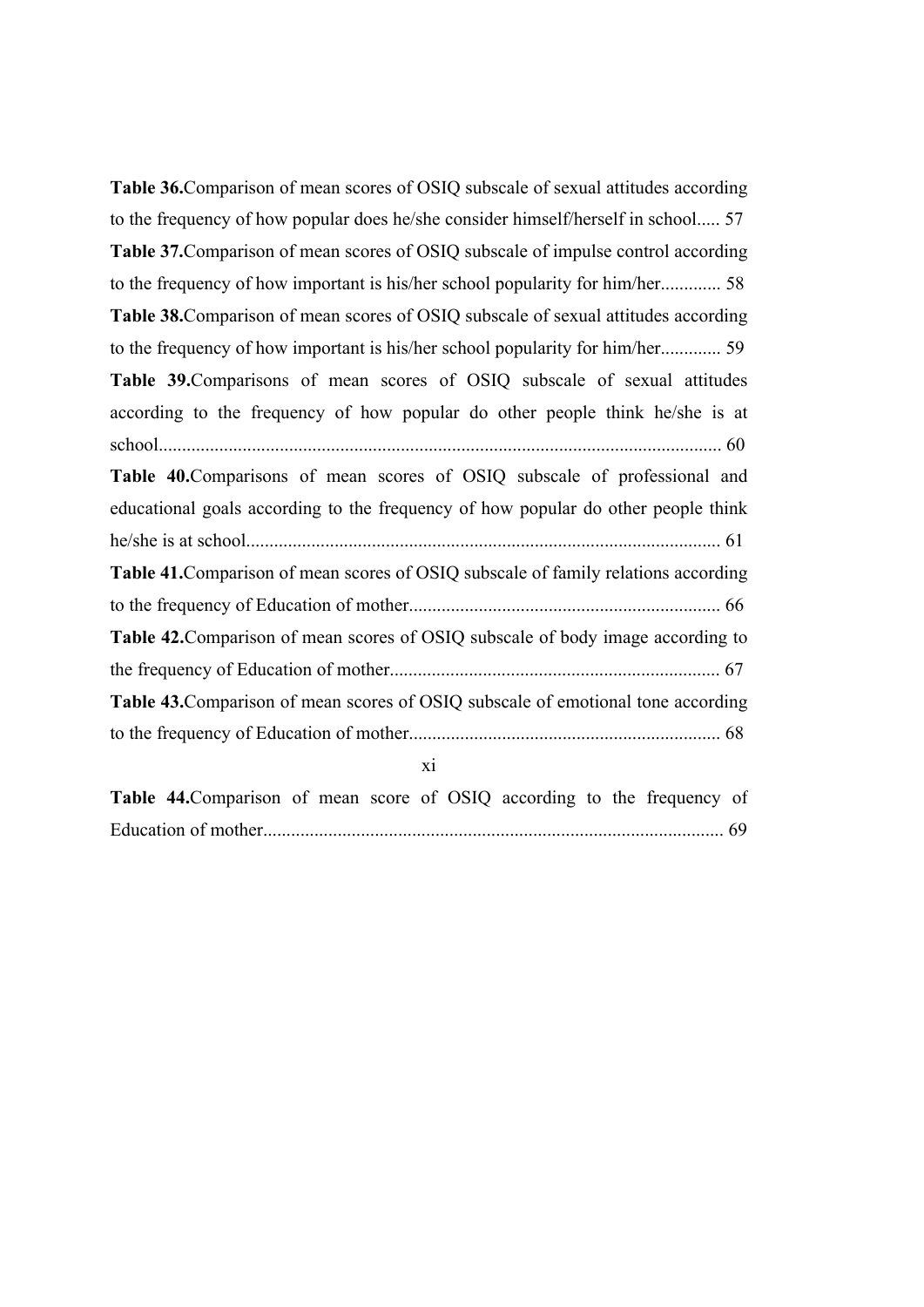## xii

# **ABBREVIATIONS**

**SNS** : Social Networking Site

**OSIQ** : Offer Self Image Questionnaire

**PBID** : Perceived Body Image Dissatisfaction

**BFAS** : Bergen Facebook Addiction Scale

1

#### **1. INTRODUCTION**

# **1.1. Facebook as a Popular Social Networking Site**

Facebook is a social networking site (SNS) founded in 2004 (Facebook Press, 2013). At first, it was designed to enable university students to become acquainted with other students in the university. In a short while, it went beyond it's purpose. Now,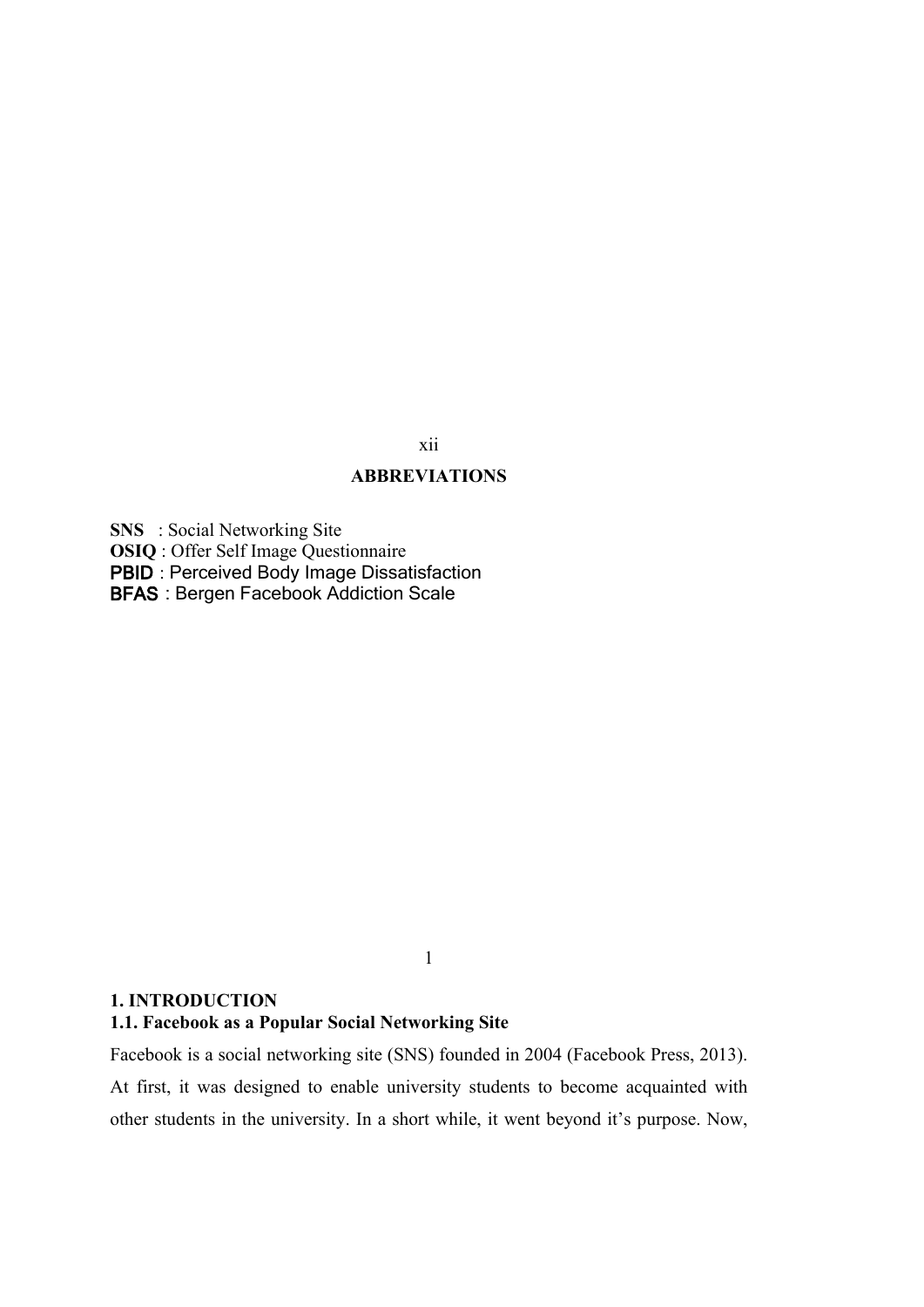its' mission is to enable people to share and get connected to the world. People use Facebook not only to get connected with their friends and family, but also share the information about their selves in the way and extend they want. According to the statistics Facebook Press (2013) declared, Facebook has 5,794 employees. As the popularity of android mobile phones increased very rapidly in the past few tears, Facebook Press declared that there were 874 million monthly active users, who used Facebook mobile products as of September, 2013. On average, there were 727 million daily active Facebook users from all around the world by September, 2013. 80% of these daily active users were outside the United States and Canada, which shows that Facebook popularity became worldwide. In addition to daily active users, there were 1.19 billion montly active users by September, 2013 (Facebook Pres, 2013).

#### **1.2. Adolescents Use of SNSs**

As the internet usage increased very rapidly in the past few decades, many SNSs were created with various aspects. As they became very popular, what are the drives that make people to use these sites and what are the psychological and social effects of these sites on the users started to take attention of researchers from various professions, especially mental health professionals. The results about the effects of such sites on people's psychological well-being are very diverse. As some studies suggested that they cause negative effects such as triggering loneliness and

2

depression, most of the recent studies concentrated on the positive effects of them on psychological well-being and self-esteem.

A study done by Gulnar and colloquies (2010) aimed to explore the motives of the users of websites such as Facebook and Youtube. The participants were university students. Results showed seven motivations which effect people's use of video and photo sharing websites. In order of priority those motivations were; narcissism and self-expression, media drenching and performance, passing time, information seeking, personal status, relationship maintenance, and entertainment. These results showed that while the purpose of creation of Facebook was relationship initiation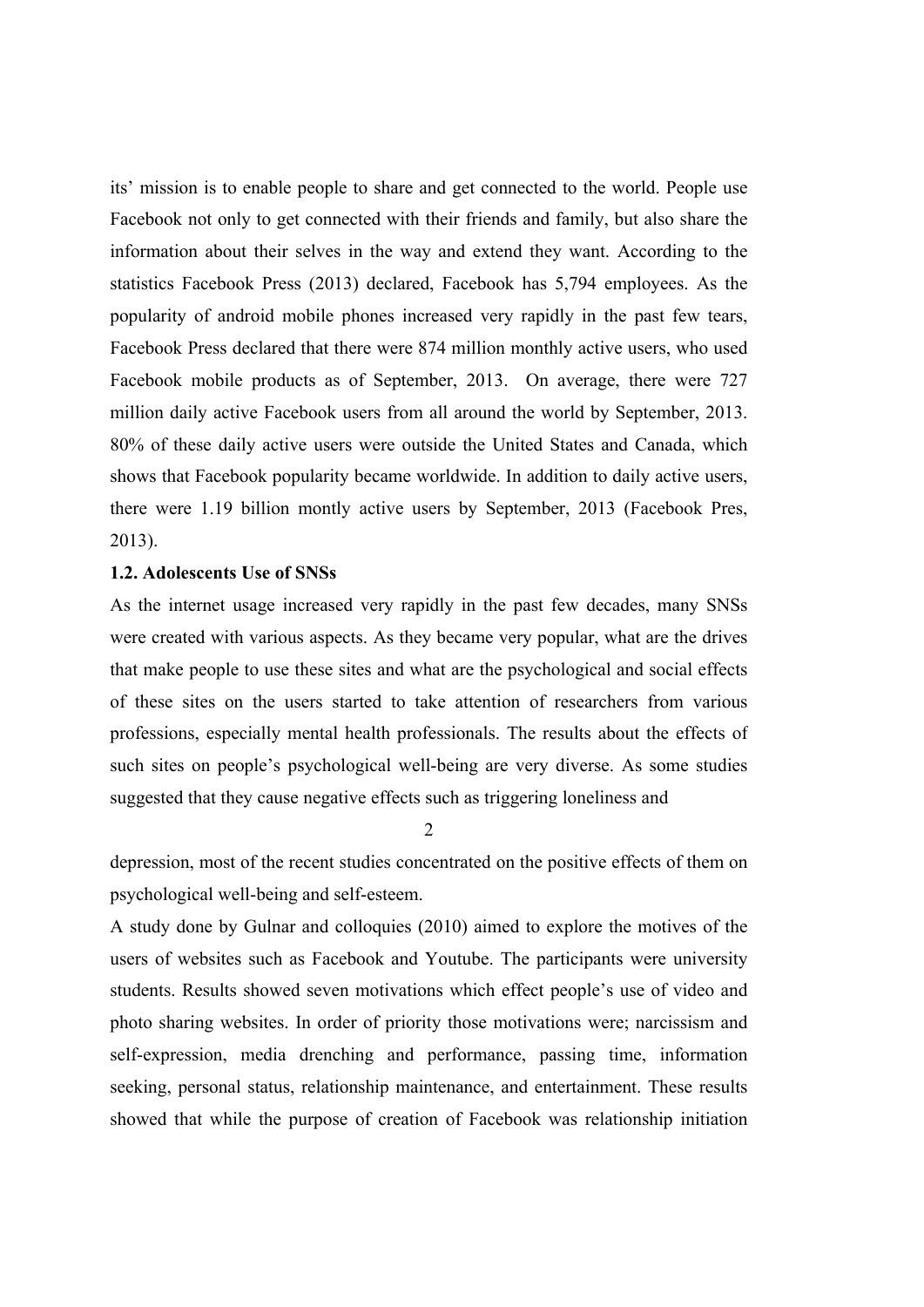and maintenance, people's motives to use Facebook usage is not that similar anymore. The first motive was narcissism and self-expression which is directly related to the psychological well-being of individuals.

Steinfield et. al. (2008) did a longitudinal analysis on year one university students and then a year after on the same students again, to examine the association between intensity of Facebook use, measures of psychological well-being and bridging social capital. By saying bridging social capital the examiners meant one's ability not to sustain close relationships but maintaining weak ties. Results showed that participants with lower self esteem experienced positive effects of Facebook usage more than participants with high self esteem, in terms of bridging social capital. The experimenters suggested that, Facebook usage reduce the differences that individuals with high self esteem and individuals with lower self esteem experience in terms of bridging social capital.

Ellison, Steinfield, and Lampe (2007) studied the relationship between use of Facebook and formation and continuance of social capital on undergraduate students. Results of the experiment showed that, there was a strong correlation between Facebook usage and bridging social capital. Also it was found that Facbook usage is related to psychological well-being. Especially, participants with low life satisfaction

3

and low self esteem experience positive effects of Facebook usage from other participants. In addition to these, results of the experiment revealed that many of the participants used Facebook to keep in touch with acquaintances and high school friends.

# **1.3. Internet Addiction of Adolescents**

As the internet usage spread all over the world in the last few decades, and then, SNSs started to become very popular, addiction related questions towards internet and especially specific networking sites started to arise and disturb especially parents of adolescents. Internet or SNS addiction is not yet considered as psychological disorders but it seems like they will be considered soon. There are many researches on the recent literature which tried to explain the prevalence of addictive tendencies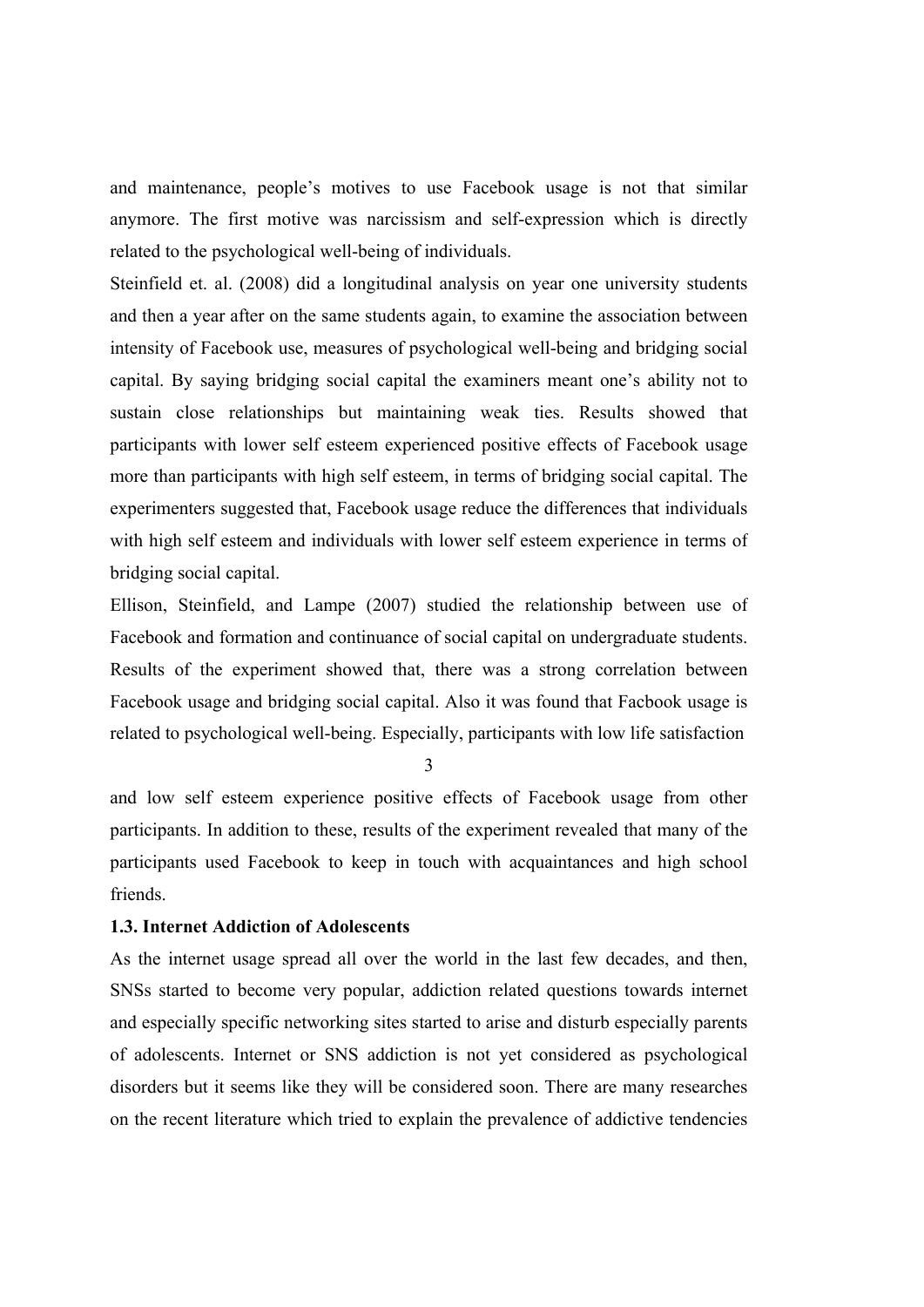towards internet and specific websites, profiles of individuals who show addictive tendencies, and reasons of the internet addiction. Balcı and Gölcü (2013) conducted a research on a vast number of university students in order to determine extencity of Facebook addiction in Selçuk University. Results showed that 5.1% of the participants were addicts and 22.6% of them were in the risky group. Byun et. al. (2009) did the meta-analysis of the researches done and published, on academic journals, between 1996 and 2006 on internet addiction. At the end of the analysis, researchers concluded that, the prior studies used much dispersed methods which might cause severe sampling bias; also, they used techniques that aimed to explain the correlation of addiction between various variables, rather than measuring causal relationships. They suggested that, researches which would measure causal relationships were needed.

Zboralski et. al. (2009) conducted a research to investigate the prevalence of computer and internet addiction of students on primary, middle, and high schools. The results of the research showed that, one in every four students were addicted to internet. Most surprisingly, results indicated that, amongst even the youngest users,

4

internet and computer addiction was very frequent. It was found that, some socio demographic issues were effectual on addiction of students. For example, among the students who had no siblings and had problematic family relations, internet and computer addiction was very common. In addition, it was found that more frequent internet and computer usage was connected with higher levels of aggression and anxiety.

Fang et. al (2009) wanted to examine the discriminative influences socio demographic, individual, family, peers, and school life issues on internet addiction on Taiwanese adolescents aged 14-17. For both genders and all ages, depression and low family monitoring were discriminative factors for internet addiction. In addition, low connectedness to school, high family disagreements, having friends with regular alcohol use, and lastly living in countryside also found as discriminative factors on internet addiction. The researchers suggested that, in light of these results, educators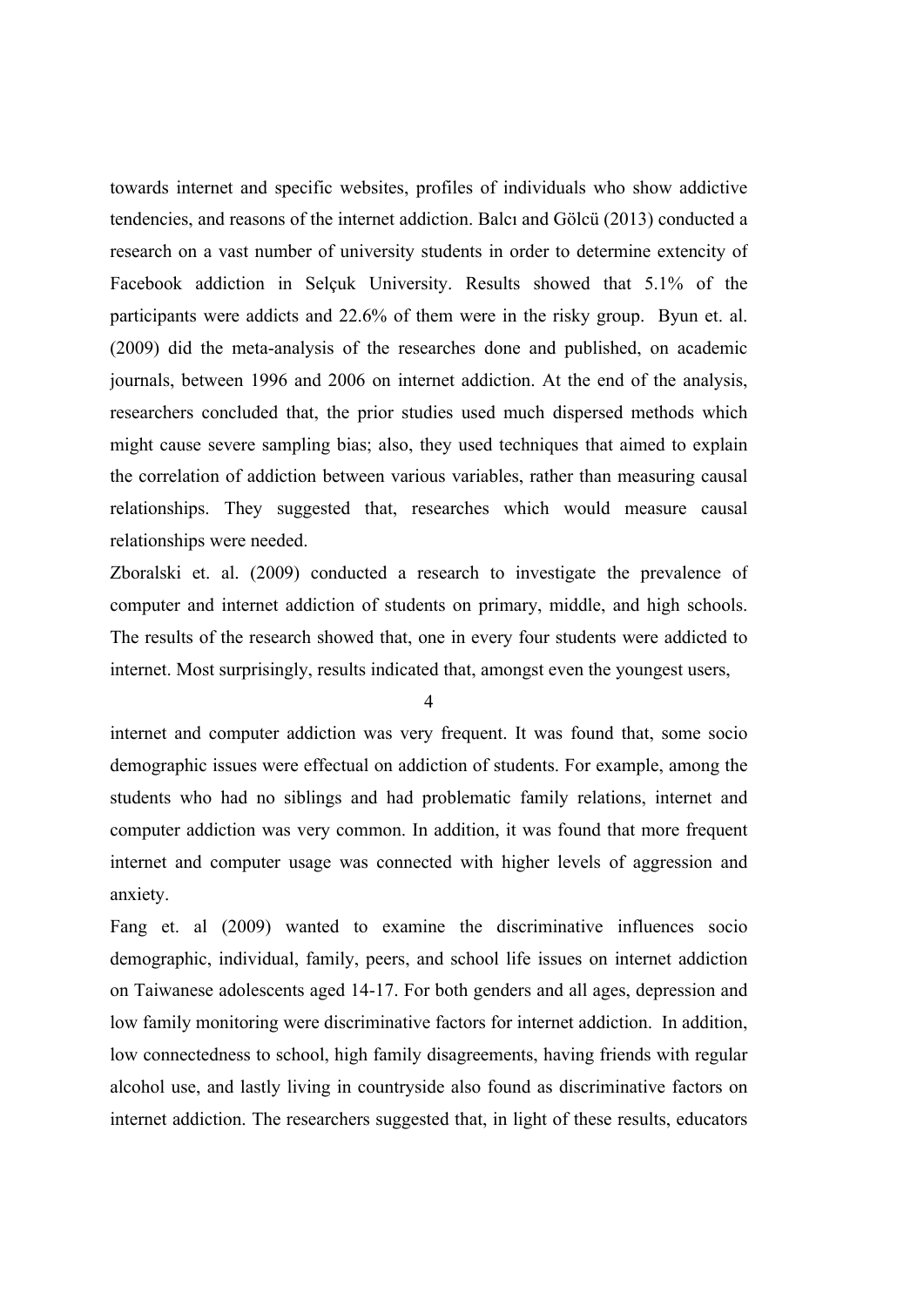and families can notice the adolescents who are in the risk group and help them on time.

Young (1996) aimed to examine the differences between addictive internet usage of two groups; dependent (not employed) and non-dependent (employed). In the study researchers used an adapted version of DSM-IV pathological gambling criteria to assess internet addiction. Results of the research showed that, there were considerable differences between internet usage habits of dependents and nondependents. Dependents declared that they spend significantly more hours on internet than non-dependents and their offline social lives were weaker.

Young and Rodgers (1998) aimed to examine the relationship between depression and internet addiction. Participants were self-selected active internet users who searched for "internet addiction" on popular search tools on internet. Results of the experiment showed a strong correlation between increased levels of depression and internet addiction. The researchers also suggested that typical features like low self-

5

esteem, poor motivation, fear of rejection, and need for approval, which are related to depressiveness might be contributed to augmented internet use. Besides these, researchers remarked that it might be possible that extreme internet use might be one of the reasons of social isolation and depression. It is not possible to decide which one caused the other by looking at these results.

Ko et. al. (2009) conducted an experiment on adolescents from ten junior high schools in Southern Taiwan to explore the predictive values of psychiatric symptoms for the incidence of internet addiction. In addition, they aimed to find out gender differences. Internet addiction, depression, attention-deficit/ hyperactivity disorder, social phobia, and hostility were measured. Second, third and fourth measurements were done after 6, 12, 24 months later respectively. Depression, social phobia, and most significantly hostility, and attention deficit/hyperactivity disorder were found to predict the incidence of internet addiction for both males and females. But for the males, results were more significant than females. In light of these results,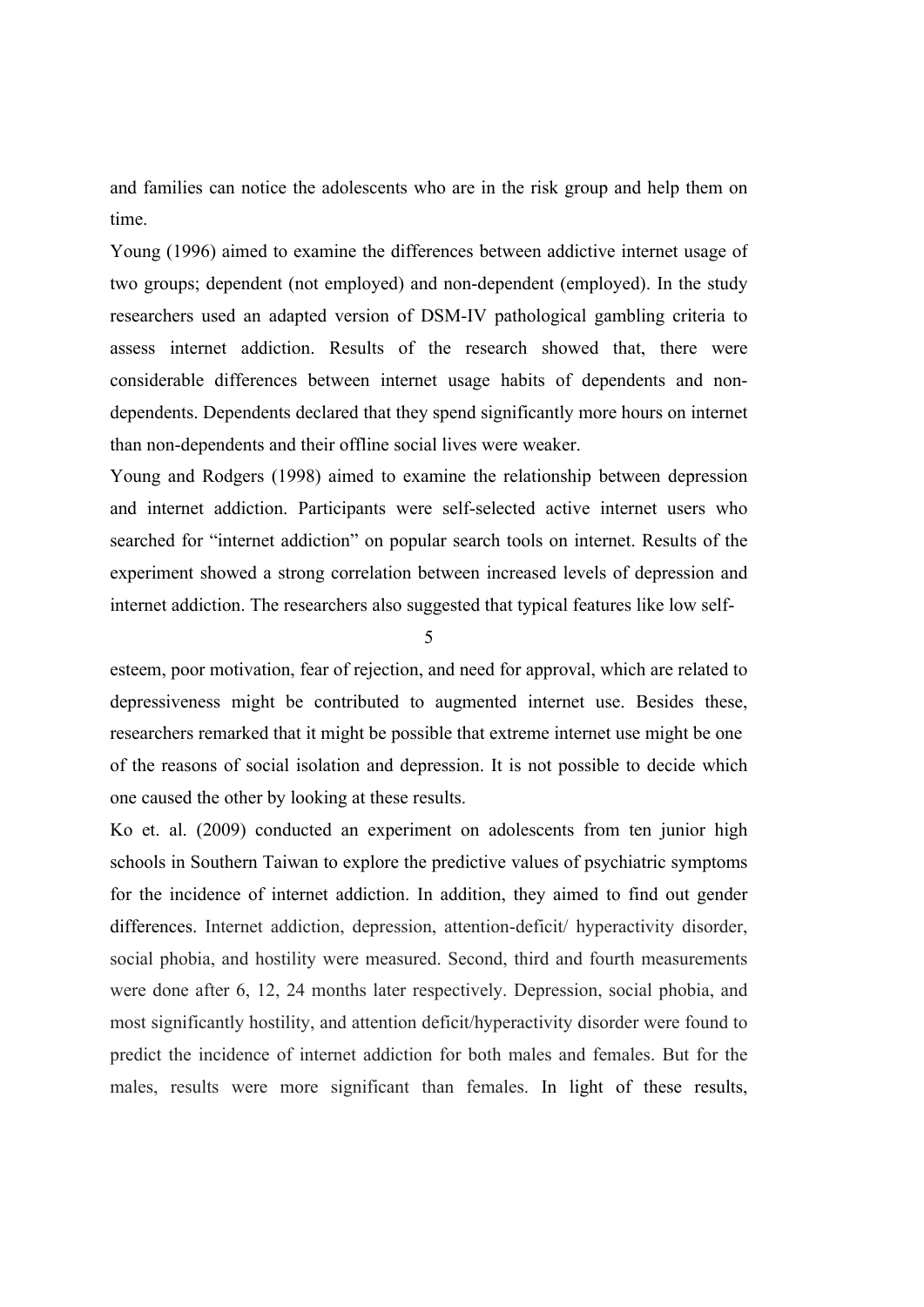experimenters suggested that these psychiatric problems should be detected early to be able to prevent internet addiction in adolescents.

Shek et. al. (2008) researched internet addiction behaviour in a very large group of primary and secondary school students in Hong Kong. Results of the experiment showed that one-fifth of the participants were internet addicted. Further analysis of the results revealed that there were differences in the internet use of addicted and non-addicted students. It was noticed that the participants who play online games, download software, also prefer these online activities instead of offline spare time activities such as watching TV, and going out with friends were more prone to become internet addicted.

As the usage of SNSs increased very rapidly, gaming on SNSs increased as well. Chang and Chin (2011) conducted a research on undergraduate and graduate students

6

to understand the factors that influence users' intention towards SNS games. Results of the experiment showed that, participants' perceptions about level of enjoyment, usefulness, and ease of use are the most important factors that effect individual's intention to play social network games. Wan and Chiou (2006) conducted an indepth survey on ten online game addicts to investigate their conscious and unconscious psychological motivations. Results showed four areas that explained users need of playing online games which are; entertainment and leisure, emotional coping, excitement and challenge seeking, and escaping from reality. The experimenters also suggested that, sense of control and self-efficacy that online games provide to users might be an important reason of pathological gaming. In addition, participants showed that they role-playing in the games and anonymity as they use nicknames on the games give them freedom and ease without thinking about the limitations and possible criticisms they might face in real life settings. Results of this experiment provided highly important information for the psychiatric care personnel in their clinical practice in order to understand and interfere with such addictions.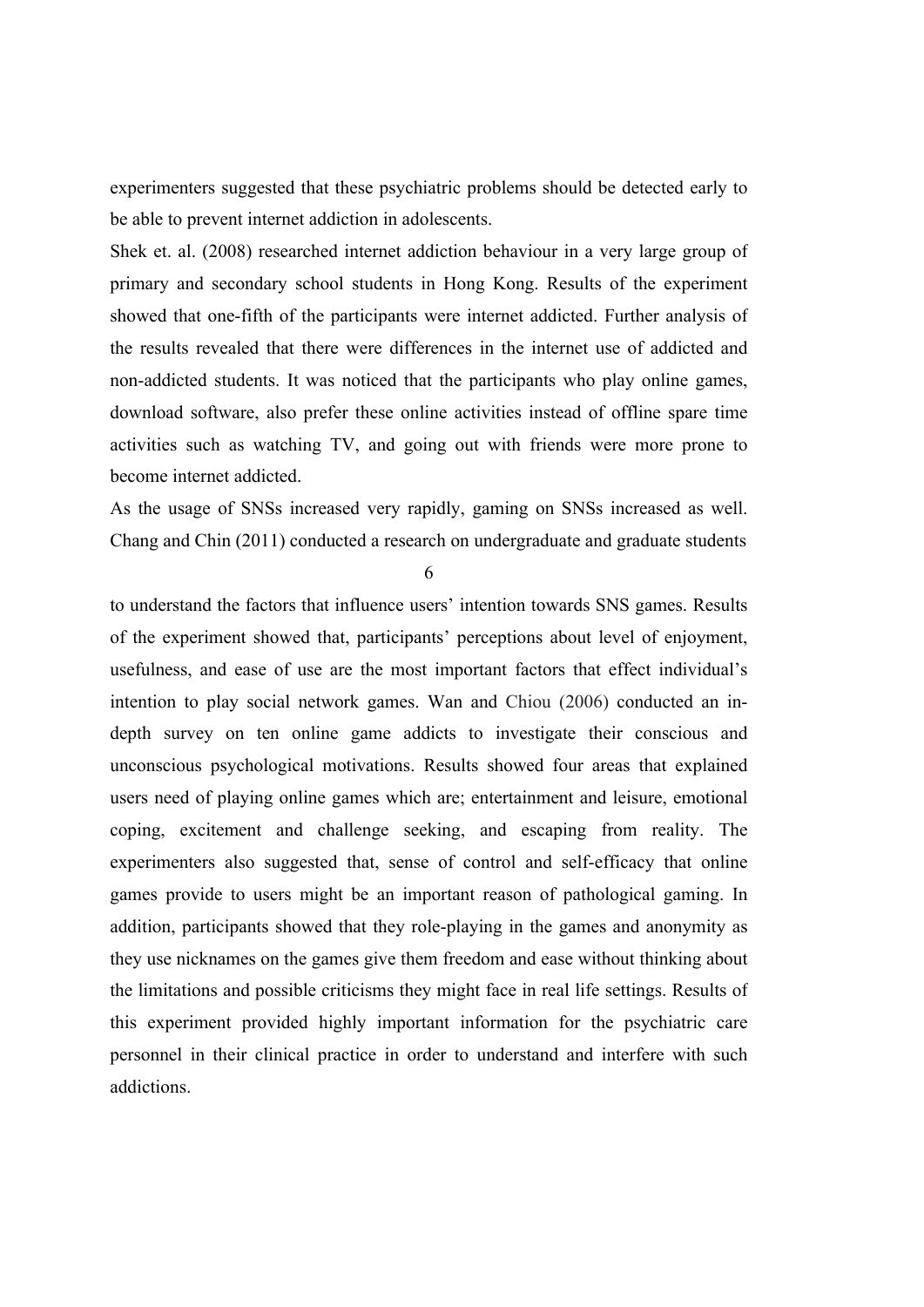Marcial (2013) aimed to investigate the commonness and level of Facebook addiction among the Philippine University students. To assess Facebook addiction, the Bergen Addiction Scale was used. Results of the survey showed that 15 of the 355 participants were found as Facebook addicts.

#### **1.4. Extending Security of Adolescents on SNSs**

As the internet usage and usage of SNSs of adolescents increased very rapidly in recent years, security related issues started to take attention of researchers. Especially on SNSs, people share their personal information. Some researchers tried to explain the motivations which make adolescents to behave securely on internet, also, how it

7

might be possible to encourage adolescents to behave securely on internet by online interventions.

Moreno (2009) developed a new online intervention and practiced it on at-risk adolescents to find out whether it would decrease shared references relating to sex and substance abuse on a SNS (MySpace). 18-20 year-old adolescents who met criteria as at risk were sent single e-mails to their MySpace accounts from a physician. The e-mail messages gave information about the risky nature of online personal disclosure. Also, a link was added which gave information about sexually transmitted infections and free testing for Chlamydia (common sexually transmitted infection). Results of the intervention study showed that, this kind of simple intervention on a SNS gave promise in decreasing sexual references in the online profiles of at-risk adolescents.

Chai (2006) conducted a survey to examine the factors that induce adolescents' information security behaviour on the internet. Participants were middle and high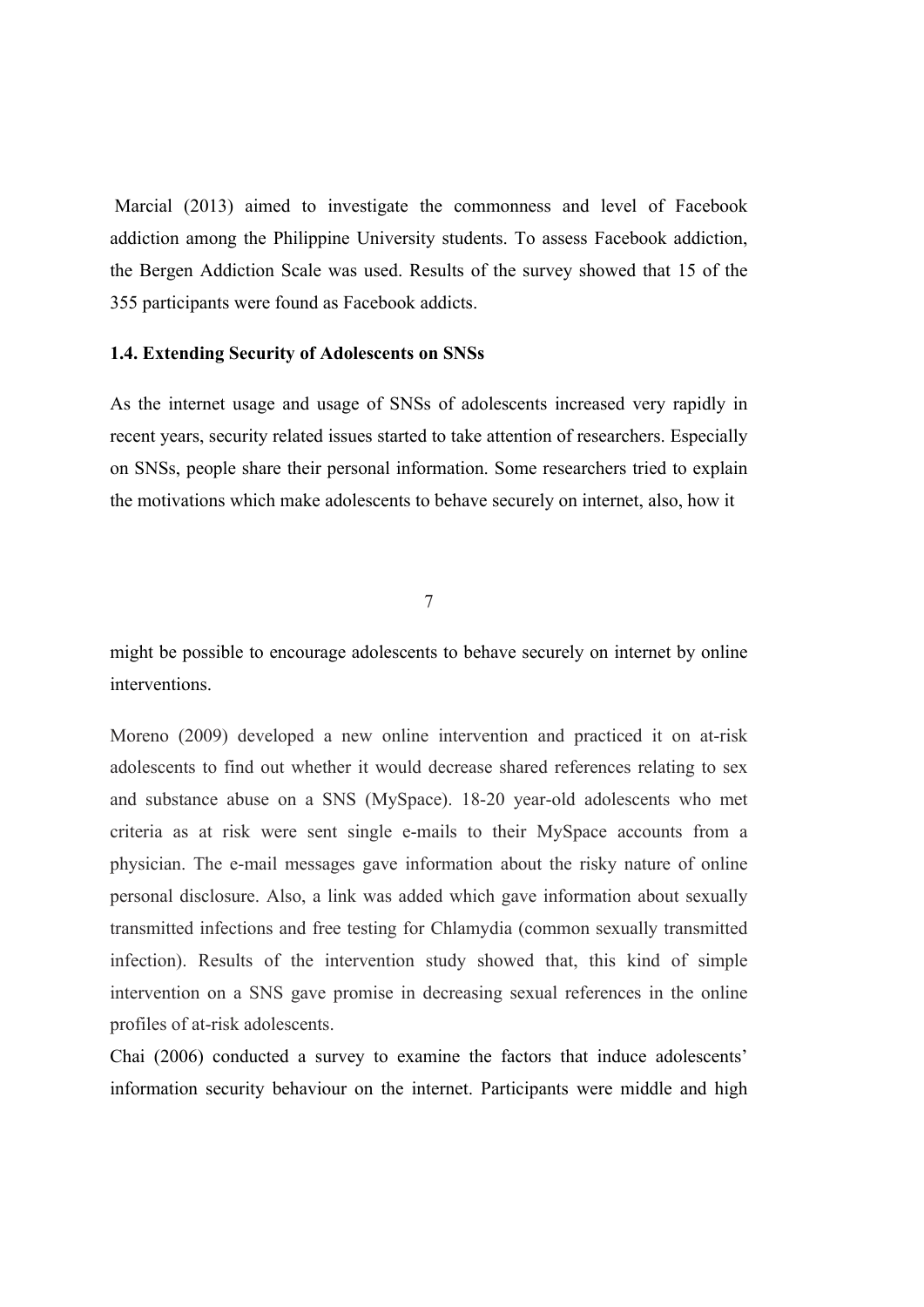school adolescents. Self-efficacy measures, and perceived importance measures were used. Measurement instruments were modified to reflect the context of information security. Results showed that, how much the participants attach importance to information security was highly related to their information security behaviour. In addition, according to the results of the survey, participants who have strong selfefficacy toward information security on the internet and encouraged about information security at school, from media and parents, were more liable to behave securely on internet such as, using anti-virus software, not opening e-mails from unknown users and protecting private information on the internet. Dowdell and colleagues (2011) suggested that, making internet filters stronger and extending privacy options for users would protect students in online contexts.

#### **1.5. Media, Self-Image, and Self-Esteem**

8

There are many studies aimed to explore the effects media on body image of individuals as the influences of television and internet started to be understood. In addition, recent researches on the area showed that media and especially social media (SNSs) have dramatic influences on individuals' self-esteems. Some researches showed negative effects of the media on adolescents. On the other hand, most of the researches which investigated the effects of SNSs usage on adolescents' well-being and self-esteems, showed positive effects of SNSs on adolescents.

Derenne and Beresin (2006) made a study which attempted to review the differences on ideal female and male body throughout the history. The researchers found that, throughout the history, ideal female and male body was always hard to achieve. Nowadays, media has a huge effect on the perception and desire of individuals on achieving ideal body might trigger unhealthy nutrition and eating disorders for individuals, especially for adolescents. Negative perceived body image also lowers self-esteem. To conclude, the researchers suggested that, parents need to limit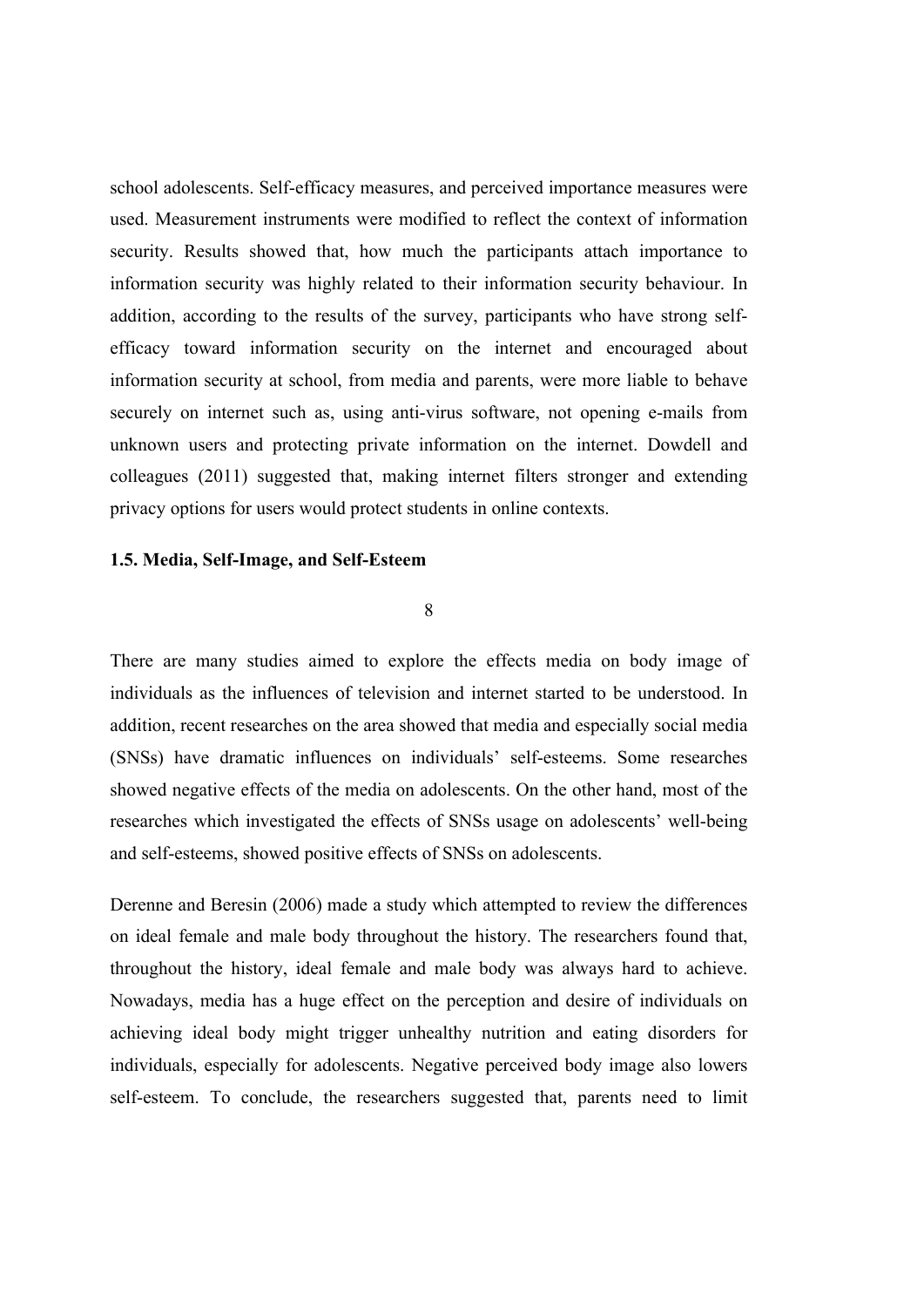adolescents' contact to the media and induce their children to eat healthy and exercise. Also, they need to encourage their children to engage in activities which promote self-esteem. Lastly, the researchers revealed that media is highly eligible to encourage healthy behaviours of adolescents. In this case, social media can be used in a very useful way. Kirkcaldy et. al (2002) showed that, adolescents' selfperception of self-image is highly related to physical activities. Adolescents who regularly exercise suffered less from anxiety and depression, less drug and alcohol use and better perceived self-images. As the previously mentioned studies showed higher depression levels and lower self-esteem of the participants who were addicted to internet, it might be assumed that one of the reasons of this case might be that those addicted adolescents also do not spend time on physical exercise as well as offline social activities.

9

Rivadeneyra et. al. (2007) conducted an experiment on Latinos as they were underrepresented and negatively featured on media, experimenters wanted to find out if these continuing negative reflections on media have negative effects on Latinos self-esteem. The study was conducted on Latino high school adolescents. Results showed negative correlation between more active TV viewing and low self-esteem. Results also showed that, female participants, and the participants who had stronger ethnic identity were more negatively influenced from media. These results suggested that, if the individuals face any negative issues about the things they attach importance to on media; this case would influence individuals' self-esteem negatively.

Kostanski and Gullone (1998) aimed to examine the relationships between anxiety, depression, self esteem, and perceived body image dissatisfaction (PBID) in a sample of adolescents aged 12-18. Results of the experiment showed that adolescents with higher PBDI were more prone to depression and anxiety. In addition, it was found that females' scores were significantly higher than males' scores on PBID, also, males were more realist about their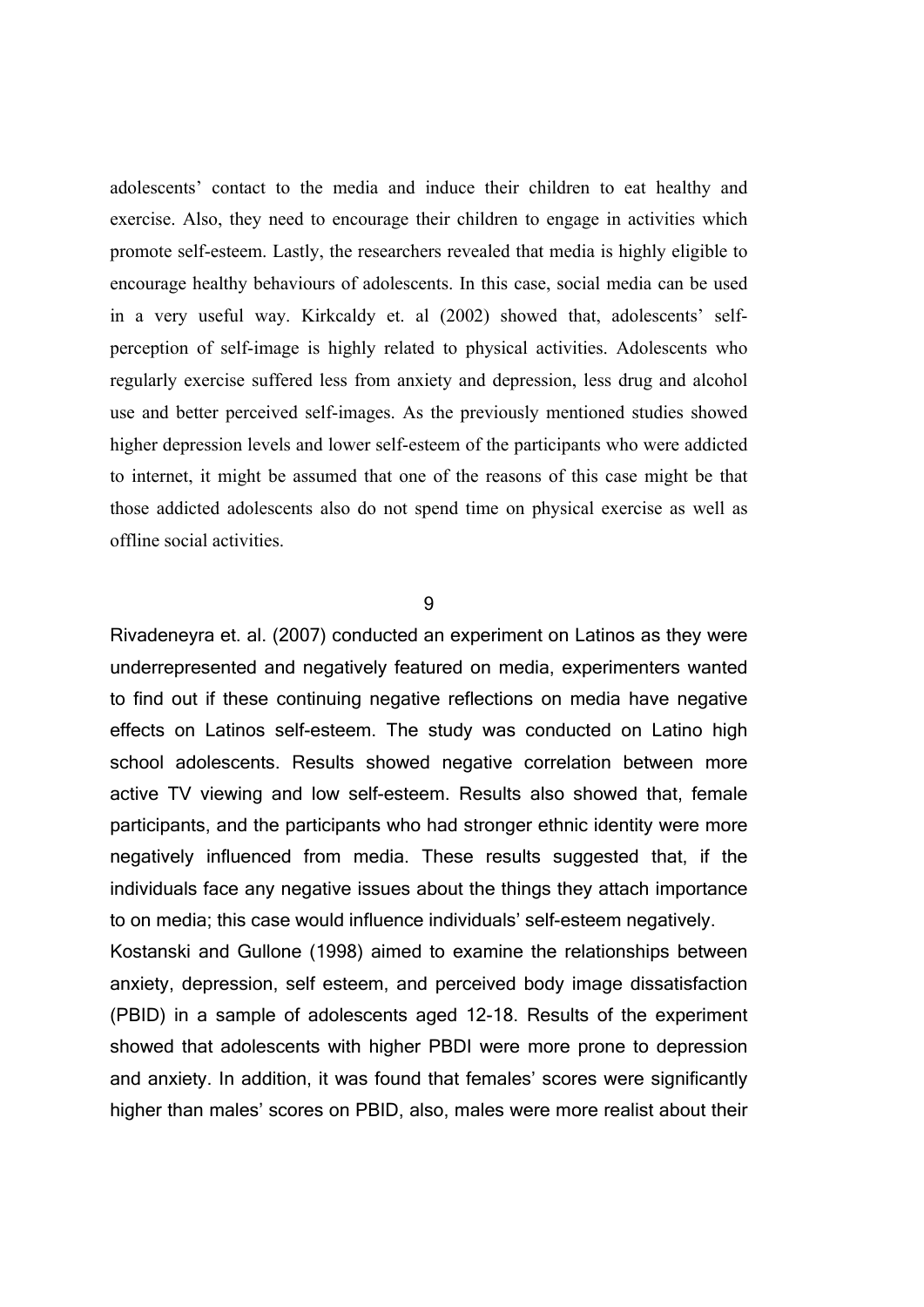body images than females. These results help us to explain why many of the researches found that media affected females more about their self-images and self-esteem.

Mils et. al. (2002) conducted an experiment on undergraduate students to find out the effects of viewing idealized body images on media on eating, selfesteem, body image, and mood. The participants were separated into two groups as retrained eaters (individuals who diet often) and unrestrained eaters (who do not diet often). The results of the experiment showed that restrained eaters were more likely to view their selves more negative than the actual, also more prone to be effected negatively from media's ideal thin images than unrestrained eaters. This result showed that, some adolescents are at higher risk group about being effected from media negatively. These adolescents can not only be determined by personality traits, self-esteem and

10

gender, but also other factors such as dieting play role on this relationship between psychological well-being of adolescents and media.

The experiment conducted by Agliata and Dunn (2004) on adolescent males showed that males were also prone to be effected negatively about their body images. The experimenters separated participants into two groups and showed them eiher neutral advertisements or ideal body advertisements. Results showed that, the group of participants who were shown ideal body advertisements became significantly more depressed and dissatisfied with their muscles than the neutral advertisements viewed group.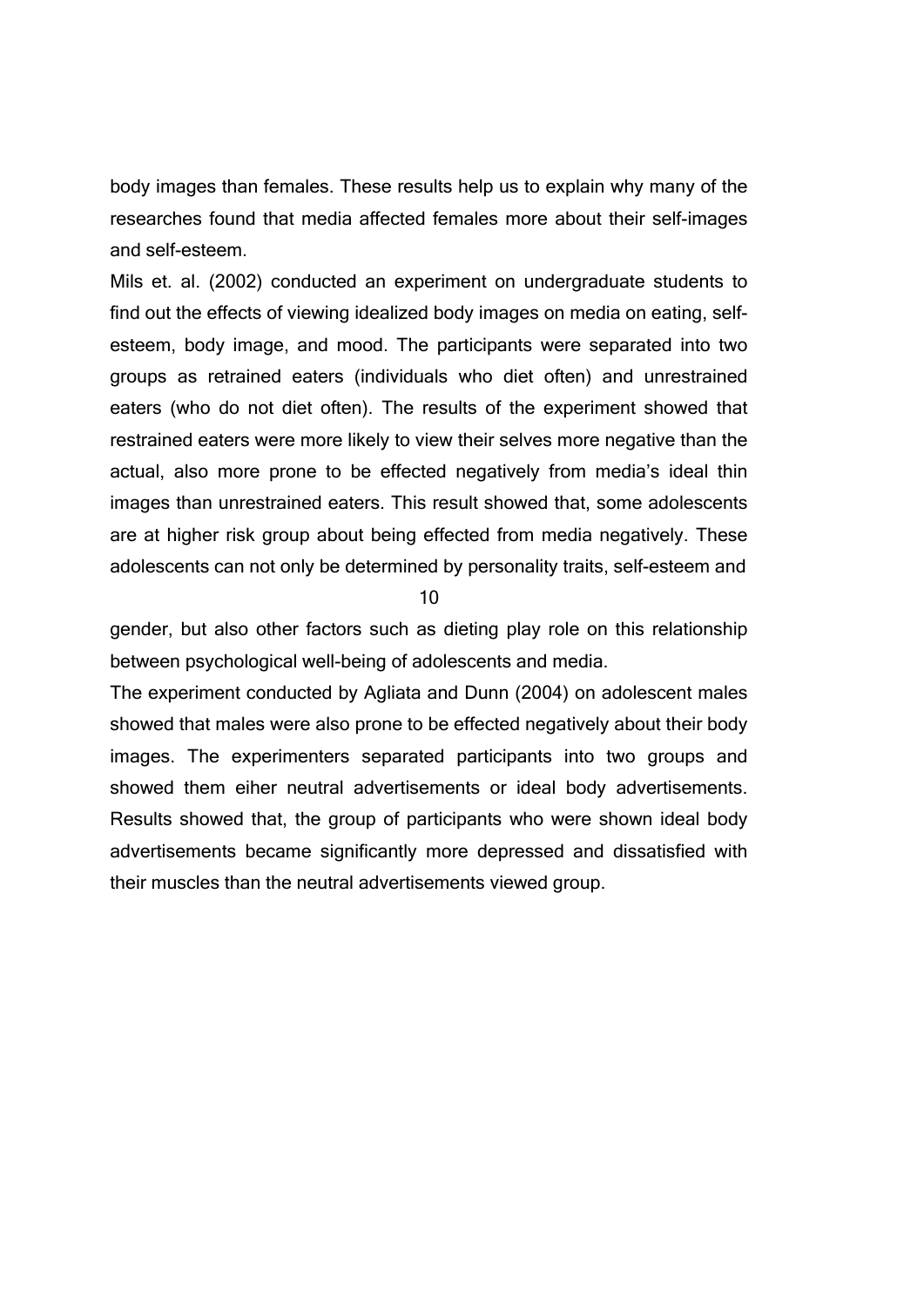#### **2. METHOD**

#### **2.1 The aim of the study**

The aim of the present study was to determine the influence of Facebook usage on high school adolescents' self-images. It was concerned whether the frequency of usage and perceived popularity issues effect the influences of Facebook on the adolescents' selfimages.

#### **2.2 Participants**

The data collected from high school students with Ministry of Education consent in three high schools. One of them was a private school, one was a public school that students get in after an examination and one was a basic public school. From every school, the research conducted on one class from each grade except the first year students. Hundred and fiftyeight high school students participated in this experiment. Thirty-five of the participants were removed because they left unanswered questions. In addition, 6 students were removed because they do not use Facebook currently. At last, total hundred and sixteen students' data were used for this research (62 females, 54 males).

### **2.3 Materials**

11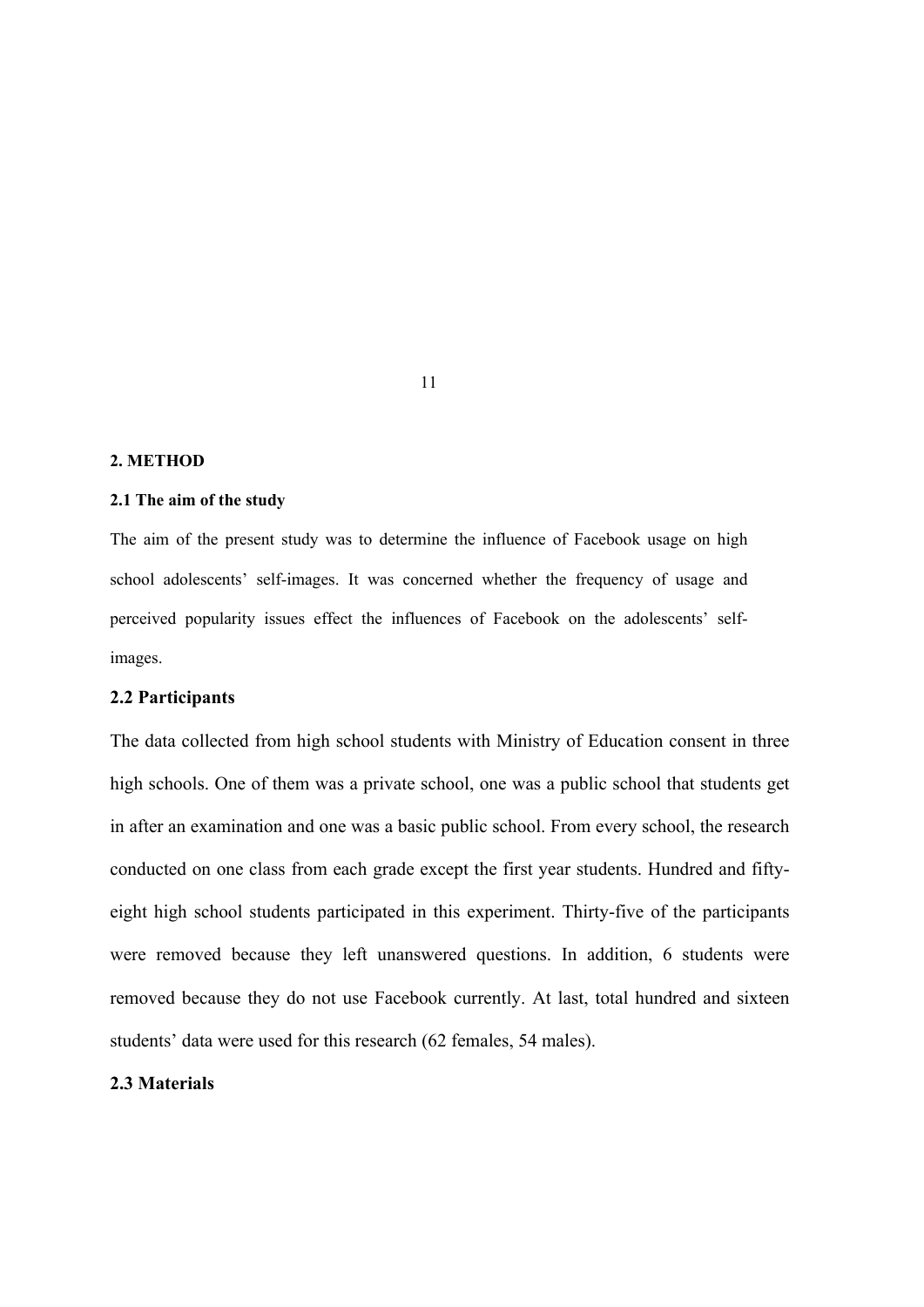Firstly, a question pack consisted of demographic questions, and Facebook and school related questions consisted of questions concerned Facebook usage frequency, Facebook

12

popularity issues and school popularity issues designed by us, secondly six questions concerned about Facebook addiction tendencies taken from Bergen Addiction Scale, and lastly, Offer Self-Image Questionnaire (ninety-nine questions) was used in the present research.

# **2.3.a Demographic, Facebook Related and School Related Questions**

This question pack consisted of questions concerning the adolescents' parents' marital statutes, education levels, academic performances, duration and frequency of Facebook usage, and perceived school and Facebook popularity.

#### **2.3.b Bergen Facebook Addiction Scale**

Bergen Facebook Addiction Scale consists of 6 questions. The Bergen Facebook Addiction Scale has been developed at the Faculty of Psychology, University of Bergen in collaboration with the Bergen Clinics Foundation, Norway  $\overline{a}$  2011. After we conducted this research, it was extended to 18 questions (University of Bergen website, 2013). Reliability and validity was tested by Andreassen (2012). These questions were not enough to detect an addiction but used to determine any addictive tendencies towards Facebook usage. Mean score of 6 questions was used.

# **2.3.c Offer Self-Image Questionnaire**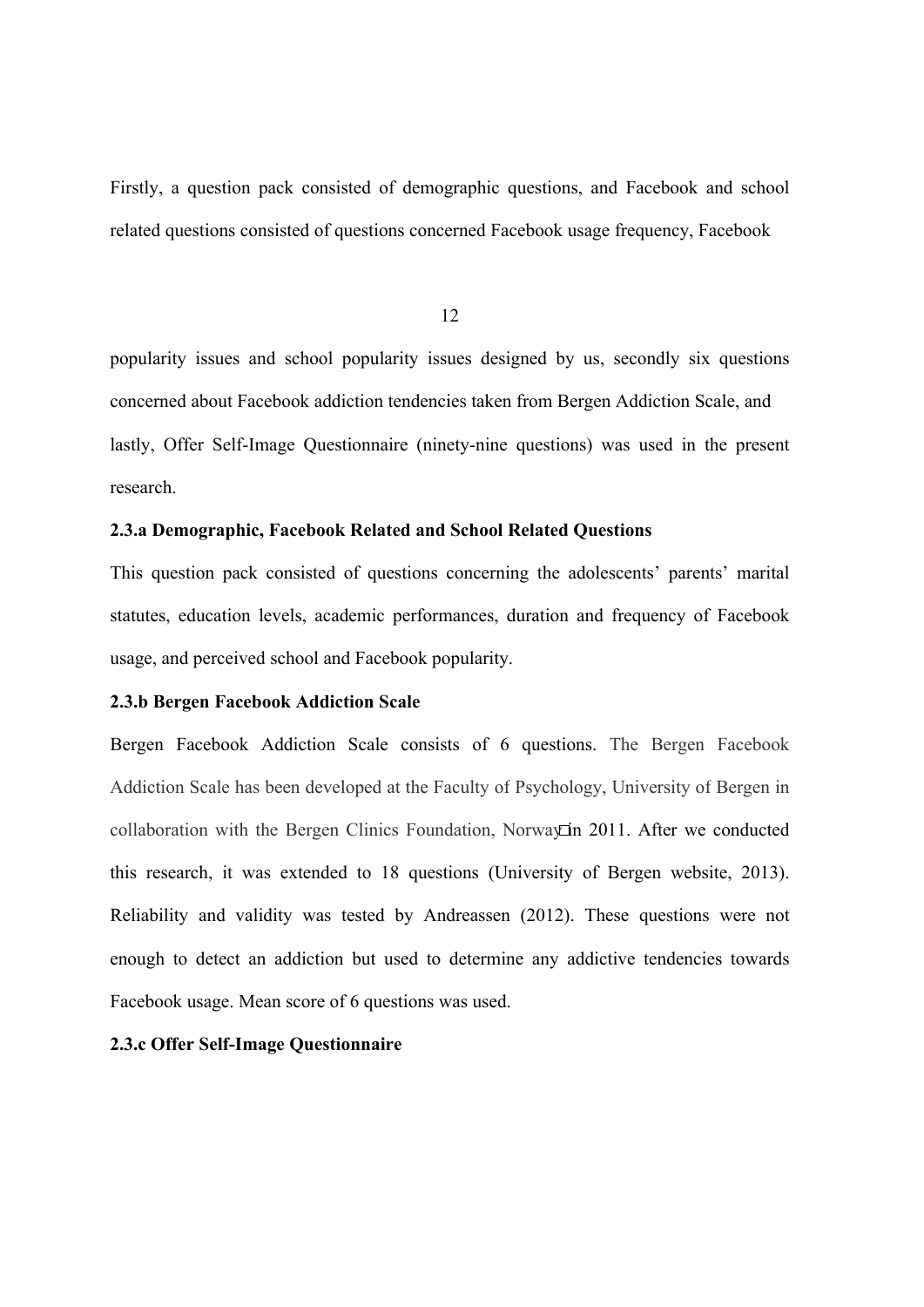This is a questionnaire was designed by Offer and colleagues in 1989 to determine the 13- 19 aged adolescents' self-images in 5 different dimensions which are; psychological, social sexual, familial and compete. The questionnaire was adapted to Turkish by Özbay

13

and colleagues in 1991. There are 11 sub-scales of the questionnaire. Except individual morals, all other 10 subscales have enough internal consistency. These subscales are: Family Relations: Aims to detect family relations of adolescents and atmosphere of the houses that the adolescents live in. High scores show better atmosphere and relations. Impulse Control: Aims to determine how strong the ego is to resist to internal and external restraints. High scores show stronger ego.

Sexual Attitudes: Aims to determine adolescents' feelings, attitudes and actions towards sexual matter and opposite sex. High scores show better sexual attitudes.

Individual Morals: Aims to detect if the adolescents centre their selves or others in taking action. High scores show that adolescents centre their selves in taking action.

Power to Compete: Aims to determine adolescents' environment adjustment, stability and self reliance. High scores show better adjustment, stability and self reliance.

Body Image: Aims to detect whether the adolescent is happy with his/her body or not.

Emotional Tone: Aims to detect the adolescents' emotional tones in his/her psychological structure. High points show better emotional tone.

Environment Adjustment: Aims to determine how the adolescents feel about their own coping power. High scores show more positive feelings.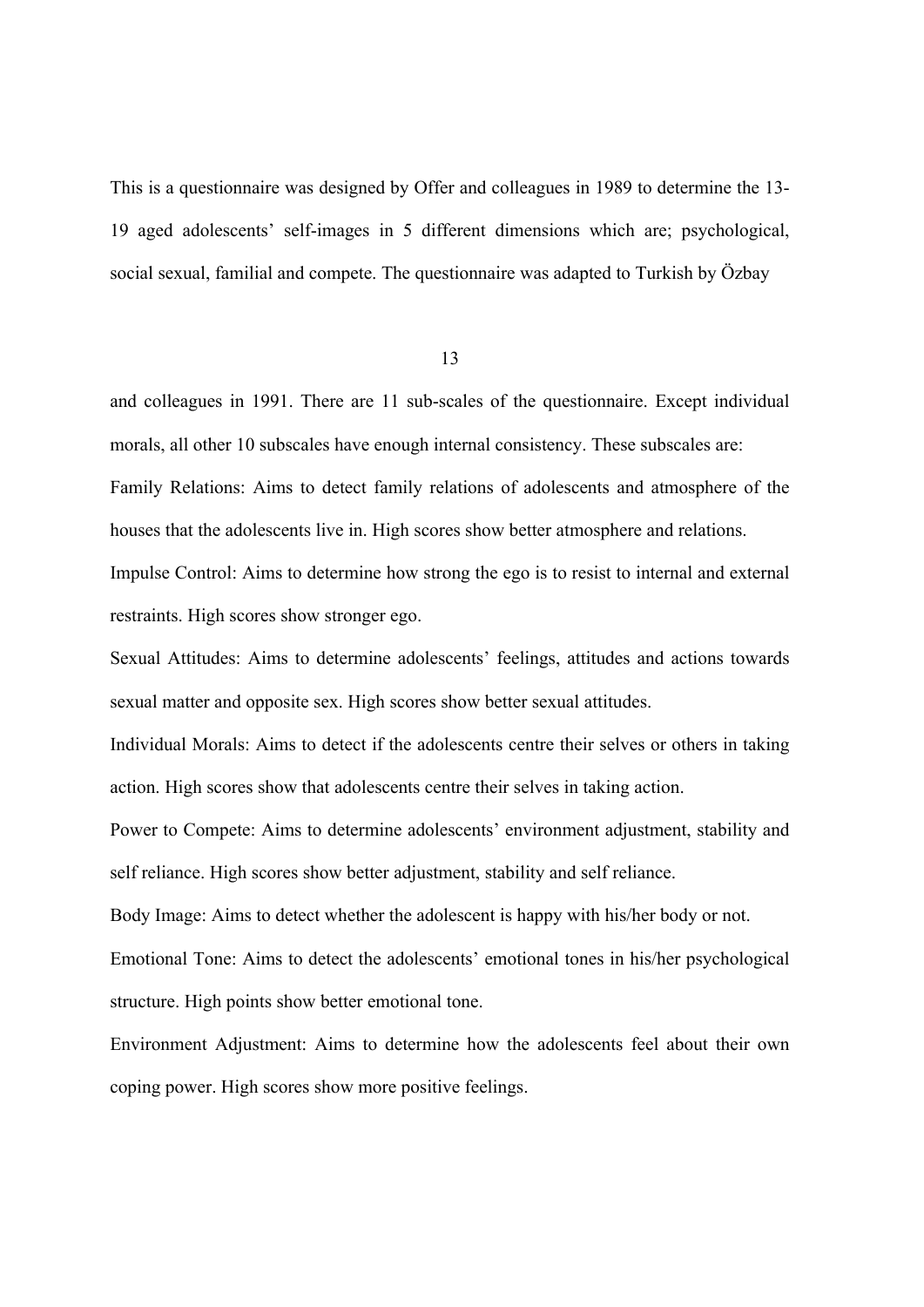Professional and Educational Goals: Aims to determine adolescents' future plans and attitudes towards work. High points show better attitudes and plans.

Social Relations: Aims to determine the adolescents' quality of friendships and peer relationships. High scores show better relationships.

14

Psychopathology: Aims to detect whether there are any pathological symptoms or not. High points mean more pathology.

# **2.4 Procedure**

All participants were asked sit in the classroom in a random lesson time and read and answer the questions. The experimenter was there to answers any questions they needed to ask. The completion of whole questionnaire pack took 45-50 minutes. After all the students in each class finished answering the questions, experimenter collected the questionnaires.

#### **2.5 Data Analysis**

All the analyses of data were done with SPSS version 13.0 for Windows. Various ANOVAs, T-Tests, and correlations were employed to analyze the data.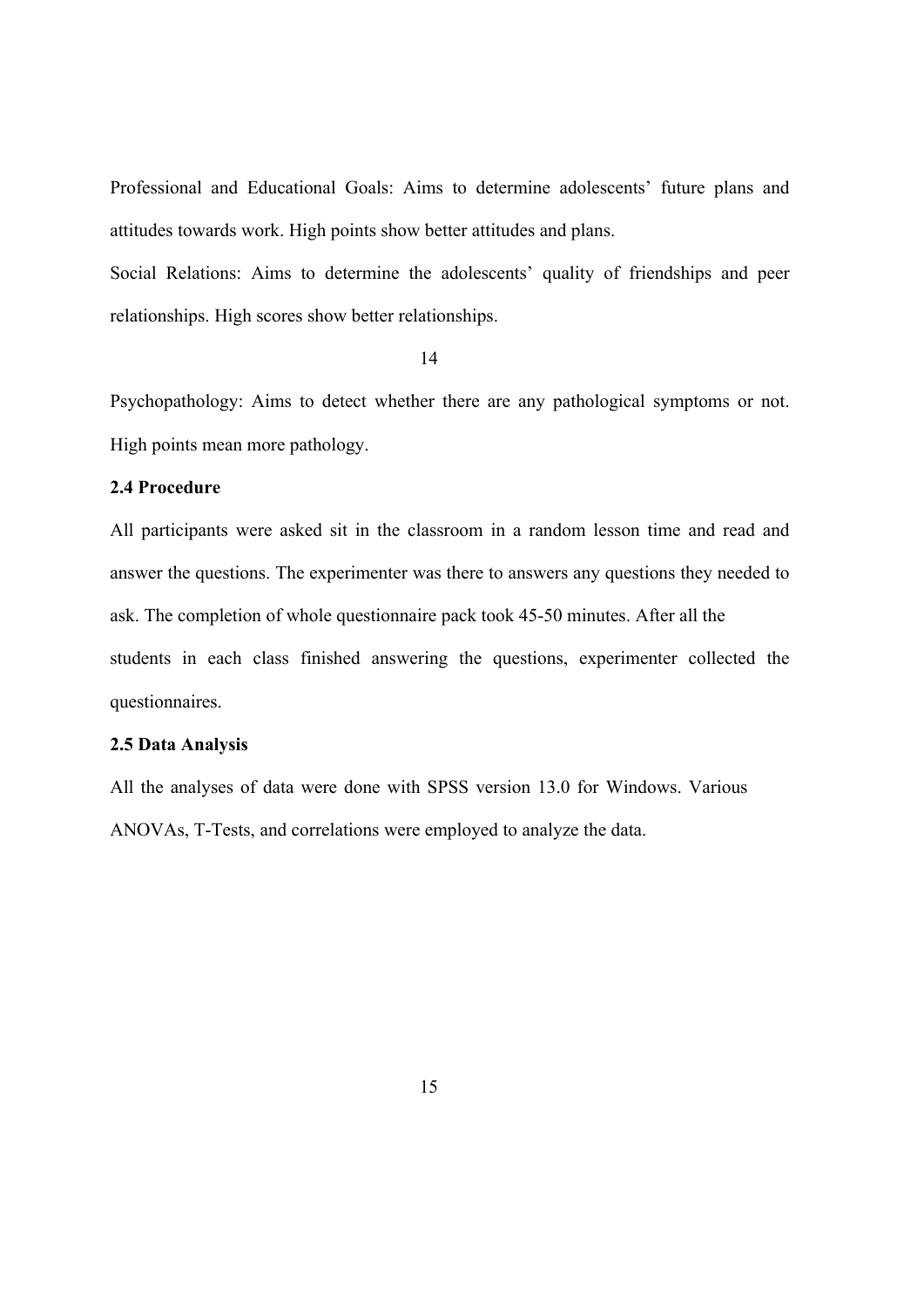|                            |                           | $n\frac{\sqrt{6}}{2}$ |
|----------------------------|---------------------------|-----------------------|
| <b>Sex</b>                 | Female                    | 62(53.4)              |
|                            | Male                      | 54(46.6)              |
| Marital status of parents  | Married                   | 102(87.9)             |
|                            | Divorced                  | 7(6)                  |
|                            | Living separately         | 2(1.7)                |
|                            | Other                     | 5(4.3)                |
| Education of mother        | Illiterate                | 2(1.7)                |
|                            | Literate                  | 4(3.4)                |
|                            | Primary school graduate   | 29(25)                |
|                            | Secondary school graduate | 9(7.8)                |
|                            | High school graduate      | 55(47.4)              |
|                            | University graduate or    | 17(14.7)              |
|                            | above                     |                       |
| <b>Education of father</b> | Illiterate                | 0(0)                  |
|                            | Literate                  | 2(1.7)                |
|                            | Primary school graduate   | 26(22.4)              |
|                            | Secondary school graduate | 16(13.8)              |
|                            | High school graduate      | 51(44)                |
|                            | University graduate or    | 21(18.1)              |
|                            | above                     |                       |
| Does your mother work?     | Yes                       | 61(52.6)              |
|                            | N <sub>0</sub>            | 55(47.4)              |
| Does your father work?     | Yes                       | 106(91.4)             |
|                            | N <sub>0</sub>            | 10(8.6)               |

**3. RESULTS Table 1a. Socio-demographic Variables of Sample**

53.4% percent of the participants were female and 46.6% of the participants were male. Most of the participants stated that their parents are married. (87.9% married, 6% divorced, 1.7% living separately, and 4.3% other). Nearly half of the mothers were high school graduates (1.7% illiterate, 3.4% literate, 25% primary school

#### 16

graduate, 7.8% secondary school graduate, 47.4% high school graduate, and 14.7% university graduate or above). Participants stated that higher than one-half of their mothers were employed (52.6%). Education levels of fathers were slightly higher than mothers (0% illiterate, 1.7% literate, 22.4% primary school graduate, 13.8%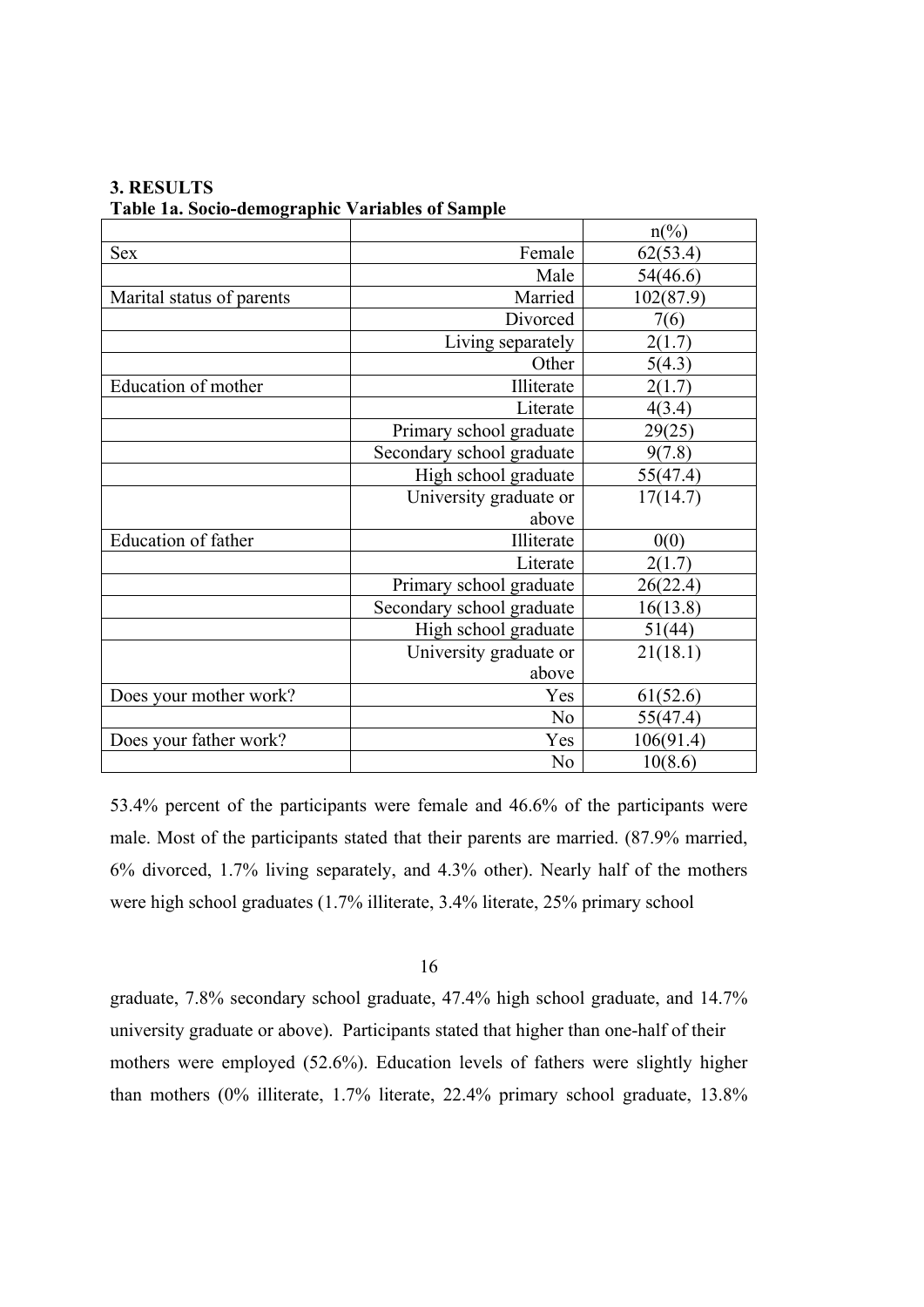secondary school graduate, 44% high school graduate, and 18.1% university graduate or above). Most of the fathers were employed (91.4%).

| Table 1b.                       |                          |          |
|---------------------------------|--------------------------|----------|
| Last year's grade point average | 5.00 or below            | 3(2.6)   |
|                                 | 5.00-7.00                | 56(48.3) |
|                                 | 7.00-9.00                | 52(44.8) |
|                                 | 9.00 or above            | 4(3.4)   |
| How many siblings do you        | Only child               | 11(9.5)  |
| have?                           |                          |          |
|                                 |                          | 52(44.8) |
|                                 | $\overline{2}$           | 29(25)   |
|                                 | 3 or above               | 24(20.7) |
| Which child are you (in order)? | 1 <sup>st</sup>          | 52(44.8) |
|                                 | 2 <sub>nd</sub>          | 52(44.8) |
|                                 | 3 <sup>rd</sup> or above | 12(10.3) |
| Monthly income                  | Low                      | 5(4.3)   |
|                                 | Medium                   | 48(41.4) |
|                                 | High                     | 55(47.4) |
|                                 | Very high                | 8(6.9)   |

The participants' last year's grade averages were mostly medium and high (2.6% 5.00 or below, 48.3% 5.00-7.00, 44.8 7.00-9.00, and 3.4% 9.00 or above). 9.5% of the participants were only child, 44.8% had 1 sibling, 25% had 2 siblings, and 20.7%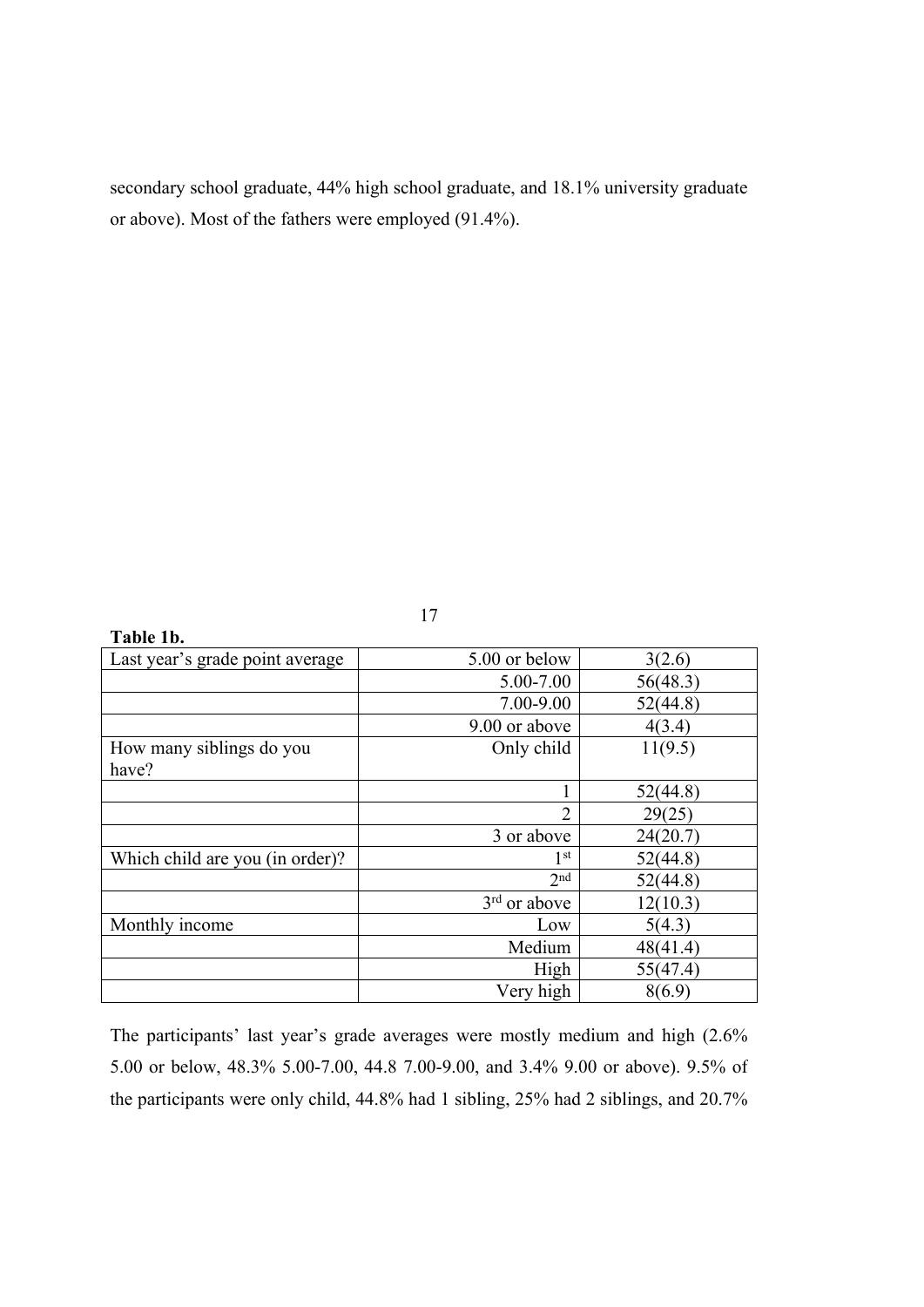had 3 siblings or above. Most of the participants were first or second child in order (44.8% first, 44.8% second, and 10.3% third or above. The participants' monthly family incomes were mostly medium and high (4.3% low, 41.4% medium, 47.4% high, and 6.9% very high).

| I<br>۰,<br>× |  |
|--------------|--|
|--------------|--|

**Table 2a. Facebook Related Questions**

|                                                  |                       | $n\frac{\omega}{\omega}$ |
|--------------------------------------------------|-----------------------|--------------------------|
| How long have you been using<br>Facebook?        | Shorter than 6 months | 4(3.4)                   |
|                                                  | Shorter than a year   | 3(2.6)                   |
|                                                  | Longer than a year    | 109(94)                  |
| How often do you check your<br>account?          | At least once a day   | 40(34.5)                 |
|                                                  | Few times a day       | 52(44.8)                 |
|                                                  | At least once a week  | 19(16.4)                 |
|                                                  | Once a month          | 1(0.9)                   |
|                                                  | Other                 | 4(3.4)                   |
| Do you share your pictures on<br>Facebook?       | Some of them          | 88(75.9)                 |
|                                                  | Nearly all of them    | 17(14.7)                 |
|                                                  | Nearly none of them   | 11(9.5)                  |
| How often do you change your<br>profile picture? | Once a day            | 3(2.6)                   |
|                                                  | Few times a week      | 7(6)                     |
|                                                  | Once a week           | 13(11.2)                 |
|                                                  | Few times a month     | 51(44)                   |
|                                                  | Very rare             | 42(36.2)                 |
| How popular do you see<br>yourself on Facebook?  | Very popular          | 7(6)                     |
|                                                  | Popular               | 27(23.3)                 |
|                                                  | A bit popular         | 46(39.7)                 |
|                                                  | Not much popular      | 27(23.3)                 |
|                                                  | Not popular at all    | 9(7.8)                   |
| How important is it to be                        | Very important        | 6(5.2)                   |
| popular on Facebook?                             |                       |                          |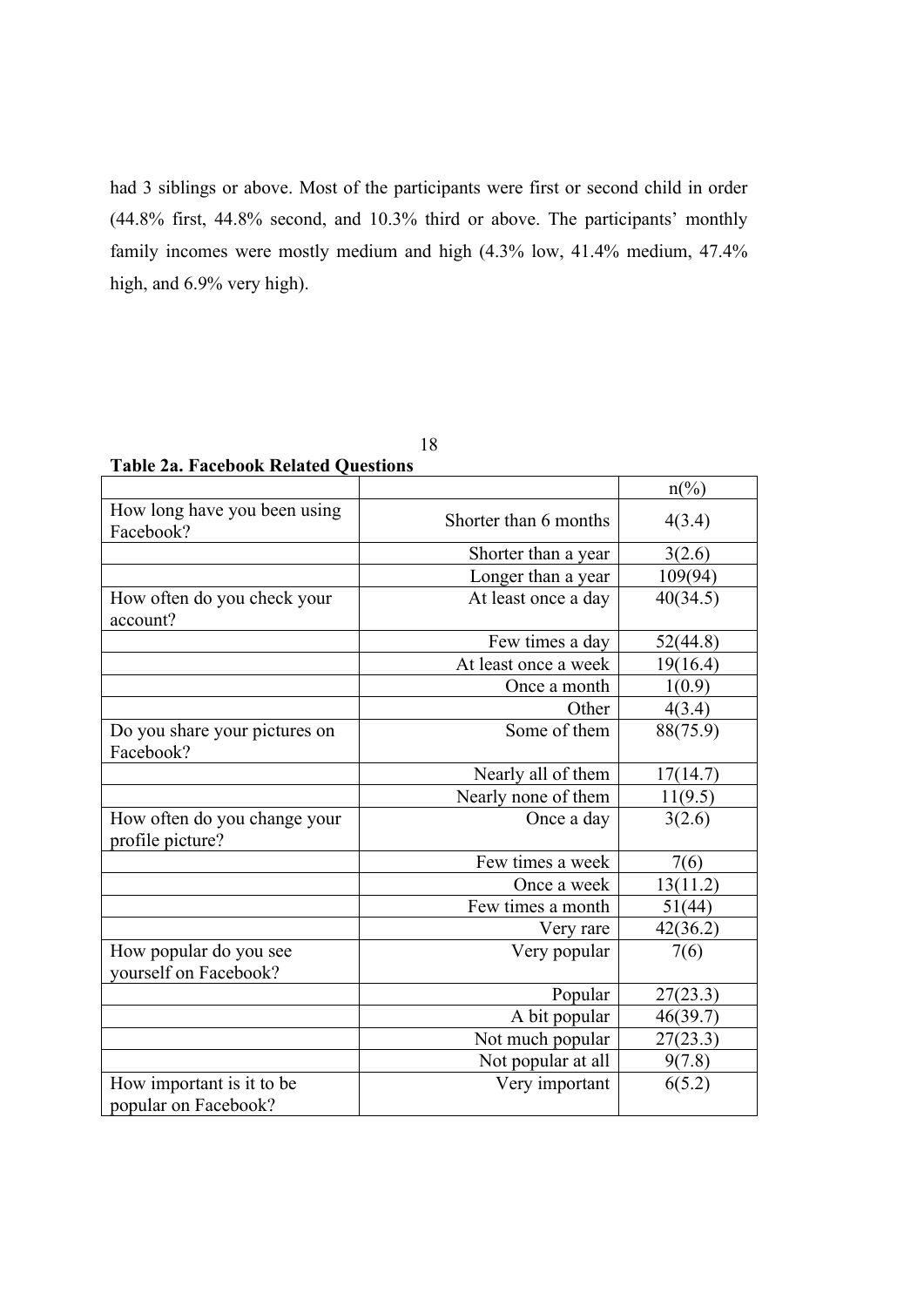| Important            | 15(129)  |
|----------------------|----------|
| Not much important   | 40(34.5) |
| Not important at all | 55(47.4) |

Most of the participants stated that they were using Facebook longer than a year (94%). In addition, most of the participants indicated that they check their Facebook accounts everyday (34.5% at least once a day, 44.8% few times a day, 16.4% at least once a week, and 0.9% once a month). Most of the participants declared that they share some of their pictures on Facebook (75.9% some of the pictures, 14.7% nearly all of the pictures, and 9.5% nearly none of the pictures).2.6% of the participants change their profile pictures once a day, 6% change their profile pictures few times a week, 11.2% once a week, 44% few times a month, and 36.2% very rarely. 6% very

19

popular, 23.3% popular, 39.7% a bit popular, 23.3 not much popular, and 7.8% of the participants consider their selves not popular at all on Facebook. For 5.2% of the participants it was very important, for 12.9% it was important, for 34.5% not much important, and for 47.4% not important at all to be popular on Facebook.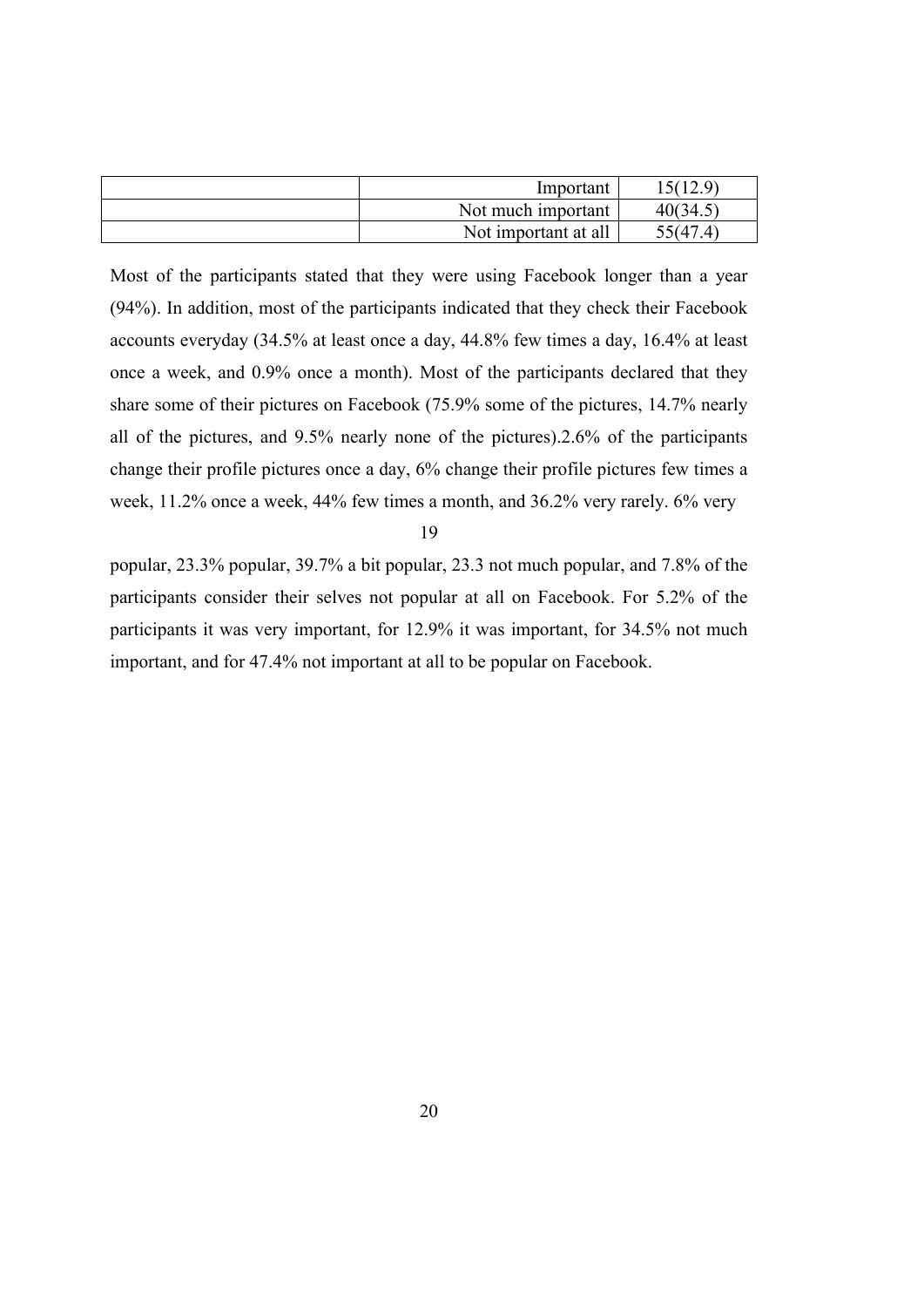| How popular other people think  | Very popular                    | 7(6)      |
|---------------------------------|---------------------------------|-----------|
| you are on Facebook?            |                                 |           |
|                                 | Popular                         | 34(29.3)  |
|                                 | A bit popular                   | 46(39.7)  |
|                                 | Not much popular                | 19(16.4)  |
|                                 | Not popular at all              | 10(8.6)   |
| How do you understand that      | Has many friends                | 34(29.3)  |
| someone is popular on           |                                 |           |
| Facebook?                       |                                 |           |
|                                 | Shares many pictures            | 22(19)    |
|                                 | His/her friends are popular     | 25(21.6)  |
|                                 | Spends a lot of time online     | 18(15.5)  |
|                                 | Many people like his/her shares | 102(87.9) |
| Do you prefer to share your     | Face-to-face                    | 86(74.1)  |
| personal stuff on Facebook or   |                                 |           |
| face-to-face?                   |                                 |           |
|                                 | On Facebook                     | 10(8.6)   |
|                                 | Both of them                    | 20(17.2)  |
| Do you prefer to share your     | School                          | 93(80.2)  |
| personal stuff with your school |                                 |           |
| or Facebook friends?            |                                 |           |
|                                 | Facebook                        | 2(1.7)    |
|                                 | Both of them                    | 21(18.1)  |
| Is there any stuff that your    | Very much                       | 4(3.4)    |
| Facebook friends know and       |                                 |           |
| school friends don't know       |                                 |           |
| about you?                      |                                 |           |
|                                 | Not much                        | 33(28.4)  |
|                                 | Nothing                         | 79(68.1)  |
| Do you connect to Facebook      | Yes                             | 97(83.6)  |
| with your phone?                |                                 |           |
|                                 | N <sub>o</sub>                  | 18(15.5)  |

#### **Table 2b. Facebook Related Questions Continued**

Most of the participants think other people consider them popular and a bit popular on Facebook (6% very popular, 29.3% popular, 39.7% a bit popular, 16.4% not much popular, and 8.6% not popular at all). 29.3 percent of the participants think if someone has many friends on Facebook, he/she is popular. 19% of the participants think if someone shares many pictures, he/she is popular on Facebook. 21.6% of the participants think if someone has popular friends, he/she is popular on Facebook.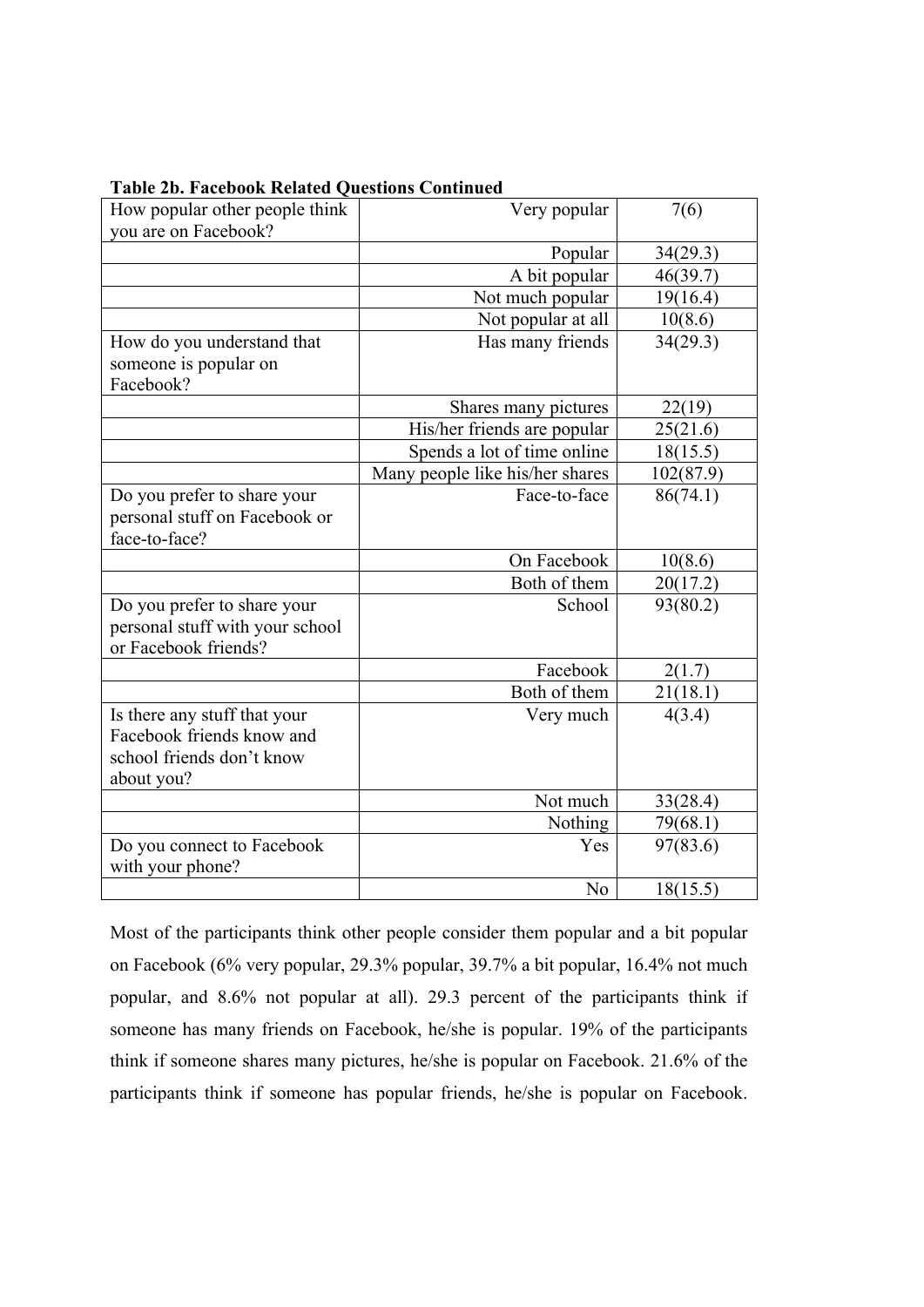15.5% of the participants think if someone spends a lot of time online, he/she is popular on Facebook. And, 87.9 of the participants think if ones' shares are liked by many people, he/she is popular on Facebook. 74.1% of the participants prefer to share their personal stuff face-to-face. 8.6% prefer to share their personal stuff on Facebook. And, 17.2% of the participants prefer to share their personal stuff both on

#### 21

Facebook and face-to-face. 80.2% of the participants prefer to share their personal problems with school friends, 1.7% with Facebook friends, and 18.1% with both. 3.4% of the participants stated that there are many things that their Facebook friends know and school friends do not know about them; 28.4% stated that there are not many things, and %68.1 stated that there is nothing. Most of the participants declared that they connect to Facebook with their phones (83.6%).

**Table 3. School Related Questions**

|                                               |                    | $n\binom{0}{0}$ |
|-----------------------------------------------|--------------------|-----------------|
| How popular do you see<br>vourself at school? | Very popular       | 12(10.3)        |
|                                               | Popular            | 27(23.3)        |
|                                               | A bit popular      | 39(33.6)        |
|                                               | Not much popular   | 26(22.4)        |
|                                               | Not popular at all | 11(9.5)         |

22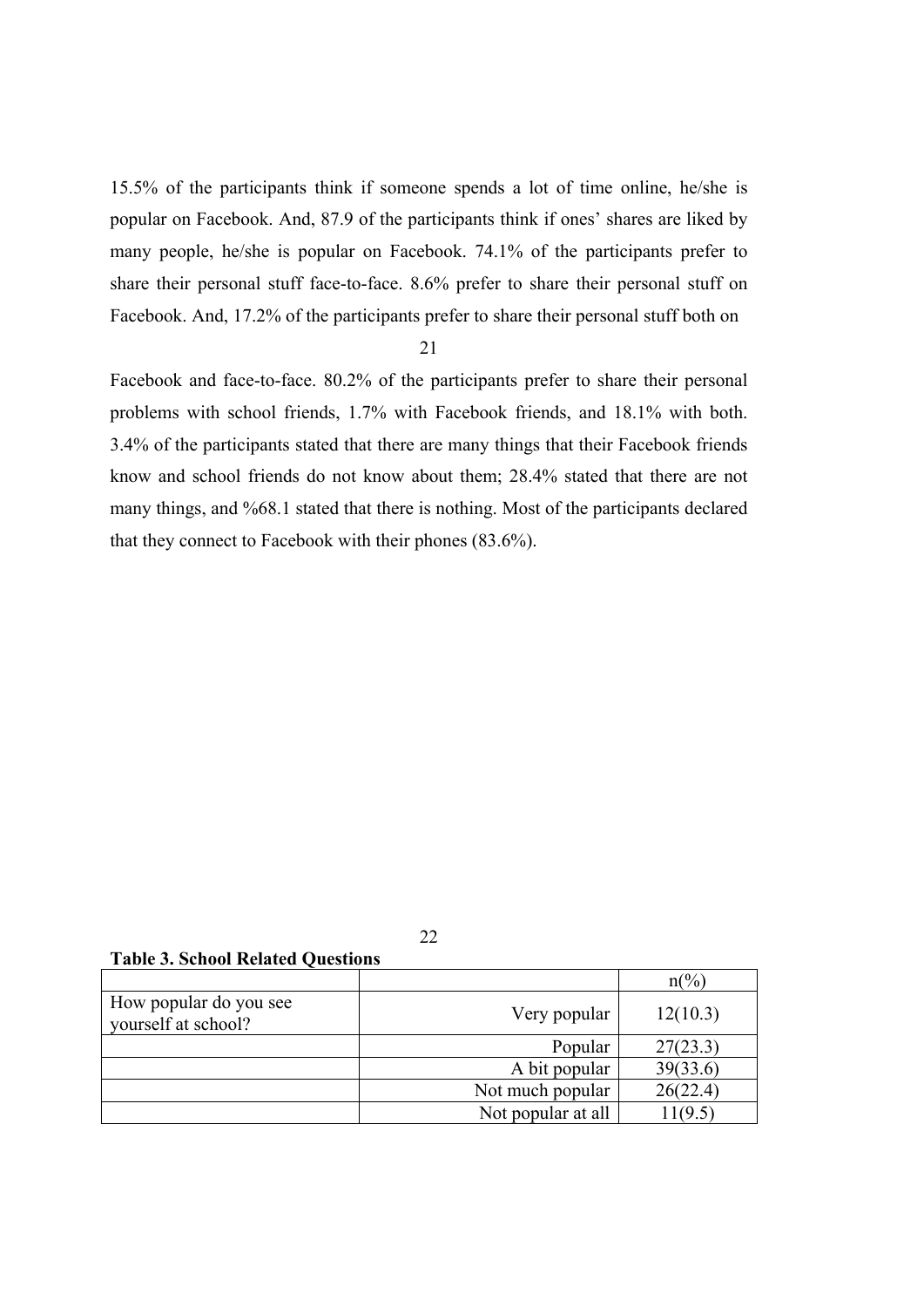| How important is it to be      | Very important               | 11(9.5)  |
|--------------------------------|------------------------------|----------|
| popular at school?             |                              |          |
|                                | Important                    | 26(22.4) |
|                                | Not much important           | 45(38.8) |
|                                | Not important at all         | 33(28.4) |
| How popular other people think | Very popular                 | 11(9.5)  |
| you are at school?             |                              |          |
|                                | Popular                      | 37(31.9) |
|                                | A bit popular                | 36(31.0) |
|                                | Not much popular             | 22(19.0) |
|                                | Not popular at all           | 9(7.8)   |
| How do you understand that     | Has many friends             | 78(67.2) |
| someone is popular at school?  |                              |          |
|                                | Attends to social activities | 50(50.0) |
|                                | Has popular friends          | 40(34.5) |

10.3% very popular, 23.3% popular, 33.6% a bit popular, 22.4 not much popular, and 9.5% of the participants consider their selves not popular at all at school. For 9.5% of the participants it was very important, for 22.4% it was important, for 38.8% not much important, and for 28.4% not important at all to be popular at school. Most of the participants think other people consider them popular and a bit popular on Facebook (9.5% very popular, 31.9% popular, 31% a bit popular, 19% not much popular, and 7.8% not popular at all). 67.2 percent of the participants think if someone has many friends at school, he/she is popular. 50% of the participants think if someone attends to social activities, he/she is popular at school. And, 34.5% of the participants think if someone has popular friends, he/she is popular at school.

#### 23

**The comparisons of mean score of BFAS with socio-demographic characteristics Table 4. The comparison of mean score of BFAS and whether or not his/her mother works**

|     | $m \pm sd$       | t(p)       |
|-----|------------------|------------|
| Yes | $12.59 \pm 4.98$ | 2.54       |
|     |                  | $(0.012)*$ |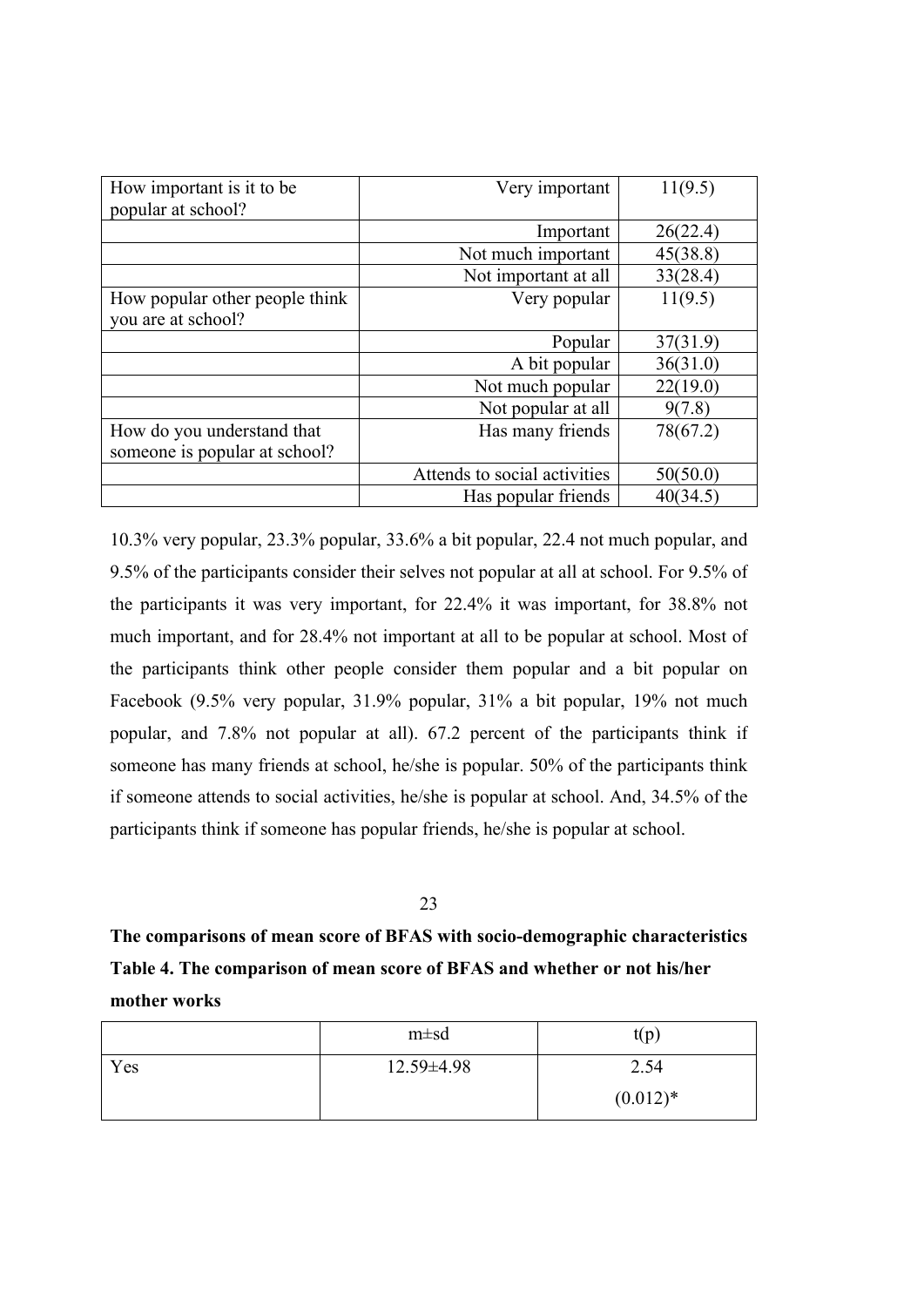| N<br>-111 | $\sim$ $\sim$ $\sim$<br>$\sim$<br>$\sqrt{ }$<br>$10.33 + 4.40$ |  |
|-----------|----------------------------------------------------------------|--|
|           |                                                                |  |

 $\binom{*}{p} \leq 0.05$  \*\*p< 0.001

Total score of Facebook usage mean score was compared according to the whether or not his/her mother works by Independent Samples T-Test. It was found that there was statistically significant difference ( $t= 2.54$ ,  $p=0.012$ ). Results showed that the adolescents whose mothers work had higher Facebook usage scores than the adolescents whose mothers do not work.

24

# **Insignificant results of the comparisons of mean score of BFAS with sociodemographic characteristics**

There was not any statistically significant difference between sex and total Facebook usage questions.

There was not any statistically significant difference between marital status of parents and total Facebook usage questions.

There was not any statistically significant difference between education level of mother and father and total Facebook usage questions.

There was not any statistically significant difference between monthly income and total Facebook usage questions.

There was not any statistically significant difference between whether or not working of father and total Facebook usage questions.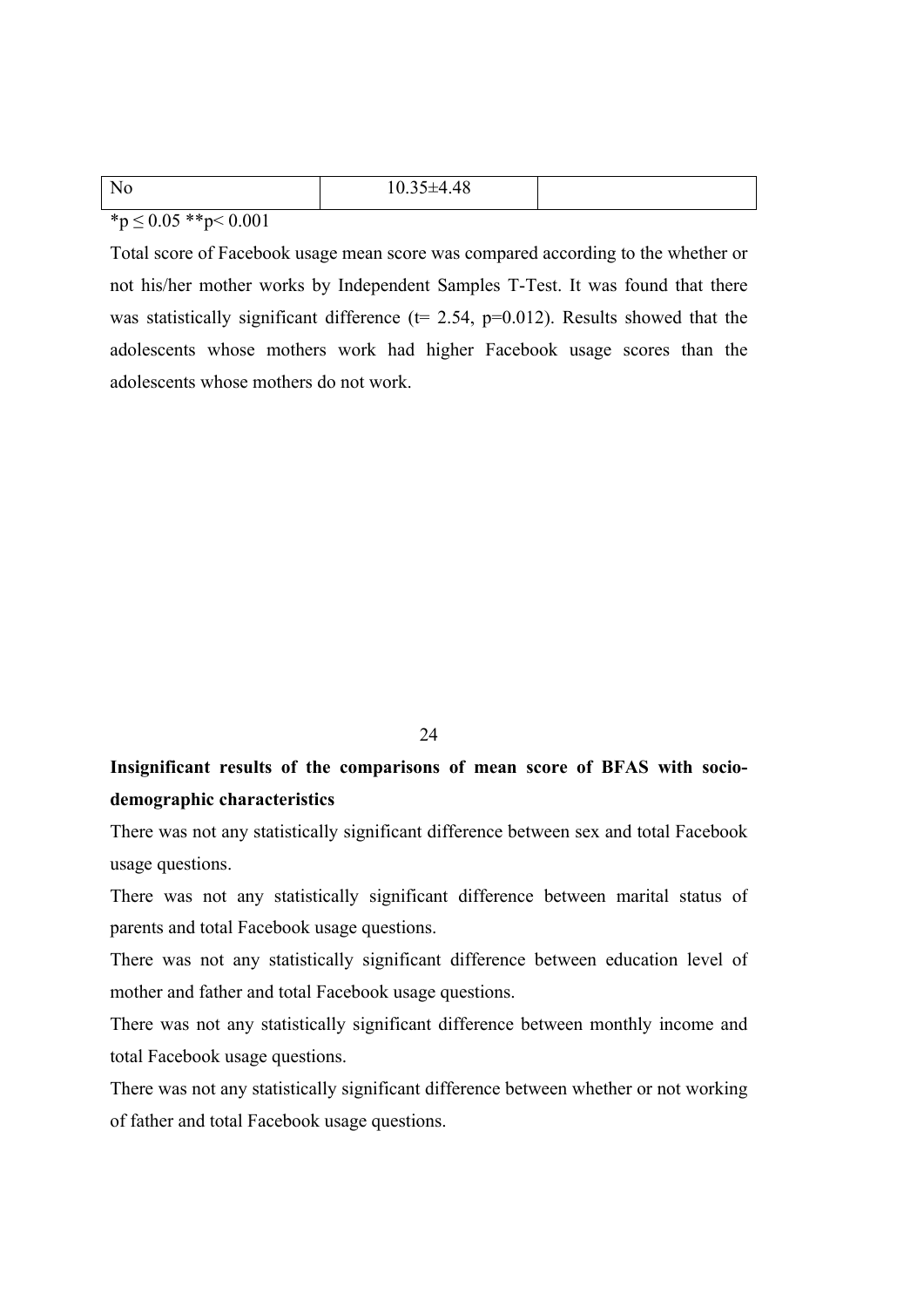There was not any statistically significant difference between last year's grade point average and total Facebook usage questions.

There was not any statistically significant difference between how many siblings did the adolescents have and total Facebook usage questions.

There was not any statistically significant difference between which children were the adolescents in order and total Facebook usage questions.

25

# **Table 5a. Correlations between mean scores of OSIQ subscales and mean score of BFAS**

|                                | Facebook    |
|--------------------------------|-------------|
|                                | r(p)        |
| <b>Family Relations Total</b>  | $r = 0.20*$ |
|                                | $p=0.031$   |
| <b>Impulse Control Total</b>   | $r = 0.29*$ |
|                                | $p=0.001$   |
| <b>Sexual Attitudes Total</b>  | $r = 0.04$  |
|                                | $p=0.66$    |
| <b>Individual Morals Total</b> | $r = 0.24*$ |
|                                | $p=0.009$   |
| Power to Compete Total         | $r = 0.21*$ |
|                                | $p=0.026$   |
| Body Image Total               | $r = 0.31*$ |
|                                | $p=0.001$   |

 $*<sub>p</sub> \le 0.05$  \*\*p $< 0.001$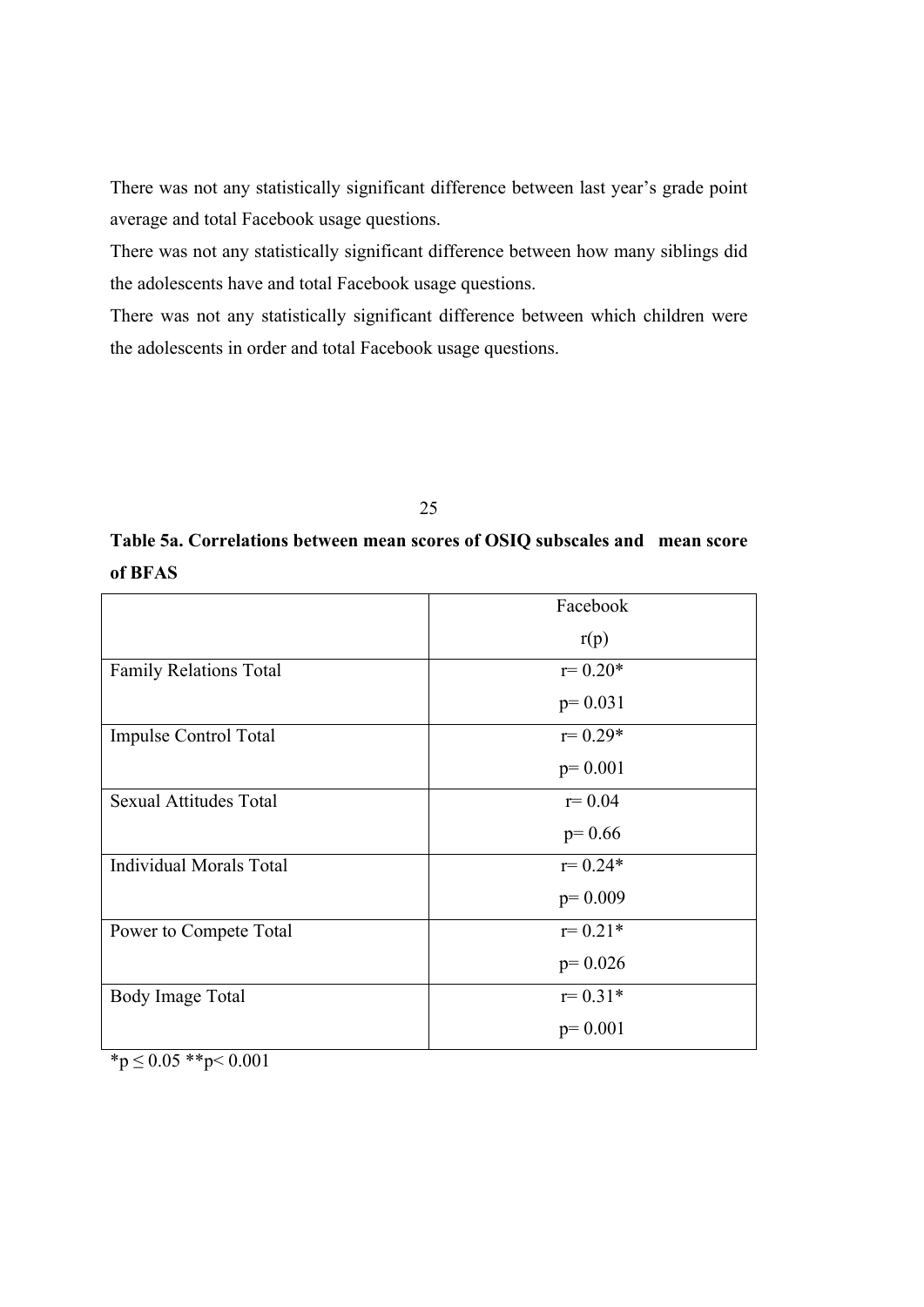It was found that there was a low correlation between Facebook usage scores and family relations scores in positive direction ( $r= 0.20$ ,  $p= 0.031$ ); there was a medium correlation between Facebook usage scores and impulse control scores in positive direction ( $r= 0.29$ ,  $p= 0.001$ ); there was no correlation between Facebook usage scores and sexual attitudes scores; there was a low correlation between Facebook usage scores and individual morals scores in positive direction  $(r= 0.24, p= 0.009)$ ; there was a low correlation between Facebook usage scores and power to compete scores in positive direction ( $r= 0.21$ ,  $p= 0.026$ ); and there was a medium correlation between Facebook usage scores and body image scores in positive direction (r= 0.31,  $p= 0.001$ ).

26

**Table 5b. Correlations between mean scores of OSIQ subscales and mean score of BFAS**

| <b>Emotional Tone Total</b>              | $r = 0.36*$ |
|------------------------------------------|-------------|
|                                          | $p=0.000$   |
| <b>Environment Adjustment Total</b>      | $r = 0.27*$ |
|                                          | $p=0.003$   |
| Professional and Educational Goals Total | $r = 0.09$  |
|                                          | $p=0.341$   |
| <b>Social Relations Total</b>            | $r = 0.23*$ |
|                                          | $p=0.014$   |
| Psychopathology Total                    | $r = 0.42*$ |
|                                          | $p=0.000$   |
| Offer Total                              | $r = 0.35*$ |
|                                          | $p=0.000$   |

 $\overline{p}$  < 0.05 \*\*p < 0.001

It was found that there was a medium correlation between Facebook usage scores and emotional tone scores in positive direction ( $r= 0.36$ ,  $p= 0.000$ ); there was a low correlation between Facebook usage scores and environment adjustment scores in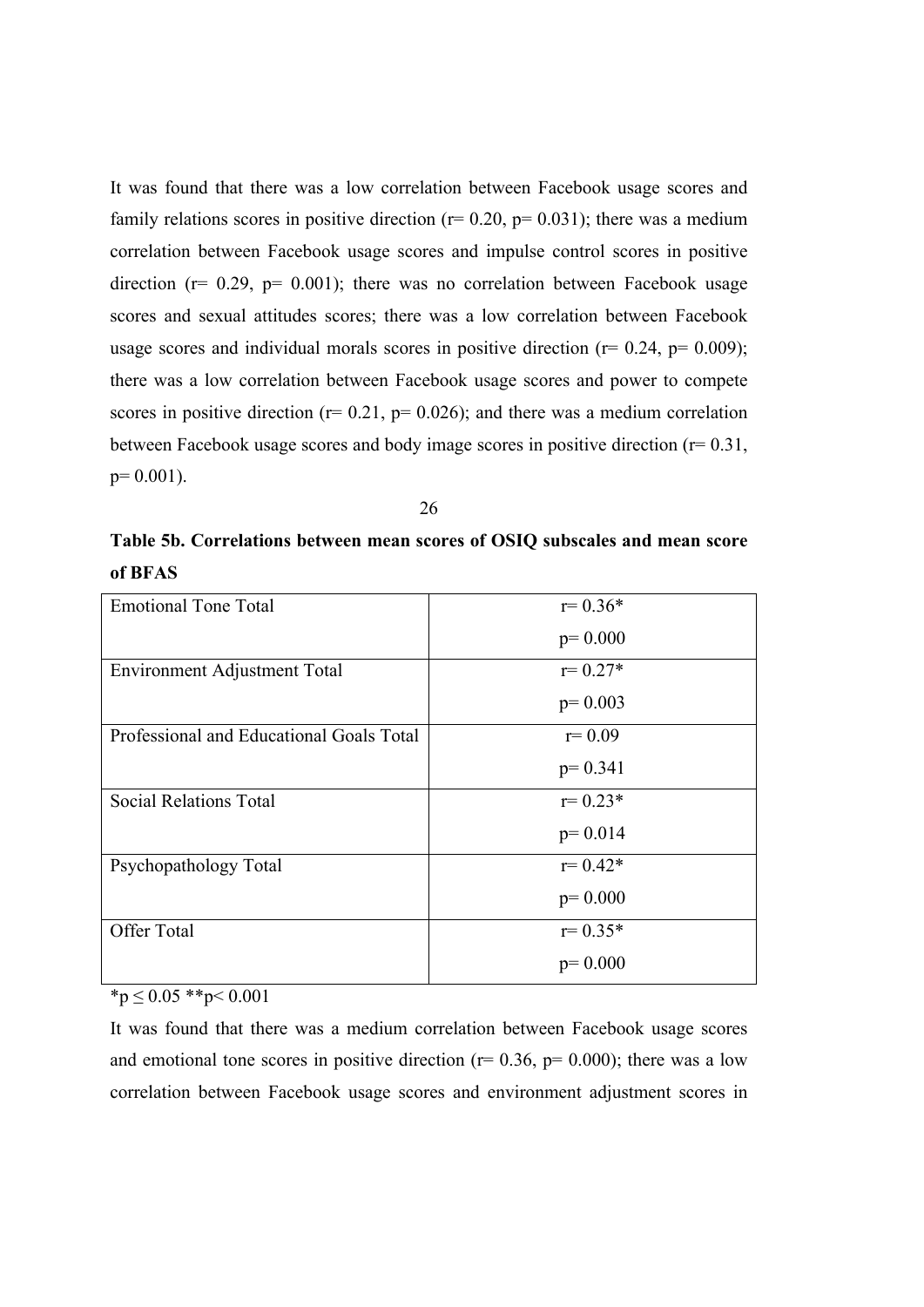positive direction ( $r= 0.27$ ,  $p= 0.003$ ); there was no correlation between Facebook usage scores and professional and educational goals scores; there was a low correlation between Facebook usage scores and social relations scores in positive direction ( $r= 0.23$ ,  $p= 0.014$ ); there was a medium correlation between Facebook usage scores and psychopathology scores in positive direction ( $r = 0.42$ ,  $p = 0.000$ ); and there was a medium correlation between Facebook usage scores and offer total scores in positive direction ( $r= 0.35$ ,  $p= 0.000$ ).

27

**Comparisons of the mean score of OSIQ subscales and Facebook and school related questions**

**Table 6. Comparison of mean scores of OSIQ subscale of social relations according to the frequency of how often does he/she check his/her Facebook account**

|                       | $m \pm sd$       | F(p)               |
|-----------------------|------------------|--------------------|
| At least once a day   | $13.95 \pm 5.56$ |                    |
|                       |                  | 3.36<br>$(0.012)*$ |
| Few times a day       | $10.87 \pm 3.74$ |                    |
| At least once a week  | $11.11 \pm 3.63$ |                    |
| At least once a month | $12.00 \pm 0.00$ |                    |
| Specify               | $9.00 \pm 4.69$  |                    |
| Total                 | $11.91 \pm 4.66$ |                    |

 $*_p$  < 0.05  $*_p$  < 0.001

Mean score of OSIQ subscale of social relations was compared according to the frequency of how often does he/she check his/her Facebook account by One way ANOVA. It was found that there was statistically significant difference  $(p=0.012)$ . The social relations mean scores were high among students who reported at least once a day checking the Facebook account. In advance analyse of Tukey it was not found statistically differences between variables.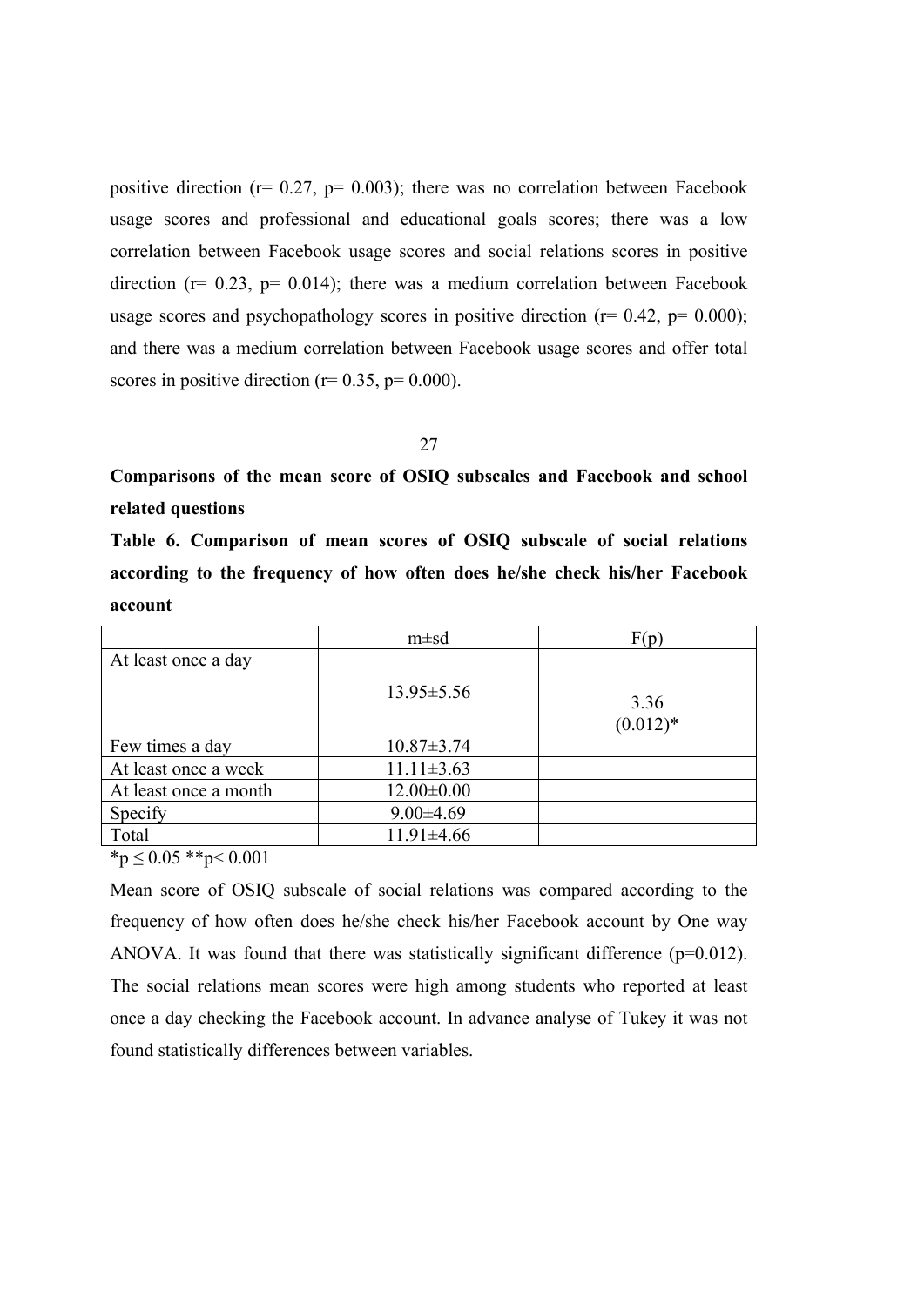**Table 7. Comparison of mean scores of OSIQ subscale of environment adjustment according to the frequency of how often does he/she check his/her Facebook account**

|                       | $m \pm sd$       | F(p)       |
|-----------------------|------------------|------------|
| At least once a day   | $19.00 \pm 5.87$ |            |
|                       |                  |            |
|                       |                  |            |
|                       |                  | 6.42       |
|                       |                  | $(0.000)*$ |
| Few times a day       | $15.65 \pm 5.28$ |            |
| At least once a week  | $16.05 \pm 3.29$ |            |
| At least once a month | $24.00 \pm 0.00$ |            |
| Specify               | $7.25 \pm 1.50$  |            |
| Total                 | $16.66 \pm 5.64$ |            |

 $*_{p} \leq 0.05$  \*\*p $\leq 0.001$ 

Mean score of OSIQ subscale of environment adjustment was compared according to the frequency of how often does he/she check his/her Facebook account by One way ANOVA. It was found that there was statistically significant difference (p=0.000). The environment adjustment mean scores were low among students who reported few times a day and at least once a week checking Facebook account and environment adjustment mean scores were high among students who reported at least once a day and at least once a month. In advance analyse of Tukey, no statistically significant difference was found between variables.

28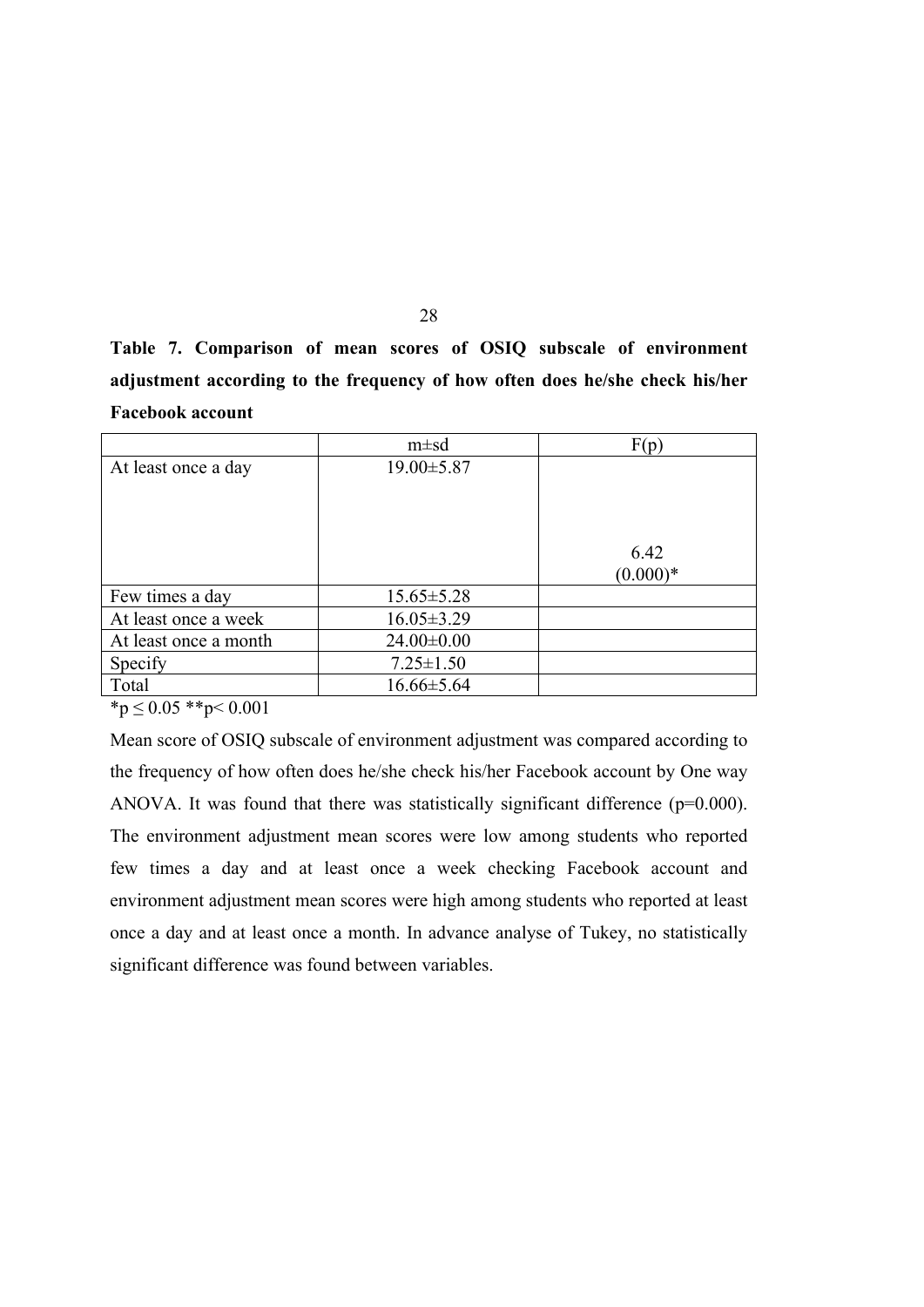**Table 8. Comparison of mean scores of OSIQ subscale of individual morals according to the frequency of how popular does he/she consider himself/herself on Facebook comparing to other Facebook users**

29

|                 | $m \pm sd$      | F(p)           |
|-----------------|-----------------|----------------|
| More popular    | $9.35 \pm 4.74$ |                |
|                 |                 | 6.2<br>(0.003) |
| Less popular    | $6.49 \pm 3.06$ |                |
| Nearly the same | $8.3 \pm 2.83$  |                |
| Total           | $7.81 \pm 3.45$ |                |

 $*_{p} \leq 0.05$  \*\*p< 0.001

Mean score of OSIQ subscale of individual morals was compared according to the frequency of how popular does he/she consider himself/herself on Facebook comparing to other Facebook users by One way ANOVA. It was found that there was statistically significant difference (p=0.003). Advanced analysis with Tukey showed that participants who consider himself/herself less popular had lower mean scores for OSIQ subscale of individual morals than the participants who consider themselves less popular ( $p= 0.005$ ) and who consider themselves nearly the same popular ( $p= 0.023$ ).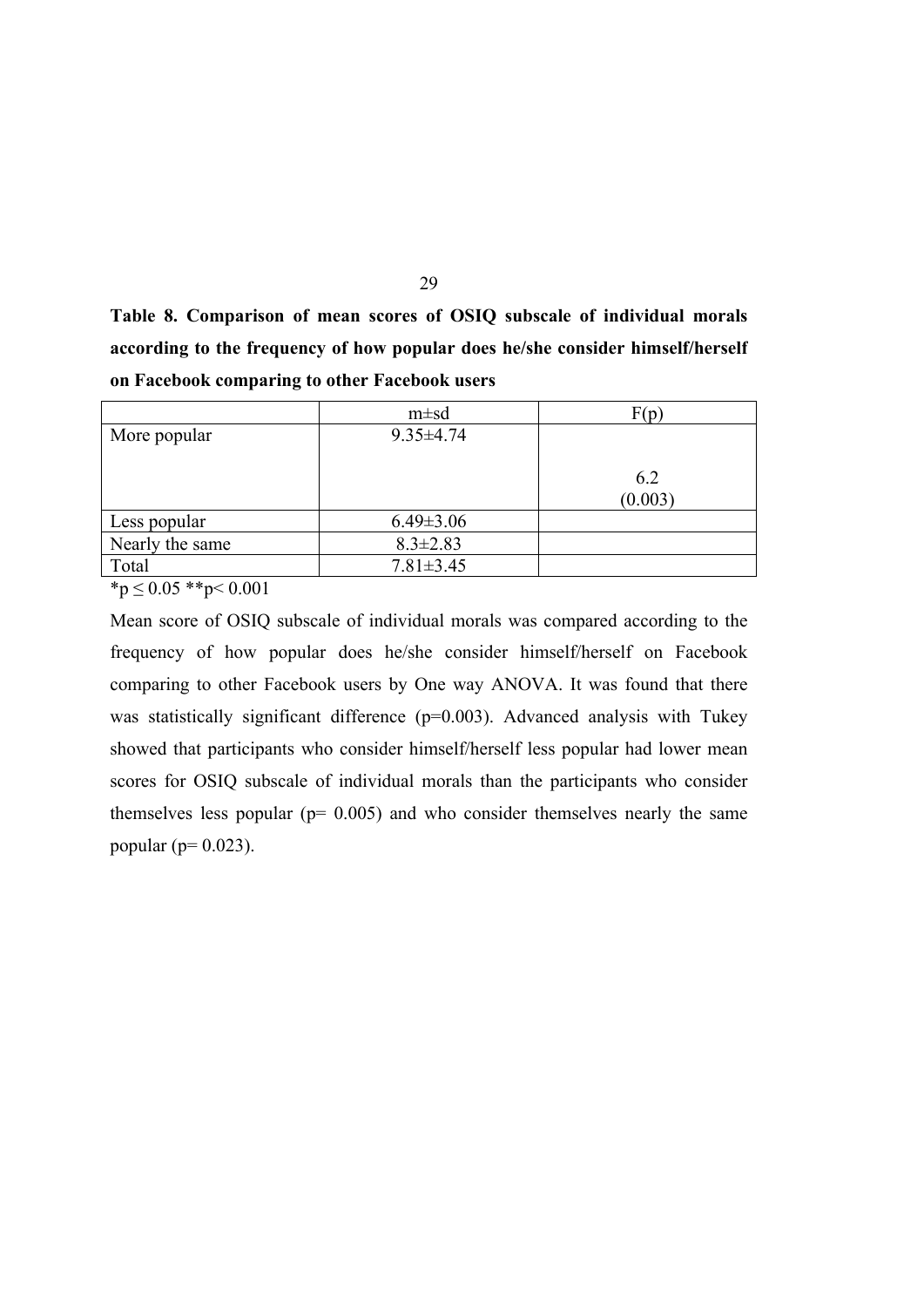**Table 9. Comparison of mean scores of OSIQ subscale of psychopathology according to the frequency of how often does he/she change his/her profile picture**

|                   | $m \pm sd$        | F(p)               |
|-------------------|-------------------|--------------------|
| Once a day        | $26.33 \pm 11.24$ | 3.09<br>$(0.019)*$ |
| Few times a week  | $17.43\pm 6.60$   |                    |
| Once a week       | $15.77 \pm 6.30$  |                    |
| Few times a month | $17.27 \pm 6.43$  |                    |
| Very rare         | $21.19 \pm 8.39$  |                    |
| Total             | $18.77 \pm 7.58$  |                    |

 $\binom{*}{p} \leq 0.05 \binom{*}{p} < 0.001$ 

Mean score of OSIQ subscale of psychopathology was compared according to the frequency of how often he/she checks his /her Facebook account by One way ANOVA. It was found that there was statistically significant difference  $(p=0.019)$ . The psychopathology mean scores were low among students who reported few times a week, once a week and few times a month checking Facebook account and psychopathology mean scores were high among students who reported once a day and very rare. In advance analyse of Tukey, no statistically significant difference was found between variables.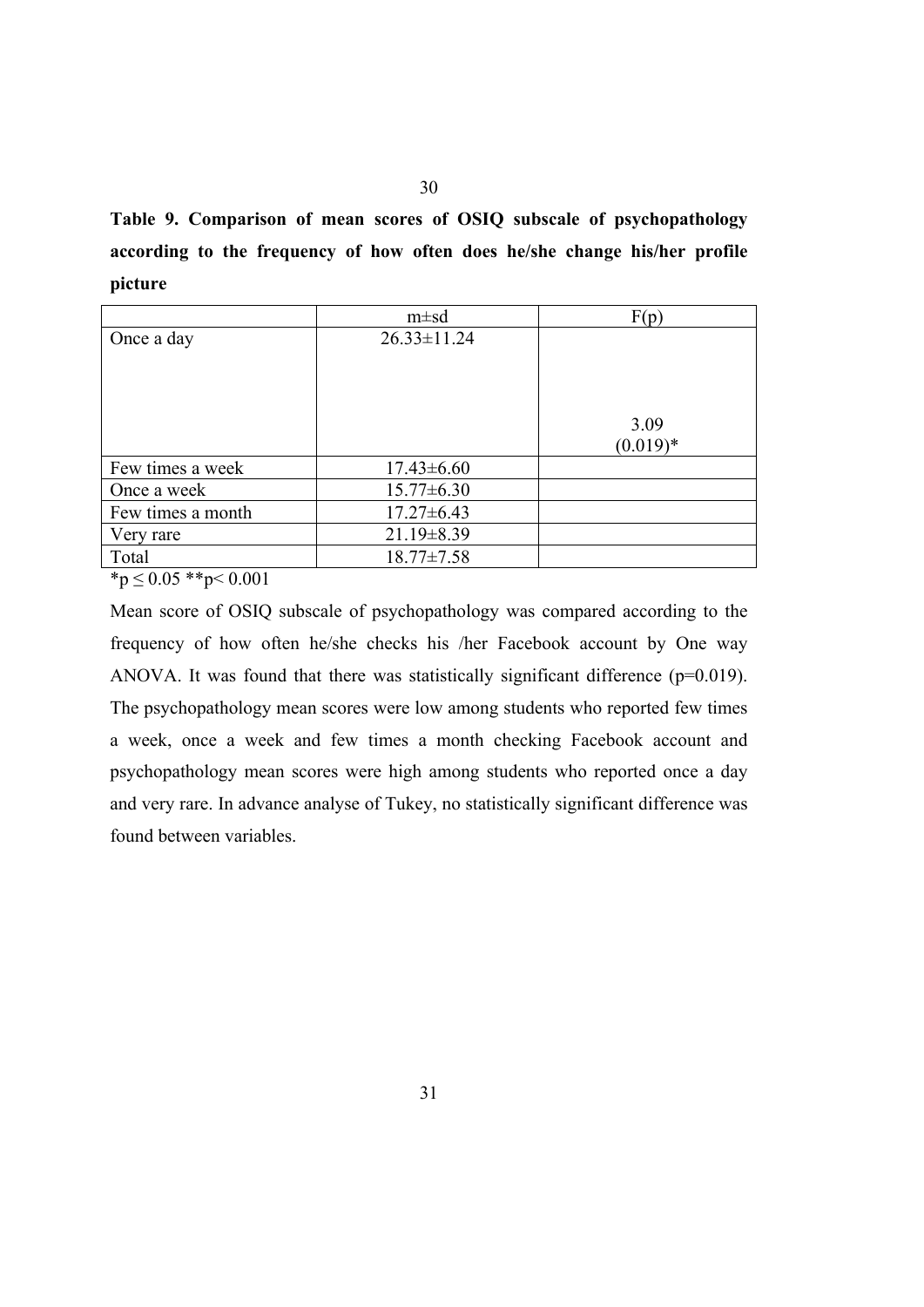**Table 10. Comparison of mean scores of OSIQ subscale of emotional tone according to the frequency of how popular does he/she consider himself/herself on Facebook**

|                    | $m \pm sd$        | F(p)               |
|--------------------|-------------------|--------------------|
| Very popular       | $20.29 \pm 11.15$ | 3.12<br>$(0.018)*$ |
| Popular            | $14.48 \pm 5.30$  |                    |
| A bit popular      | $14.85 \pm 6.18$  |                    |
| Not really popular | $19.59 \pm 8.18$  |                    |
| Not popular at all | $15.11 \pm 7.27$  |                    |
| Total              | $16.22 \pm 7.20$  |                    |

 $*p \leq 0.05$  \*\*p< 0.001

Mean score of OSIQ subscale of emotional tone was compared according to the frequency of how popular does he/she considers himself/herself on Facebook by One way ANOVA. It was found that there was statistically significant difference (p=0.018). Advanced analysis with Tukey showed that participants who consider himself/herself a bit popular had lower mean scores for OSIQ subscale of emotional tone than the participants who consider themselves not really popular  $(p=0.045)$ .

32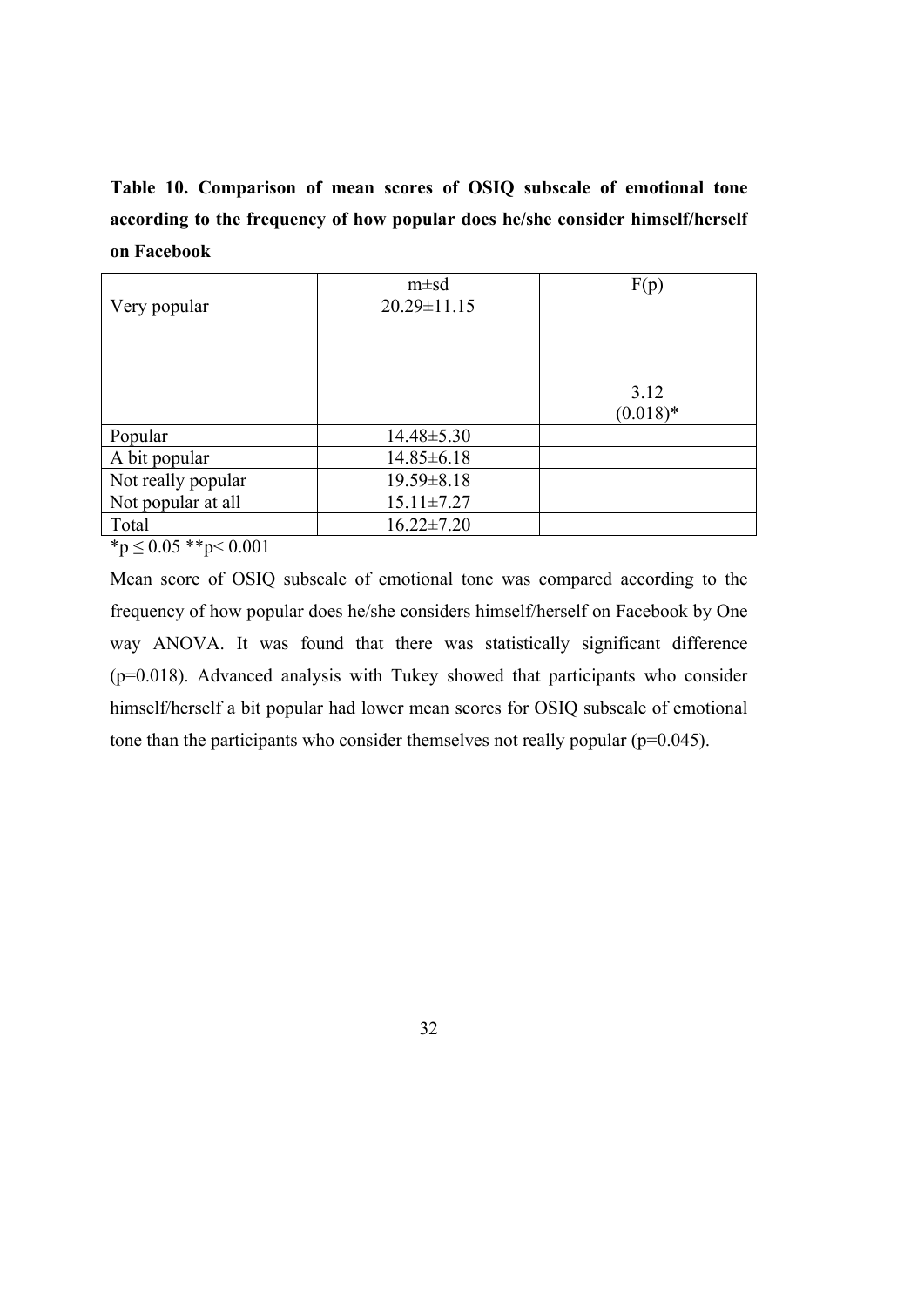**Table 11. Comparison of mean scores of OSIQ subscale of social relations according to the frequency of how popular does he/she consider himself/herself on Facebook**

|                    | $m \pm sd$       | F(p)                |
|--------------------|------------------|---------------------|
| Very popular       | $12.29 \pm 6.37$ | 2.88<br>$(0.026)^*$ |
| Popular            | $10.81 \pm 3.39$ |                     |
| A bit popular      | $10.96 \pm 4.11$ |                     |
| Not really popular | $14.30 \pm 5.67$ |                     |
| Not popular at all | $12.67 \pm 3.94$ |                     |
| Total              | $11.91 \pm 4.66$ |                     |

 $*_{p} \leq 0.05$  \*\*p $< 0.001$ 

Mean score of OSIQ subscale of social relations was compared according to the frequency of how popular does he/she considers himself/herself on Facebook by One way ANOVA. It was found that there was statistically significant difference (p=0.018). Advanced analysis with Tukey showed that participants who consider himself/herself a bit popular had lower mean scores for OSIQ subscale of social relations than the participants who consider themselves not really popular (p=0.023). Participants who consider himself/herself popular had lower mean scores for OSIQ subscale of social relations than the participants who consider themselves not really popular ( $p=0.042$ ).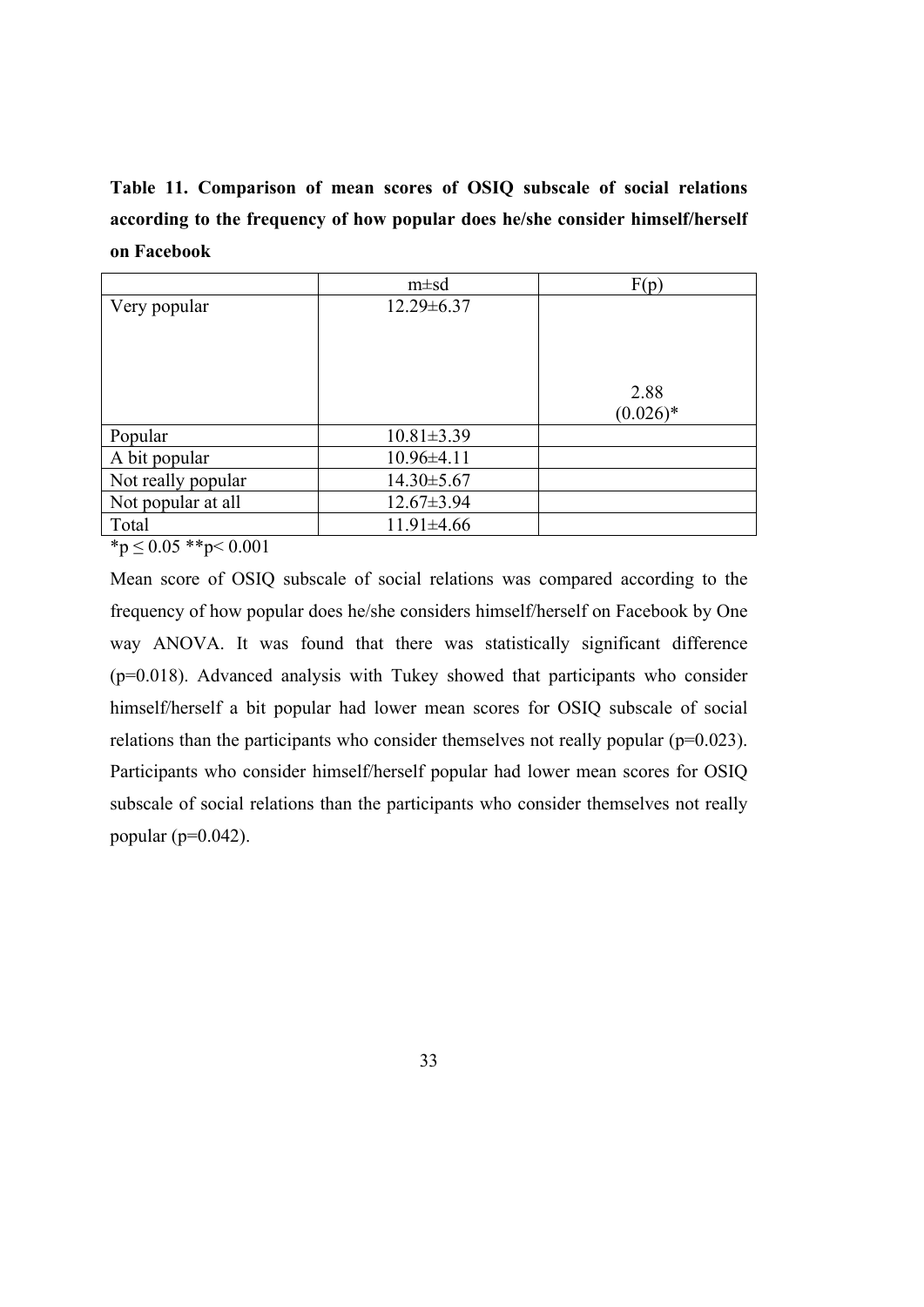**Table 12. Comparison of mean scores of OSIQ subscale of psychopathology according to the frequency of how popular does he/she consider himself/herself on Facebook**

|                    | $m \pm sd$       | F(p)                |
|--------------------|------------------|---------------------|
| Very popular       | $19.29 \pm 8.01$ | 2.94<br>$(0.024)$ * |
| Popular            | $15.07 \pm 5.35$ |                     |
| A bit popular      | $18.91 \pm 7.27$ |                     |
| Not really popular | $21.85 \pm 8.26$ |                     |
| Not popular at all | 19.44±9.33       |                     |
| Total              | $18.77 \pm 7.58$ |                     |

 ${}^*p \leq 0.05$   ${}^*p < 0.001$ 

Mean score of OSIQ subscale of psychopathology was compared according to the frequency of how popular does he/she considers himself/herself on Facebook by One way ANOVA. It was found that there was statistically significant difference (p=0.024). Advanced analysis with Tukey showed that participants who consider himself/herself popular had lower mean scores for OSIQ subscale of psychopathology than the participants who consider themselves not really popular  $(p=0.008)$ .

34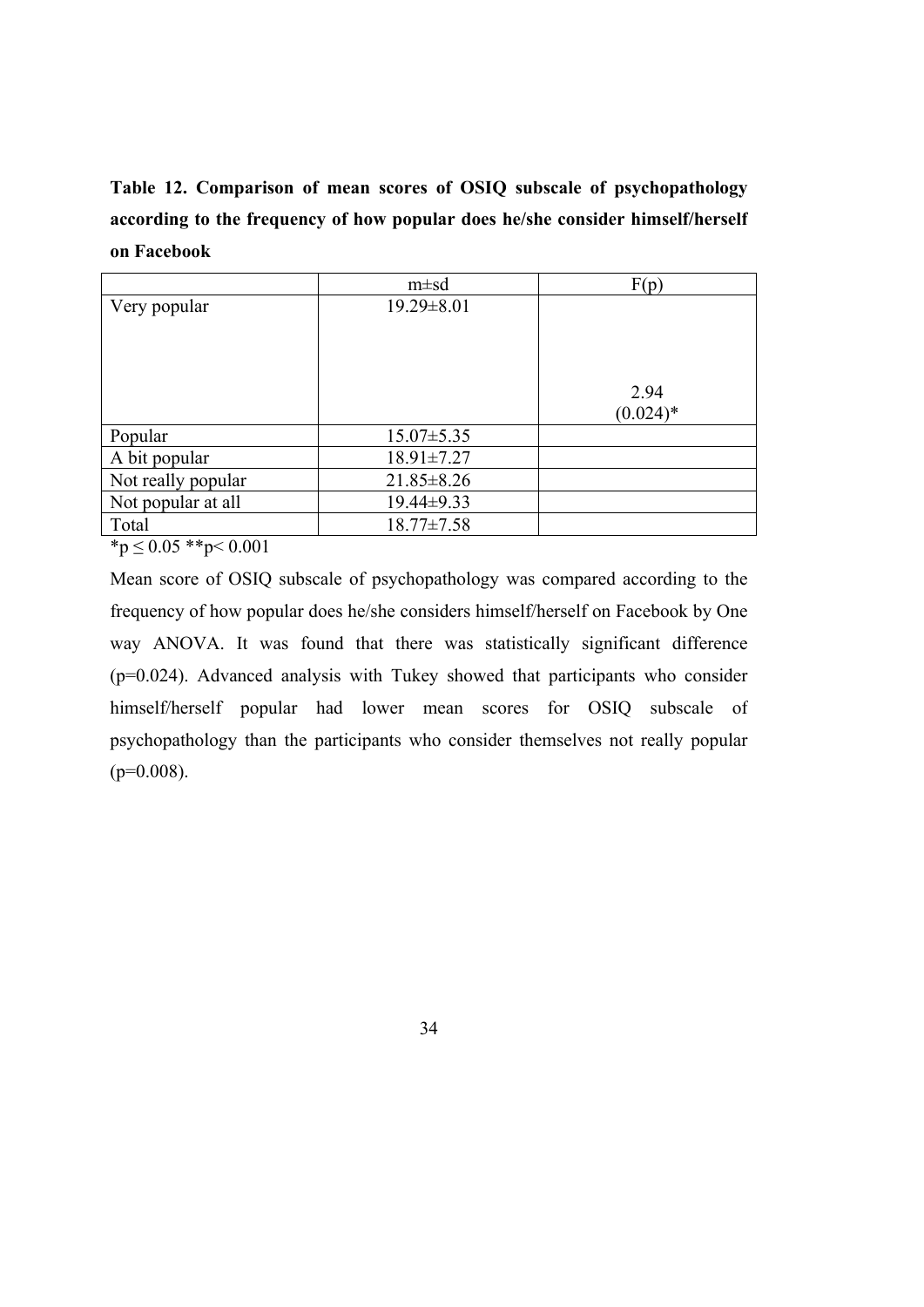**Table 13. Comparison of mean scores of OSIQ subscale of family relations according to the frequency of how popular do other people consider him/her on Facebook**

|                    | $m \pm sd$        | F(p)               |
|--------------------|-------------------|--------------------|
| Very popular       | $31.57 \pm 13.45$ | 3.63<br>$(0.008)*$ |
| Popular            | $23.59 \pm 8.81$  |                    |
| A bit popular      | $23.33 \pm 9.21$  |                    |
| Not really popular | $31.26 \pm 8.43$  |                    |
| Not popular at all | 28.90±12.98       |                    |
| Total              | $25.68 \pm 10.05$ |                    |

 $*_{p} \leq 0.05$  \*\*p $< 0.001$ 

Mean score of OSIQ subscale of family relations was compared according to the frequency of how popular do other people considers him/her on Facebook by One way ANOVA. It was found that there was statistically significant difference (p=0.008). Advanced analysis with Tukey showed that participants who consider himself/herself popular had lower mean scores for OSIQ subscale of family relations than the participants who consider themselves not really popular  $(p=0.048)$ . Participants who consider himself/herself a bit popular had lower mean scores for OSIQ subscale of family relations than the participants who consider themselves not really popular ( $p=0.025$ ).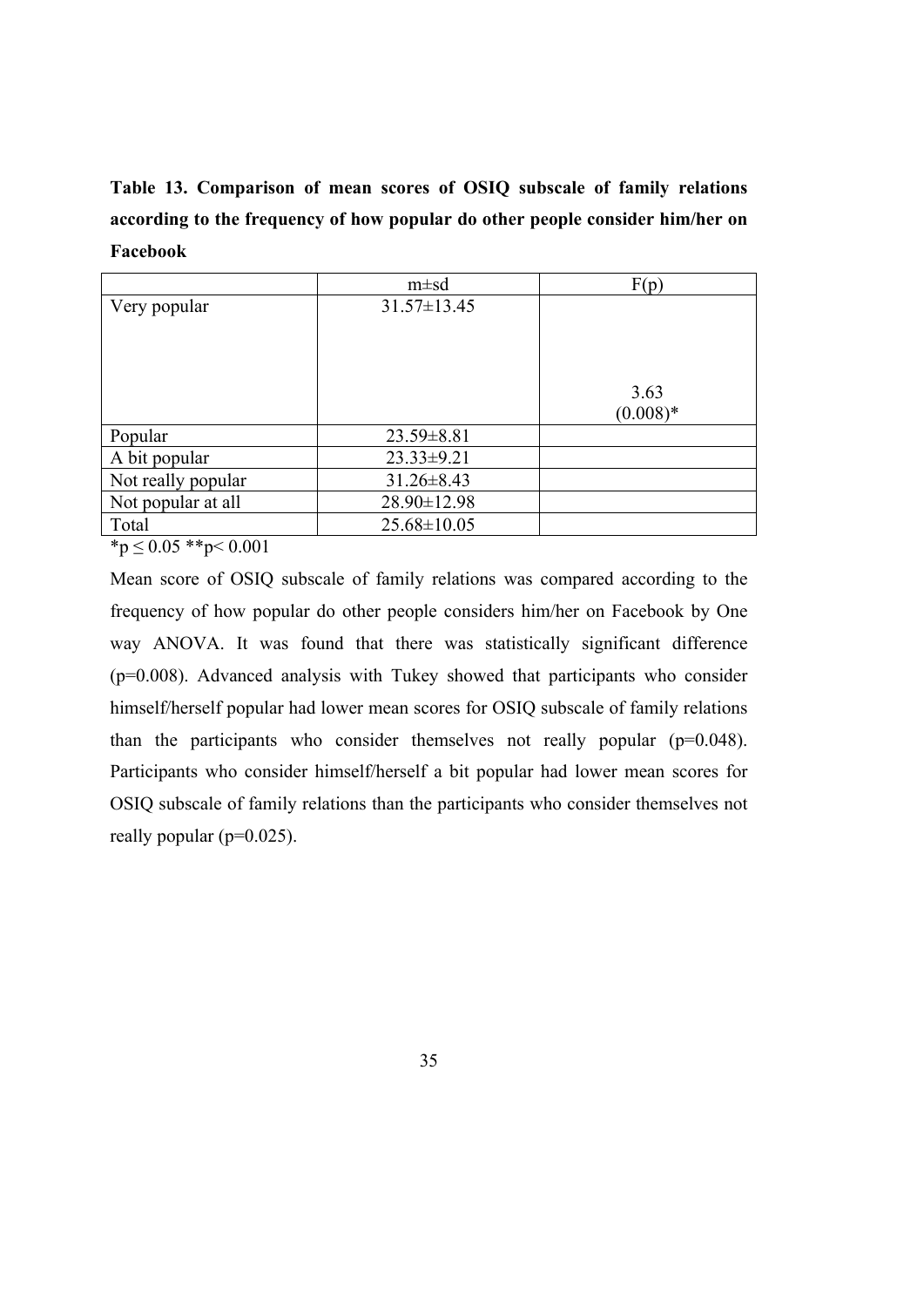**Table 14. Comparison of mean scores of OSIQ subscale of individual morals according to the frequency of how popular do other people consider him/her on Facebook**

|                             | $m \pm sd$       | F(p)               |
|-----------------------------|------------------|--------------------|
| Very popular                | $11.71 \pm 5.44$ | 2.64<br>$(0.038)*$ |
| Popular                     | $7.38 \pm 2.65$  |                    |
| A bit popular               | $7.67 \pm 3.52$  |                    |
| Not really popular          | $7.84 \pm 2.83$  |                    |
| Not popular at all          | $7.10\pm3.93$    |                    |
| Total<br>- - - - <b>.</b> . | $7.81 \pm 3.45$  |                    |

 $*_{p} \leq 0.05$  \*\*p $< 0.001$ 

Mean score of OSIQ subscale of individual morals was compared according to the frequency of how popular do other people considers him/her on Facebook by One way ANOVA. It was found that there was statistically significant difference (p=0.038). Advanced analysis with Tukey showed that participants who consider himself/herself popular had lower mean scores for OSIQ subscale of individual morals than the participants who consider themselves very popular  $(p=0.020)$ ; participants who consider himself/herself a bit popular had lower mean scores for OSIQ subscale of individual morals than the participants who consider themselves very popular (p=0.030); and the participants who consider himself/herself not popular at all had lower mean scores for OSIQ subscale of individual morals than the participants who consider themselves very popular (p=0.048).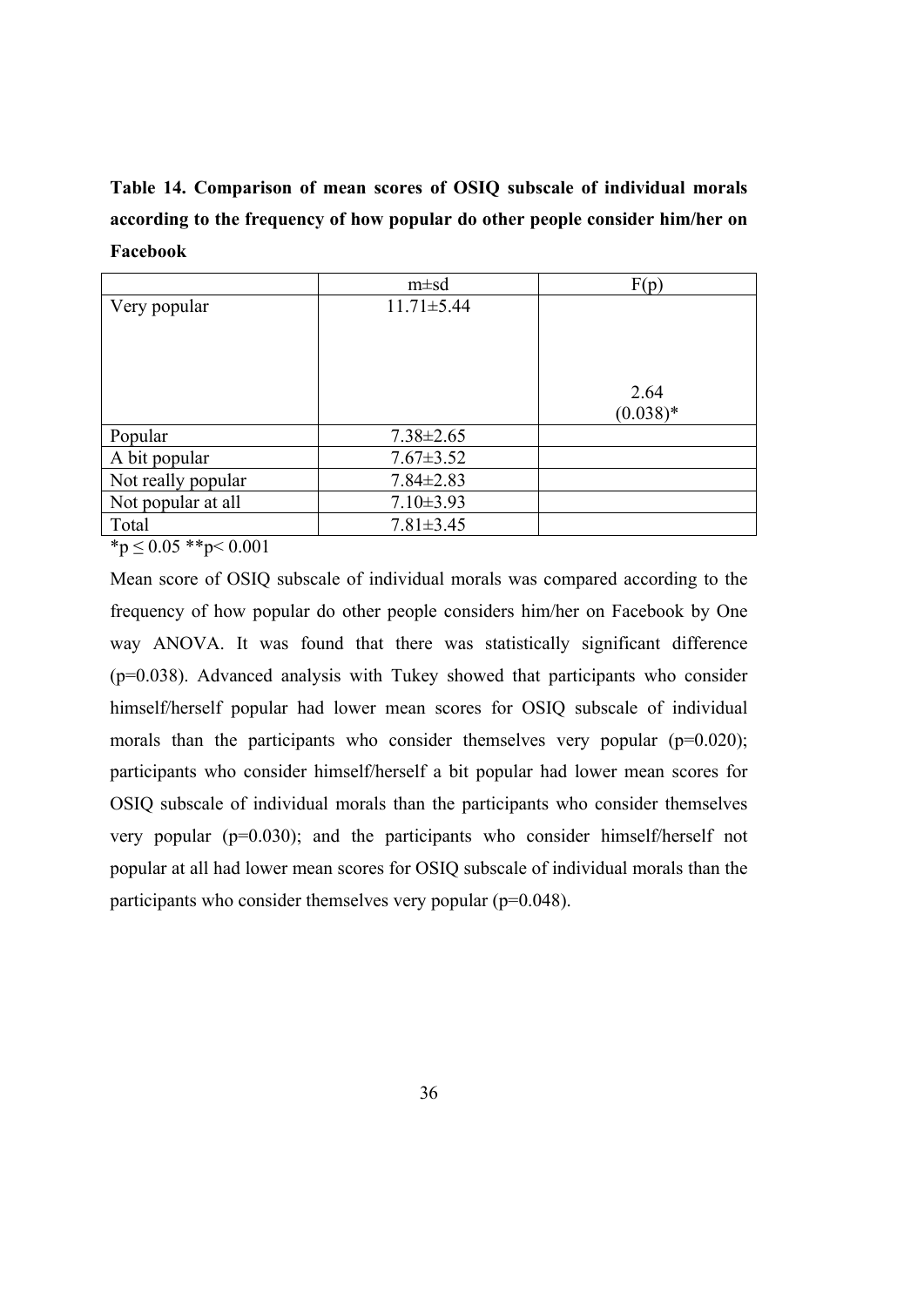**Table 15. Comparison of mean scores of OSIQ subscale of power to compete according to the frequency of how popular do other people consider him/her on Facebook**

|                    | $m \pm sd$      | F(p)        |
|--------------------|-----------------|-------------|
| Very popular       | $6.71 \pm 2.36$ | 4.84        |
|                    |                 | $(0.001)^*$ |
| Popular            | $4.47 \pm 1.81$ |             |
| A bit popular      | $4.52 \pm 2.67$ |             |
| Not really popular | $6.53 \pm 2.84$ |             |
| Not popular at all | $7.10 \pm 3.45$ |             |
| Total              | $5.19 \pm 2.70$ |             |

 $~^{\ast}p \leq 0.05~^{\ast} \frac{p}{9} < 0.001$ 

Mean score of OSIQ subscale of power to compete was compared according to the frequency of how popular do other people considers him/her on Facebook by One way ANOVA. It was found that there was statistically significant difference (p=0.001). Advanced analysis with Tukey showed that participants who consider himself/herself popular had lower mean scores for OSIQ subscale of power to compete than the participants who consider themselves not really popular  $(p=0.043)$ ; participants who consider himself/herself popular had lower mean scores for OSIQ subscale of power to compete than the participants who consider themselves not popular at all (p=0.038); participants who consider himself/herself a bit popular had lower mean scores for OSIQ subscale of power to compete than the participants who consider themselves not really popular  $(p=0.036)$ ; and the participants who consider himself/herself a bit popular had lower mean scores for OSIQ subscale of power to compete than the participants who consider themselves not popular at all  $(p=0.035)$ .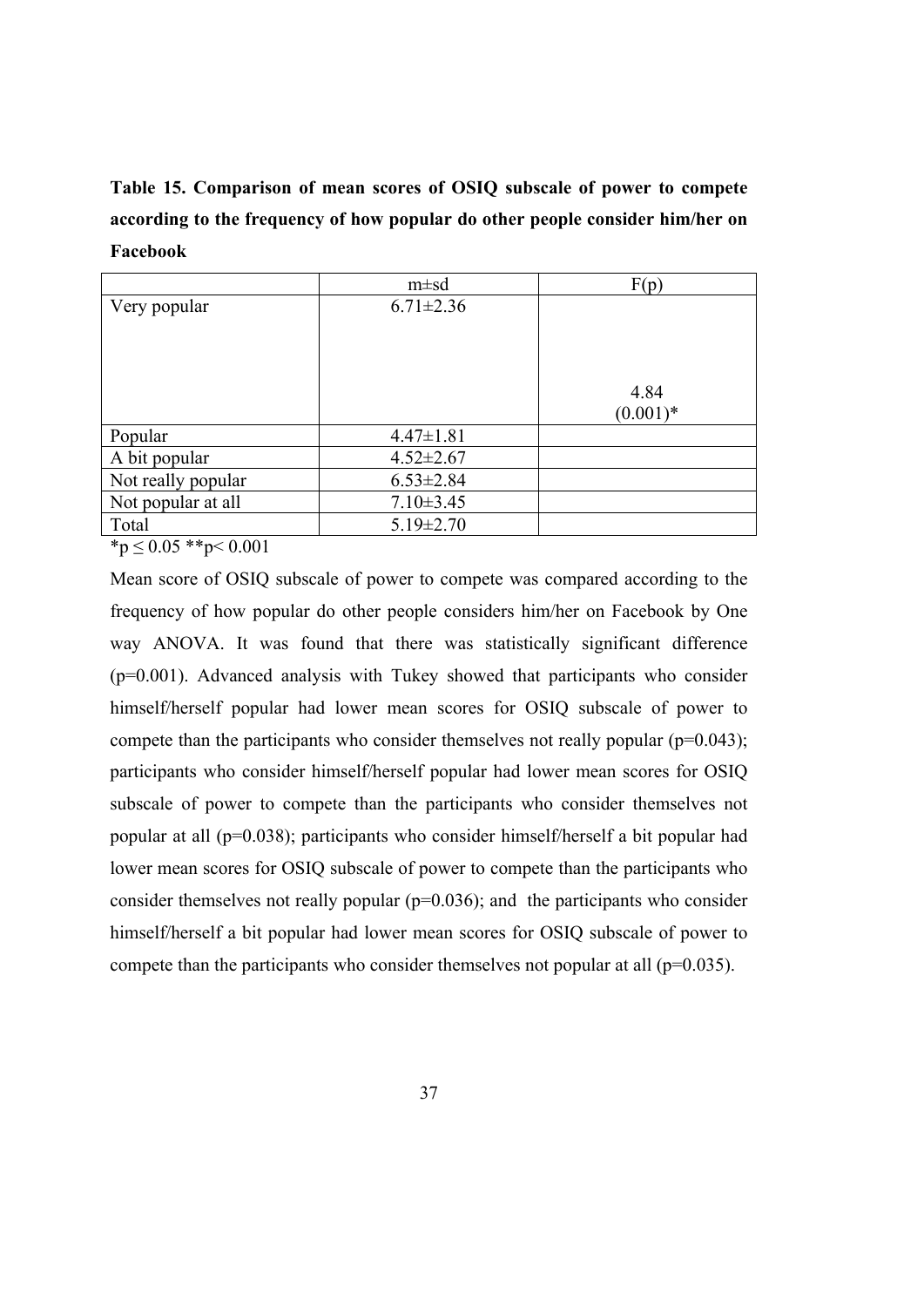**Table 16. Comparison of mean scores of OSIQ subscale of emotional tone according to the frequency of how popular do other people consider him/her on Facebook**

|                    | $m \pm sd$       | F(p)               |
|--------------------|------------------|--------------------|
| Very popular       | $16.71 \pm 9.88$ | 2.53<br>$(0.044)*$ |
| Popular            | $15.50\pm 6.60$  |                    |
| A bit popular      | $14.50 \pm 6.35$ |                    |
| Not really popular | 19.58±6.86       |                    |
| Not popular at all | $19.80 \pm 9.30$ |                    |
| Total              | $16.22 \pm 7.20$ |                    |

 $*p \leq 0.05$  \*\*p< 0.001

Mean score of OSIQ subscale of emotional tone was compared according to the frequency of how popular do other people considers him/her on Facebook by One way ANOVA. It was found that there was statistically significant difference (p=0.044). The emotional tone mean scores were low among students who reported popular and a bit popular considering how popular by other people on Facebook and emotional tone mean scores were high among students who reported very popular, not really popular and not popular at all. In advance analyse of Tukey, no statistically significant difference was found between variables.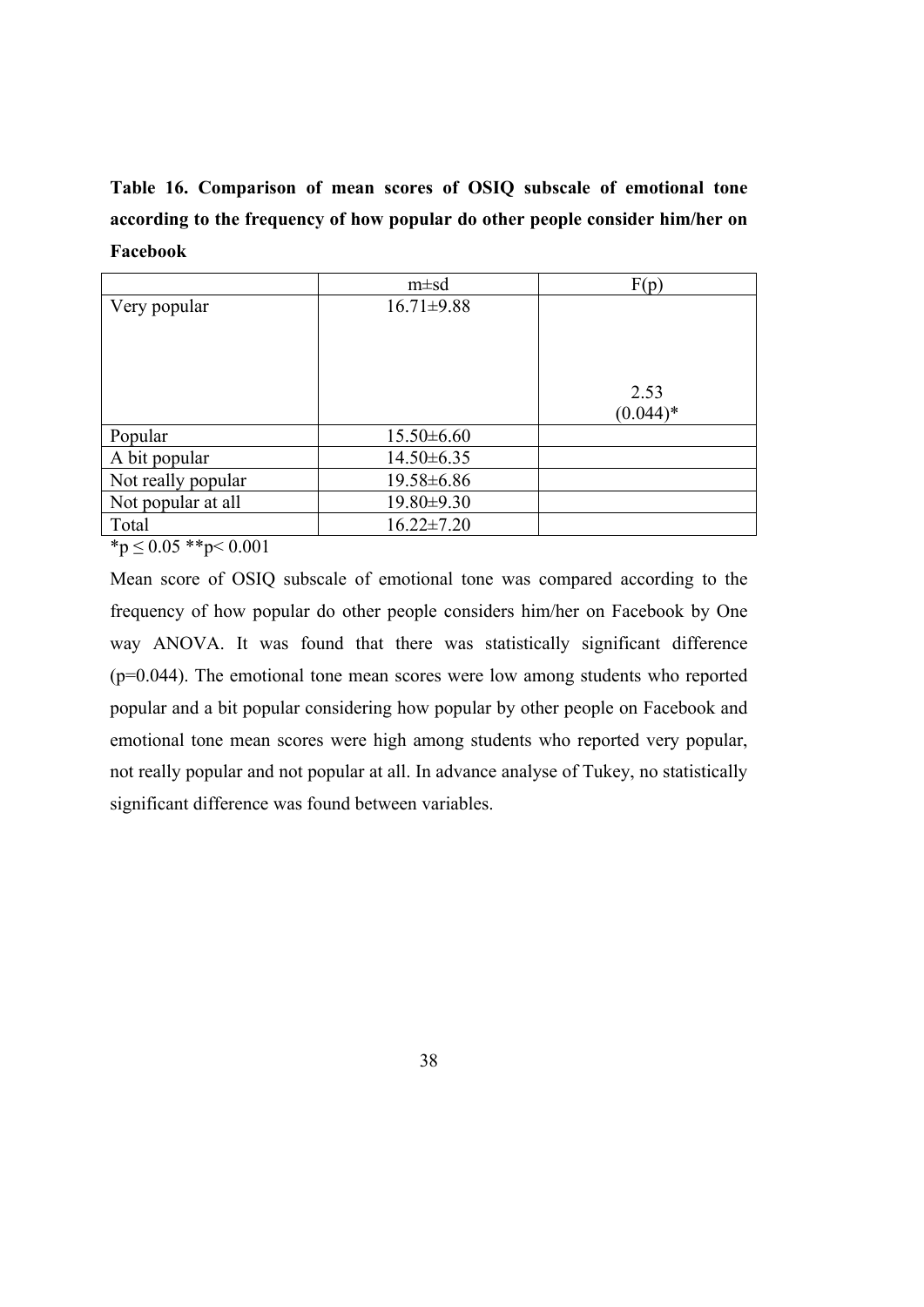**Table 17. Comparison of mean scores of OSIQ subscale of social relations according to the frequency of how popular do other people consider him/her on Facebook**

|                    | $m \pm sd$       | F(p)               |
|--------------------|------------------|--------------------|
| Very popular       | $12.14\pm4.38$   | 5.41<br>$(0.001)*$ |
| Popular            | $10.68 \pm 3.74$ |                    |
| A bit popular      | $10.83 \pm 4.62$ |                    |
| Not really popular | $14.47 \pm 3.84$ |                    |
| Not popular at all | $16.10 \pm 5.61$ |                    |
| Total<br>.<br>.    | $11.91 \pm 4.66$ |                    |

 $*_{p} \leq 0.05$  \*\*p $< 0.001$ 

Mean score of OSIQ subscale of social relations was compared according to the frequency of how popular do other people considers him/her on Facebook by One way ANOVA. It was found that there was statistically significant difference (p=0.001). Advanced analysis with Tukey showed that participants who consider himself/herself popular had lower mean scores for OSIQ subscale of social relations than the participants who consider themselves not really popular  $(p=0.023)$ ; participants who consider himself/herself popular had lower mean scores for OSIQ subscale of social relations than the participants who consider themselves not popular at all (p=0.006); participants who consider himself/herself a bit popular had lower mean scores for OSIQ subscale of social relations than the participants who consider themselves not really popular  $(p=0.021)$ ; and the participants who consider himself/herself a bit popular had lower mean scores for OSIQ subscale of social relations than the participants who consider themselves not popular at all  $(p=0.006)$ .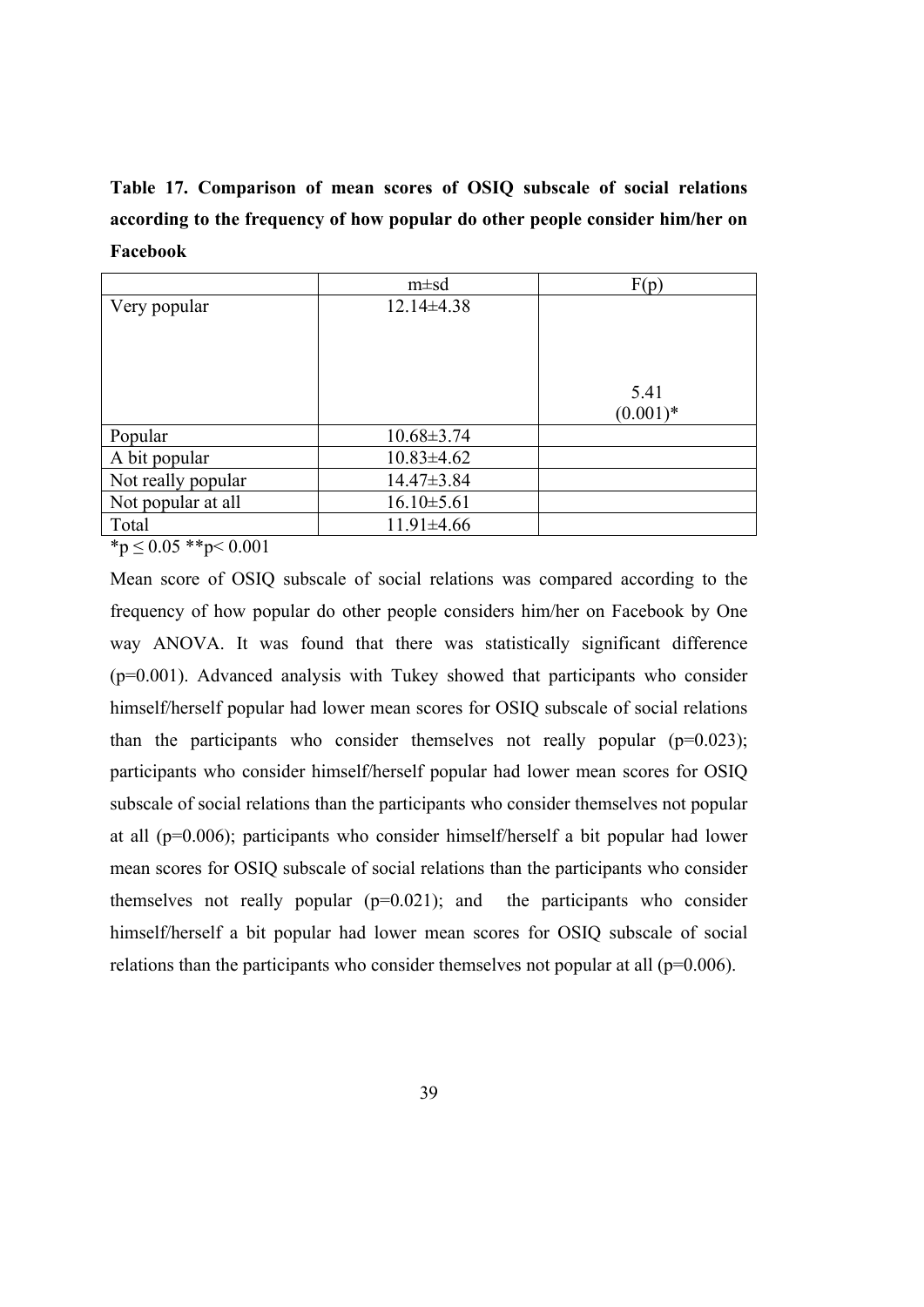**Table 18. Comparison of mean scores of OSIQ subscale of psychopathology according to the frequency of how popular do other people consider him/her on Facebook**

|                    | $m \pm sd$       | F(p)                |
|--------------------|------------------|---------------------|
| Very popular       | $20.00\pm6.98$   | 2.85<br>$(0.027)^*$ |
| Popular            | $16.56 \pm 7.36$ |                     |
| A bit popular      | $17.93 \pm 7.16$ |                     |
| Not really popular | $23.11 \pm 6.36$ |                     |
| Not popular at all | $21.00\pm9.88$   |                     |
| Total              | $18.77 \pm 7.58$ |                     |

 $*_{p} \leq 0.05$  \*\*p $< 0.001$ 

Mean score of OSIQ subscale of psychopathology was compared according to the frequency of how popular do other people considers him/her on Facebook by One way ANOVA. It was found that there was statistically significant difference (p=0.027). Advanced analysis with Tukey showed that participants who consider himself/herself popular had lower mean scores for OSIQ subscale of psychopathology than the participants who consider themselves not really popular  $(p=0.020)$ .

40

**Table 19. Comparison of mean score of OSIQ according to the frequency of how popular do other people consider him/her on Facebook**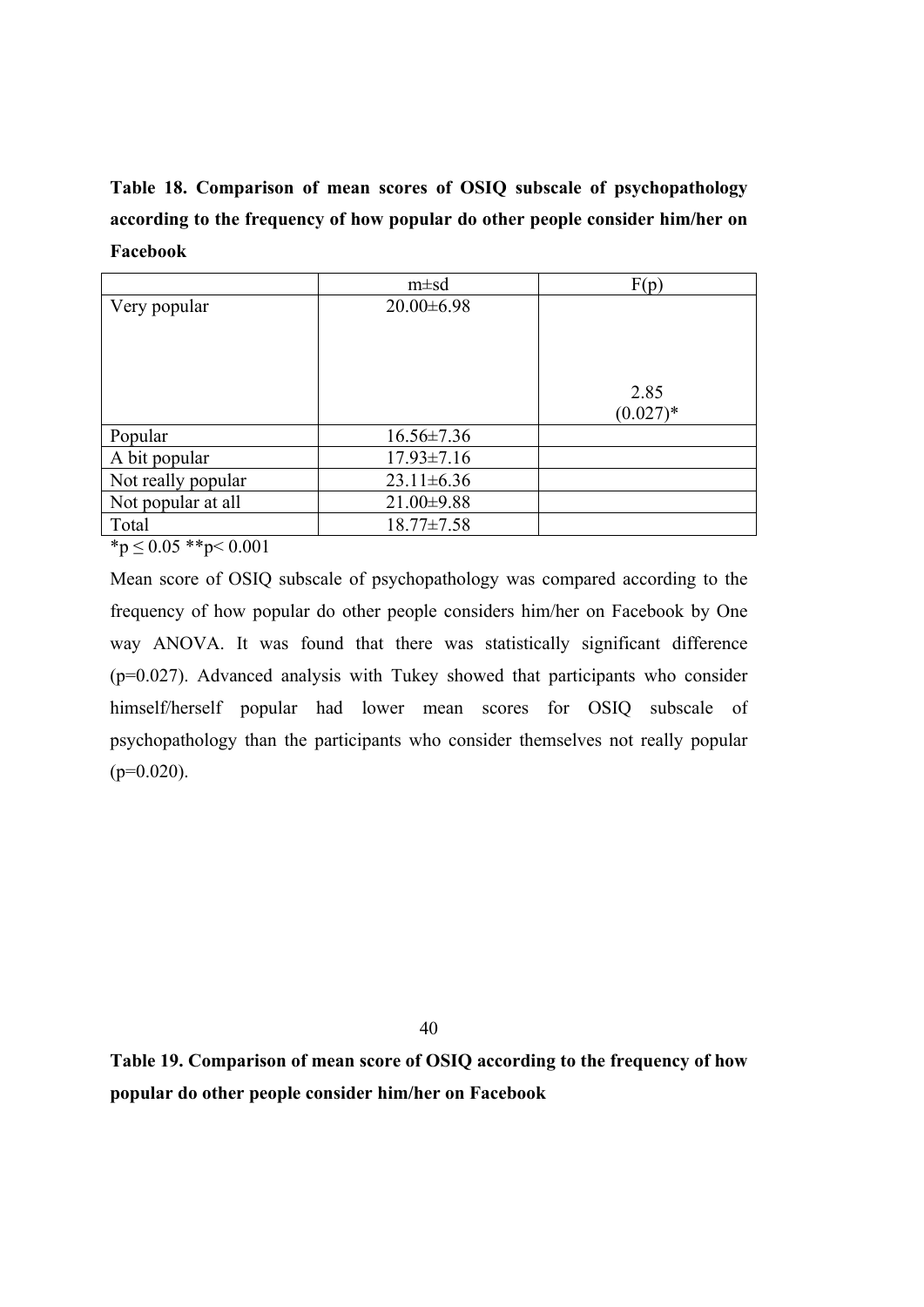|                    | $m \pm sd$         | F(p)       |
|--------------------|--------------------|------------|
| Very popular       | $157.43 \pm 58.26$ |            |
|                    |                    |            |
|                    |                    |            |
|                    |                    |            |
|                    |                    | 3.22       |
|                    |                    | $(0.015)*$ |
| Popular            | $130.03 \pm 34.04$ |            |
| A bit popular      | 134.80±43.32       |            |
| Not really popular | 163.74±29.50       |            |
| Not popular at all | 161.10±54.67       |            |
| Total              | 141.78±42.44       |            |

 $*_{p} \leq 0.05$  \*\*p< 0.001

Mean score of OSIQ was compared according to the frequency of how popular do other people considers him/her on Facebook by One way ANOVA. It was found that there was statistically significant difference (p=0.015). Advanced analysis with Tukey showed that participants who consider himself/herself popular had lower mean scores for OSIQ than the participants who consider themselves not really popular ( $p=0.038$ ).

41

**Table 20. Comparison of mean scores of OSIQ subscale of family relations according to the frequency of if he/she prefers to share her/his personal problems and information on Facebook or face-to-face with her/his friends**

|              | $m \pm sd$                                      | $\overline{\phantom{a}}$<br>$\overline{ }$<br>- |
|--------------|-------------------------------------------------|-------------------------------------------------|
| Face-to-face | $\sim$ $\sim$<br>$\sqrt{2}$<br>24.7<br>/ ∪⊥フ.∪J |                                                 |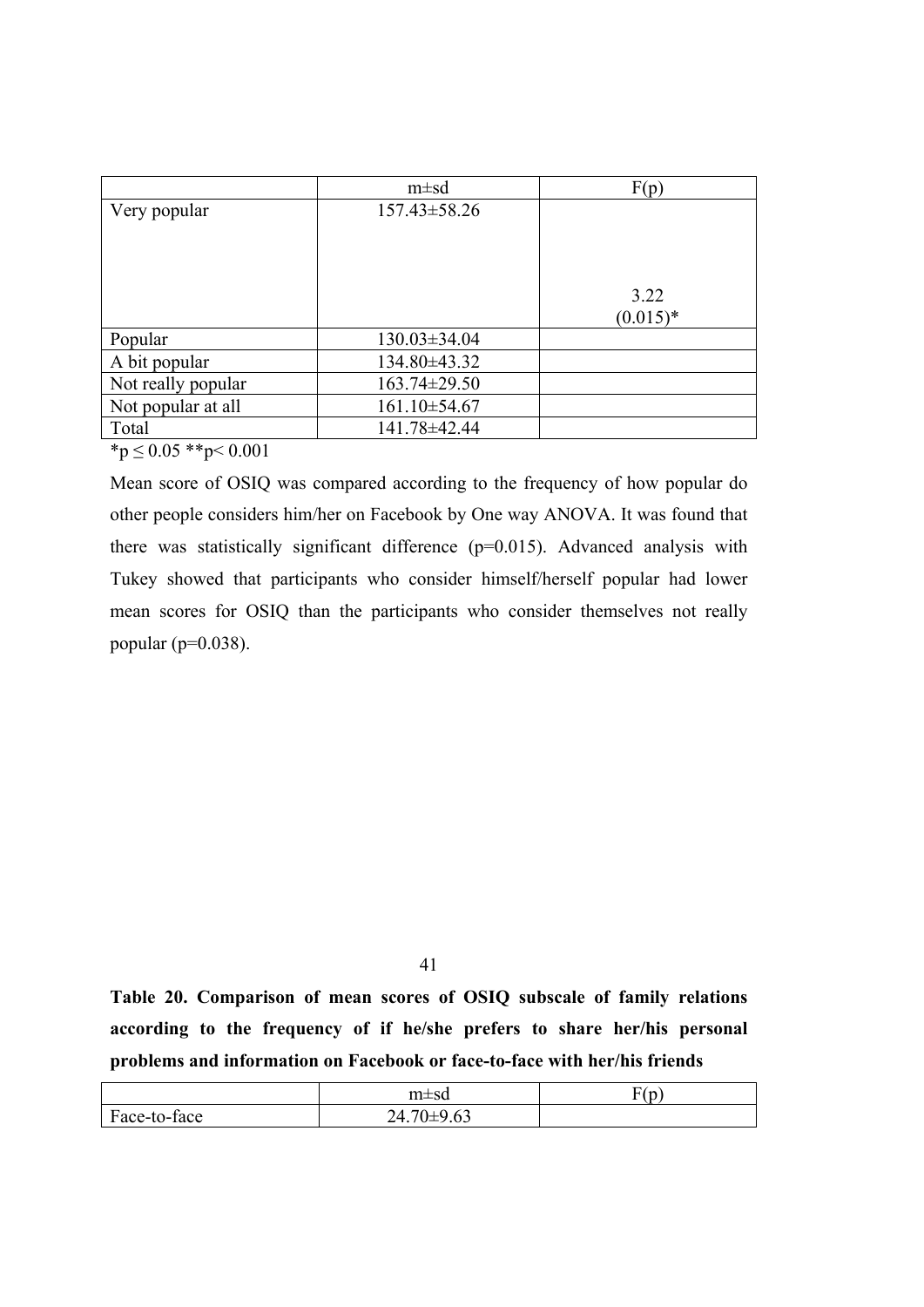|             |                   | 7.95<br>$(0.001)*$ |
|-------------|-------------------|--------------------|
| On Facebook | $37.10\pm9.56$    |                    |
| Both        | $24.20 \pm 8.82$  |                    |
| Total       | $25.68 \pm 10.05$ |                    |

 $*p \leq 0.05$  \*\*p< 0.001

Mean score of OSIQ subscale of family relations was compared according to the frequency of if he/she prefers to share her/his personal problems and information on Facebook or face-to-face with her/his friends by One way ANOVA. It was found that there was statistically significant difference (p=0.001). Advanced analysis with Tukey showed that participants who share their personal problems face-to-face had lower mean scores for OSIQ subscale of family relations than the participants who share their personal problems on Facebook  $(p=0.000)$ ; and the participants who share their personal problems on both had lower mean scores for OSIQ subscale of family relations than the participants who share their personal problems on Facebook  $(p=0.002)$ .

42

**Table 21. Comparison of mean scores of OSIQ subscale of power to compete according to the frequency of if he/she prefers to share her/his personal problems and information on Facebook or face-to-face with her/his friends**

|              | $m \pm sd$      | F(n                |
|--------------|-----------------|--------------------|
| Face-to-face | $4.90 \pm 2.69$ |                    |
|              |                 | 3.26<br>$(0.042)*$ |
| On Facebook  | $7.10 \pm 2.99$ |                    |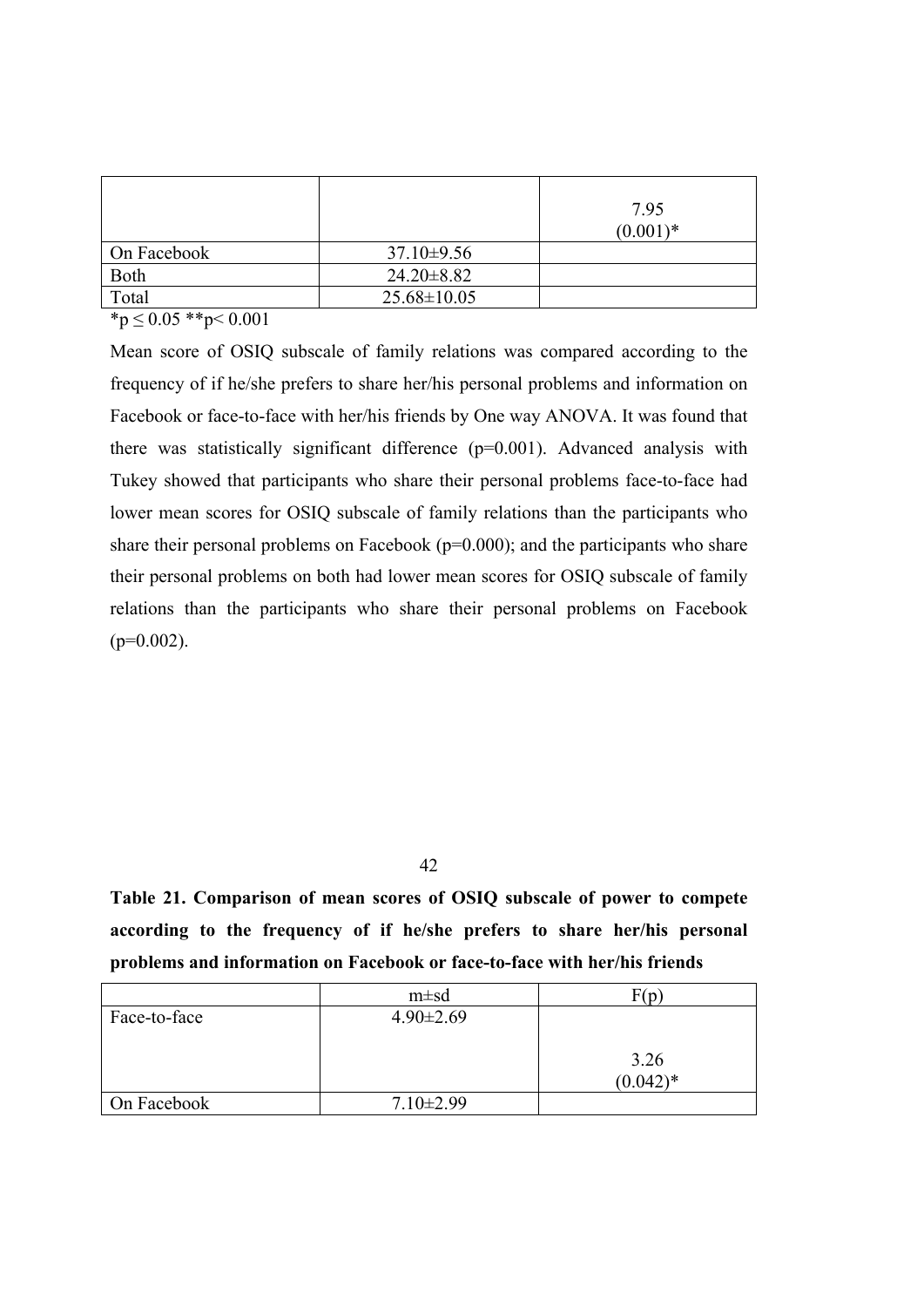| <b>Both</b>                                                                                                     | $5.50 \pm 2.28$     |  |
|-----------------------------------------------------------------------------------------------------------------|---------------------|--|
| Total                                                                                                           | $519+270$<br>7–4.7V |  |
| the contract of the contract of the contract of the contract of the contract of the contract of the contract of |                     |  |

 ${}^*p \leq 0.05$   ${}^*p < 0.001$ 

Mean score of OSIQ subscale of power to compete was compared according to the frequency of if he/she prefers to share her/his personal problems and information on Facebook or face-to-face with her/his friends by One way ANOVA. It was found that there was statistically significant difference  $(p=0.042)$ . The power to compete mean scores were low among students who reported "face-to-face" and "both" sharing personal problems and information and power to compete mean scores were high among students who reported "on Facebook". Advanced analysis with Tukey showed that participants who share their personal problems face-to-face had lower mean scores for OSIQ subscale of power to compete than the participants who share their personal problems on Facebook (p=0.038).

43

**Table 22. Comparison of mean scores of OSIQ subscale of body image according to the frequency of if he/she prefers to share her/his personal problems and information on Facebook or face-to-face with her/his friends**

|              | $m \pm sd$       | F(p)                |
|--------------|------------------|---------------------|
| Face-to-face | $10.93 \pm 5.28$ |                     |
|              |                  | 11.60<br>$(0.000)*$ |
| On Facebook  | $19.40 \pm 3.95$ |                     |
| Both         | $12.30 \pm 5.79$ |                     |
| Total        | $11.90 \pm 5.75$ |                     |

 $\overline{\ast p} \leq 0.05 \overline{\ast} \overline{\ast} p \leq 0.001$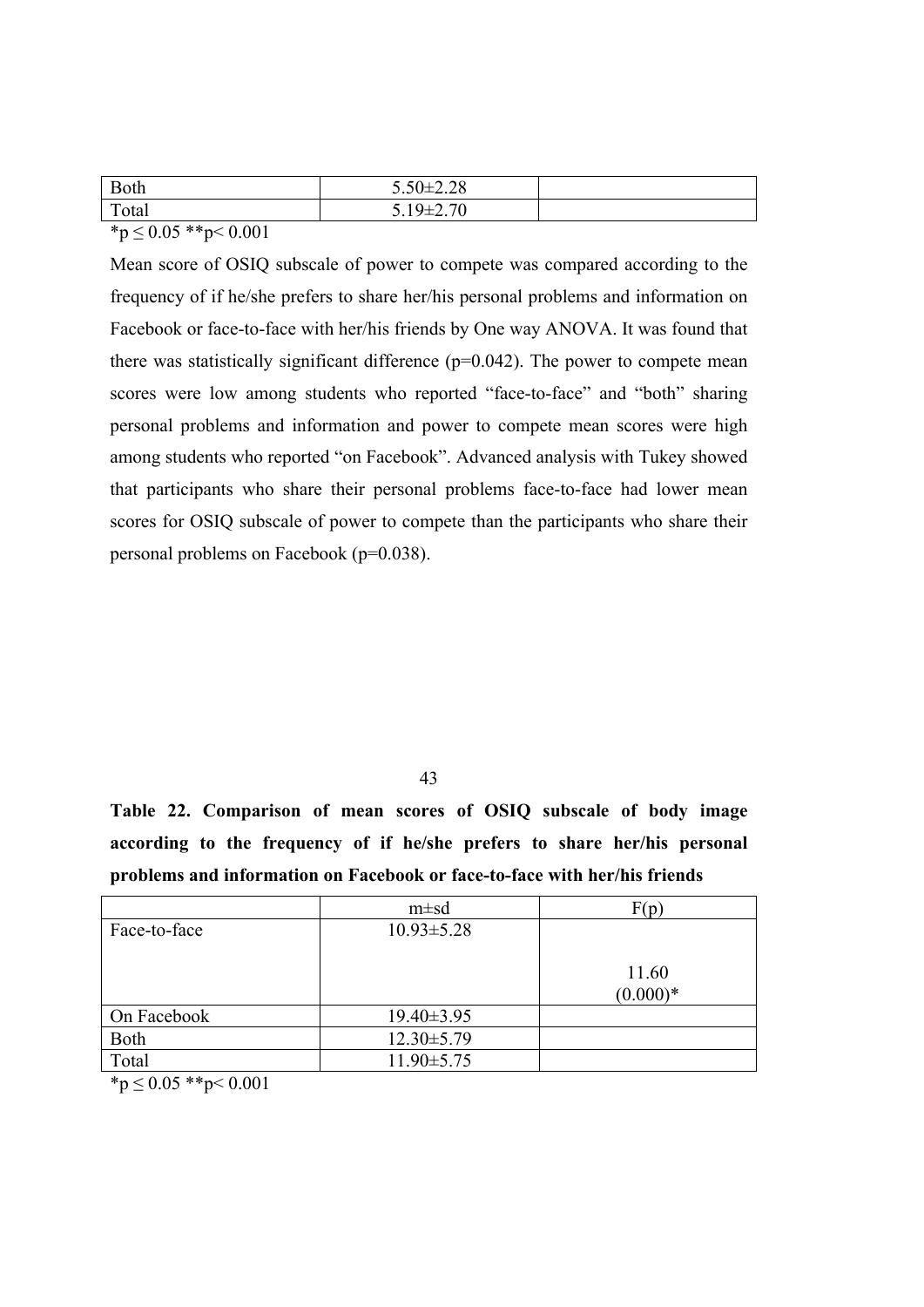Mean score of OSIQ subscale of body image was compared according to the frequency of if he/she prefers to share her/his personal problems and information on Facebook or face-to-face with her/his friends by One way ANOVA. It was found that there was statistically significant difference  $(p=0.000)$ . The body image mean scores were low among students who reported "face-to-face" and "both" sharing personal problems and information and family relations mean scores were high among students who reported "on Facebook". Advanced analysis with Tukey showed that participants who share their personal problems face-to-face had lower mean scores for OSIQ subscale of body image than the participants who share their personal problems on Facebook (p=0.000); and the participants who share their personal problems on both had lower mean scores for OSIQ subscale of body image than the participants who share their personal problems on Facebook (p=0.002).

44

**Table 23. Comparison of mean scores of OSIQ subscale of emotional tone according to the frequency of if he/she prefers to share her/his personal problems and information on Facebook or face-to-face with her/his friends**

|              | $m \pm sd$       | F(p                |
|--------------|------------------|--------------------|
| Face-to-face | $15.29 \pm 6.60$ |                    |
|              |                  | 6.24<br>$(0.003)*$ |
| On Facebook  | $23.40 \pm 7.24$ |                    |
| Both         | $16.60 \pm 7.93$ |                    |
| Total        | $16.22 \pm 7.20$ |                    |

 $*_{p} \leq 0.05$  \*\*p $< 0.001$ 

Mean score of OSIQ subscale of emotional tone was compared according to the frequency of if he/she prefers to share her/his personal problems and information on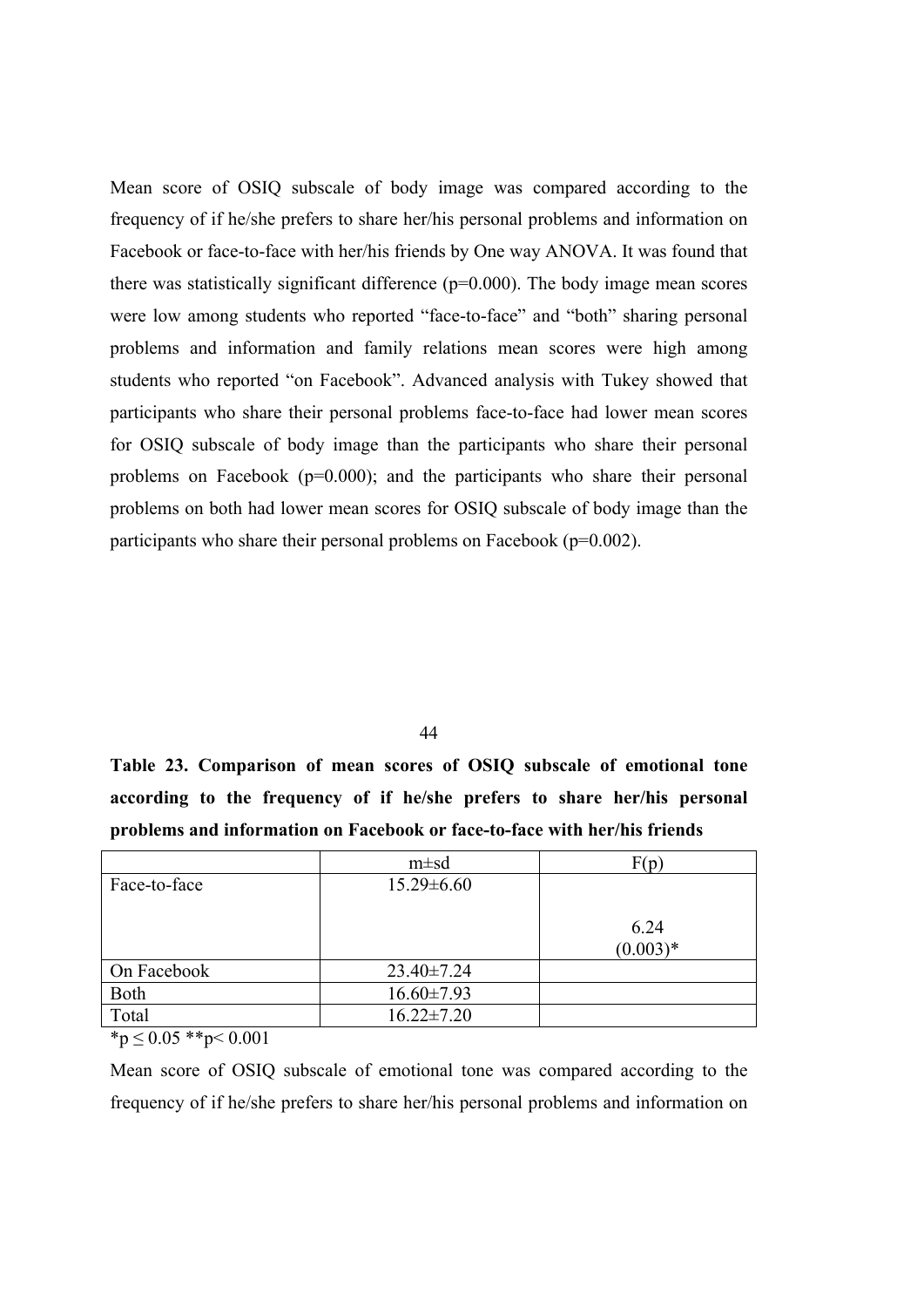Facebook or face-to-face with her/his friends by One way ANOVA. It was found that there was statistically significant difference  $(p=0.003)$ . The emotional tone mean scores were low among students who reported "face-to-face" and "both" sharing personal problems and information and family relations mean scores were high among students who reported "on Facebook". Advanced analysis with Tukey showed that participants who share their personal problems face-to-face had lower mean scores for OSIQ subscale of emotional tone than the participants who share their personal problems on Facebook  $(p=0.002)$ ; and the participants who share their personal problems on both had lower mean scores for OSIQ subscale of emotional tone than the participants who share their personal problems on Facebook (p=0.032).

45

**Table 24. Comparison of mean scores of OSIQ subscale of environment adjustment according to the frequency of if he/she prefers to share her/his personal problems and information on Facebook or face-to-face with her/his friends**

|              | $m \pm sd$       |            |
|--------------|------------------|------------|
| Face-to-face | $15.95 \pm 5.50$ |            |
|              |                  |            |
|              |                  | 5.08       |
|              |                  | $(0.008)*$ |
| On Facebook  | $21.70 \pm 4.37$ |            |
| Both         | $17.15 \pm 5.67$ |            |
| Total        | $16.66 \pm 5.64$ |            |

 $*<sub>p</sub> \leq 0.05$  \*\*p $< 0.001$ 

Mean score of OSIQ subscale of environment adjustment was compared according to the frequency of if he/she prefers to share her/his personal problems and information on Facebook or face-to-face with her/his friends by One way ANOVA. It was found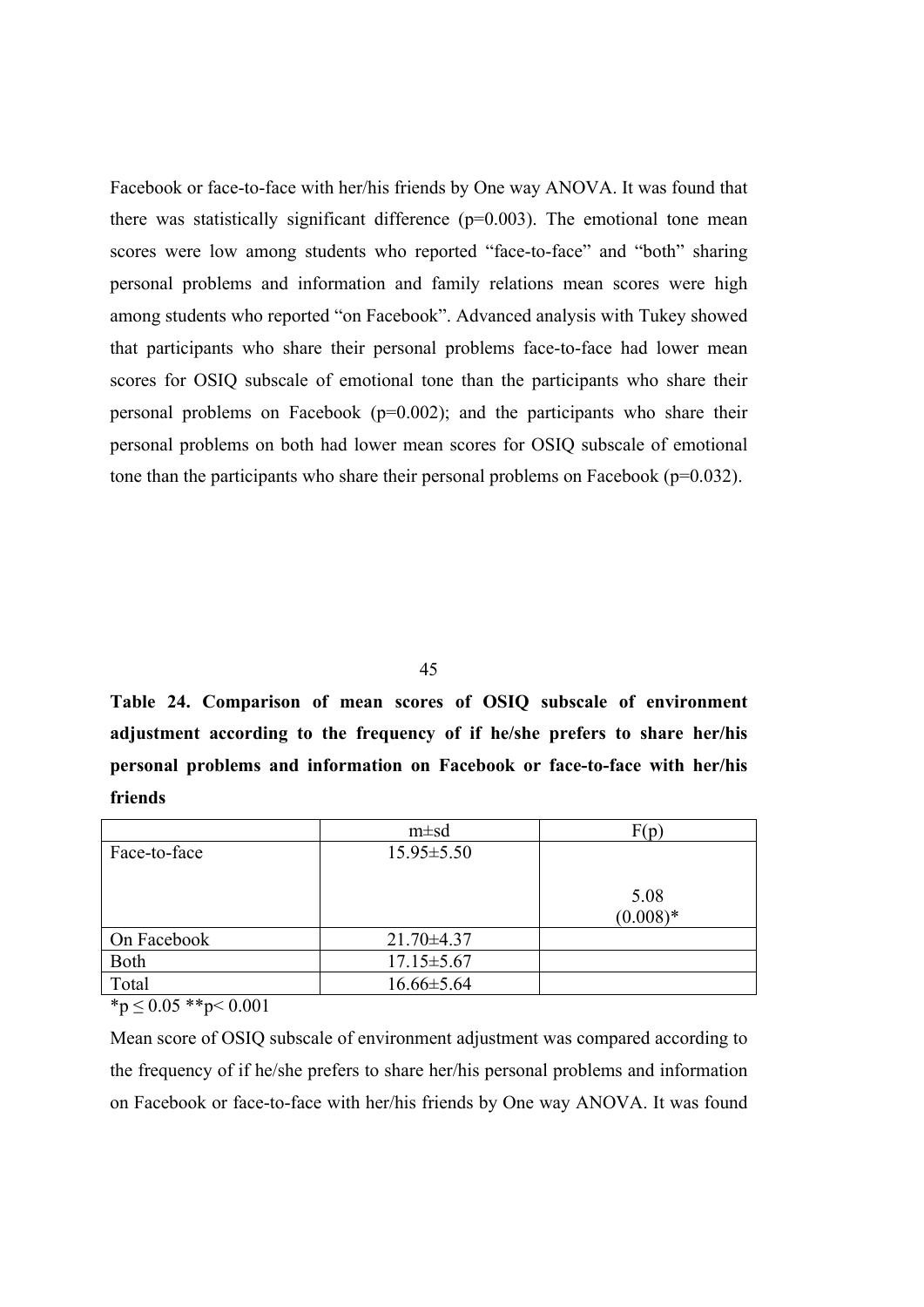that there was statistically significant difference (p=0.008). The environment adjustment mean scores were low among students who reported "face-to-face" and "both" sharing personal problems and information and family relations mean scores were high among students who reported "on Facebook". Advanced analysis with Tukey showed that participants who share their personal problems face-to-face had lower mean scores for OSIQ subscale of environment adjustment than the participants who share their personal problems on Facebook (p=0.006).

46

**Table 25. Comparison of mean scores of OSIQ subscale of social relations according to the frequency of if he/she prefers to share her/his personal problems and information on Facebook or face-to-face with her/his friends**

|              | $m \pm sd$       | F(p)                |
|--------------|------------------|---------------------|
| Face-to-face | $10.94 \pm 4.22$ |                     |
|              |                  | 10.17<br>$(0.000)*$ |
| On Facebook  | $16.80 \pm 5.16$ |                     |
| Both         | $13.65 \pm 4.34$ |                     |
| Total        | $11.91 \pm 4.66$ |                     |

 $*_p$   $\leq$  0.05  $*_p$   $<$  0.001

Mean score of OSIQ subscale of social relations was compared according to the frequency of if he/she prefers to share her/his personal problems and information on Facebook or face-to-face with her/his friends by One way ANOVA. It was found that there was statistically significant difference  $(p=0.000)$ . The social relations mean scores were low among students who reported "face-to-face" and "both" sharing personal problems and information and social relations mean scores were high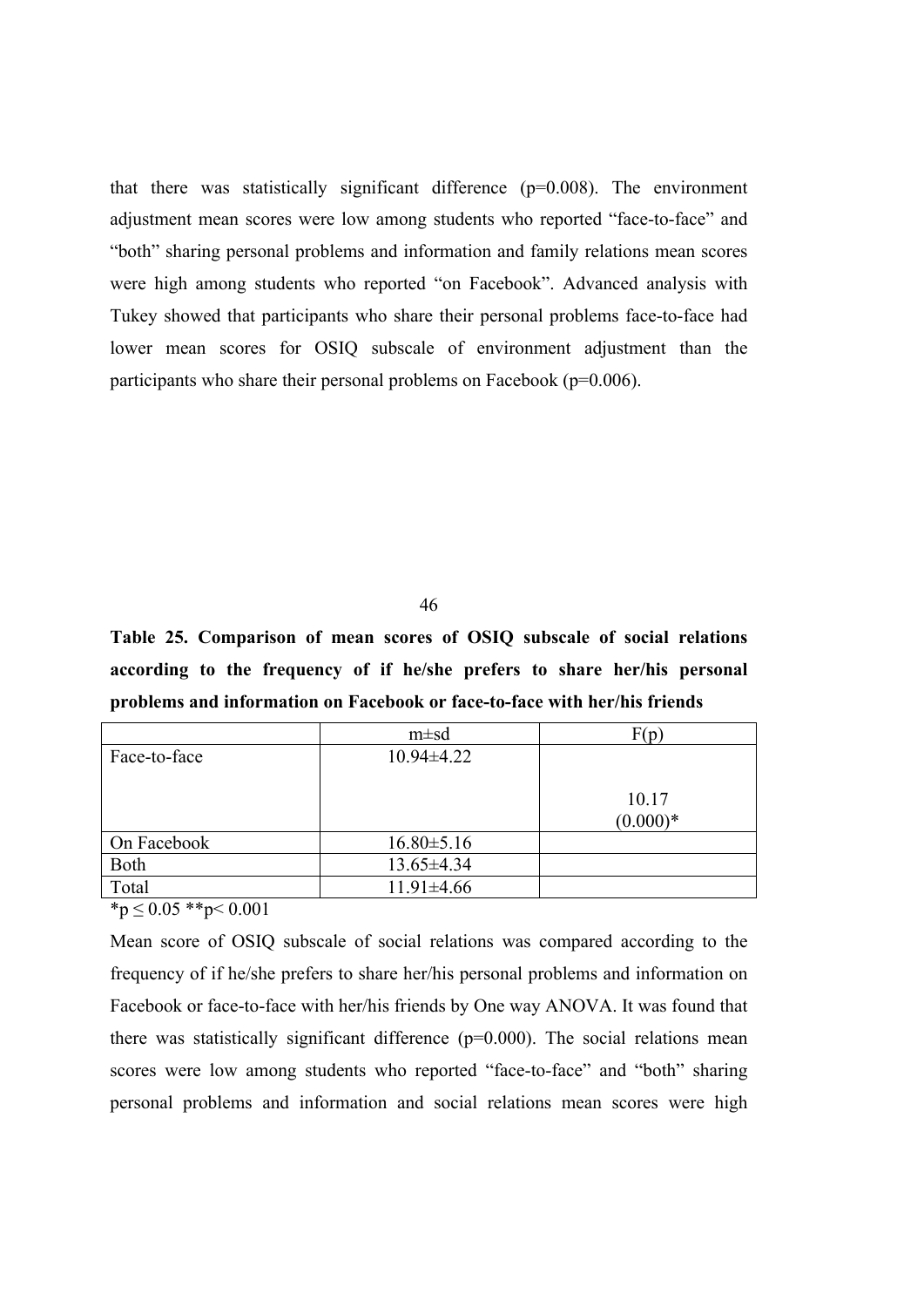among students who reported "on Facebook". Advanced analysis with Tukey showed that participants who share their personal problems face-to-face had lower mean scores for OSIQ subscale of social relations than the participants who share their personal problems on Facebook (p=0.000); and the participants who share their personal problems face-to-face had lower mean scores for OSIQ subscale of social relations than the participants who share their personal problems on both (p=0.035).

47

**Table 26. Comparison of mean scores of OSIQ subscale of psychopathology according to the frequency of if he/she prefers to share her/his personal problems and information on Facebook or face-to-face with her/his friends**

|              | $m \pm sd$       | F(p)        |
|--------------|------------------|-------------|
| Face-to-face | $17.44 \pm 7.38$ |             |
|              |                  |             |
|              |                  | 8.1         |
|              |                  | $(0.001)^*$ |
| On Facebook  | $26.60\pm 6.35$  |             |
| Both         | $20.55 \pm 6.44$ |             |
| Total        | $18.77 \pm 7.58$ |             |

 $*p \leq 0.05$  \*\*p< 0.001

Mean score of OSIQ subscale of psychopathology was compared according to the frequency of if he/she prefers to share her/his personal problems and information on Facebook or face-to-face with her/his friends by One way ANOVA. It was found that there was statistically significant difference  $(p=0.001)$ . The psychopathology mean scores were low among students who reported "face-to-face" sharing personal problems and information and psychopathology mean scores were high among students who reported "on Facebook" and "both. Advanced analysis with Tukey showed that participants who share their personal problems face-to-face had lower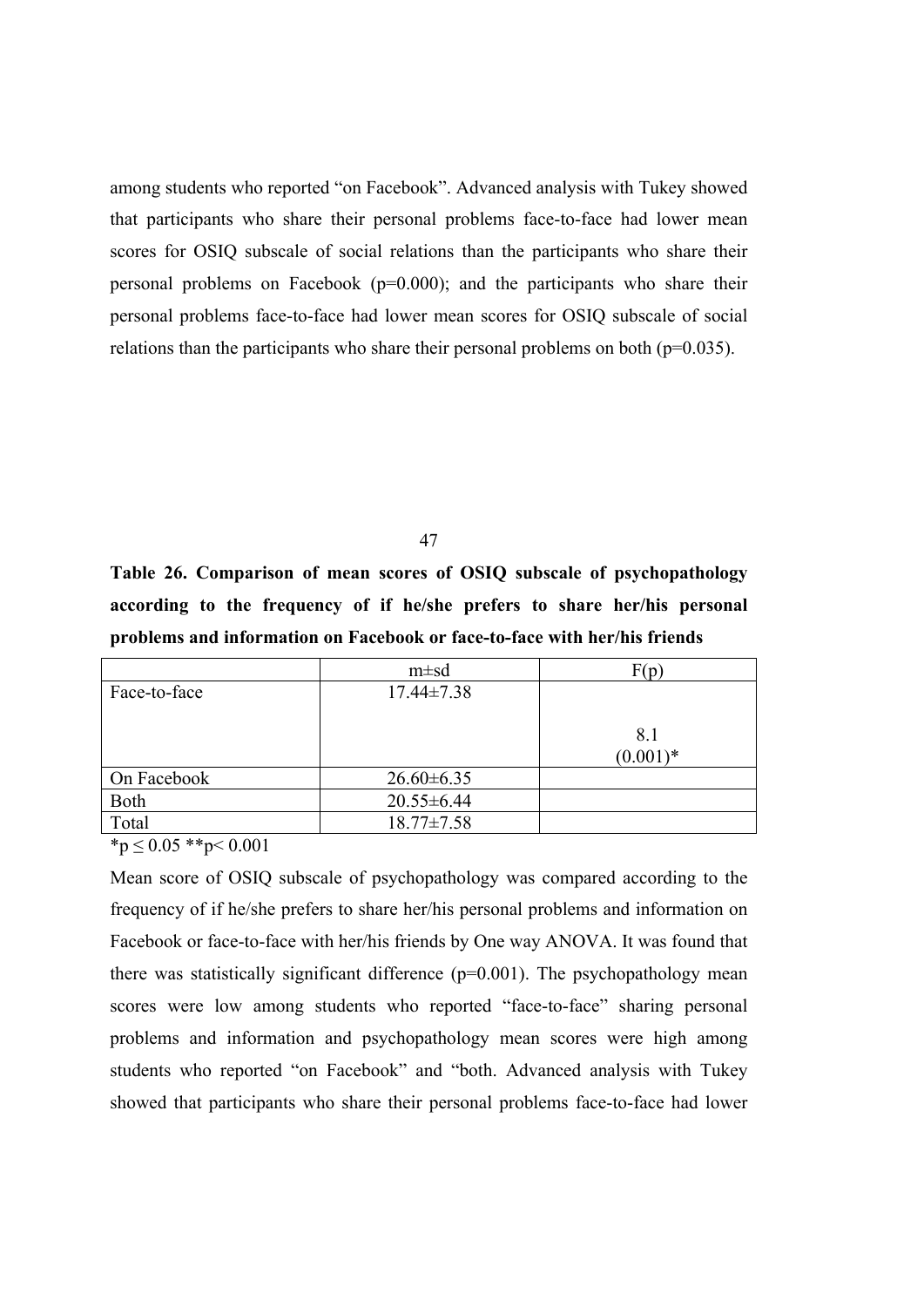mean scores for OSIQ subscale of psychopathology than the participants who share their personal problems on Facebook (p=0.001).

48

**Table 27. Comparison of mean score of OSIQ according to the frequency of if he/she prefers to share her/his personal problems and information on Facebook or face-to-face with her/his friends**

| $m \pm sd$       | F(p)       |
|------------------|------------|
| $134.53\pm40.50$ |            |
|                  |            |
|                  | 10.58      |
|                  | $(0.000)*$ |
| 194.40±35.62     |            |
| 146.60±35.25     |            |
| 141.78±42.44     |            |
|                  |            |

 $*_{p} \leq 0.05$  \*\*p< 0.001

Mean score of OSIQ was compared according to the frequency of if he/she prefers to share her/his personal problems and information on Facebook or face-to-face with her/his friends by One way ANOVA. It was found that there was statistically significant difference (p=0.000). The OSIQ mean scores were low among students who reported "face-to-face" and "both" sharing personal problems and information and OSIQ mean scores were high among students who reported "on Facebook". Advanced analysis with Tukey showed that participants who share their personal problems face-to-face had lower mean scores for OSIQ than the participants who share their personal problems on Facebook  $(p=0.000)$ ; and the participants who share their personal problems on both had lower mean scores for OSIQ than the participants who share their personal problems on Facebook (p=0.006).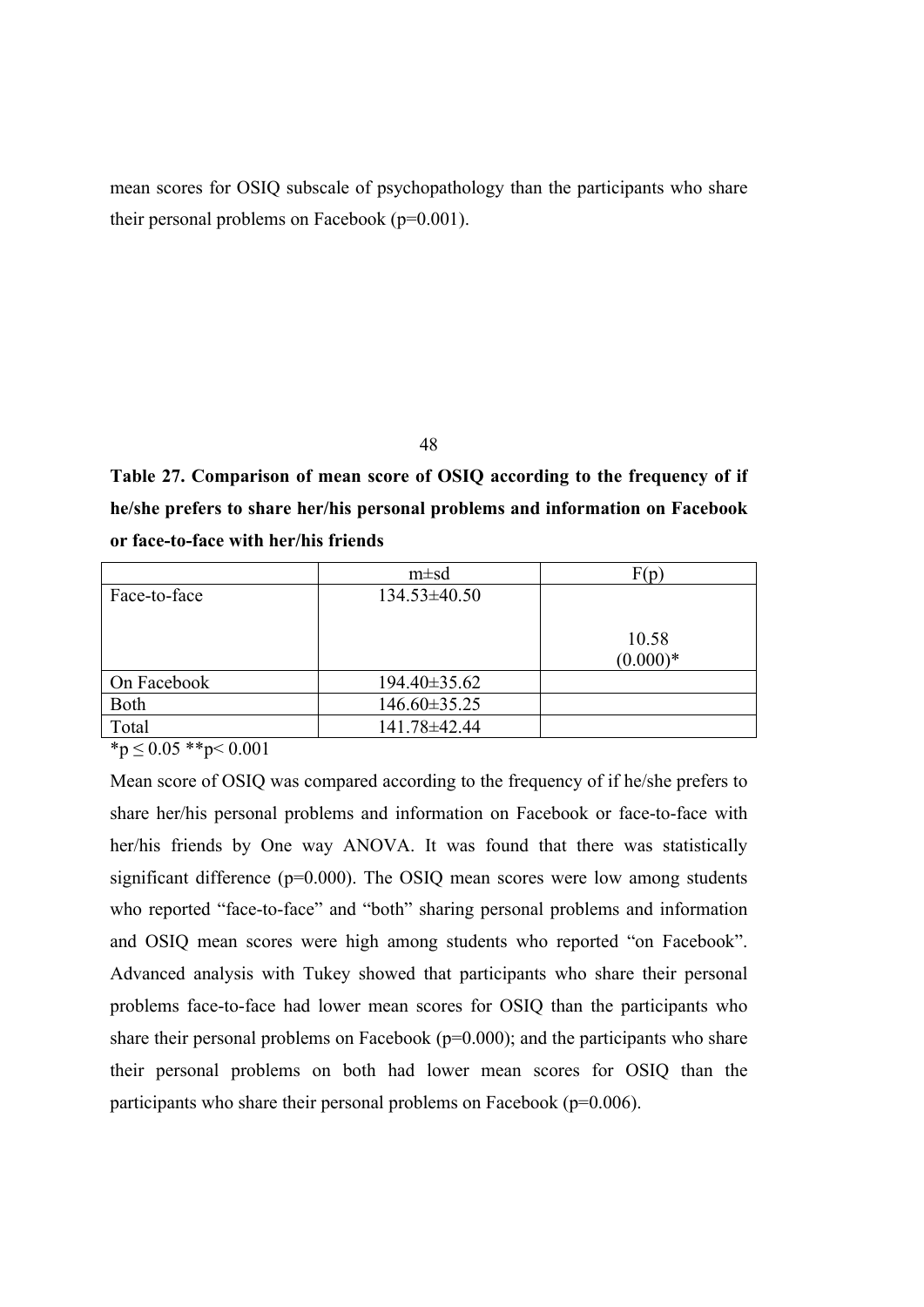**Table 28. Comparison of mean scores of OSIQ subscale of family relations according to the frequency of if he/she prefers to share her/his personal problems and information with her/his Facebook friends or school friends**

|          | $m \pm sd$        | F(p)       |
|----------|-------------------|------------|
| School   | $25.12 \pm 9.62$  |            |
|          |                   |            |
|          |                   | 6.31       |
|          |                   | $(0.003)*$ |
| Facebook | $49.50 \pm 3.54$  |            |
| Both     | $25.90\pm9.79$    |            |
| Total    | $25.68 \pm 10.05$ |            |

 $*<sub>p</sub> \leq 0.05$  \*\*p $< 0.001$ 

Mean score of OSIQ subscale of family relations was compared according to the frequency of if he/she prefers to share her/his personal problems and information with his/her Facebook friends or school friends by One way ANOVA. It was found that there was statistically significant difference  $(p=0.003)$ . The family relations mean scores were low among students who reported sharing personal problems and information with school friends and with both of them and family realtions mean scores were high among students who reported sharing them with Facebook friends. Advanced analysis with Tukey showed that participants who share their personal problems with school friends had lower mean scores for OSIQ subscale of family relations than the participants who share their personal problems with Facebook friends (p=0.002); and the participants who share their personal problems with both had lower mean scores for OSIQ subscale of family relations than the participants who share their personal problems with Facebook friends (p=0.003).

49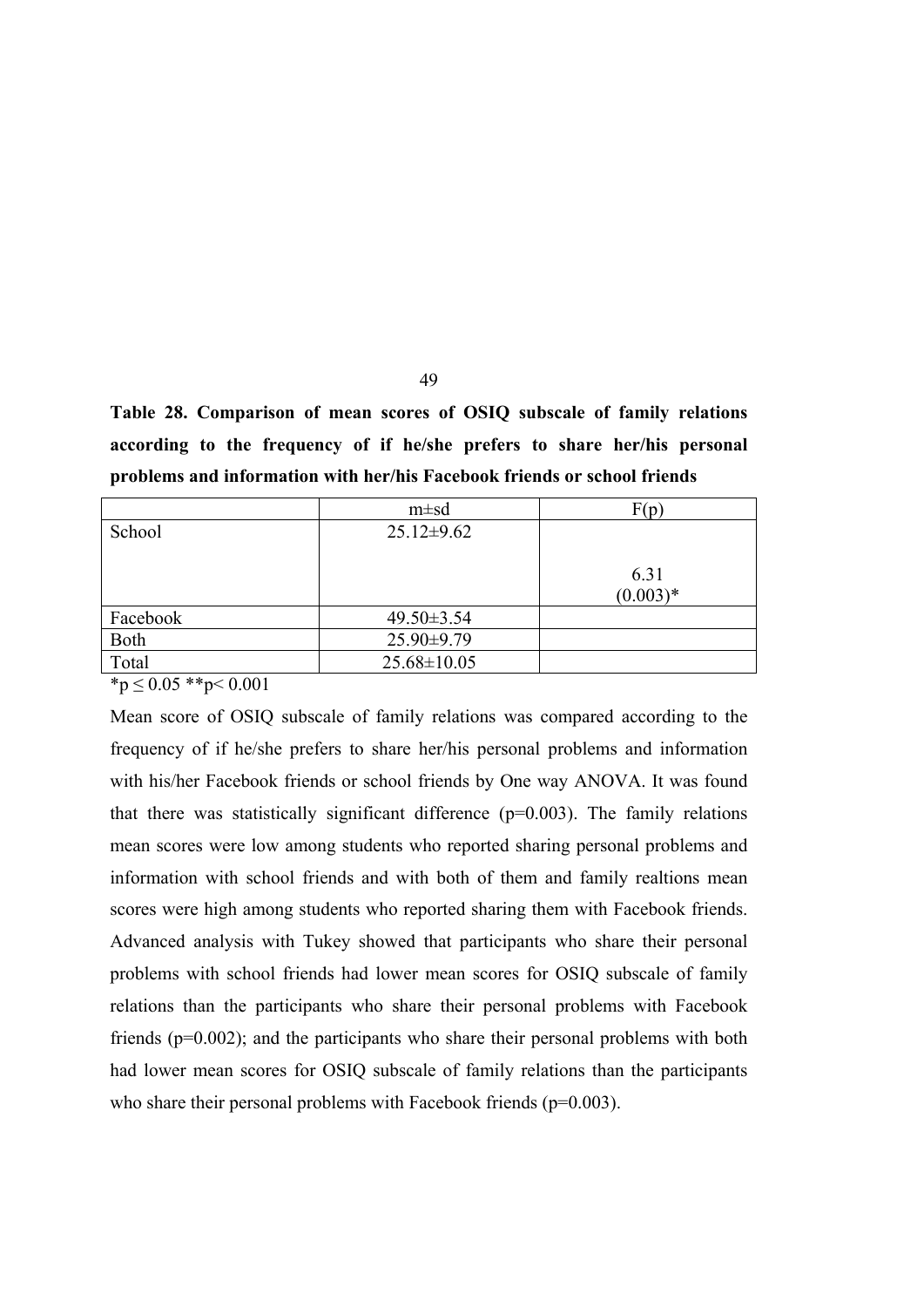**Table 29. Comparison of mean scores of OSIQ subscale of sexual attitudes according to the frequency of if he/she prefers to share her/his personal problems and information with her/his Facebook friends or school friends**

|          | $m \pm sd$       | F(p)       |
|----------|------------------|------------|
| School   | $11.58 \pm 4.50$ |            |
|          |                  |            |
|          |                  | 5.08       |
|          |                  | $(0.008)*$ |
| Facebook | $18.00 \pm 1.41$ |            |
| Both     | $9.29 \pm 2.81$  |            |
| Total    | 11.28±4.38       |            |

 $*_{p} \leq 0.05$  \*\*p $\leq 0.001$ 

Mean score of OSIQ subscale of sexual attitudes was compared according to the frequency of if he/she prefers to share her/his personal problems and information with his/her Facebook friends or school friends by One way ANOVA. It was found that there was statistically significant difference  $(p=0.008)$ . The sexual attitudes mean scores were low among students who reported sharing personal problems and information with school friends and with both of them and sexual attitudes mean scores were high among students who reported sharing them with Facebook friends. Advanced analysis with Tukey showed that participants who share their personal problems with both had lower mean scores for OSIQ subscale of sexual attitudes than the participants who share their personal problems with Facebook friends  $(p=0.017)$ .

50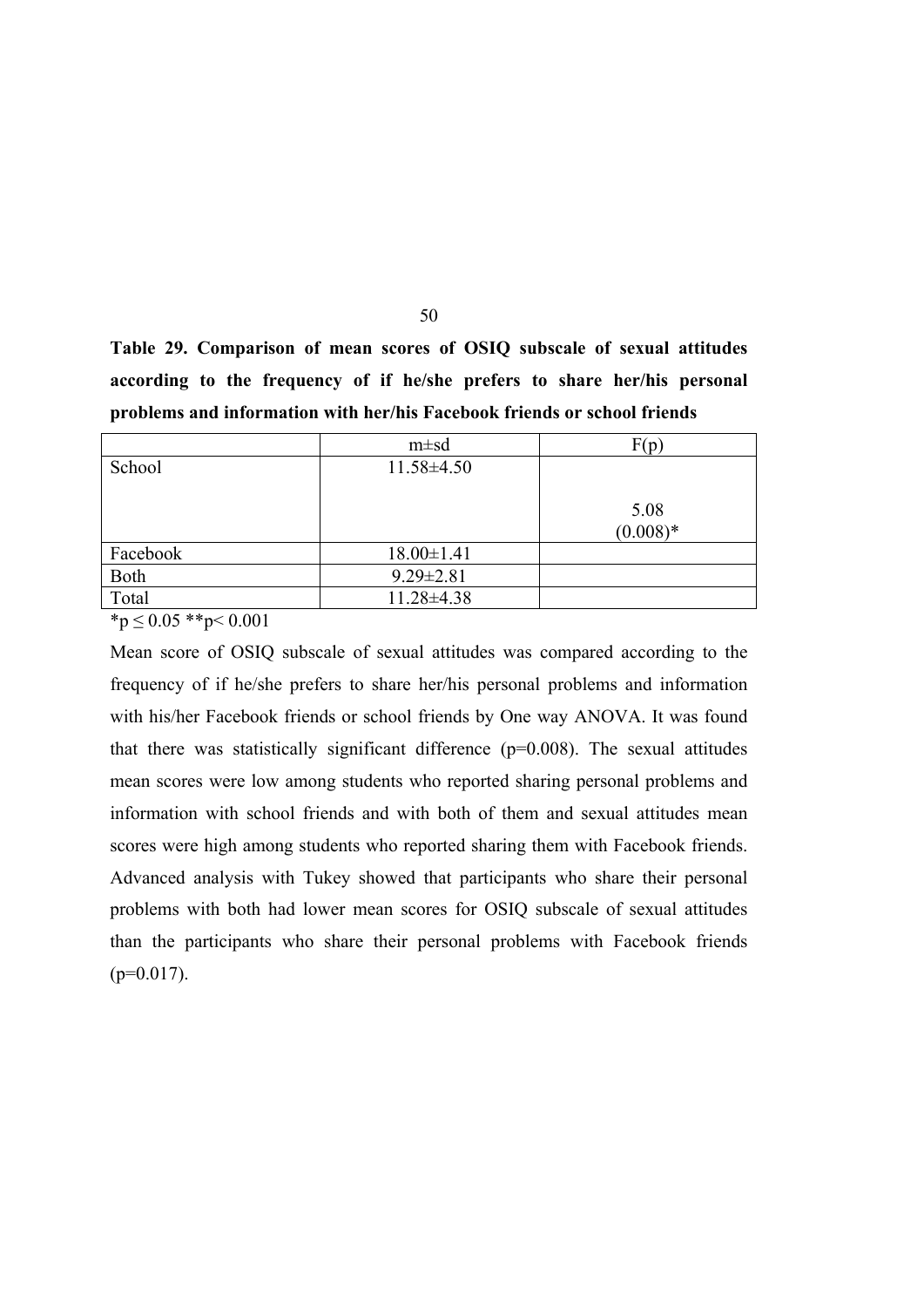**Table 30. Comparison of mean scores of OSIQ subscale of body image according to the frequency of if he/she prefers to share her/his personal problems and information with her/his Facebook friends or school friends**

|             | $m \pm sd$       | F(p)               |
|-------------|------------------|--------------------|
| School      | $11.51 \pm 5.55$ |                    |
|             |                  | 3.66<br>$(0.029)*$ |
| Facebook    | $22.00 \pm 1.41$ |                    |
| <b>Both</b> | $12.67 \pm 6.03$ |                    |
| Total       | $11.90 \pm 5.75$ |                    |

 ${}^{\ast}p \leq 0.05$   ${}^{\ast}{}^{\ast}p < 0.001$ 

Mean score of OSIQ subscale of body image was compared according to the frequency of if he/she prefers to share her/his personal problems and information with his/her Facebook friends or school friends by One way ANOVA. It was found that there was statistically significant difference  $(p=0.029)$ . The body image mean scores were low among students who reported sharing personal problems and information with school friends and with both of them and body image mean scores were high among students who reported sharing them with Facebook friends. Advanced analysis with Tukey showed that participants who share their personal problems with school friends had lower mean scores for OSIQ subscale of body image than the participants who share their personal problems with Facebook friends  $(p=0.027)$ .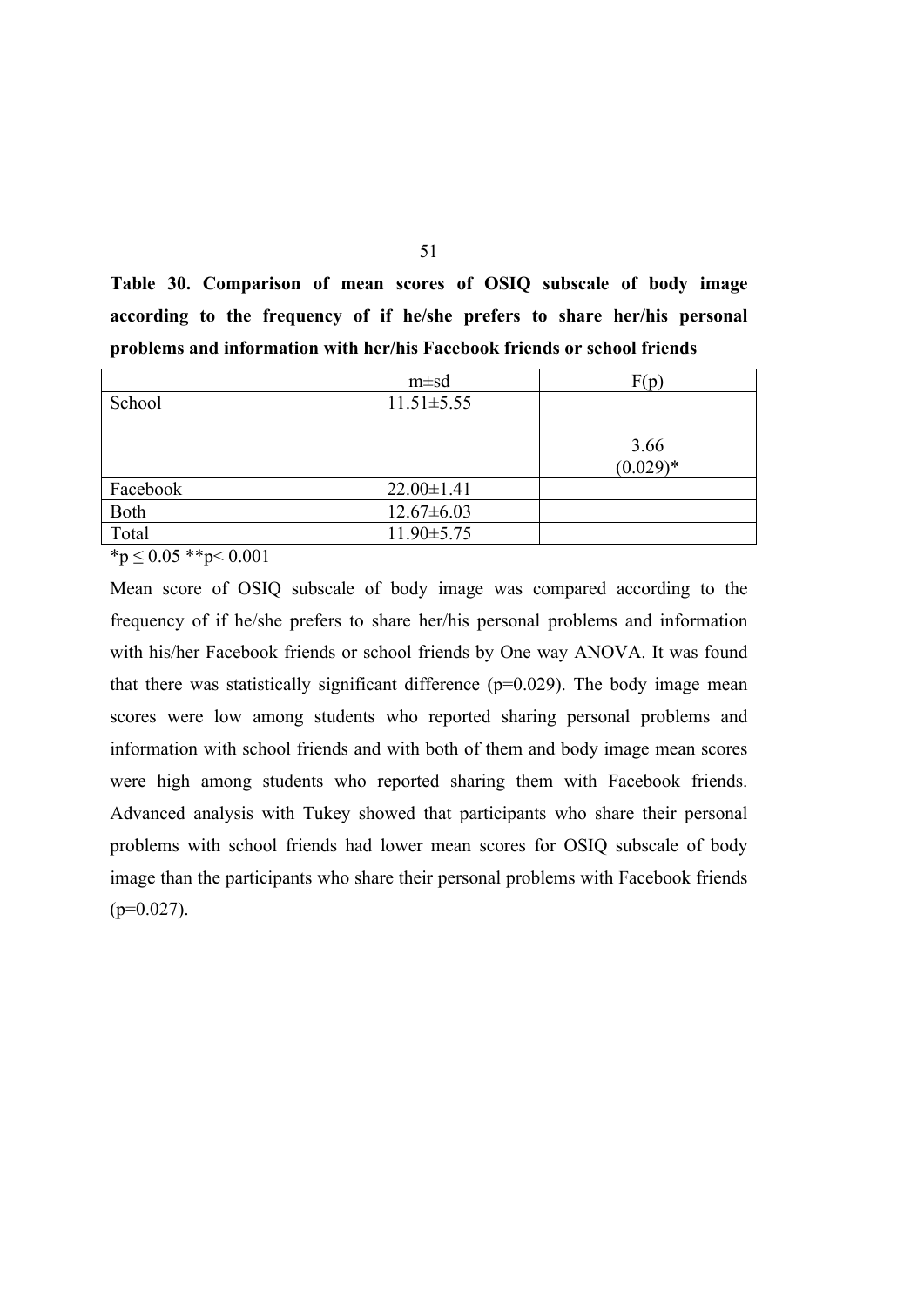**Table 31. Comparison of mean scores of OSIQ subscale of professional and educational goals according to the frequency of if he/she prefers to share her/his personal problems and information with her/his Facebook friends or school friends**

|          | $m \pm sd$       | F(p)       |
|----------|------------------|------------|
| School   | $6.94 \pm 3.49$  |            |
|          |                  |            |
|          |                  | 4.56       |
|          |                  | $(0.012)*$ |
| Facebook | $14.00 \pm 1.41$ |            |
| Both     | $8.14 \pm 4.04$  |            |
| Total    | $7.28 \pm 3.69$  |            |

 ${}^{\ast}p \leq 0.05$   ${}^{\ast}{}^{\ast}p < 0.001$ 

Mean score of OSIQ subscale of professional and educational goals was compared according to the frequency of if he/she prefers to share her/his personal problems and information with his/her Facebook friends or school friends by One way ANOVA. It was found that there was statistically significant difference (p=0.012). The professional and educational goals mean scores were low among students who reported sharing personal problems and information with school friends and with both of them and professional and educational goals mean scores were high among students who reported sharing them with Facebook friends. Advanced analysis with Tukey showed that participants who share their personal problems with school friends had lower mean scores for OSIQ subscale of professional and educational goals than the participants who share their personal problems with Facebook friends  $(p=0.018)$ .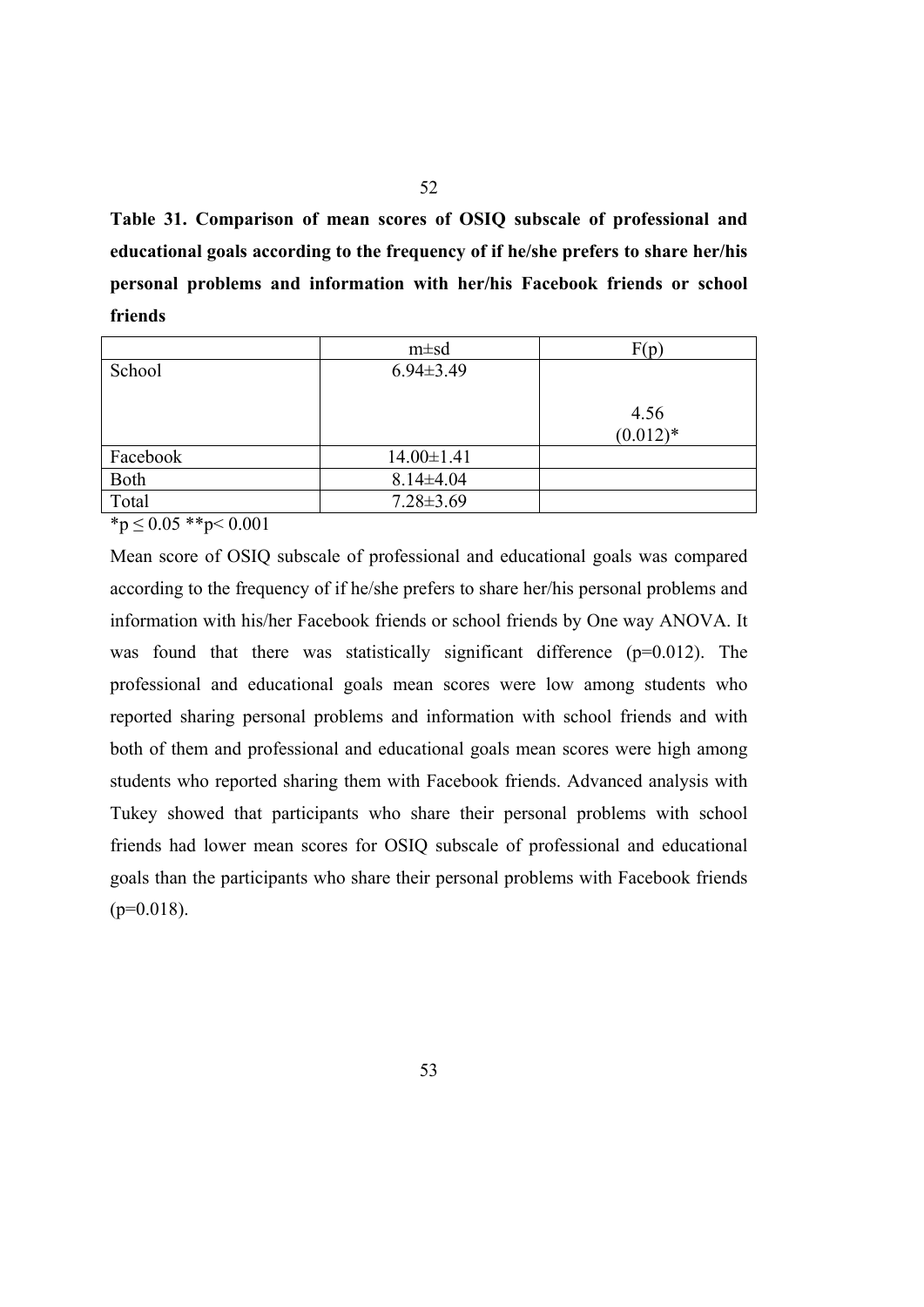**Table 32. Comparison of mean scores of OSIQ subscale of psychopathology according to the frequency of if he/she prefers to share her/his personal problems and information with her/his Facebook friends or school friends**

|          | $m \pm sd$       | F(p)               |
|----------|------------------|--------------------|
| School   | $18.11 \pm 7.54$ |                    |
|          |                  | 3.49<br>$(0.034)*$ |
| Facebook | $30.50 \pm 0.71$ |                    |
| Both     | $20.57 \pm 7.03$ |                    |
| Total    | $18.77 \pm 7.58$ |                    |

 $*_{p} \leq 0.05$  \*\*p< 0.001

Mean score of OSIQ subscale of psychopathology was compared according to the frequency of if he/she prefers to share her/his personal problems and information with his/her Facebook friends or school friends by One way ANOVA. It was found that there was statistically significant difference  $(p=0.034)$ . The psychopathology mean scores were low among students who reported sharing personal problems and information with school friends and with both of them and psychopathology mean scores were high among students who reported sharing them with Facebook friends. In advance analyse of Tukey, no statistically significant difference was found between variables.

54

**Table 33. Comparison of mean score of OSIQ according to the frequency of if he/she prefers to share her/his personal problems and information with her/his Facebook friends or school friends**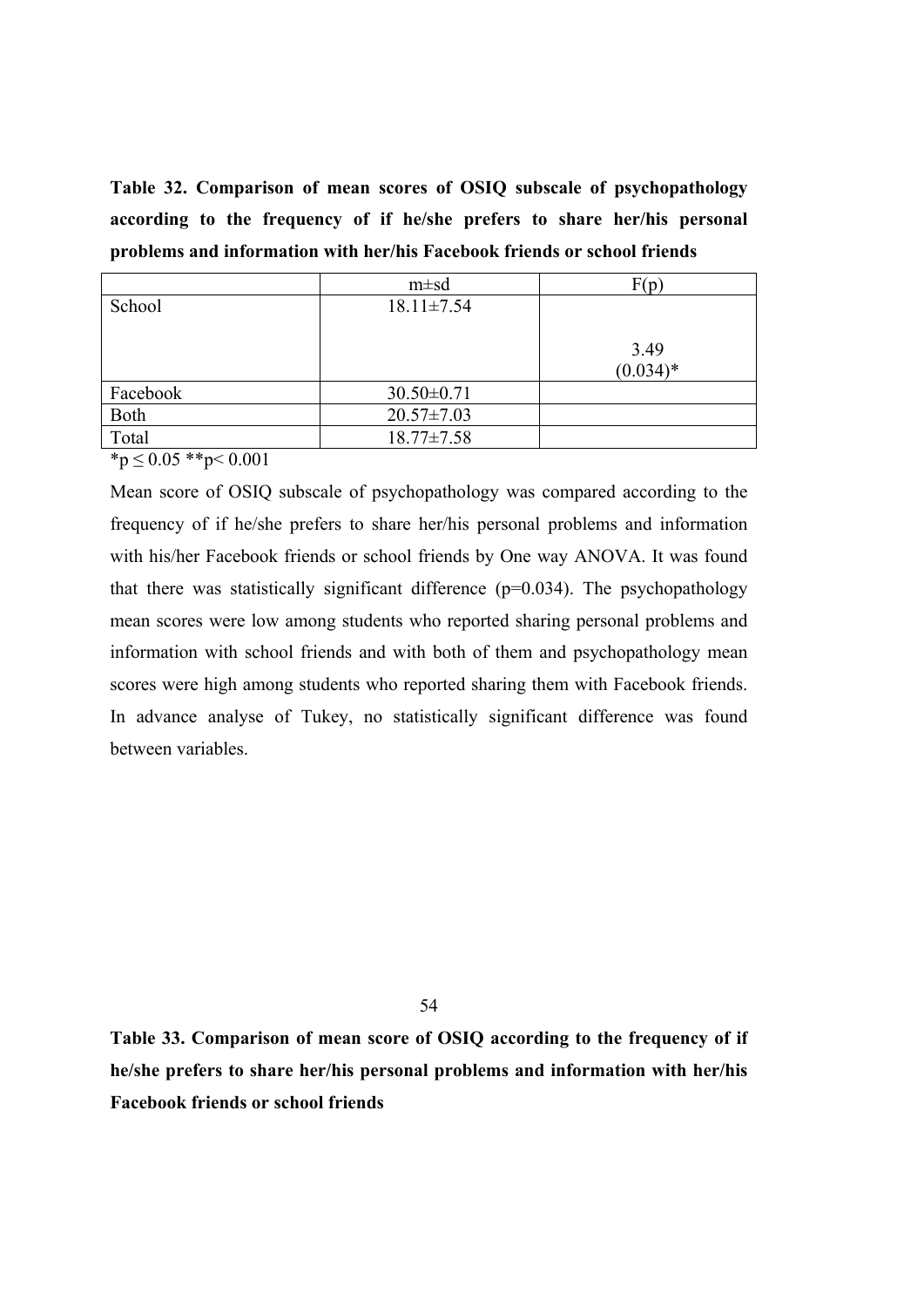|          | $m \pm sd$   | F(p)       |
|----------|--------------|------------|
| School   | 138.59±41.48 |            |
|          |              |            |
|          |              | 5.22       |
|          |              | $(0.007)*$ |
| Facebook | 231.00±9.90  |            |
| Both     | 147.38±39.53 |            |
| Total    | 141.78±42.44 |            |

 $*_{p} \leq 0.05$  \*\*p< 0.001

Mean score of OSIQ was compared according to the frequency of if he/she prefers to share her/his personal problems and information with his/her Facebook friends or school friends by One way ANOVA. It was found that there was statistically significant difference (p=0.007). The OSIQ mean scores were low among students who reported sharing personal problems and information with school friends and with both of them and OSIQ mean scores were high among students who reported sharing them with Facebook friends. Advanced analysis with Tukey showed that participants who share their personal problems with school friends had lower mean scores for OSIQ than the participants who share their personal problems with Facebook friends (p=0.006); and the participants who share their personal problems with both had lower mean scores for OSIQ than the participants who share their personal problems with Facebook friends (p=0.018).

55

**Table 34. Comparison of mean scores of OSIQ subscale of body image according to the frequency of if there is anything that his/her Facebook friends know and school friends do not know about him/her**

|                         | $m\pm sd$        | $\nabla(n)$ |
|-------------------------|------------------|-------------|
| There are lot of things | $17.25 \pm 7.27$ |             |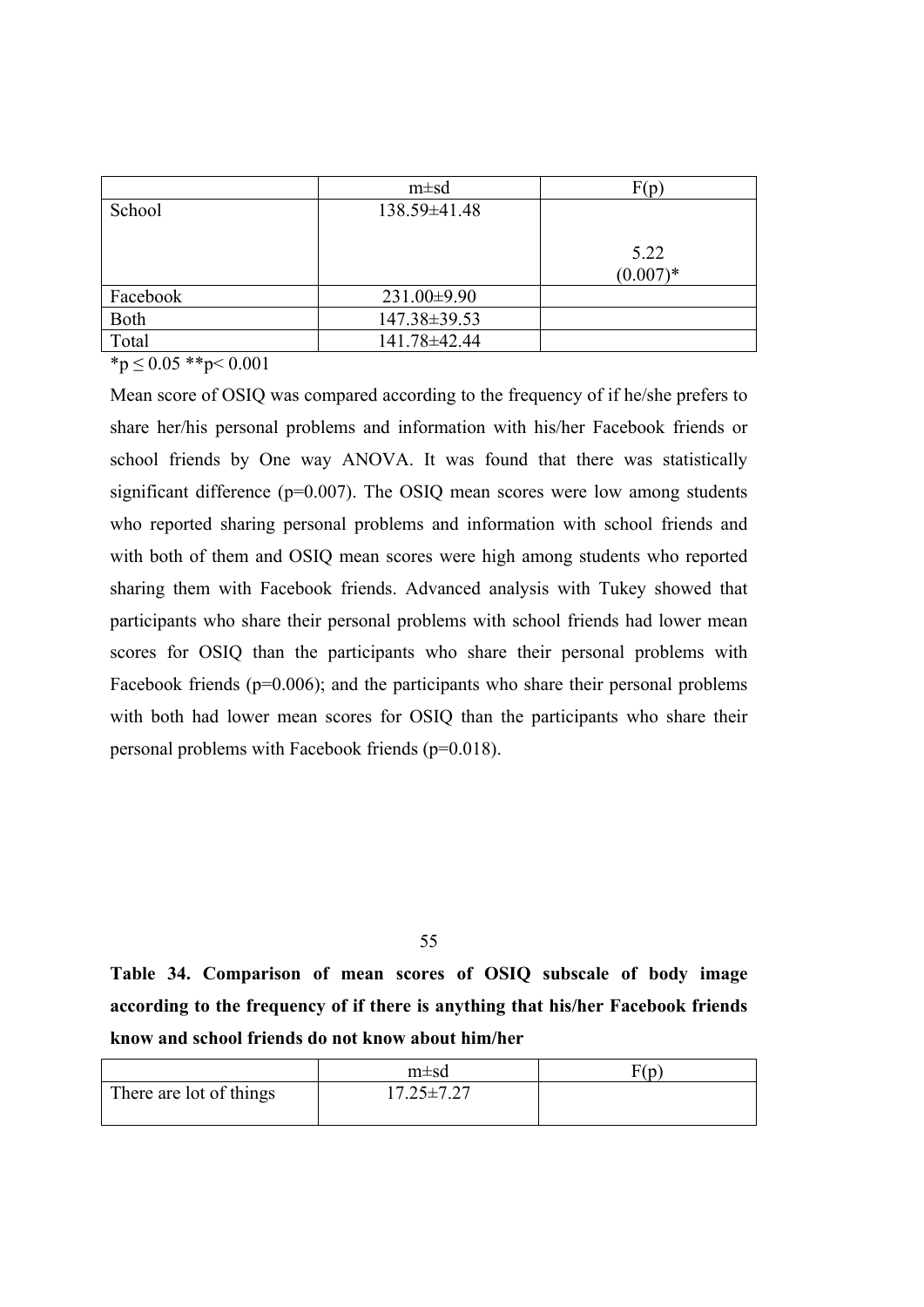|                           |                  | 3.63<br>$(0.030)*$ |
|---------------------------|------------------|--------------------|
| There are a little things | $13.24 \pm 5.80$ |                    |
| There are nothing         | $11.06 \pm 5.47$ |                    |
| Total                     | $11.90 \pm 5.75$ |                    |

 $\overline{\text{*p}} \leq 0.05 \text{**} \text{p} \leq 0.001$ 

Mean score of OSIQ subscale of body image was compared according to the frequency if there is anything that his/her Facebook friends know and school friends do not know about him/her by One way ANOVA. It was found that there was statistically significant difference  $(p=0.030)$ . The body image mean scores were low among students who that there are a little things and there are nothing that his/her Facebook friends know and school friends do not know about him/her and body image mean scores were high among students who reported that there are lot of things. In advance analyse of Tukey, no statistically significant difference was found between variables.

56

**Table 35. Comparison of mean scores of OSIQ subscale of emotional tone according to the frequency of if there is anything that his/her Facebook friends know and school friends do not know about you**

|                           | $m \pm sd$       | F(n)        |
|---------------------------|------------------|-------------|
| There are lot of things   | $23.25 \pm 6.50$ |             |
|                           |                  |             |
|                           |                  | 3.58        |
|                           |                  | $(0.031)^*$ |
| There are a little things | $17.76 \pm 8.70$ |             |
| There are nothing         | $15.22 \pm 6.26$ |             |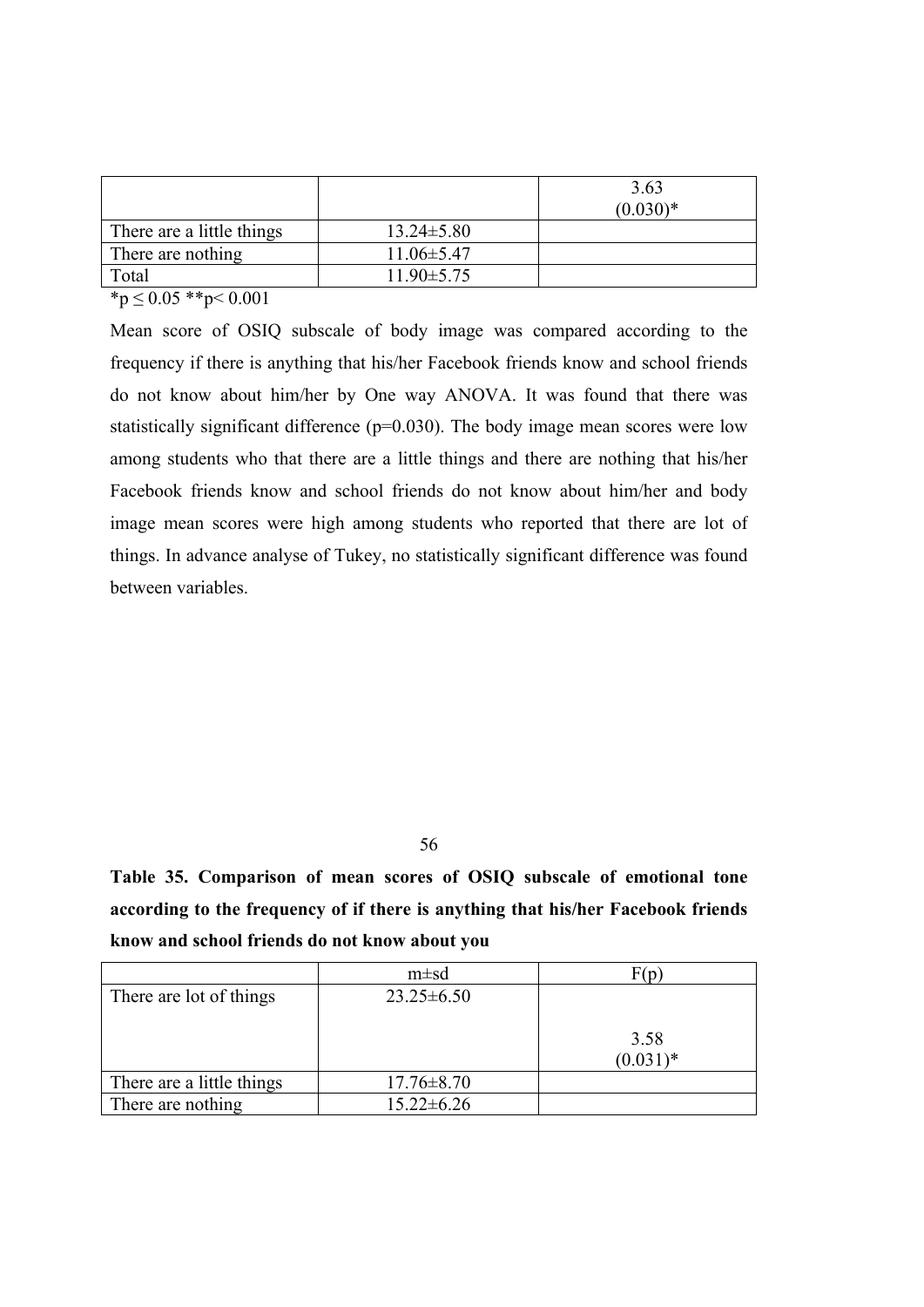| $\mathbf{m}$<br>Total                                                  | 7.20<br>$10.44 - 1$ |  |
|------------------------------------------------------------------------|---------------------|--|
| $\Lambda F$ **.<br><u>- ሰ ሰሰ1</u><br>$*$<br>U.VVI<br>v.<br>$\geq$ 0.00 |                     |  |

Mean score of OSIQ subscale of emotional tone was compared according to the frequency if there is anything that his/her Facebook friends know and school friends do not know about him/her by One way ANOVA. It was found that there was statistically significant difference (p=0.031). The emotional tone mean scores were low among students who that there are a little things and there are nothing that his/her Facebook friends know and school friends do not know about him/her and emotional tone mean scores were high among students who reported that there are lot of things. In advance analyse of Tukey, no statistically significant difference was found between variables.

57

**Table 36. Comparison of mean scores of OSIQ subscale of sexual attitudes according to the frequency of how popular does he/she consider himself/herself in school**

|                    | $m \pm sd$       | F(p)       |
|--------------------|------------------|------------|
| Very popular       | $9.83 \pm 5.51$  |            |
|                    |                  |            |
|                    |                  |            |
|                    |                  |            |
|                    |                  | 2.64       |
|                    |                  | $(0.038)*$ |
| Popular            | $10.74 \pm 4.36$ |            |
| A bit popular      | $10.38 \pm 3.98$ |            |
| Not really popular | $13.00 \pm 3.96$ |            |
| Not popular at all | 13.45±4.37       |            |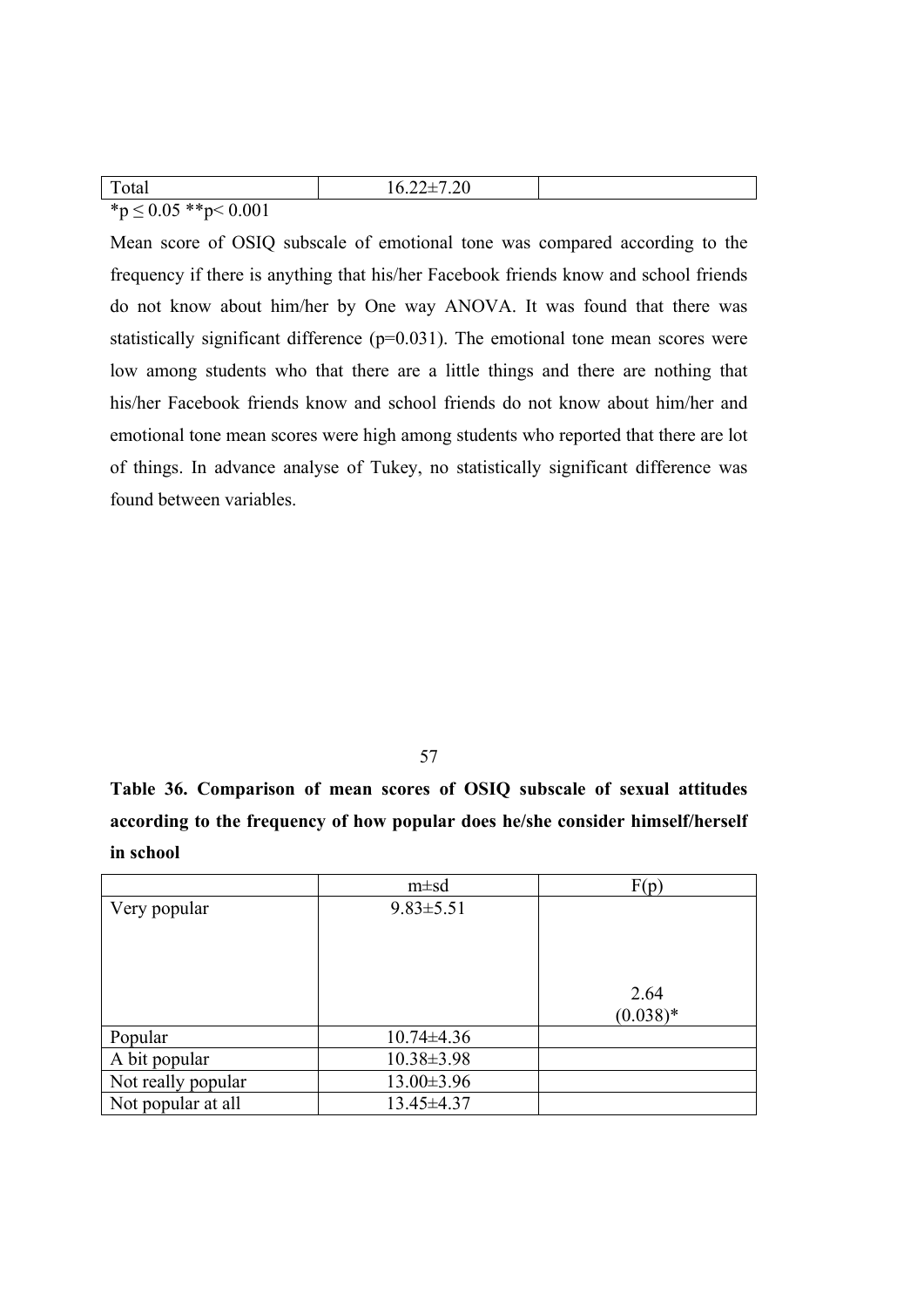| Total                         | $11.30\pm4.40$ |  |
|-------------------------------|----------------|--|
| * $p \le 0.05$ ** $p < 0.001$ |                |  |

Mean score of OSIQ subscale of sexual attitudes was compared according to the frequency of how popular does he/she considers himself/herself in school by One way ANOVA. It was found that there was statistically significant difference (p=0.038). The sexual attitudes mean scores were low among students who reported that they consider their selves very popular, popular, and a bit popular at school and sexual attitudes mean scores were high among students who reported that they consider their selves not really popular and not popular at all. In advance analyse of Tukey, no statistically significant difference was found between variables.

58

**Table 37. Comparison of mean scores of OSIQ subscale of impulse control according to the frequency of how important is his/her school popularity for him/her**

|                                                                                                                                                                                                                                                                                                                                    | $m \pm sd$       | F(p)       |
|------------------------------------------------------------------------------------------------------------------------------------------------------------------------------------------------------------------------------------------------------------------------------------------------------------------------------------|------------------|------------|
| Very important                                                                                                                                                                                                                                                                                                                     | $10.27 \pm 3.88$ |            |
|                                                                                                                                                                                                                                                                                                                                    |                  |            |
|                                                                                                                                                                                                                                                                                                                                    |                  |            |
|                                                                                                                                                                                                                                                                                                                                    |                  | 5.31       |
|                                                                                                                                                                                                                                                                                                                                    |                  | $(0.002)*$ |
| Important                                                                                                                                                                                                                                                                                                                          | $8.92 \pm 3.38$  |            |
| Not really important                                                                                                                                                                                                                                                                                                               | $10.11 \pm 2.89$ |            |
| Not important at all                                                                                                                                                                                                                                                                                                               | $7.39 \pm 3.05$  |            |
| Total                                                                                                                                                                                                                                                                                                                              | $9.08 \pm 3.32$  |            |
| $\mathbf{a}$ $\mathbf{a}$ $\mathbf{b}$ $\mathbf{c}$ $\mathbf{c}$ $\mathbf{d}$ $\mathbf{c}$ $\mathbf{c}$ $\mathbf{c}$ $\mathbf{c}$ $\mathbf{c}$ $\mathbf{c}$ $\mathbf{c}$ $\mathbf{d}$ $\mathbf{c}$ $\mathbf{d}$ $\mathbf{c}$ $\mathbf{c}$ $\mathbf{d}$ $\mathbf{c}$ $\mathbf{d}$ $\mathbf{c}$ $\mathbf{c}$ $\mathbf{c}$ $\mathbf{$ |                  |            |

 $***p** \leq 0.05$  \*\* $$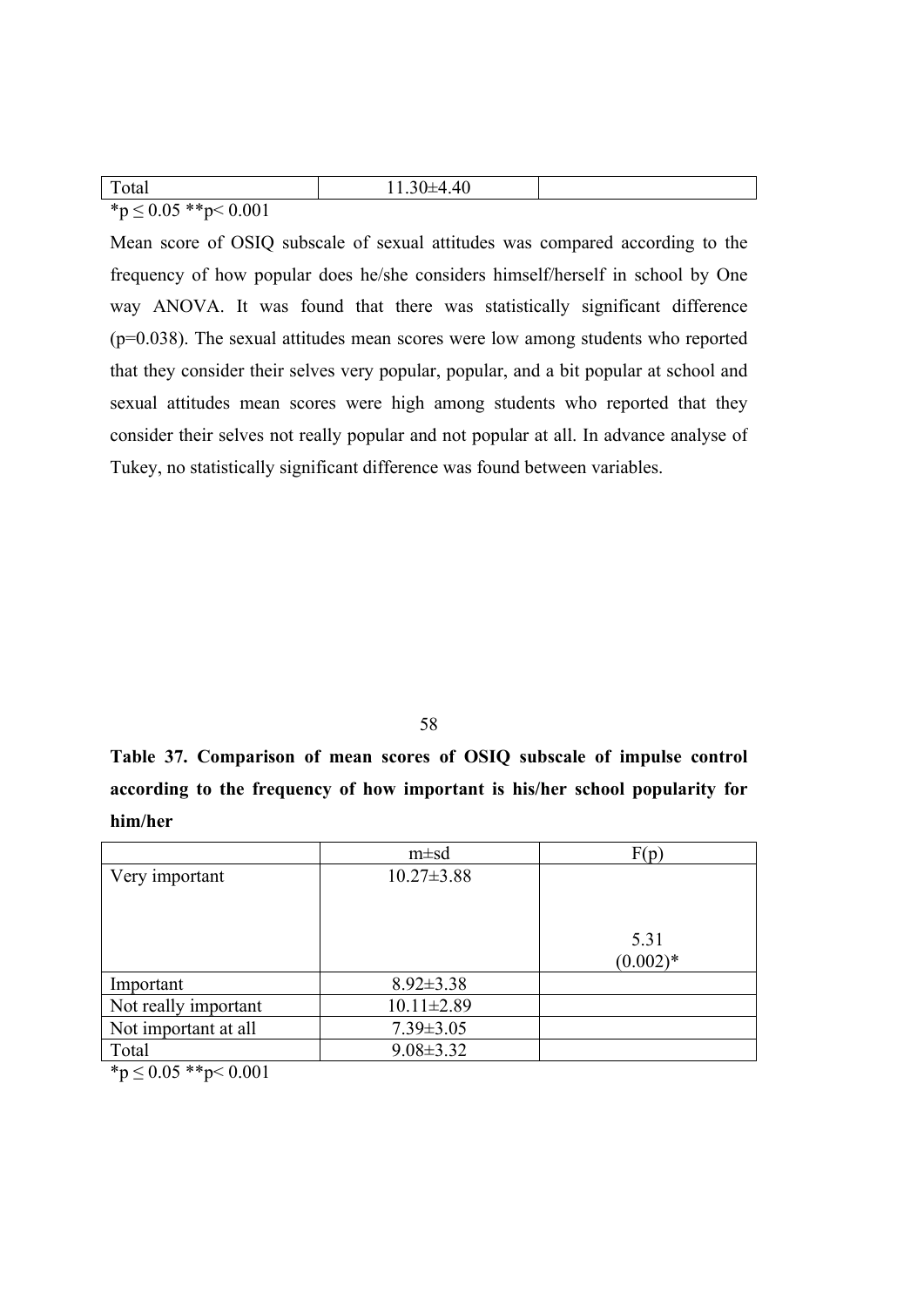Mean score of OSIQ subscale of impulse control was compared according to the frequency of how important is his/her school popularity for him/her by One way ANOVA. It was found that there was statistically significant difference  $(p=0.002)$ . The impulse control mean scores were low among students who reported that their school popularity is important and not important at all and impulse control mean scores were high among students who reported that their school popularity is very important and not really important for them. Advanced analysis with Tukey showed that participants who think that their school popularity is not important at all had lower mean scores for OSIQ subscale of impulse control than the participants who think that their school popularity is very important  $(p=0.048)$ ; and the participants who think that their school popularity is not important at all had lower mean scores for OSIQ subscale of impulse control than the participants who think that their school popularity is not really important  $(p=0.002)$ .

59

**Table 38. Comparison of mean scores of OSIQ subscale of sexual attitudes according to the frequency of how important is his/her school popularity for him/her**

|                                                                                                                                                                                         | $m \pm sd$      | F(p)            |
|-----------------------------------------------------------------------------------------------------------------------------------------------------------------------------------------|-----------------|-----------------|
| Very important                                                                                                                                                                          | $10.27 \pm 4.9$ |                 |
|                                                                                                                                                                                         |                 | 3.12<br>(0.029) |
| Important                                                                                                                                                                               | $9.27 \pm 3.7$  |                 |
| Not really important                                                                                                                                                                    | 11.84±3.89      |                 |
| Not important at all                                                                                                                                                                    | 12.39±4.96      |                 |
| Total                                                                                                                                                                                   | $11.27 \pm 4.4$ |                 |
| $\mathcal{L}$ $\mathcal{L}$ $\Omega$ $\Omega$ $\mathcal{L}$ $\mathcal{L}$ $\mathcal{L}$ $\mathcal{L}$ $\mathcal{L}$ $\mathcal{L}$ $\Omega$ $\Omega$ $\Omega$ $\Omega$ $\Omega$ $\Omega$ |                 |                 |

 $~^{\ast}p \leq 0.05$   $~^{\ast}$  $\ast$ p $< 0.001$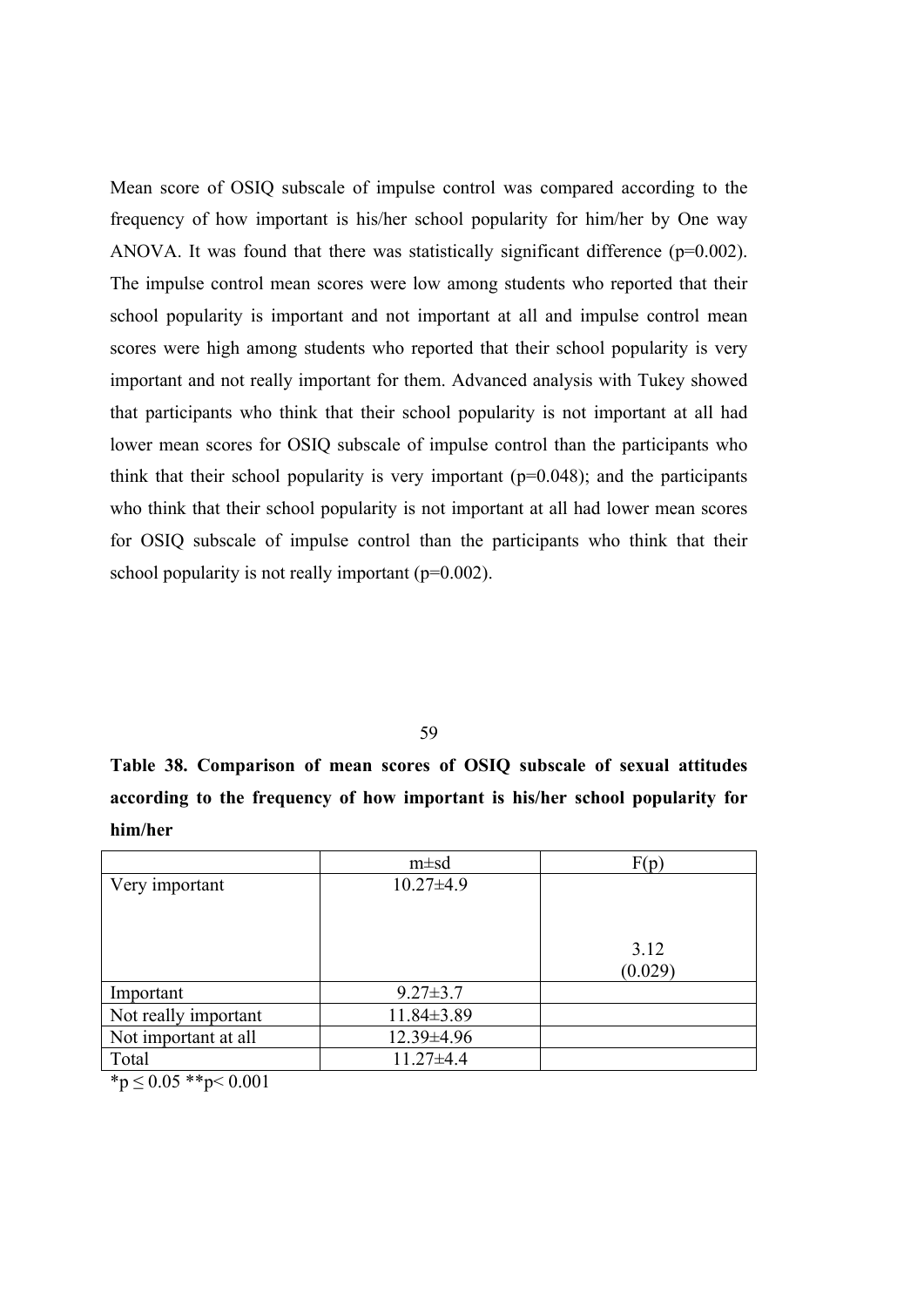Mean score of OSIQ subscale of sexual attitudes was compared according to the frequency of how important is his/her school popularity for him/her by One way ANOVA. It was found that there was statistically significant difference  $(p=0.029)$ . The sexual attitudes mean scores were low among students who reported that their school popularity is important and sexual attitudes mean scores were high among students who reported that their school popularity is very important, not really important and not important at all for them. Advanced analysis with Tukey showed that participants who think that their school popularity is important had lower mean scores for OSIQ subscale of sexual attitudes than the participants who think that their school popularity is not important at all  $(p=0.032)$ .

60

**Table 39. Comparisons of mean scores of OSIQ subscale of sexual attitudes according to the frequency of how popular do other people think he/she is at school**

| $m \pm sd$       | F(p)               |
|------------------|--------------------|
| $10.91 \pm 5.34$ | 3.20<br>$(0.016)*$ |
| $9.81 \pm 3.99$  |                    |
| $11.11 \pm 3.97$ |                    |
| 13.68±4.61       |                    |
| $12.78 \pm 3.38$ |                    |
| $11.30\pm4.40$   |                    |
|                  |                    |

 $*<sub>p</sub> \leq 0.05$  \*\*p $< 0.001$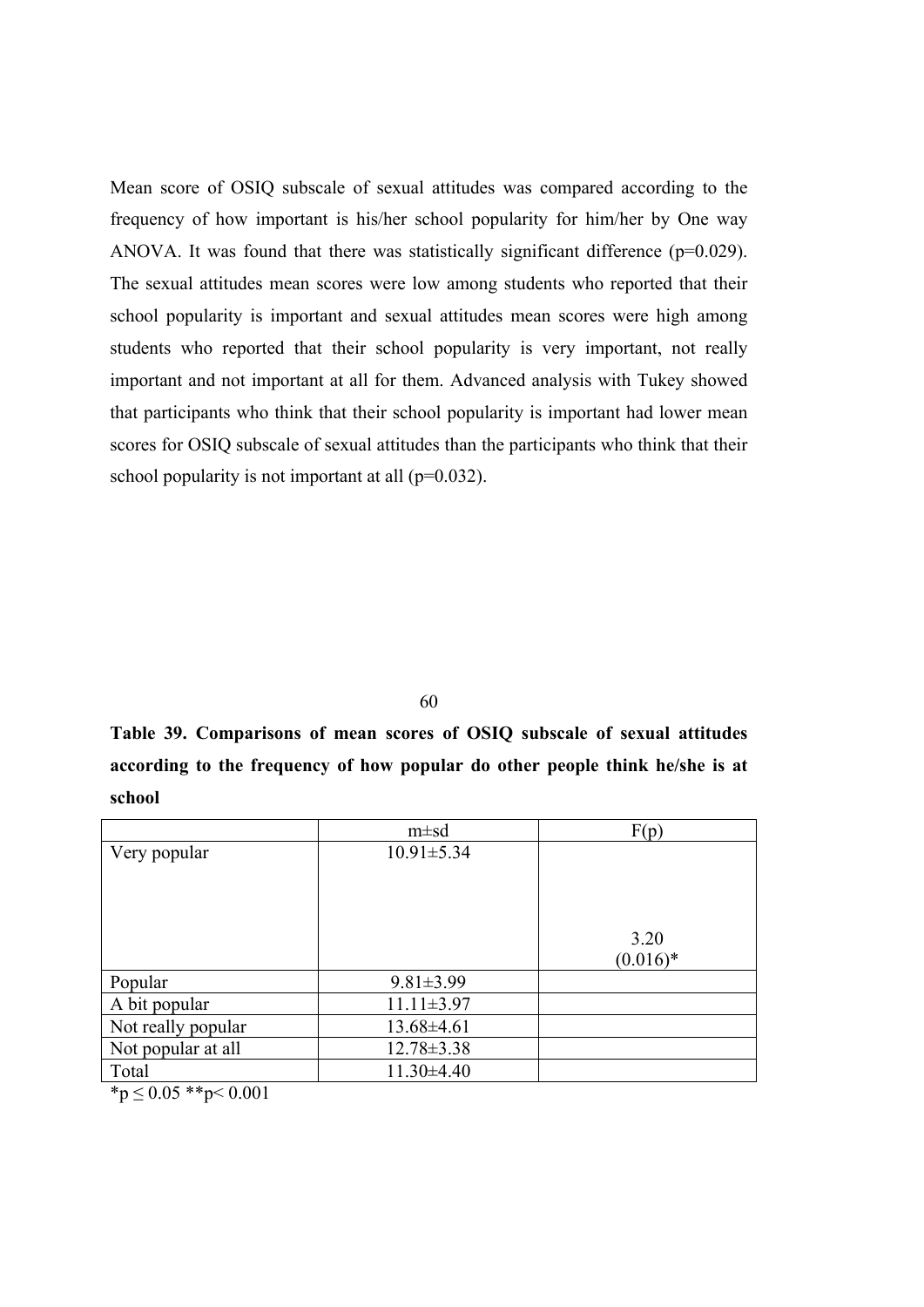Mean score of OSIQ subscale of sexual attitudes was compared according to the frequency of how popular do other people think he/she is at school by One way ANOVA. It was found that there was statistically significant difference  $(p=0.016)$ . The sexual attitudes mean scores were low among students who reported that they think other people consider them very popular and popular at school and sexual attitudes mean scores were high among students who reported that they think other people consider them a bit popular, not really popular and not popular at all. Advanced analysis with Tukey showed that participants who think that other people consider them popular at school had lower mean scores for OSIQ subscale of sexual attitudes than the participants who think that other people consider them not really popular at school (p=0.008).

61

**Table 40. Comparisons of mean scores of OSIQ subscale of professional and educational goals according to the frequency of how popular do other people think he/she is at school**

| $m \pm sd$      | F(p)                |
|-----------------|---------------------|
| $9.55 \pm 3.70$ | 2.86<br>$(0.027)$ * |
| $8.14\pm4.14$   |                     |
| $6.00 \pm 3.19$ |                     |
| $7.00 \pm 3.25$ |                     |
| $6.67 \pm 3.28$ |                     |
| $7.27 \pm 3.71$ |                     |
|                 |                     |

 $*<sub>p</sub> \le 0.05$  \*\*p $< 0.001$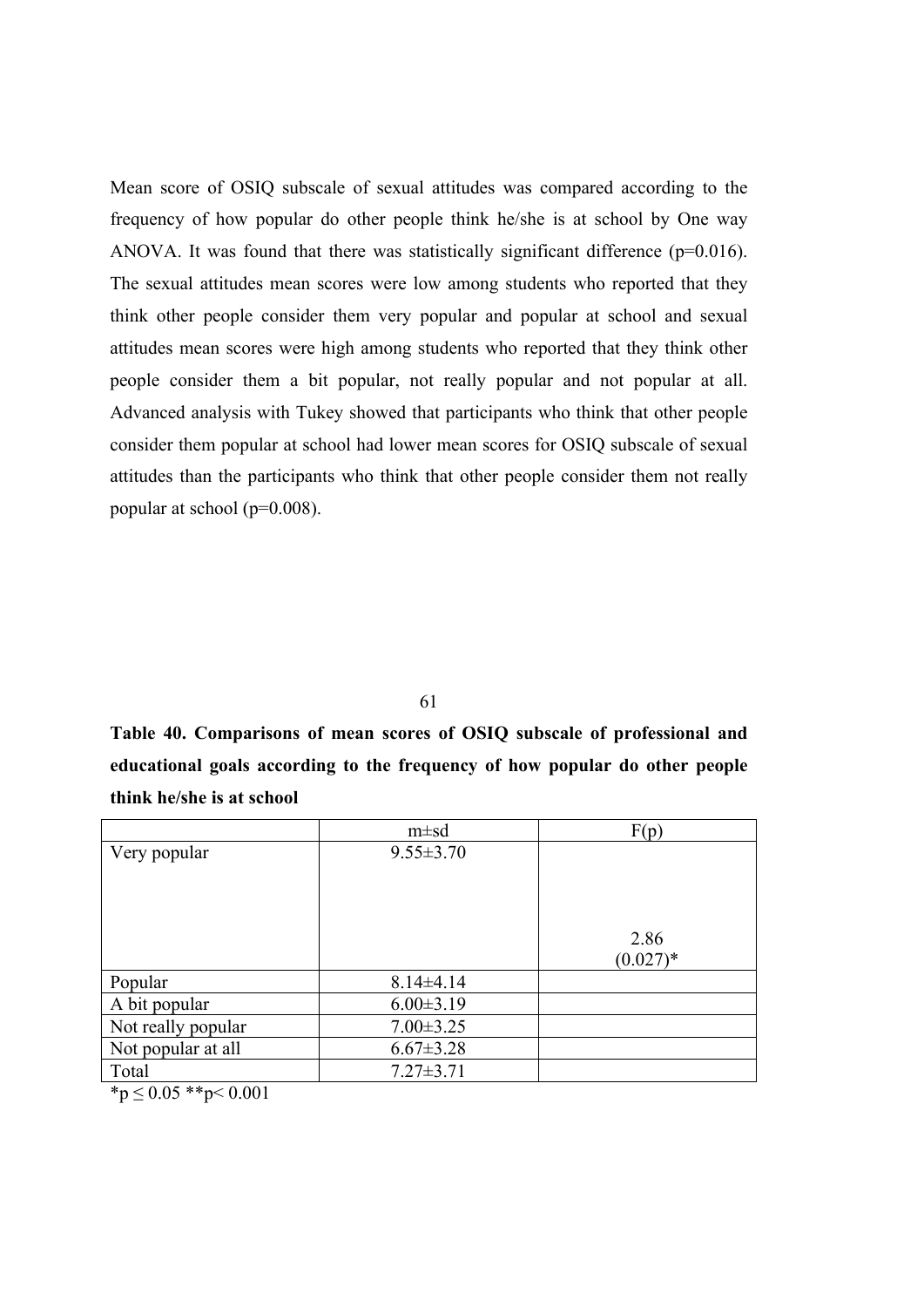Mean score of OSIQ subscale of professional and educational goals was compared according to the frequency of how popular do other people think he/she is at school by One way ANOVA. It was found that there was statistically significant difference (p=0.027). The professional and educational goals mean scores were low among students who reported that they think other people consider them a bit popular, not really popular and not popular at all at school and professional and educational goals mean scores were high among students who reported that they think other people consider them very popular and popular. Advanced analysis with Tukey showed that participants who think that other people consider them a bit popular at school had lower mean scores for OSIQ subscale of professional and educational goals than the participants who think that other people consider them very popular at school  $(p=0.039)$ .

## 62

## **Insignificant results of comparisons of the mean score of OSIQ subscales and Facebook and school related questions**

There were not any statistically significant differences between the frequency of how long the participants have been using Facebook and family relations, impulse control, sexual attitudes, individual morals, power to compete, environment adjustment, professional and educational goals, emotional tone, body image, psychopathology and social relations sub-scales. Also, there is no statistical difference with the offer questions as a whole.

There were not any statistically significant differences between the frequency of how often do the participants check their Facebook accounts and family relations, impulse control, sexual attitudes, individual morals, power to compete, professional and educational goals, emotional tone, body image and psychopathology sub-scales. Also, there is no statistical difference with the offer questions as a whole.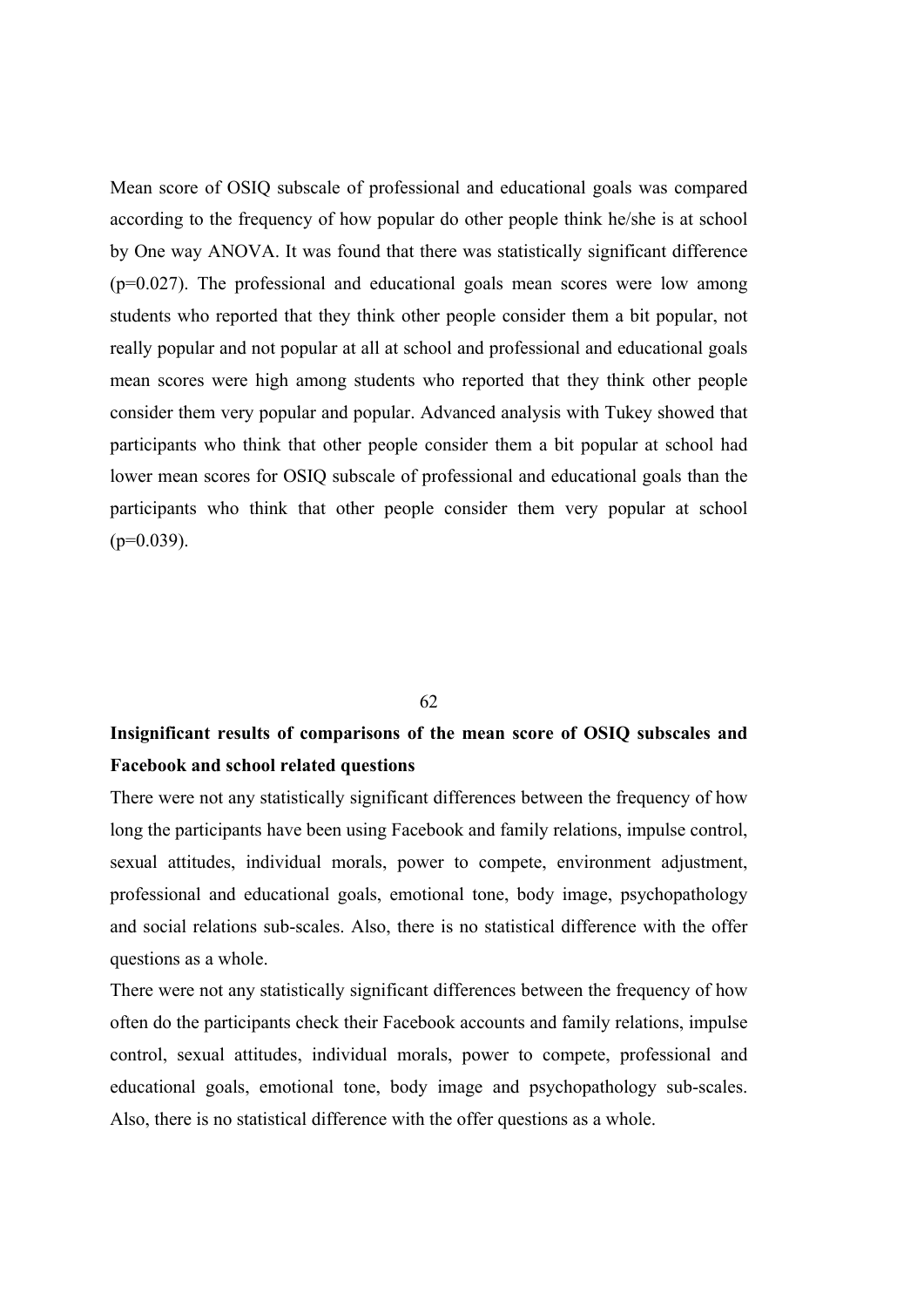There were not any statistically significant differences between the frequency of how many minutes do the participants spend daily on Facebook and family relations, impulse control, sexual attitudes, individual morals, power to compete, environment adjustment, professional and educational goals, emotional tone, body image, psychopathology and social relations sub-scales. Also, there is no statistical difference with the offer questions as a whole.

There were not any statistically significant differences between the frequency of how popular do the participants consider their selves on Facebook in comparison with the other Facebook users and family relations, impulse control, sexual attitudes, individual morals, power to compete, environment adjustment, professional and educational goals, emotional tone, body image, psychopathology and social relations sub-scales. Also, there is no statistical difference with the offer questions as a whole.

63

There were not any statistically significant differences between the frequency of how many friends do the participants have on Facebook and family relations, impulse control, sexual attitudes, individual morals, power to compete, environment

adjustment, professional and educational goals, emotional tone, body image, psychopathology and social relations sub-scales. Also, there is no statistical difference with the offer questions as a whole.

There were not any statistically significant differences between the frequency of do the participants share their pictures on Facebook and family relations, impulse control, sexual attitudes, individual morals, power to compete, environment adjustment, professional and educational goals, emotional tone, body image, psychopathology and social relations sub-scales. Also, there is no statistical difference with the offer questions as a whole.

There were not any statistically significant differences between the frequency of how often do the participants change their profile pictures on Facebook and family relations, impulse control, sexual attitudes, individual morals, power to compete, environment adjustment, professional and educational goals, emotional tone, body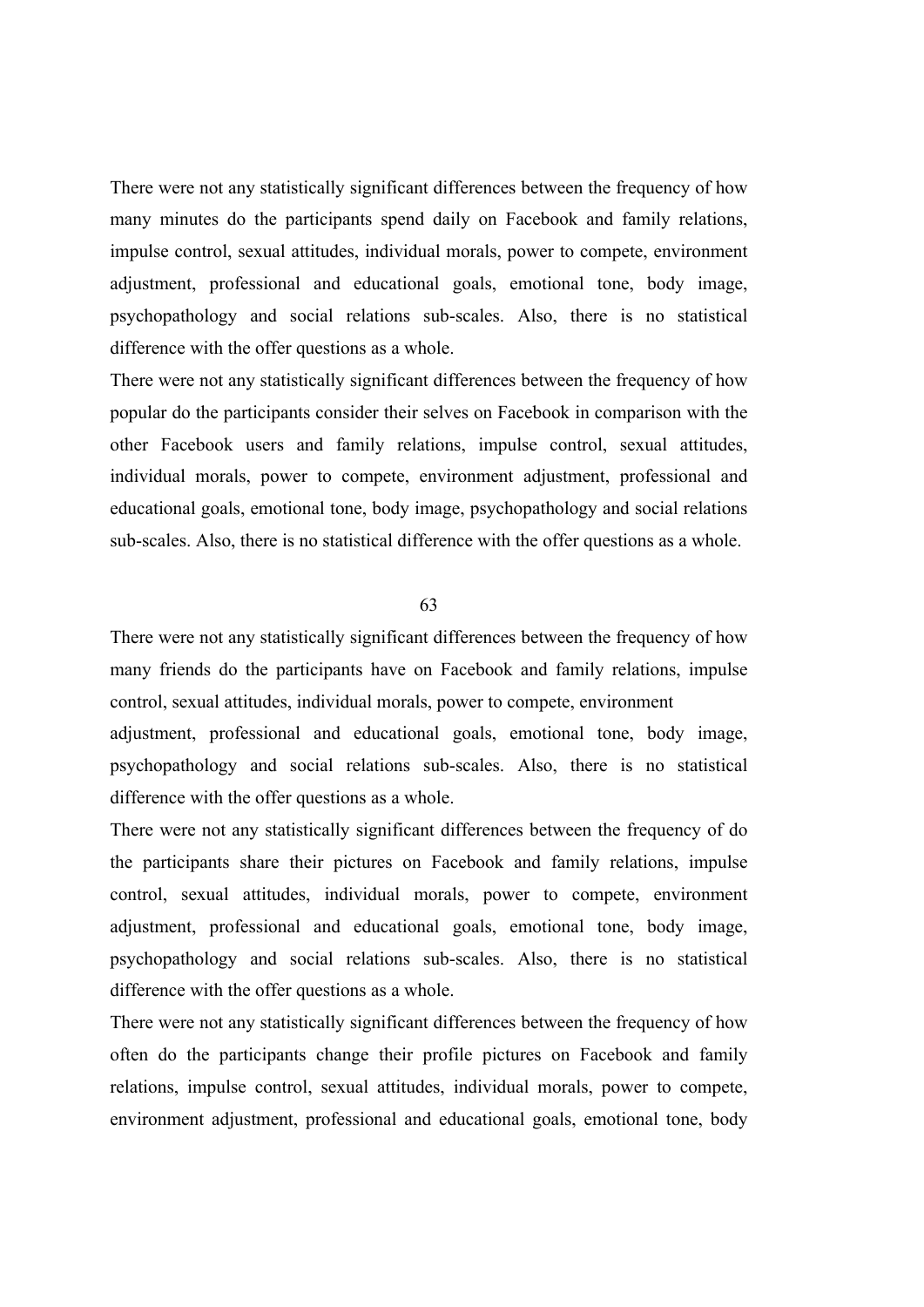image and social relations sub-scales. Also, there is no statistical difference with the offer questions as a whole.

There were not any statistically significant differences between the frequency of how popular do the participants consider their selves on Facebook and family relations, impulse control, sexual attitudes, individual morals, power to compete, environment adjustment, professional and educational goals, body image and social relations subscales. Also, there is no statistical difference with the offer questions as a whole.

There were not any statistically significant differences between the frequency of how important is it to be popular on Facebook for the participants and family relations, impulse control, sexual attitudes, individual morals, power to compete, environment

64

adjustment, professional and educational goals, emotional tone, body image, psychopathology and social relations sub-scales. Also, there is no statistical difference with the offer questions as a whole.

There were not any statistically significant differences between the frequency of how popular do they think that other people consider the participants on Facebook and impulse control, sexual attitudes, environment adjustment, professional and educational goals and body image sub-scales.

There were not any statistically significant differences between the frequency of if the participants prefer to share their personal problems and information on Facebook or face-to-face with their friends and impulse control, sexual attitudes, individual morals and professional and educational goals sub-scales.

There were not any statistically significant differences between the frequency of if the participants prefer to share her/his personal problems and information with their Facebook friends or school friends and impulse control, individual morals, power to compete, environment adjustment, emotional tone and social relations sub-scales.

There were not any statistically significant differences between the frequency of if there is anything that the participants' Facebook friends know and school friends do not know about them and family relations, impulse control, sexual attitudes, individual morals, power to compete, environment adjustment, professional and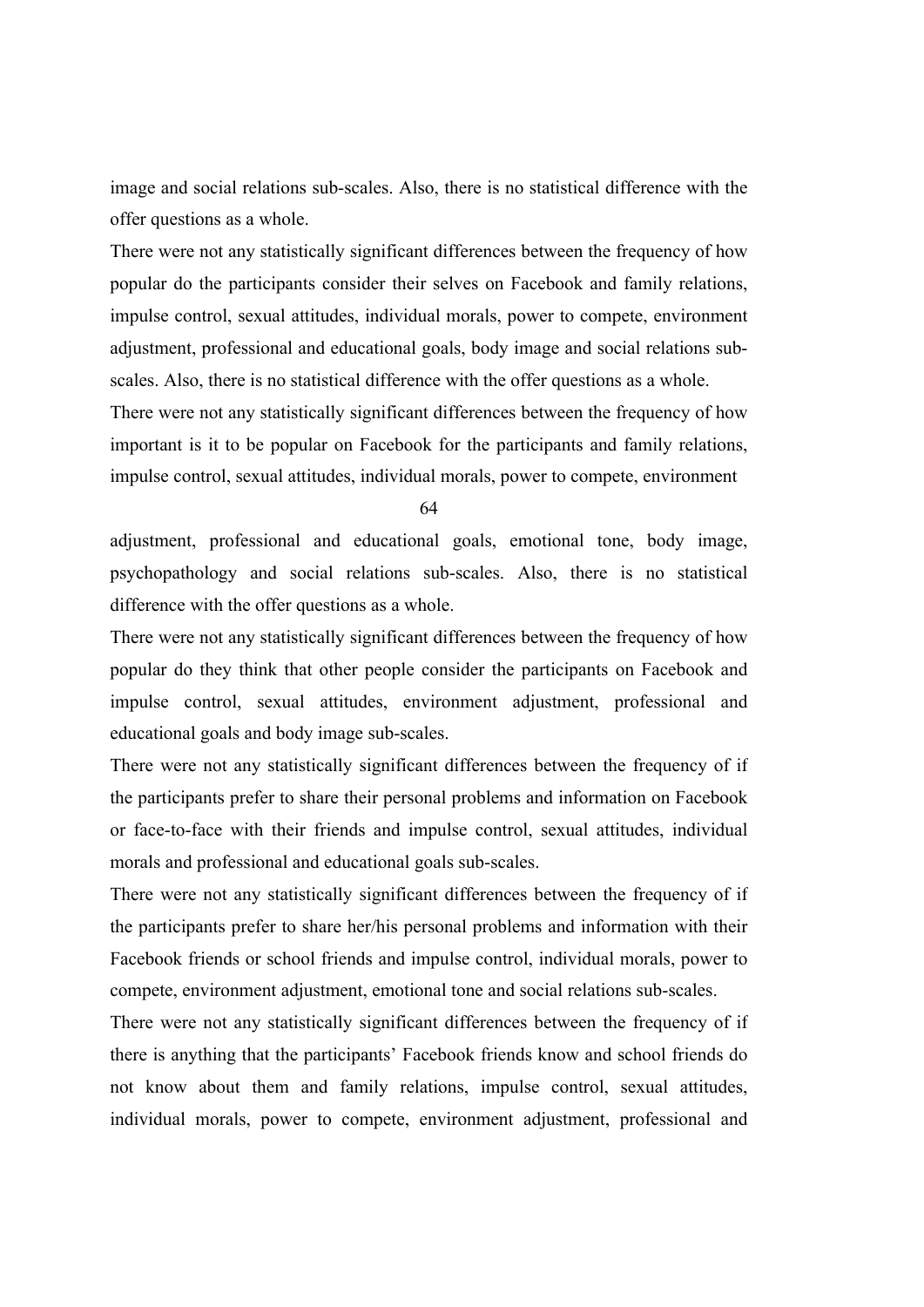educational goals, psychopathology and social relations sub-scales. Also, there is no statistical difference with the offer questions as a whole.

There were not any statistically significant differences between the frequency of how popular do the participants consider their selves at school and family relations, impulse control, individual morals, power to compete, environment adjustment, professional and educational goals, emotional tone, body image, psychopathology

65

and social relations sub-scales. Also, there is no statistical difference with the offer questions as a whole.

There were not any statistically significant differences between the frequency of how important is it to be popular at school for the participants and family relations,

individual morals, power to compete, environment adjustment, professional and educational goals, emotional tone, body image, psychopathology and social relations sub-scales. Also, there is no statistical difference with the offer questions as a whole. There were not any statistically significant differences between the frequency of how

popular do they think that other people consider the participants at school and family relations, impulse control, individual morals, power to compete, environment adjustment, emotional tone, body image, psychopathology and social relations subscales. Also, there is no statistical difference with the offer questions as a whole.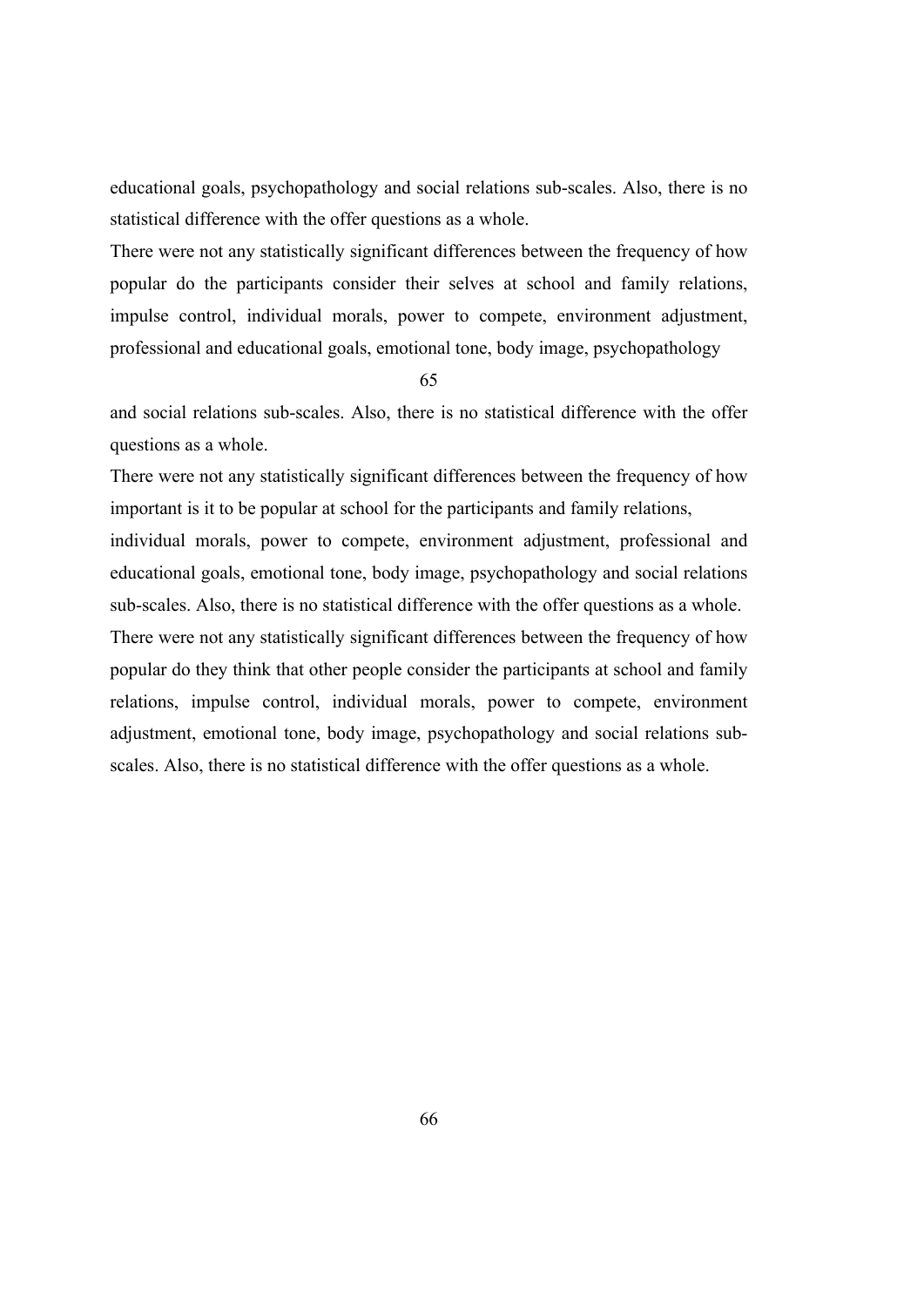## **Comparisons of the mean score of OSIQ subscales and socio-demographic questions**

**Table 41. Comparison of mean scores of OSIQ subscale of family relations according to the frequency of Education of mother**

|                           | $m \pm sd$        | F(p)       |
|---------------------------|-------------------|------------|
| Illiterate                | $19.00 \pm 7.07$  |            |
|                           |                   |            |
|                           |                   |            |
|                           |                   |            |
|                           |                   | 2.34       |
|                           |                   | $(0.046)*$ |
|                           |                   |            |
| Literate                  | $22.50 \pm 6.25$  |            |
| Primary school graduate   | 24.66±9.87        |            |
| Secondary school graduate | $35.33 \pm 11.52$ |            |
| High school graduate      | 24.58±10.07       |            |
| University graduate or    | $27.41 \pm 8.12$  |            |
| above                     |                   |            |
| Total                     | $25.68 \pm 10.05$ |            |

Mean score of OSIQ subscale of family relations was compared according to the frequency of education of mother by One way ANOVA. It was found that there was statistically significant difference (p=0.046). The family relations mean scores were low among students who reported that their mothers are illiterate and literate and family relations mean scores were high among students who reported that their mothers are primary school graduate, high school graduate, university graduate or above and especially secondary school graduate. In advance analyse of Tukey it was found that there are statistically differences between secondary school graduate and high school graduate in favour of secondary school graduate (p=0.032).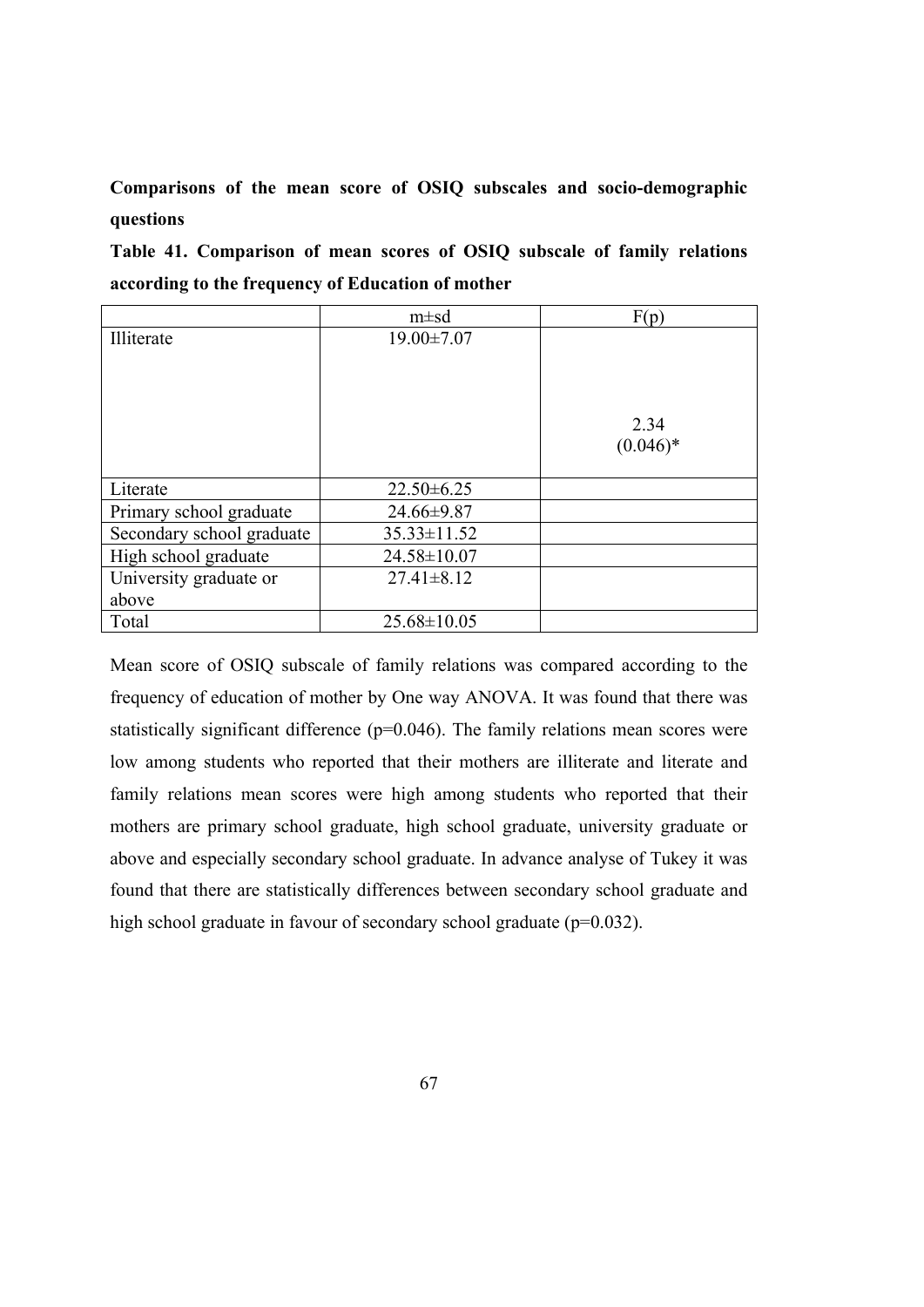|                           | $m \pm sd$       | F(p)               |
|---------------------------|------------------|--------------------|
| Illiterate                | $6.00 \pm 1.41$  | 2.43<br>$(0.039)*$ |
| Literate                  | $8.50 \pm 6.35$  |                    |
|                           |                  |                    |
| Primary school graduate   | $11.69 \pm 4.50$ |                    |
| Secondary school graduate | $16.33 \pm 5.68$ |                    |
| High school graduate      | $11.18 \pm 5.68$ |                    |
| University graduate or    | $13.71 \pm 6.76$ |                    |
| above                     |                  |                    |
| Total                     | $11.90 \pm 5.75$ |                    |

**Table 42. Comparison of mean scores of OSIQ subscale of body image according to the frequency of Education of mother**

Mean score of OSIQ subscale of body image was compared according to the frequency of education of mother by One way ANOVA. It was found that there was statistically significant difference  $(p=0.039)$ . The body image mean scores were low among students who reported that their mothers are illiterate and literate and body image mean scores were high among students who reported that their mothers are primary school graduate, high school graduate, university graduate or above and especially secondary school graduate. In advance analyse of Tukey it was not found statistically differences between variables.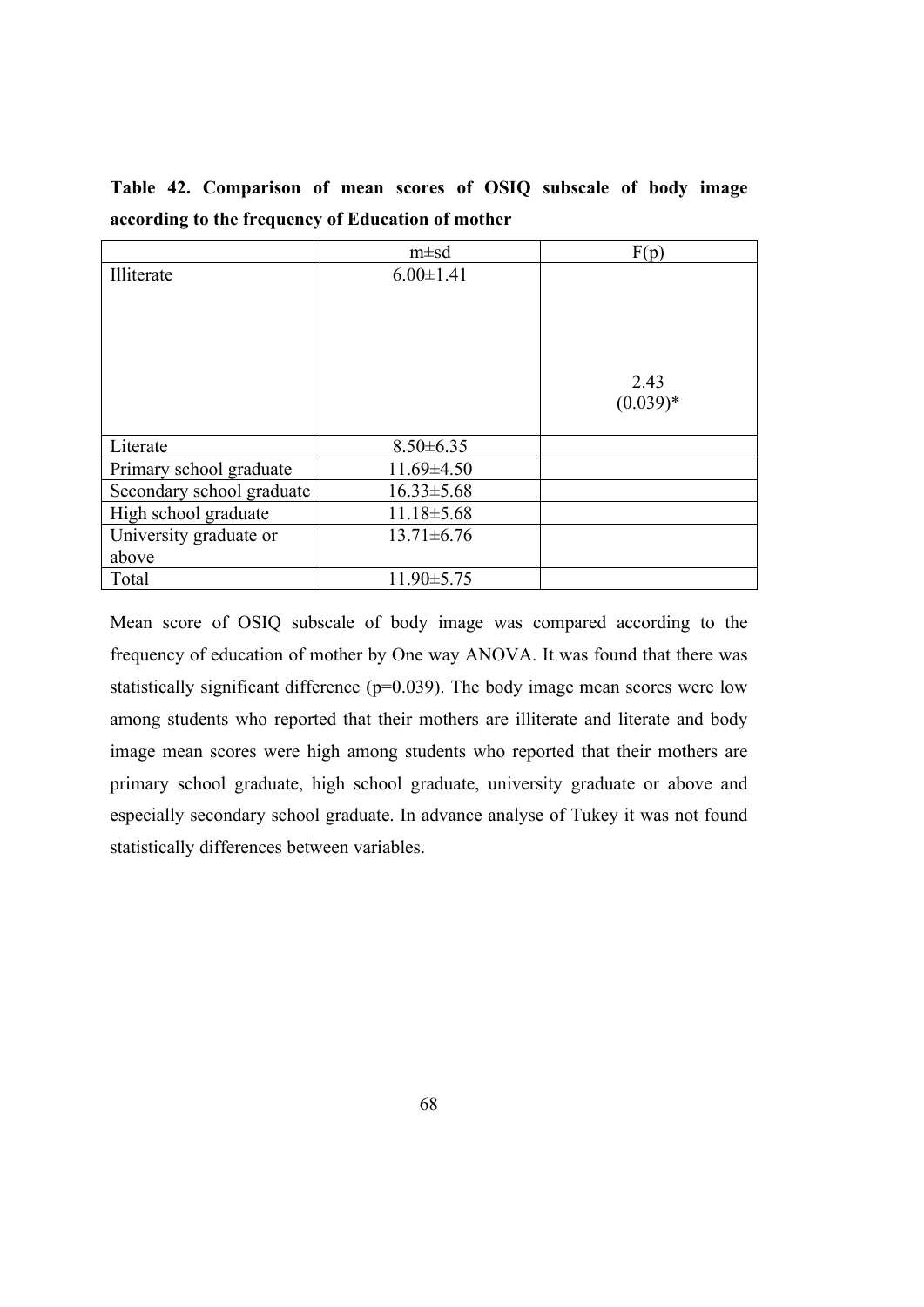|                           | $m \pm sd$       | F(p)       |
|---------------------------|------------------|------------|
| Illiterate                | $12.50\pm4.95$   |            |
|                           |                  |            |
|                           |                  |            |
|                           |                  |            |
|                           |                  |            |
|                           |                  | 2.73       |
|                           |                  | $(0.023)*$ |
|                           |                  |            |
| Literate                  | $11.50 \pm 7.14$ |            |
| Primary school graduate   | $17.10 \pm 7.18$ |            |
| Secondary school graduate | $23.33 \pm 7.65$ |            |
| High school graduate      | $15.18 \pm 6.63$ |            |
| University graduate or    | $15.82 \pm 7.25$ |            |
| above                     |                  |            |
| Total                     | $16.22 \pm 7.20$ |            |

**Table 43. Comparison of mean scores of OSIQ subscale of emotional tone according to the frequency of Education of mother**

Mean score of OSIQ subscale of emotional tone was compared according to the frequency of education of mother by One way ANOVA. It was found that there was statistically significant difference (p=0.023). The emotional tone mean scores were low among students who reported that their mothers are illiterate and literate and emotional tone mean scores were high among students who reported that their mothers are primary school graduate, high school graduate, university graduate or above and especially secondary school graduate. In advance analyse of Tukey it was found that there are statistically differences between secondary school graduate and high school graduate in favour of secondary school graduate (p=0.018).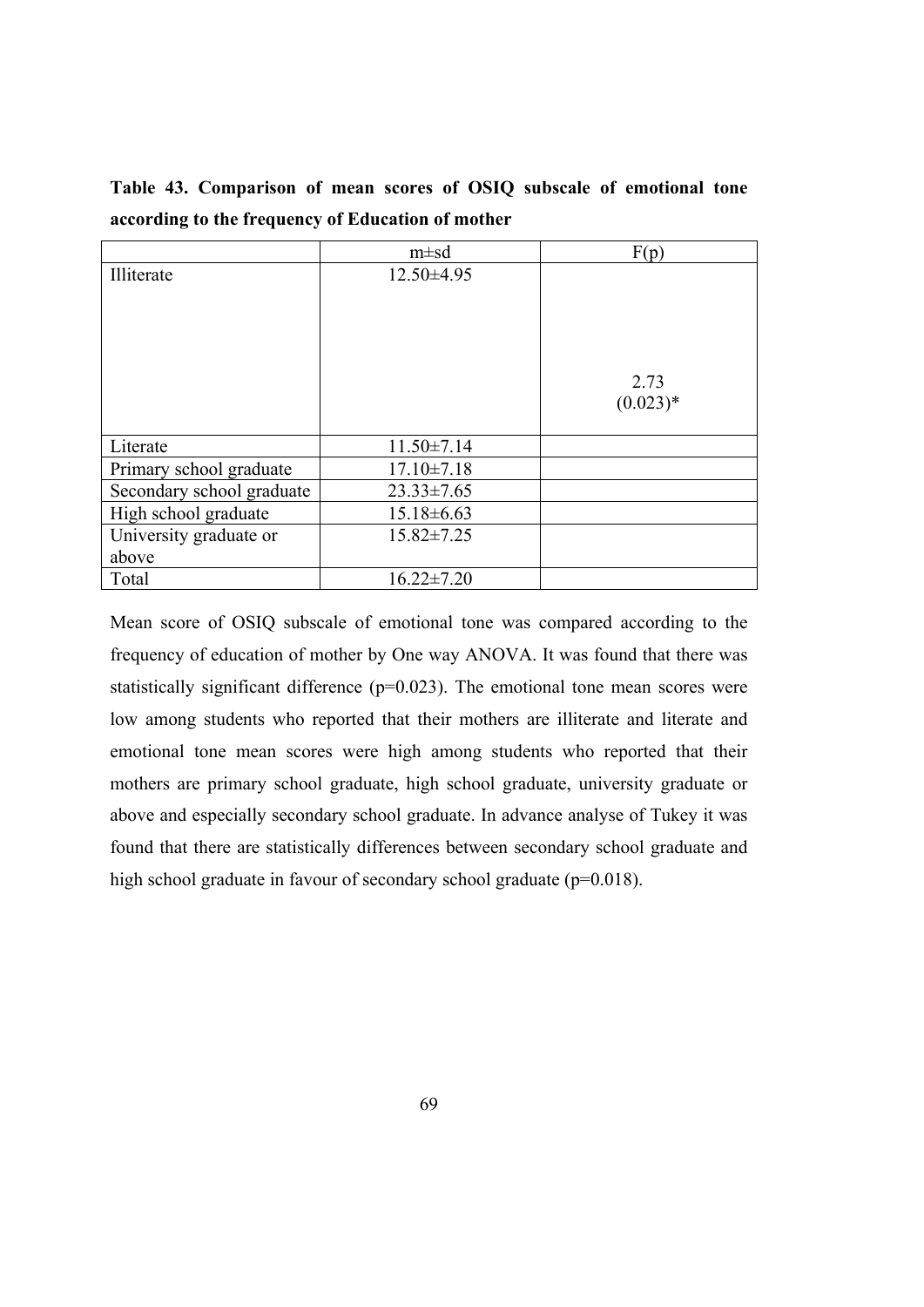| Table 44. Comparison of mean score of OSIQ according to the frequency of |  |  |  |  |
|--------------------------------------------------------------------------|--|--|--|--|
| <b>Education of mother</b>                                               |  |  |  |  |

|                           | $m \pm sd$         | F(p)                |
|---------------------------|--------------------|---------------------|
| Illiterate                | $107.50\pm 6.36$   |                     |
|                           |                    |                     |
|                           |                    | 2.79<br>$(0.021)$ * |
| Literate                  | $128.00\pm42.67$   |                     |
| Primary school graduate   | $141.52 \pm 36.51$ |                     |
| Secondary school graduate | $186.22 \pm 36.38$ |                     |
| High school graduate      | 135.58±45.17       |                     |
| University graduate or    | 146.00±35.57       |                     |
| above                     |                    |                     |
| Total                     | 141.78±42.44       |                     |

Mean score of OSIQ was compared according to the frequency of education of mother by One way ANOVA. It was found that there was statistically significant difference (p=0.021). In advance analyse of Tukey it was found that there are statistically differences between secondary school graduate and high school graduate in favour of secondary school graduate (p=0.010).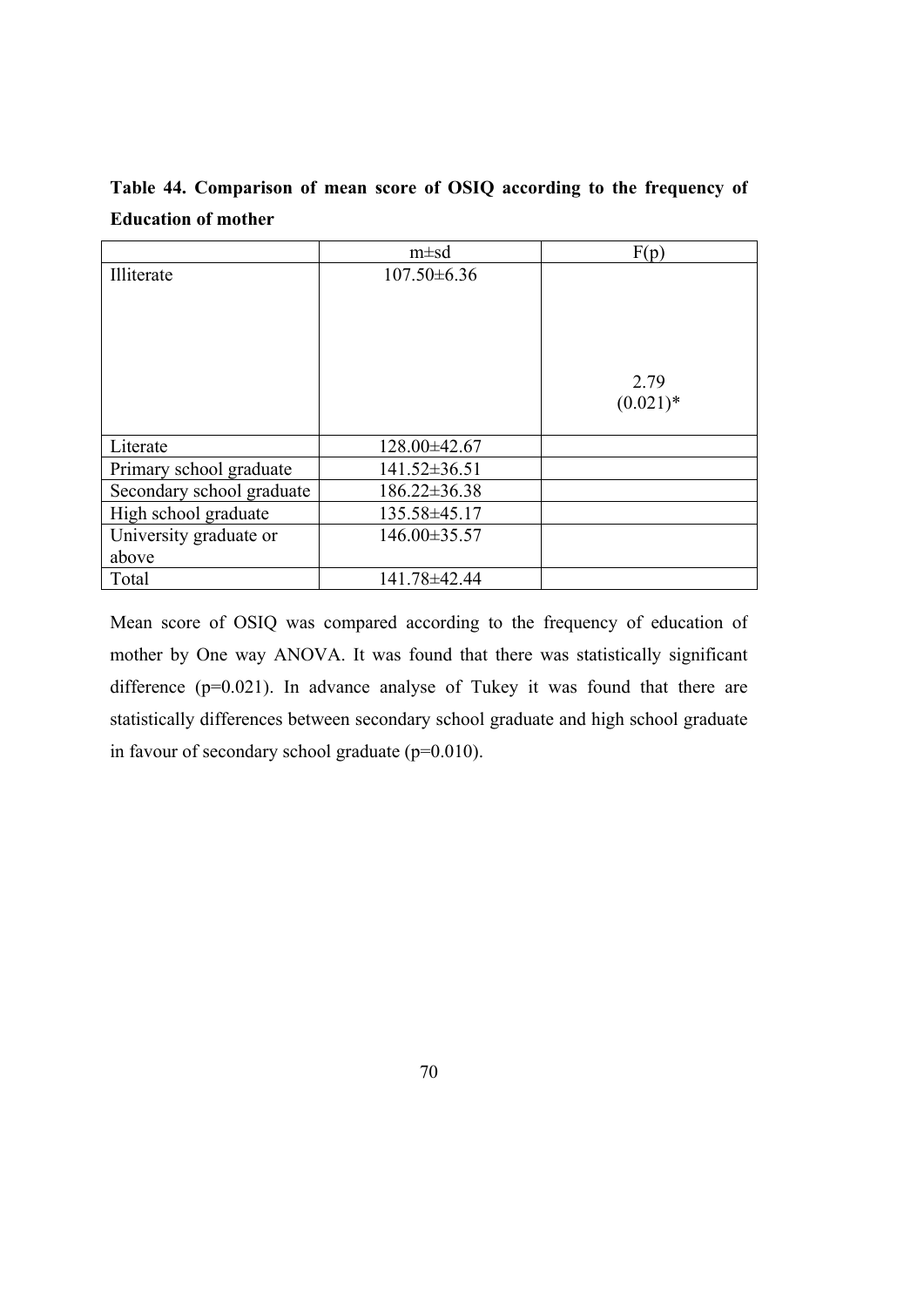# **Insignificant results of comparisons of the mean score of OSIQ subscales and socio-demographic questions**

There was not any statistically significant difference between sex and OSIQ subscales (family relations, impulse control, sexual attitudes, individual morals, power to compete, environment adjustment, professional and educational goals, emotional tone, body image, psychopathology and social relations). Also, there is no statistical difference with the mean score of OSIQ.

There was not any statistically significant difference between marital status of parents and OSIQ subscales (family relations, impulse control, sexual attitudes, individual morals, power to compete, environment adjustment, professional and educational goals, emotional tone, body image, psychopathology and social relations). Also, there is no statistical difference with the mean score of OSIQ.

There was not any statistically significant difference between education level of mother and some of the OSIQ subscales (impulse control, sexual attitudes, individual morals, power to compete, environment adjustment, professional and educational goals, psychopathology and social relations).

There was not any statistically significant difference between education level of father and OSIQ subscales (family relations, impulse control, sexual attitudes, individual morals, power to compete, environment adjustment, professional and educational goals, emotional tone, body image psychopathology and social relations). Also, there is no statistical difference with the mean score of OSIQ.

There was not any statistically significant difference between whether or not working of mother and OSIQ subscales (family relations, impulse control, sexual attitudes, individual morals, power to compete, environment adjustment, professional and educational goals, emotional tone, body image psychopathology and social relations). Also, there is no statistical difference with the mean score of OSIQ.

71

There was not any statistically significant difference between whether or not working of father and OSIQ subscales (family relations, impulse control, sexual attitudes, individual morals, power to compete, environment adjustment, professional and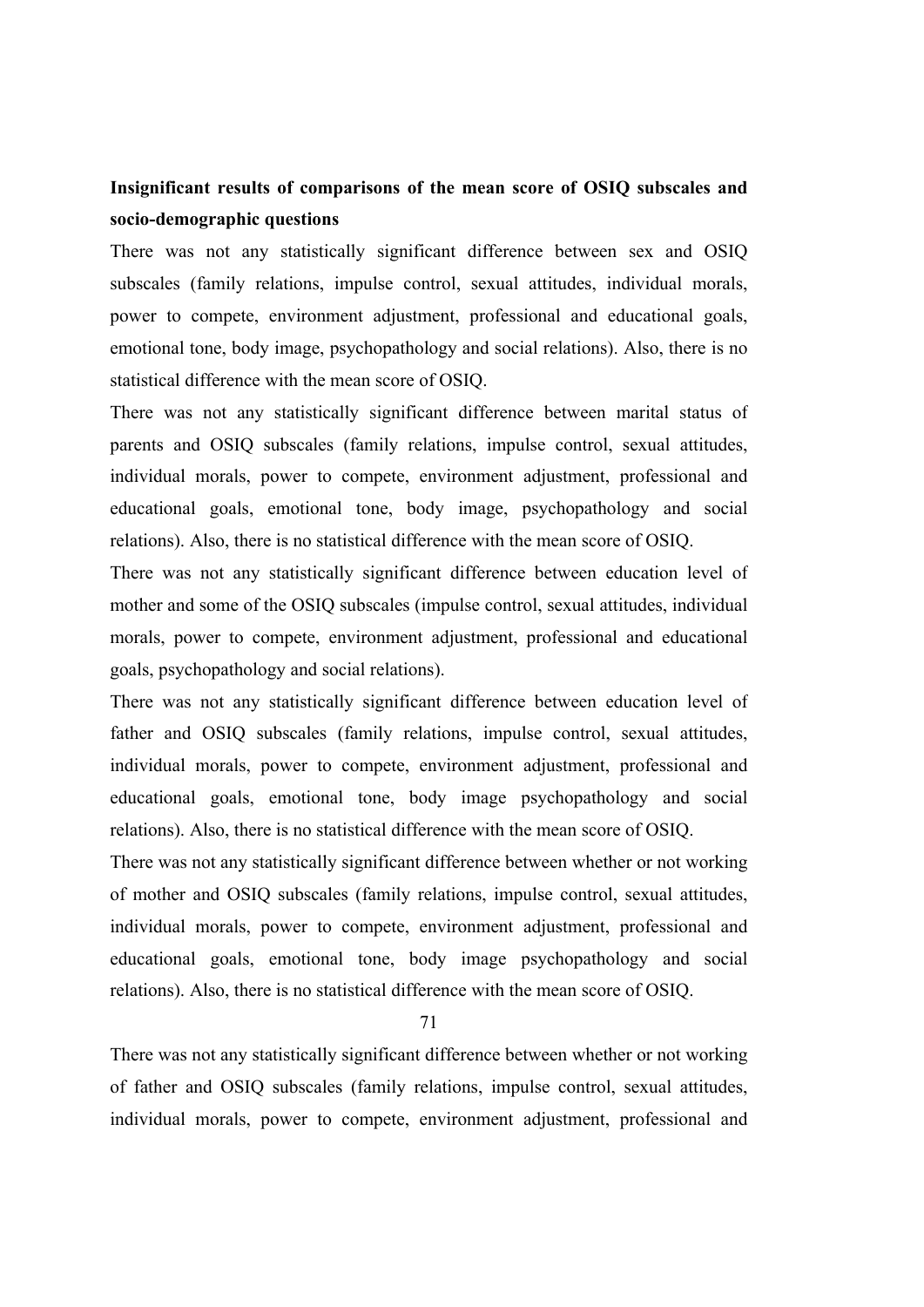educational goals, emotional tone, body image psychopathology and social relations). Also, there is no statistical difference with the mean score of OSIQ. There was not any statistically significant difference between last year's grade point average and OSIQ subscales (family relations, impulse control, sexual attitudes, individual morals, power to compete, environment adjustment, professional and educational goals, emotional tone, body image psychopathology and social relations). Also, there is no statistical difference with the mean score of OSIQ. There was not any statistically significant difference between monthly income and OSIQ subscales (family relations, impulse control, sexual attitudes, individual morals, power to compete, environment adjustment, professional and educational goals, emotional tone, body image psychopathology and social relations). Also, there is no statistical difference with the mean score of OSIQ.

# **4. DISCUSSION**

The aim of the present study was to determine the influence of Facebook usage on high school adolescents' self-images. It was concerned whether the frequency of usage and perceived popularity issues effect the influences of Facebook on the adolescents' selfimages.

Hargittai (2008), suggested that, individuals demographic features such as gender, race and ethnicity, and parental educational background are related to SNS use. In the present study, only mother's employment was related to Facebook use in all of the socio-demographic features. Results showed the adolescents whose mothers work

72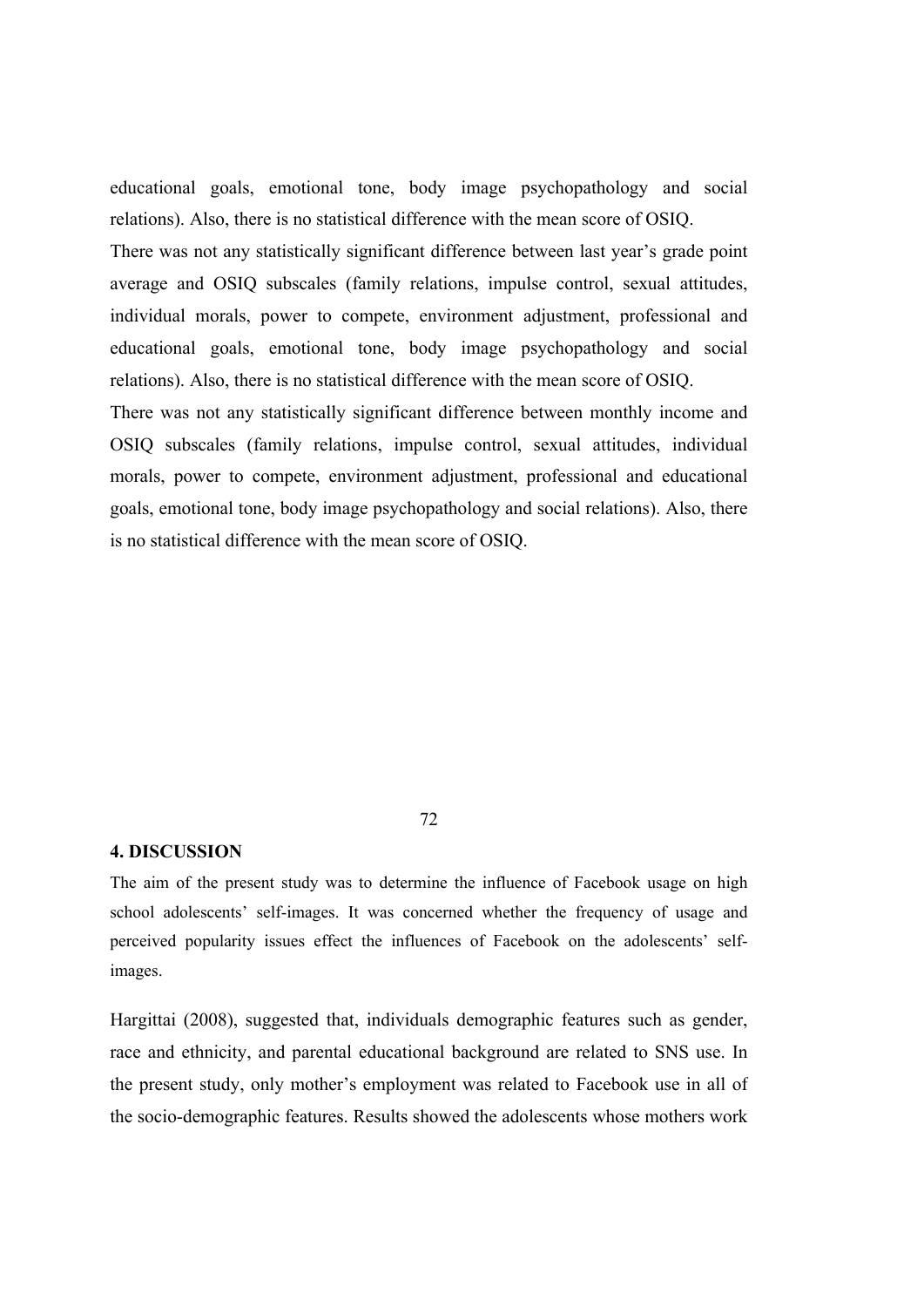tend to use Facebook in an addictive manner more than the adolescents whose mothers do not work. Montemayor and Clayton (1984) stated that, adolescents whose mothers were employed were less likely to participate in clubs and organizations, had more disagreements with their parents and had higher risk of engaging in risky sexual behaviours such as pregnancy and unprotected intercourse. In light of these evidences, we can say that children with employed mothers might prefer to spend their times online instead of social activities. In addition, if both parents work, the family income would be higher and presence of a computer and internet connection at home is more probable. So, adolescents who have internet connection and computer would have an urge to use Facebook more. In addition, because of the fact that parents are not at home all the time, the adolescents who are lonely at home would prefer more spending time on Facebook.

In the present study, medium correlation was found between mean score of BFAS and body image sub-scale in positive direction. The results showed that the adolescents who used Facebook in more addictive manner comparing to the adolescents who used Facebook in less addictive manner (we might assume that these students use Facebook less than others) were happier with their bodies. When thinking about the nature of Facebook, it is a website that people

#### 73

displays their pictures and cues about their life styles. These findings showed the adolescents who use Facebook more and show their selves in an online context are happier with their bodies. The possibility that the adolescents who are happier with their bodies tended more to show their selves on the online context as well is also probable.

In the present study, low correlation was found between mean score of BFAS and family relations sub-scale. Results of the present study showed that, the adolescents who used Facebook in more addictive had better family relations. Low correlation was found between mean score of BFAS and social relations sub-scale. This means that, the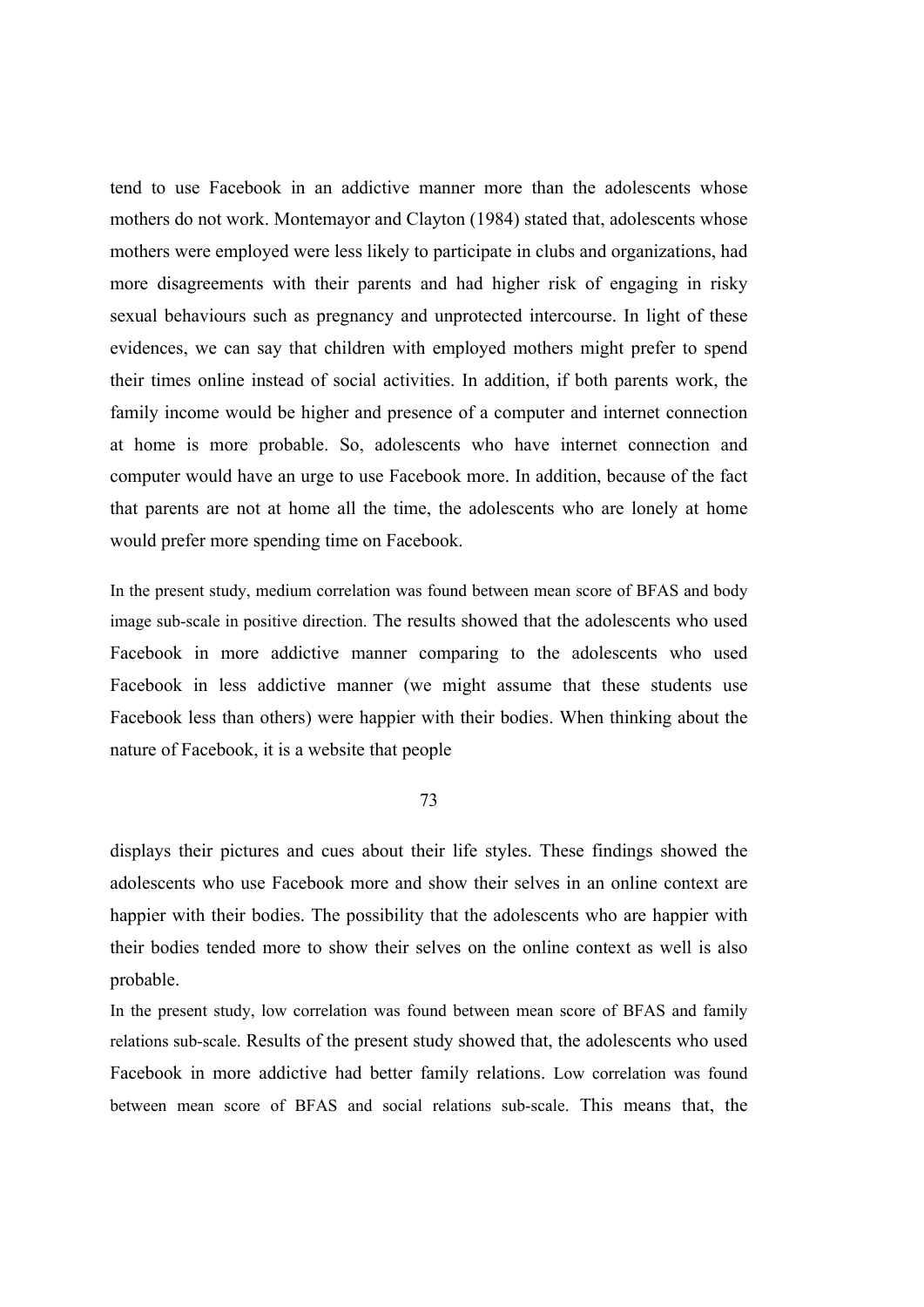adolescents who used Facebook in more addictive manner comparing to the adolescents who used Facebook in less addictive manner had better social relations.

In the present study, low correlation was found between mean score of BFAS and impulse control sub-scale. The adolescents who use Facebook more and in an addictive manner had better impulse control (how strong is the ego to resist to internal and external restraints) than the adolescents who use Facebook in less addictive manner. Reason of this result might be that the adolescents, who can resist to internal and external restraints, use Facebook as a coping strategy successfully. Low correlation was found between mean score of BFAS and power to compete subscale (adolescents' environment adjustment, stability and self reliance). The adolescents who used Facebook more frequently and in a more addictive manner had better environment adjustment, stability and self reliance. The reason for this fact might be that their Facebook usage boosted their environment adjustment, stability and self-reliance. And, medium correlation was found between mean score of BFAS and emotional tone sub-scale. Results of the present study showed that, the adolescents who used Facebook in more addictive manner (we might assume that these students use Facebook more than others) comparing to the adolescents who used Facebook in less addictive manner had better emotional tone. Greenbow and

#### 74

Robelia (2009) indicated that, SNSs assisted emotional support to the high school adolescents, facilitated a way to maintain relationships, and gave them an area for presenting their selves.

Individual morals sub-scale of OSIQ aims to detect if the adolescents centre their selves or others in taking action. In the present study, low correlation was found between mean score of BFAS and this sub-scale. The adolescents who were using Facebook in more addictive manner centre their selves in taking action than the adolescents who were using Facebook in less addictive manner. According to Kim et. al. (2010), people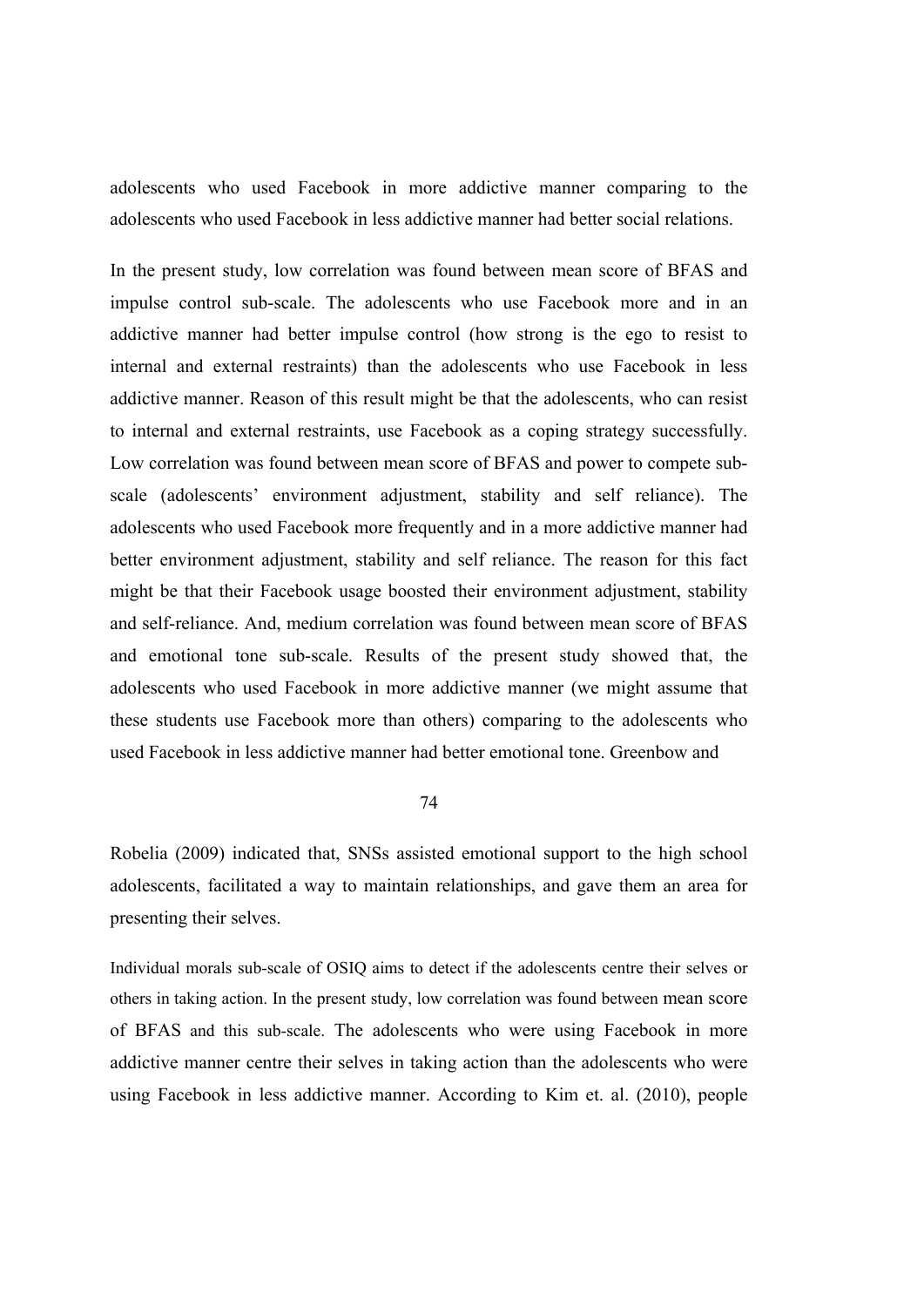with strong interdependent self-construal (which is considered as a sense of fundamental connectedness with others and the group goals are more important than the one's individual goals) have greater motivations to use social networking sites such as Facebook and high motivational levels lead to higher satisfaction. Results of this study showed the reversed effect. The adolescents who centred their selves in taking action tended to use Facebook more. One of the reasons for this fact might be the age group. Kim et. al. (2010) did the experiment on university students. In addition, cultural differences might play a role as well.

In the present study, low correlation was found between mean score of BFAS and environment adjustment sub-scale (how the adolescents feel about their own coping power). The adolescents, who use Facebook more frequently and in an addictive manner, feel positive about their own coping power. These adolescents who tend to use Facebook more in an addictive manner might be using Facebook usage as a coping strategy for their personal problems successfully, so they feel positive about their coping strategies. Sheldon et. al. (2011), examined whether the frequency of Facebook use is positively correlated with emotions of general connection in life and with emotions of general disconnection in life, or not. Results of the research showed that, disconnection induced greater usage of Facebook as a coping strategy, which is appropriate with the results of the present study. Adolescents who faced problems in

75

their social life might tend to use Facebook as a coping strategy. Niemz et. al. (2005) showed that, pathologic internet use had negative effects on the individuals' academic performances. In the in the questions taken from BFAS these was an item which questioned if Facebook usage affected participants' academic performances negatively. In the present study, participants who had higher scores on Facebook usage questions had better coping power. This might be because of the fact that these adolescents use Facebook as a coping way of the academic pressure on them, so in return it influenced their studies negatively.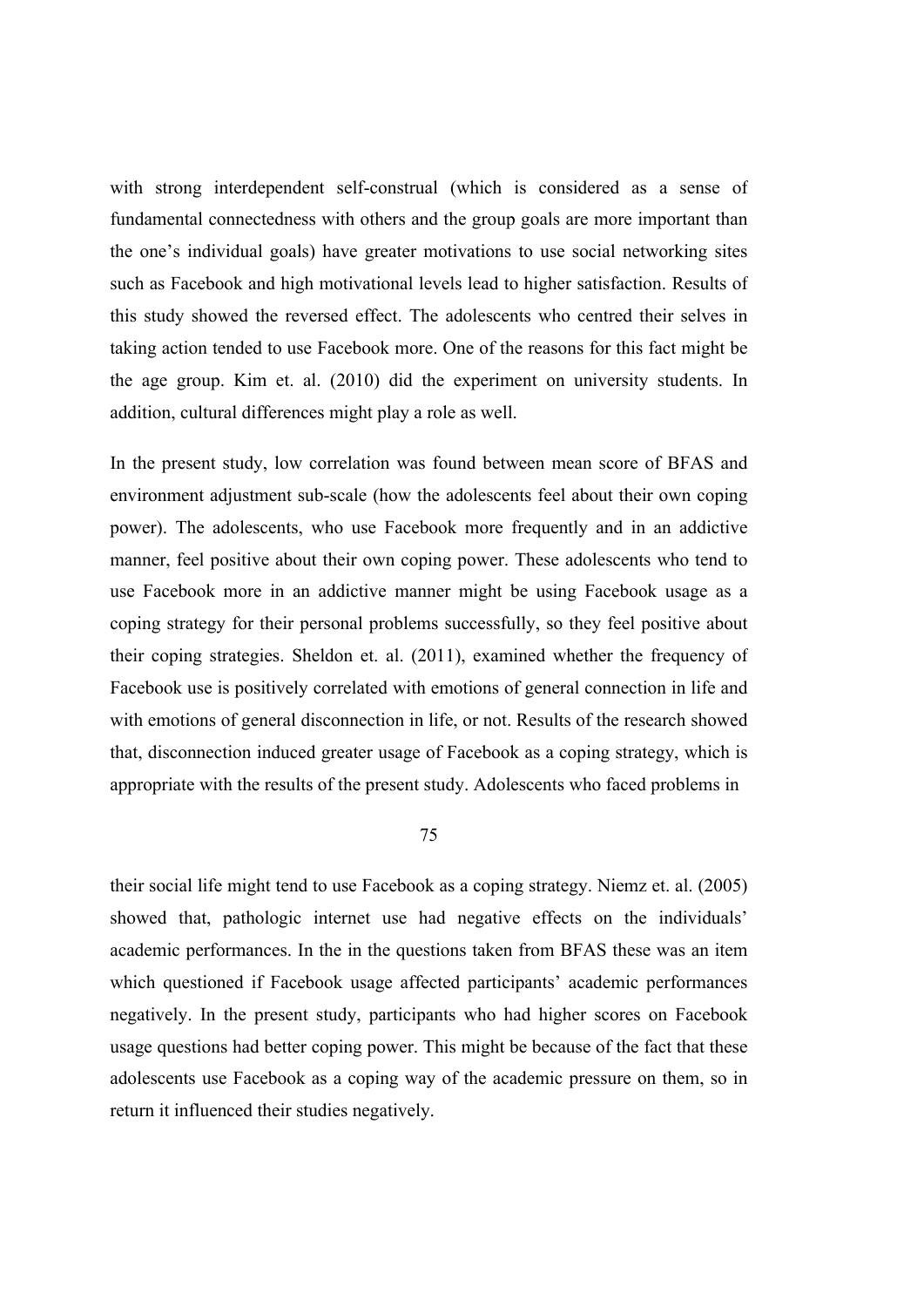Psychopathology sub-scale of the OSIQ aims to detect whether there are any pathological symptoms or not. In the present study, medium correlation was found between mean score of BFAS and this sub-scale. The adolescents who use Facebook more frequently and in a more addictive manner showed more pathological symptoms. These six Facebook addiction questions of BFAS aim to predict any addictive tendencies towards Facebook. Because of this fact, high scores indicate addictive tendencies, so pathological symptoms. There is a case study published by Amato et. al., (2012) showed that, because of the distress that an adolescent lived through because of Facebook after a breakup triggered bronchial asthma. Amato and colloquies also claimed that their case was the not only case and not rare.

The OSIQ in general measures the adolescents' self-images. In the present study, medium correlation was found between mean score of BFAS and mean score of OSIQ. Results of the present study showed that, the adolescents who use Facebook frequently and in an addictive manner were happier with their selves than the adolescents who use Facebook less frequently and in a less addictive manner. Wilson and colleagues (2010) showed that, extraverted adolescents stated more SNS use and addictive tendencies. In light of this result, it is possible to say that, in the present study the adolescents who used Facebook more and showed more addictive

76

tendencies might be the ones who already had higher self-images. Gangadharbatla (2008) measured undergraduate students' level of internet self-efficacy (how confident they feel about their ability on internet), need to belong, and collective selfesteem to see their influences on their attitudes towards SNSs. Results of the research showed that, all of the factors had positive effects on the users' attitudes towards SNSs (such as Facebook). The ease of using Facebook and the facilities it gives to individuals to keep in touch with peers might be affected the adolescents' internet self-efficacy, need to belong, and collective self-esteem positively. This might be the reason of adolescents' desire to use Facebook constantly. Kim et. al. (2011) showed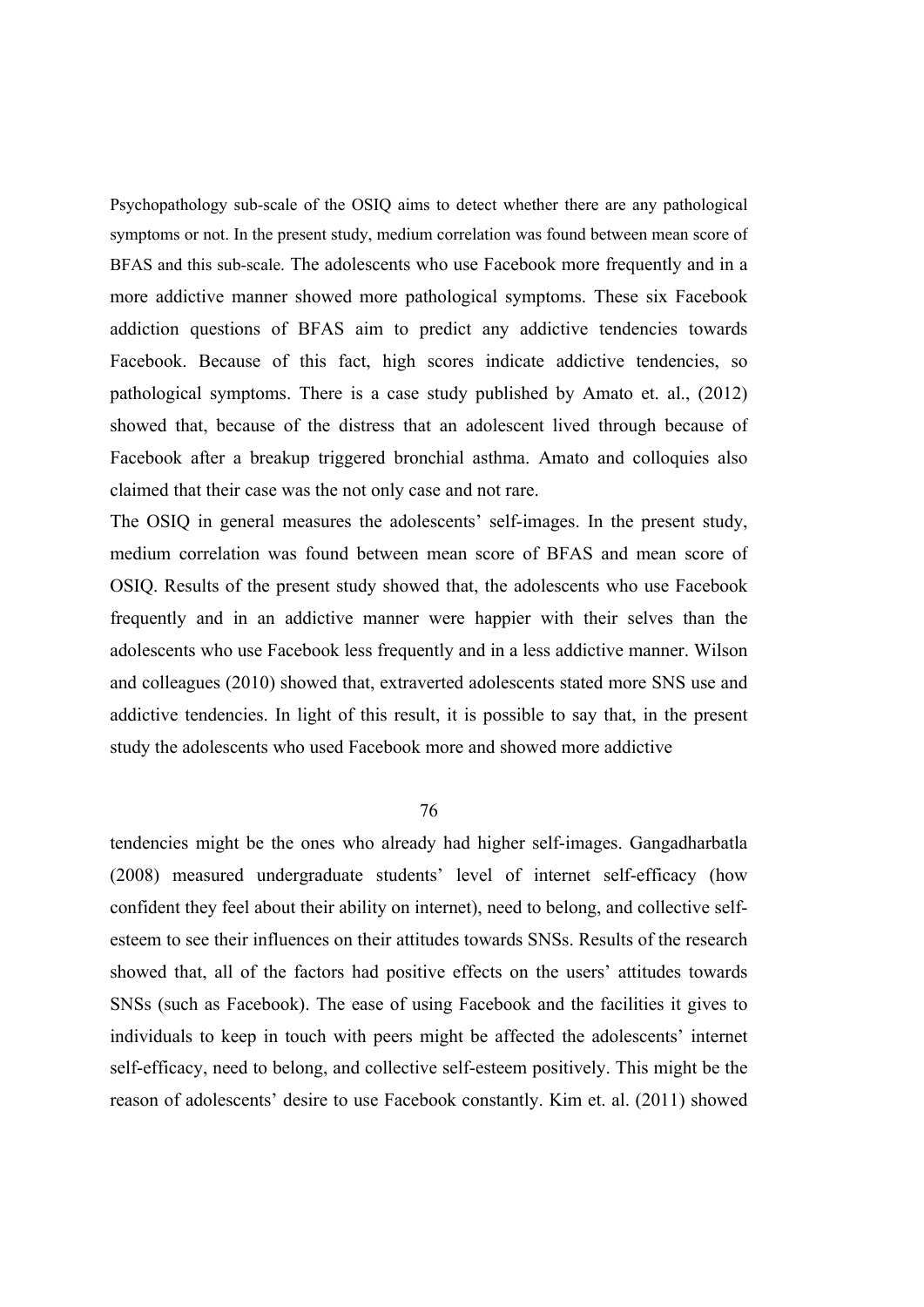that, number of Facebook friends and self-presentation boosts subjective well-being of university students. Hancock (2011) showed that, spending time on Facebook increases self-esteem measures. These evidences shed light to the reason of why intense Facebook usage and intense need of Facebook usage influence adolescents' self-images positively.

There were significant relationships between OSIQ sub-scales and Facebook usage questions designed by us by making use of other researches on the area (Smith-Duff, 2012; Gülnar, Balcı and Çakır, 2010). These questions were designed to examine information such as duration and frequency of Facebook usage, and perceived school and Facebook popularity.

Significant relationships between Facebook usage and body image sub-scale of the OSIQ were found in the present study. The adolescents who preferred to share their personal problems and information on Facebook and with their Facebook friends instead of school friends were happier with their bodies; the adolescents who preferred to share their personal problems and information face-to-face, and both face-to-face and on Facebook, and with their school friends were less happy with their bodies. Furthermore, the adolescents who declared that there were a lot of things that their Facebook friends know and school friends do not know about them were happier with their bodies; the adolescents who declared that there was nothing that their Facebook friends know and school friends do not know about them were

77

less happy with their bodies. Croll (2005) stated that, the adolescence is an important period which triggers body image concerns of young males and females. It was suggested that media (including television, billboards, magazines, internet etc.) effect adolescents' views of their own bodies negatively as thin, attractive figures for females and strong and handsome figures for males are being shown all the time as ideal. In the present study, it was found that Facebook usage had positive effects on the adolescents' body image. Individuals see advertisements and beautiful/handsome figures on Facebook as well. But, they can also choose to show their selves positively; also, they see their less attractive friends or friends of friends and have chance to feel better.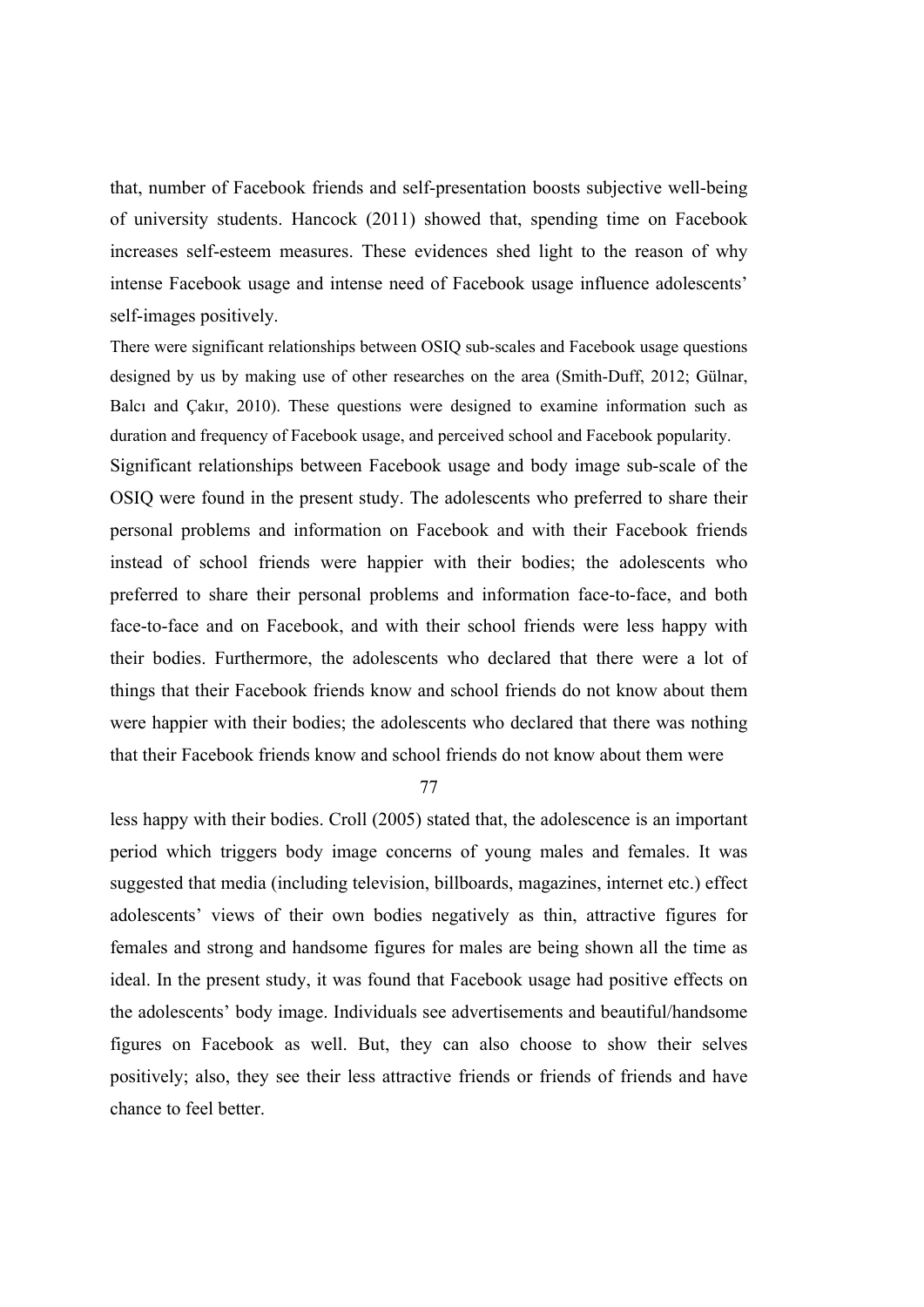There were significant relationships between emotional tone sub-scale of OSIQ and some Facebook usage questions were found. The adolescents who considered their selves not really popular on Facebook had better emotional tone; emotional tone of the adolescents who considered their selves a bit popular was worse. Also, the adolescents who thought that other people consider them not really popular and not popular at all had better emotional tone scores; the adolescents who thought that other people consider them a bit popular had worse emotional tone. In addition, the adolescents who preferred to share their personal problems and information on Facebook had better emotional tone; the adolescents who preferred to share their personal problems and information face-to-face and, both face-to-face and on Facebook had worse emotional tone. Lastly, the adolescents who declared that there were a lot of things that their Facebook friends know and school friends do not know about them had better emotional tone scores than the adolescents who declared that there was nothing that their Facebook friends know and school friends do not know about them. Bargh and McKenna (2004) investigated the effects of internet usage on psychological well-being, relationships of the participants, group membership, and community participation. Results of the experiment basically showed that, effects of

78

internet use were partially dependent on the users' goals of using it. According to the results, anonymity feature made people to express their selves more and form deeper relationships as there were no physical cues involved in the relationship, such as attractiveness. The adolescents who share personal stuff on Facebook without being concerned about attractiveness and popularity might form deeper relationship and in return, this influences their emotional tones positively.

In the present study, there were significant relationships between individual morals sub-scale of OSIQ and some Facebook usage questions were found. The adolescents who considered their selves more popular on Facebook and the adolescents who thought that other people consider them very popular on Facebook centred their selves in taking action; the adolescents who considered their selves less popular on Facebook, and the adolescents who thought that other people consider them a bit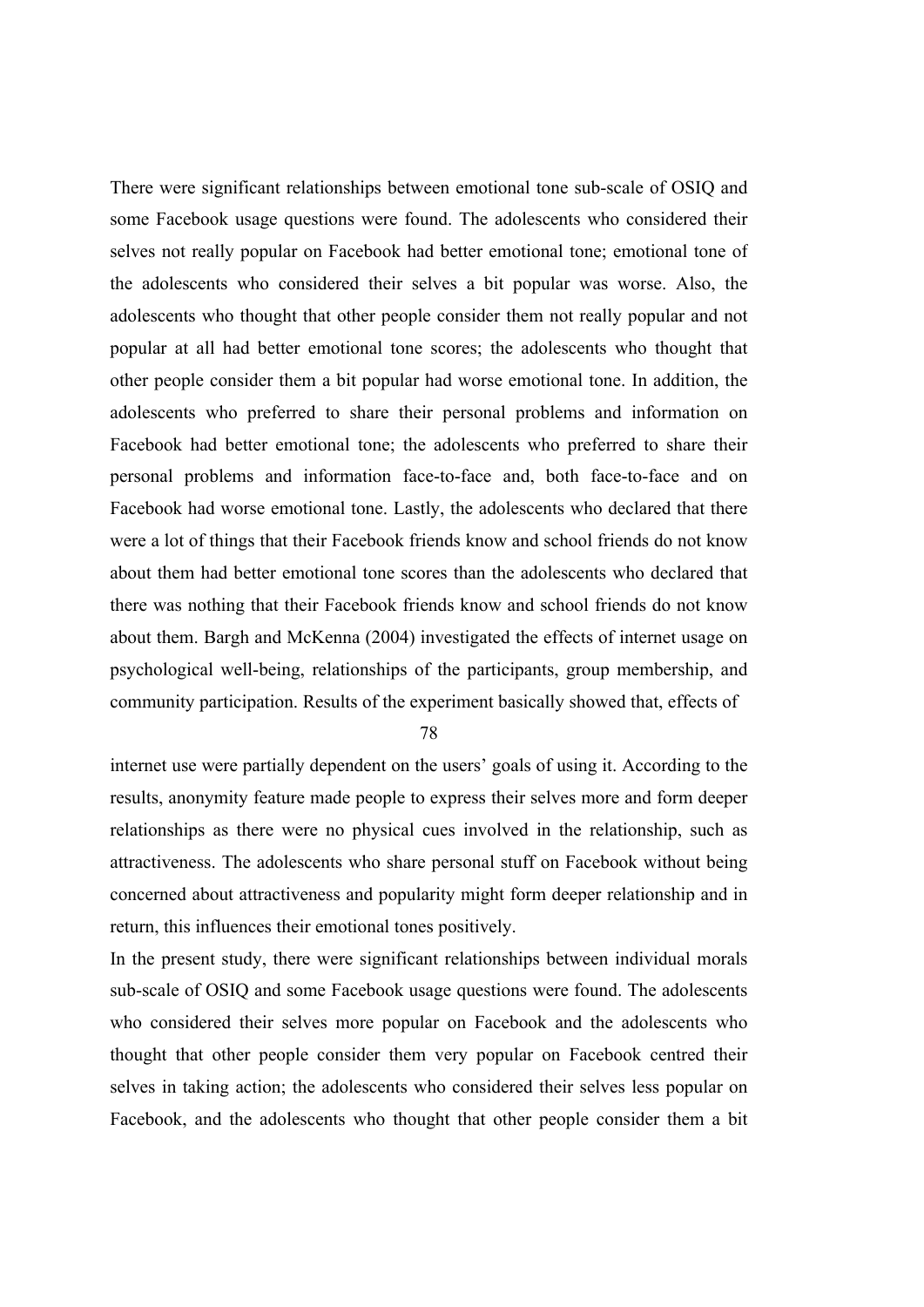popular and not popular on Facebook centred others in taking action. The adolescents who did not consider their selves really popular might centre others in taking action to be liked by other people and boost their popularity by this way.

There were significant relationships between environment adjustment sub-scale of OSIQ and some Facebook usage questions were found. The adolescents who tended to check their Facebook accounts at least once a month feel positive about their own coping power; the adolescents who tended to check their Facebook accounts a few times a day feel negative about their own coping power. In addition, the adolescents who preferred to share their personal problems and information on Facebook felt positive about their own coping power (environment adjustment); the adolescents who preferred to share their personal problems and information face-to-face and, both face-to-face and on Facebook felt negative about their own coping power.

There were significant relationships between power to compete sub-scale of OSIQ and some Facebook usage questions were found. The adolescents who thought that other people consider them not really popular and not popular at all on Facebook had

79

more power to compete, and the adolescents who thought that other people consider them popular and a bit popular had less power to compete. In addition, the adolescents who preferred to share their personal problems and information on Facebook had more power to compete, and the adolescents who preferred to share their personal problems and information face-to-face had less power to compete. Zywica and Danowski (2008) examined 2 hypotheses that first one was, people with high popularity tend to increase their popularities by using Facebook; second one was, people with low popularity tend to increase their popularities by using Facebook. Participants were university students. The results of the research were corroborative to both of the hypotheses. Participants with low self-esteem and less popularity attempted more to look popular on Facebook to boost their self-esteem. These participants also revealed that they express their selves easier on Facebook and there were things that they share with their Facebook friends instead of real-life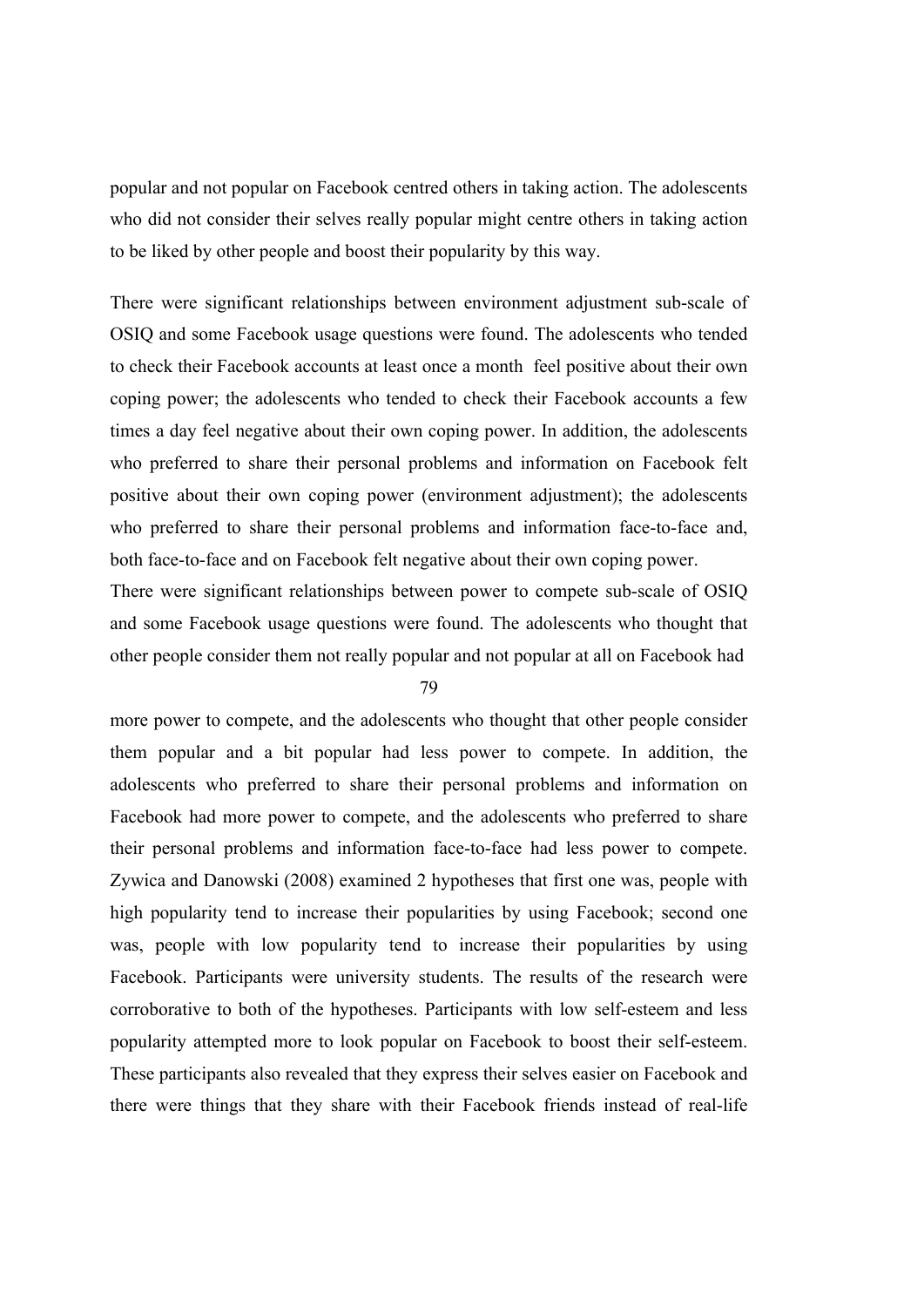friends. Under the light of Zywica and Danowski's results, it might be possible that, in the present study, the participants who stated that other people consider them less popular might increased their power to compete scores by Facebook usage. In addition, less popular participants felt more comfortable on Facebook than real-life settings. Because of this, they shared their personal information with Fcaebook friends and boosted their power to compete scores.

There were significant relationships between professional and educational goals subscale of OSIQ and some Facebook usage, and school-related questions were found. The adolescents who preferred to share their personal problems and information with their Facebook friends had higher professional and educational goals; the adolescents who preferred to share their personal problems and information with school friends had lower professional and educational goals. Kalpidou, Costin, and Morris (2011) examined the effects of Facebook usage on self-esteem and college adjustment on first-year and upper-class university students. Results showed that, First- year students tended to spend more time on Facebook but had fewer friends comparing to

80

upper-class students. Their adjustment levels did not differ. In addition, it was found out that, number of friends on Facebook was negatively associated with adjustment to school for first-year students. On the other hand, the same aspect was positively associated with school adjustment for the upper-class students. The researchers suggested that, this association becomes positive in later years of undergraduate education as the students learn using Facbook to connect and meet with peers. The present study was conducted on high-school students who are not on their first year in school. Our results support the idea that Facebook usage affected school adjustment of the students positively; in return their professional and educational goals as well. Also, the adolescents who thought that other people think that they are very popular at school had higher professional and educational goals; the adolescents who thought that other people think that they are a bit popular at school had lower professional and educational goals. In addition, Valenzuela, Park, and Kee (2009) found that, there was a positive relationship between students' life satisfaction, social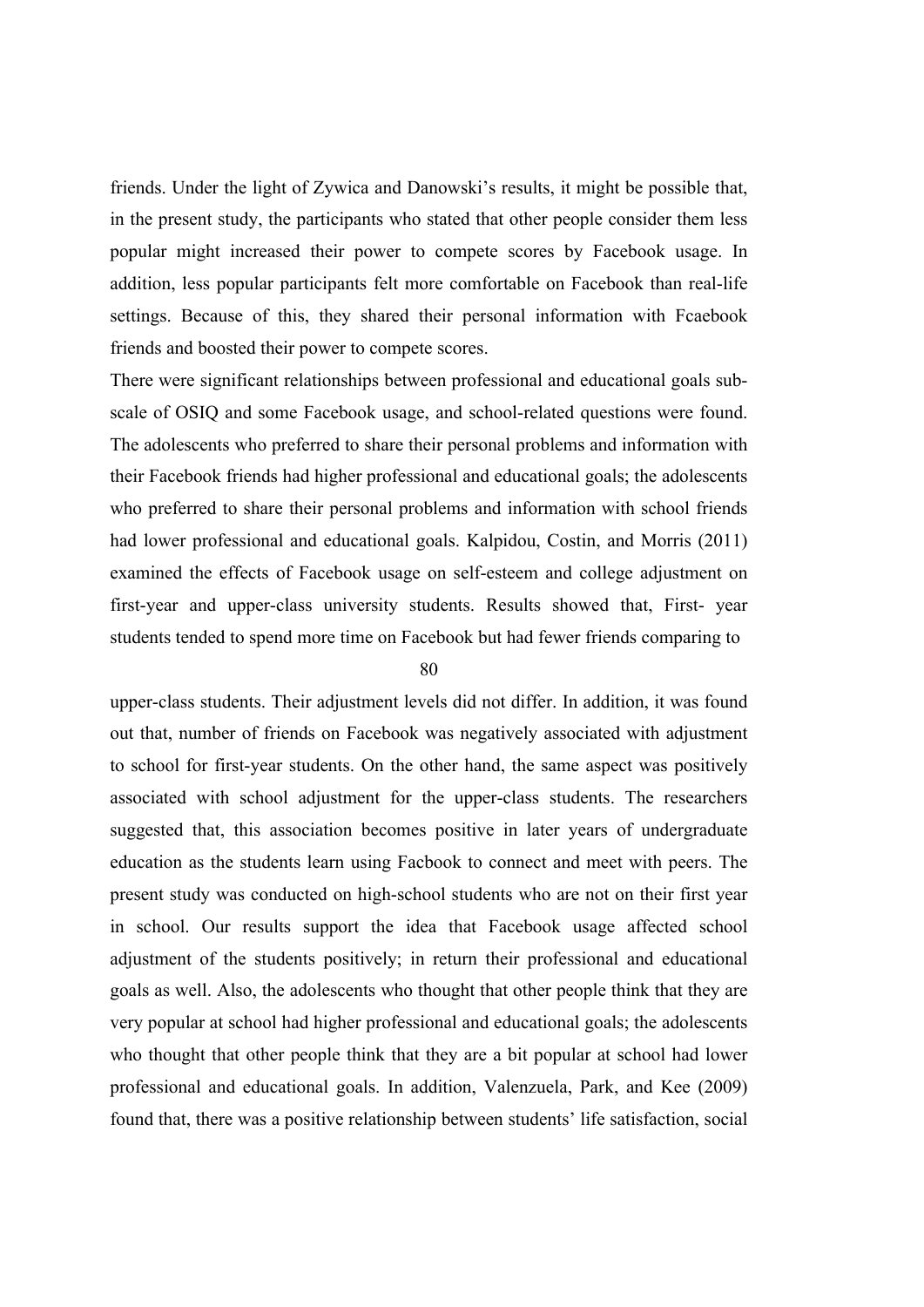trust, civic commitment, and political involvement amount of Facebook use. This result supported the results of the present study that Facebook usage had positive effects on adolescents' professional and educational goals positively.

There were significant relationships between psychopathology sub-scale of OSIQ and some Facebook usage questions were found. The adolescents who declared that they change their profile pictures once a day showed more psychopathological symptoms; the adolescents who declared that change their profile pictures once a week showed less psychopathological symptoms. Also, the adolescents who considered their selves not really popular showed more psychopathological symptoms; the adolescents who considered their selves popular showed less psychopathological symptoms. In addition, the adolescents who thought that other people consider them not really popular on Facebook showed more psychopathological symptoms; the adolescents who thought that other people consider them popular on Facebook showed less psychopathological symptoms.

81

These popularity results showed that, popularity issues effect adolescents on Facebook in the same manner with real-life settings. Being considered as not popular on Facebook affected adolescents' psychological well-being negatively. The adolescents who preferred to share their personal problems and information on Facebook showed more psychopathological symptoms; the adolescents who preferred to share their personal problems and information face-to-face showed less psychopathological symptoms. Lastly, the adolescents who preferred to share their personal problems and information with their Facebook friends showed more psychopathological symptoms; the adolescents who preferred to share their personal problems and information with their school friends showed less psychopathological symptoms. Selfhout et. al. (2009) researched links of time spent on internet activities with communication aims against time spent on internet activities with noncommunication aims, such as surfing, with depression and social anxiety. They also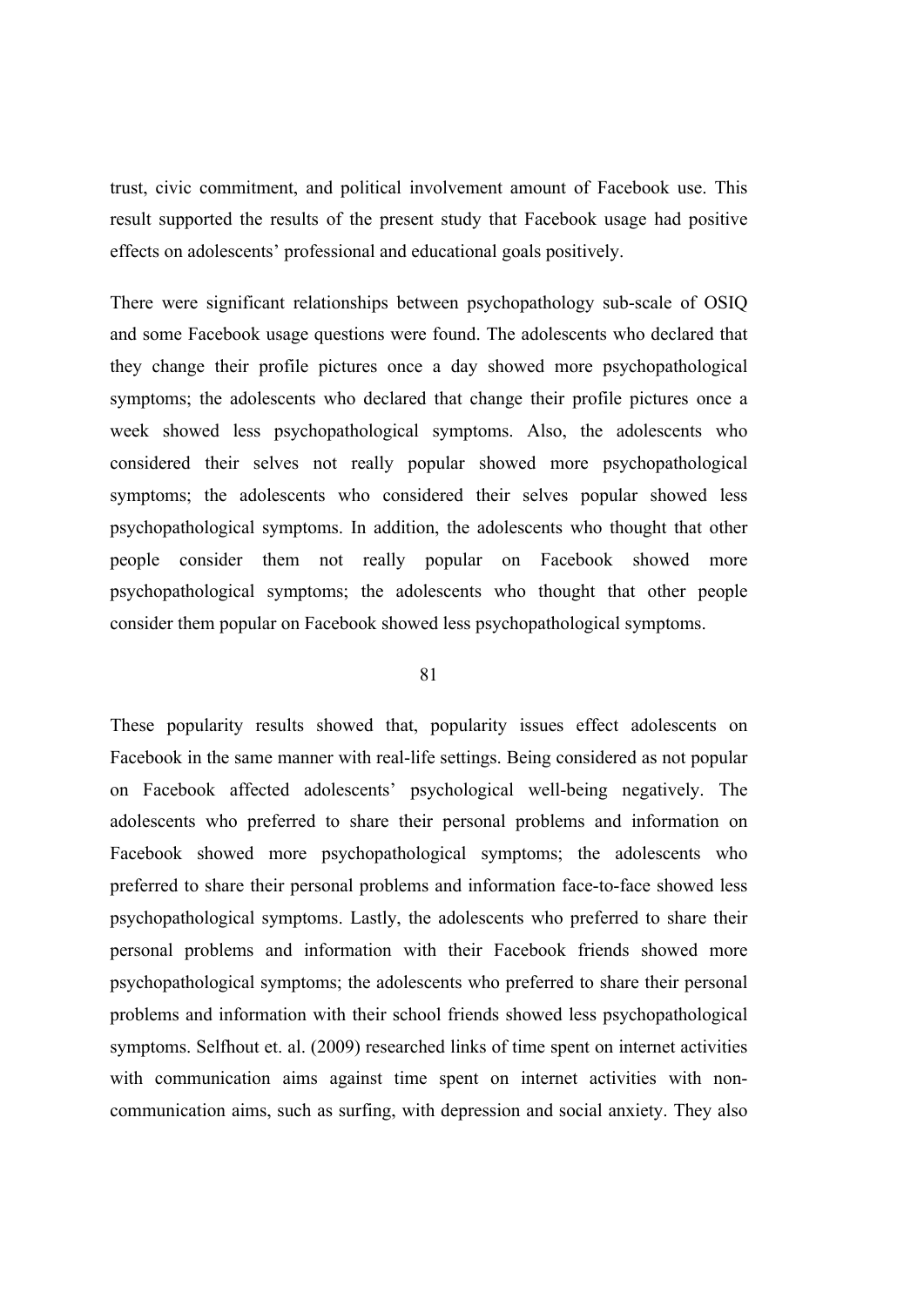aimed to see whether perceived relationship quality affected these links or not. Adolescents, who perceived their relationships low, were influenced positively from using internet (lower depression) with communication aims. On the other hand, using internet with non-communication aims predicted more depression and anxiety for these adolescents. In the present study, we found reversed effect. The adolescents who shared their personal problems with Facebook friends showed more pathological symptoms. As the researchers suggested in their study, this might be related to perceived relationship quality. For this fact, furthers studies are needed to be able to explain the reasons.

There were significant relationships between OSIQ scores and some Facebook usage questions were found. The adolescents who thought that other people consider them not really popular on Facebook were generally happier with themselves; and the adolescents who thought that other people consider them popular on Facebook were

#### 82

generally not happy with themselves. Utz (2010) aimed to find whether the selfgenerated or other generated information on Facebook affected perceived popularity of the individuals more. With other-generated information, number of friends and extroversion of individuals' friends were meant. Results of the survey showed that, other-generated information had significant effect on perceived popularity of individuals. Individuals who had higher number of friends, and their friends were extroverted people, were perceived as more popular. The adolescents who thought that other people considered them not popular on Facebook might using Facebook more frequently to boost their Facebook popularity; by this way they might be firstly boosted their self-images. In addition, the adolescents who preferred to share their personal problems and information on Facebook had better general self-images; and the adolescents who preferred to share their personal problems and information faceto-face had worse general self-images. Also, the adolescents who preferred to share their personal problems and information with their Facebook friends had better general self-images; and the adolescents who preferred to share their personal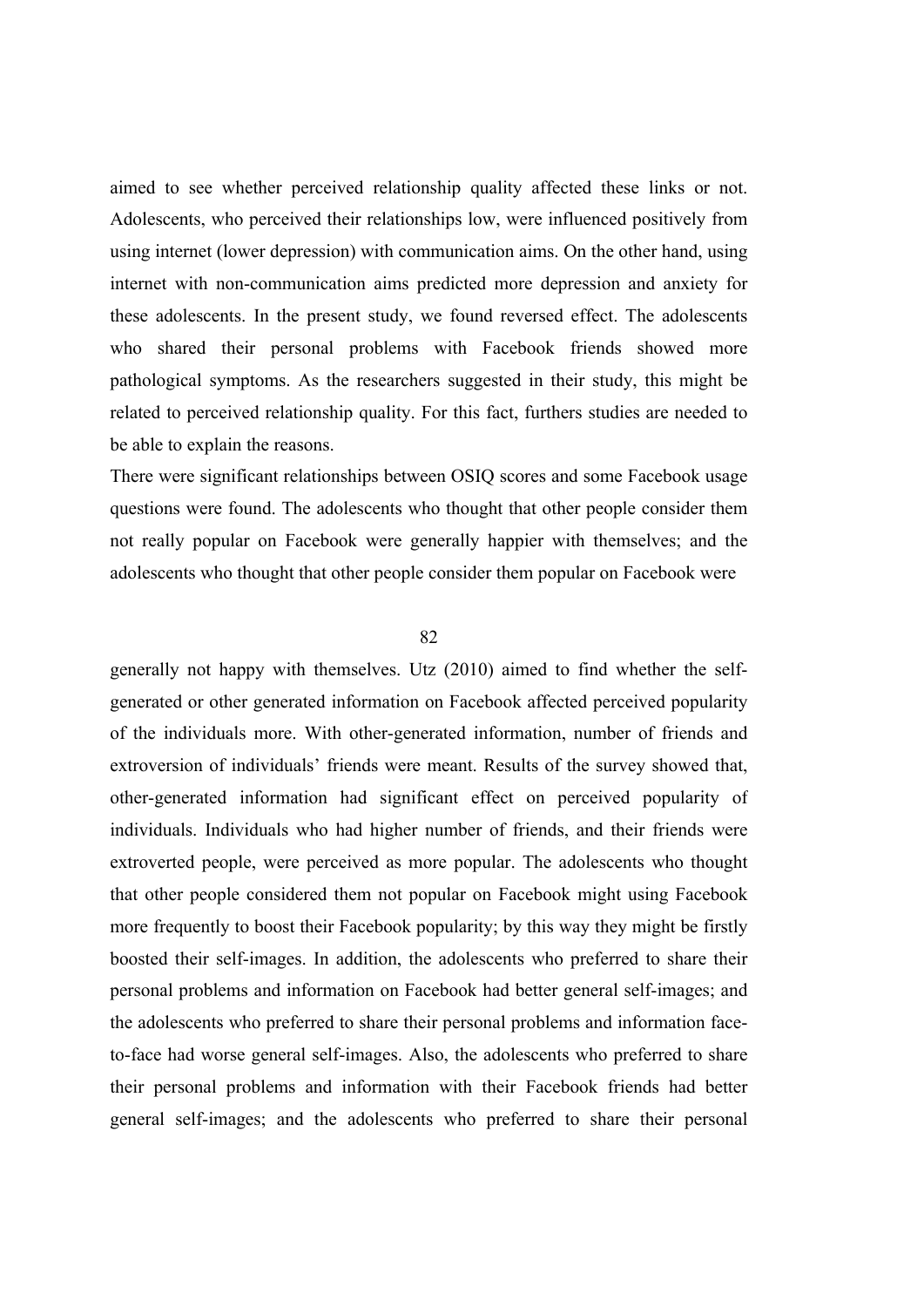problems and information with their school friends and with both school and Facebook friends had worse general self-images.

According to Lenhart et. al. (2011), more than half of the teenagers on their research reported that they had minimum one experience on a SNS which made them feel about their selves; in addition, again more than half of the participants felt closer to others on a SNS. This result is in accordance with the results in the present study that Facebook usage influences adolescents' self-images positively.

Duff (2012) examined the relationship between Facebook usage and various personality traits, self-esteem, and addictive tendencies. The main aim was to see if specific personalities and level of self-esteem affects the level of Facebook usage.

#### 83

Also, whether the Facebook usage caused any addictive tendencies on university students or not was examined. Results of the research showed that, female participants had more addictive tendencies than male participants. In the present study, there were not any differences between genders for any of the questions. In addition, according to the results of Duff (2012), extrovert personalities tended to use Facebook more than introverts. In the present study, we found a similar result as well. Results of the present study showed that, adolescents with better self-images used Facebook more.

Significant relationships between Facebook usage and social relations sub-scale of the OSIQ were found in the present study. This sub-scale aims to determine the adolescents' quality of friendships and peer relationships. The adolescents who tended to check their Facebook accounts at least once a day had better social relations; the adolescents who tended to check their Facebook accounts a few times a day had worse social relations. In addition, the adolescents who considered their selves not really popular on Facebook had better social relations; the adolescents who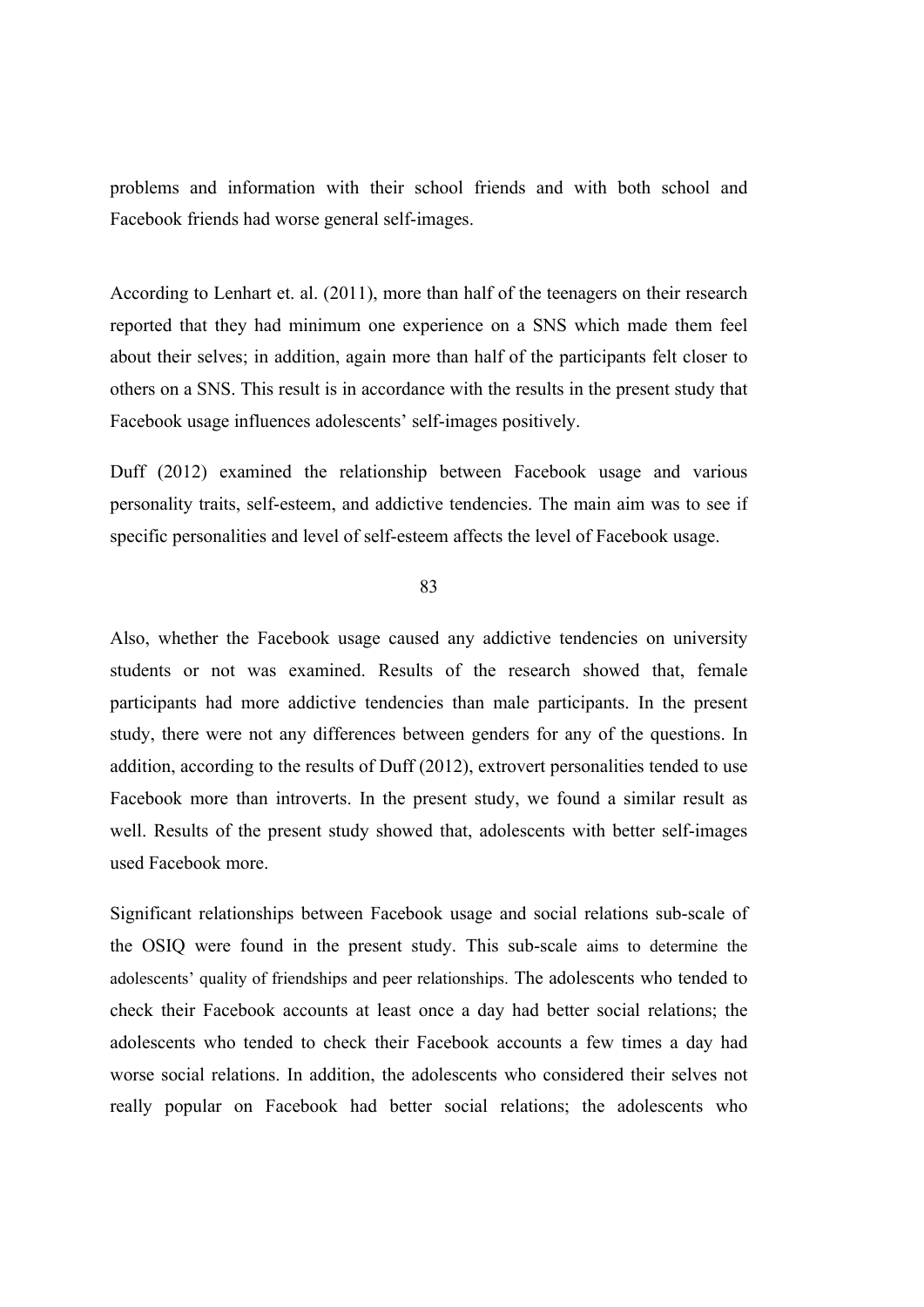considered their selves a bit popular and popular had worse social relations. Furthermore, the adolescents who thought that other people consider them not really popular and not popular at all on Facebook had better social relations; the adolescents who thought that other people consider them popular and a bit popular on Facebook had worse social relations. Schwartz (2010) investigated the association between the undergraduate students' Facebook use, and their self-esteem, degree of narcissism, and loneliness scores. Results of the research showed that, more Facebook usage, frequent status updates, and high importance the participants attached to Facebook lowered their self-esteems. Lastly, the adolescents who preferred to share their personal problems and information on Facebook and both face-to-face and on Facebook had better social relations (adolescents' quality of friendships and peer relationships); the adolescents who preferred to share their

#### 84

personal problems and information face-to-face had worse social relations. In addition, Racke and Bond-Racke (2008) showed that, most of students use SNSs for a huge portion of day for making new friends and communicating with old friends. So, this might be the reason why Facebook usage effected social relations in a positive manner. Also, same as the present study, Racke and Bond-Racke (2008) did not find any gender differences on SNS usage habits of adolescents.

Significant relationships between Facebook usage and family relations sub-scale of the OSIQ were found in the present study. Family relations sub-scale aims to detect family relations of adolescents and atmosphere of the houses that the adolescents live in. The adolescents who thought that other people consider them not really popular on Facebook had better family relations; and the adolescents who thought that other people consider them popular and a bit popular on Facebook had worse family relations. In addition, the adolescents who preferred to share their personal problems and information on Facebook had better family relations (how the adolescent feel about his/her family members); the adolescents who preferred to share their personal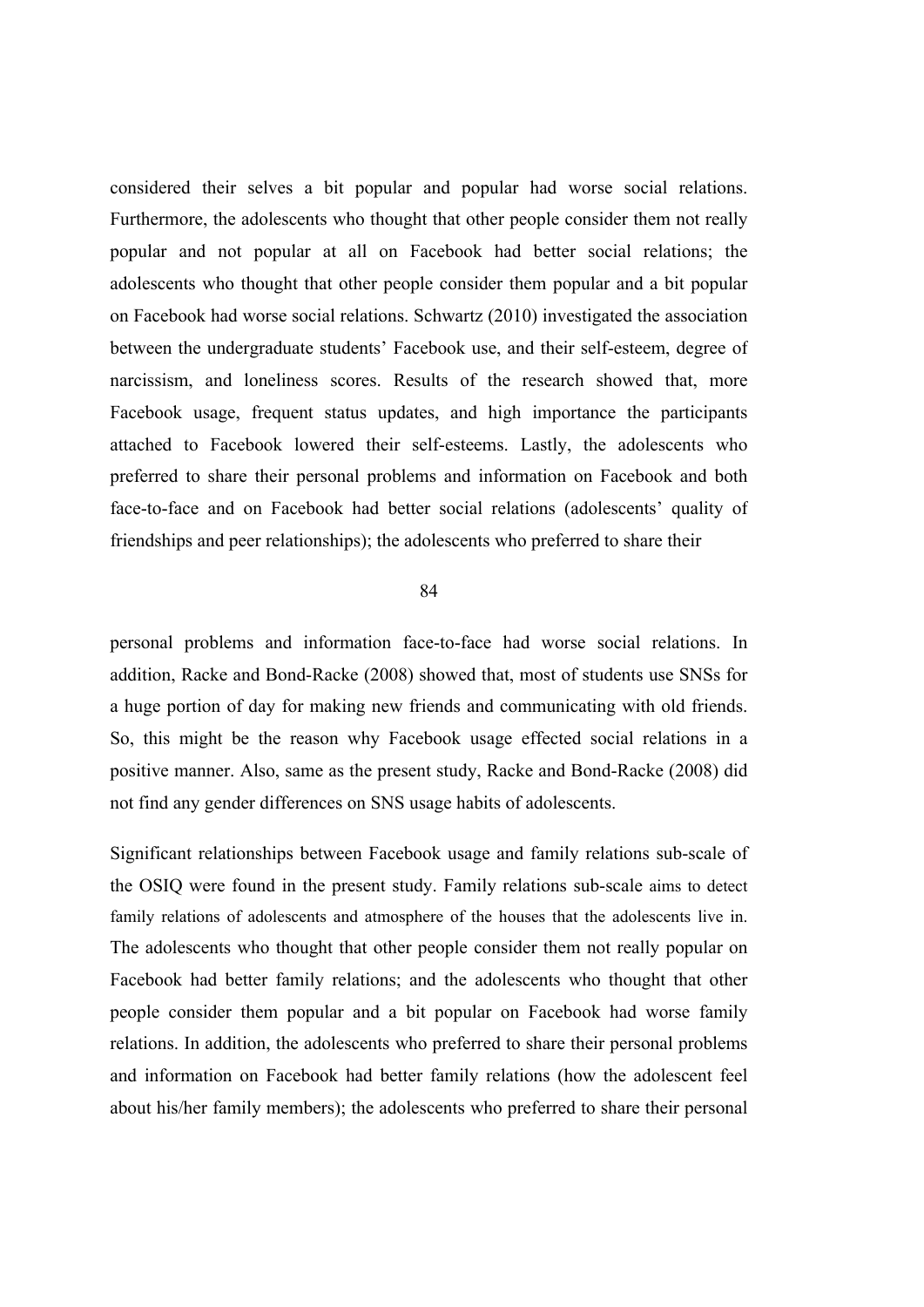problems and information face-to-face and both on Facebook and face-to-face had worse family relations. Lastly, the adolescents who preferred to share their personal problems and information with their Facebook friends had better family relations; the adolescents who preferred to share their personal problems and information with their school friends and with both Facebook and school friends had worse family relations.

Significant relationships between Facebook usage and sexual attitudes sub-scale of the OSIQ were found in the present study. Sexual attitudes sub-scale aims to determine adolescents' feelings, attitudes and actions towards sexual matter and opposite sex. The adolescents who preferred to share their personal problems and information with their Facebook friends had better sexual attitudes; the adolescents who preferred to share their personal problems and information with both Facebook and school

85

friends had worse sexual attitudes. Also, the adolescents who considered their selves not really popular and not popular at all at school had better sexual attitudes; the adolescents who considered their selves very popular at school had worse sexual attitudes. In addition, the adolescents who declared that their school popularity was not important at all for them had better sexual attitudes scores; the adolescents who declared that their school popularity was important for them had worse sexual attitudes. And lastly, the adolescents who thought that other people think that they are not really popular at school had better sexual attitudes; the adolescents who thought that other people think that they are popular at school had worse sexual attitudes. Similarly to these results, Zywica and Danowski (2008) examined 2 hypotheses that first one was, people with high popularity tend to increase their popularities by using Facebook; second one was, people with low popularity tend to increase their popularities by using Facebook. Participants were university students. The results of the research were corroborative to both of the hypotheses. Results showed that, participants who were popular offline were popular in online context (on Facebook) as well. On the other hand, participants with low self-esteem and less popularity attempt more to look popular on Facebook to boost their self-esteem.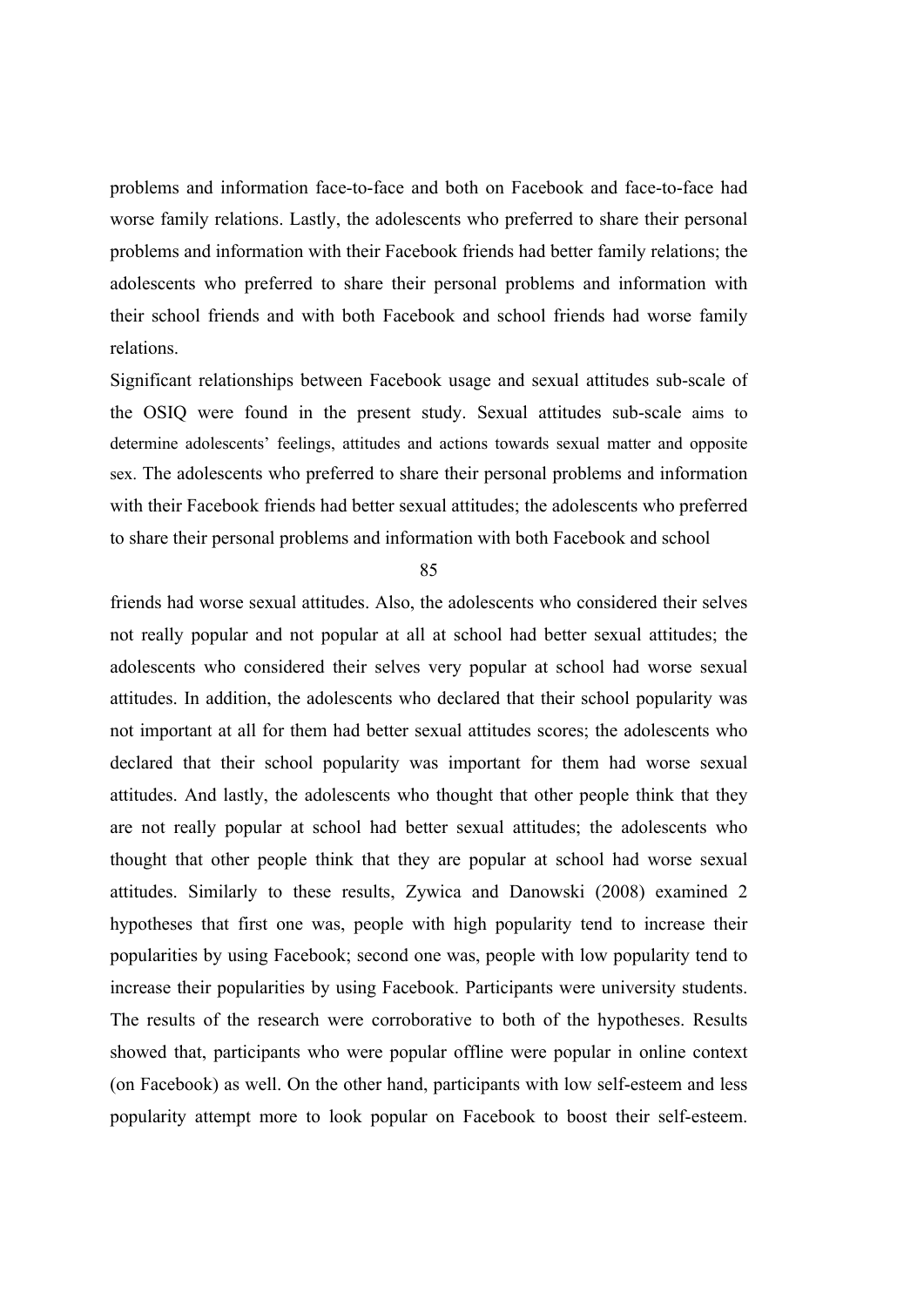These participants also revealed that they express their selves easier on Facebook and there were things that they share with their Facebook friends instead of real-life friends. In addition, Rambaree (2008) conducted a research on 10-14 years old Mauritian adolescents about internet based dating. Results of the research showed that, in such a conservative culture, internet gave adolescents an area to understand, learn, and experience forming romantic relationships. In addition according to the results, internet based dating was very similar to face-to-face dating. This might be one of the reasons that in the present study, adolescents who share more information with Facebook friends had better sexual attitudes. They might be forming romantic relationships on Facebook and being affected from this positively.

#### 86

As stated above, there were many significant relationships between Facebook related questions and OSIQ sub-scales. As predicted, only a few relationships between OSIQ and socio-demographic features of the adolescents and school related questions were found in the present study. This case shows that the self-images of adolescents are related to their attitudes towards and usage habits of Facebook.

There were significant relationships between impulse control sub-scale of OSIQ and some school related questions were found. The adolescents who declared that their school popularity was very important and not really important for them had better impulse control than the adolescents who declared that their school popularity was not important at all for. The adolescents who stated that their school popularity was not important at all for them might be the ones who cannot successfully resist to internal and external restraints, because they cannot stand being evaluated by others, so they claimed that their school popularity is not important for them at all.

We found relationships between OSIQ and socio-demographic features of the adolescents only between education of mother and family relations, body image, emotional tone sub-scales, and general self image scores. The adolescents whose mothers were secondary school graduate had better family relations (how the adolescent feel about his/her family members); the adolescents whose mothers were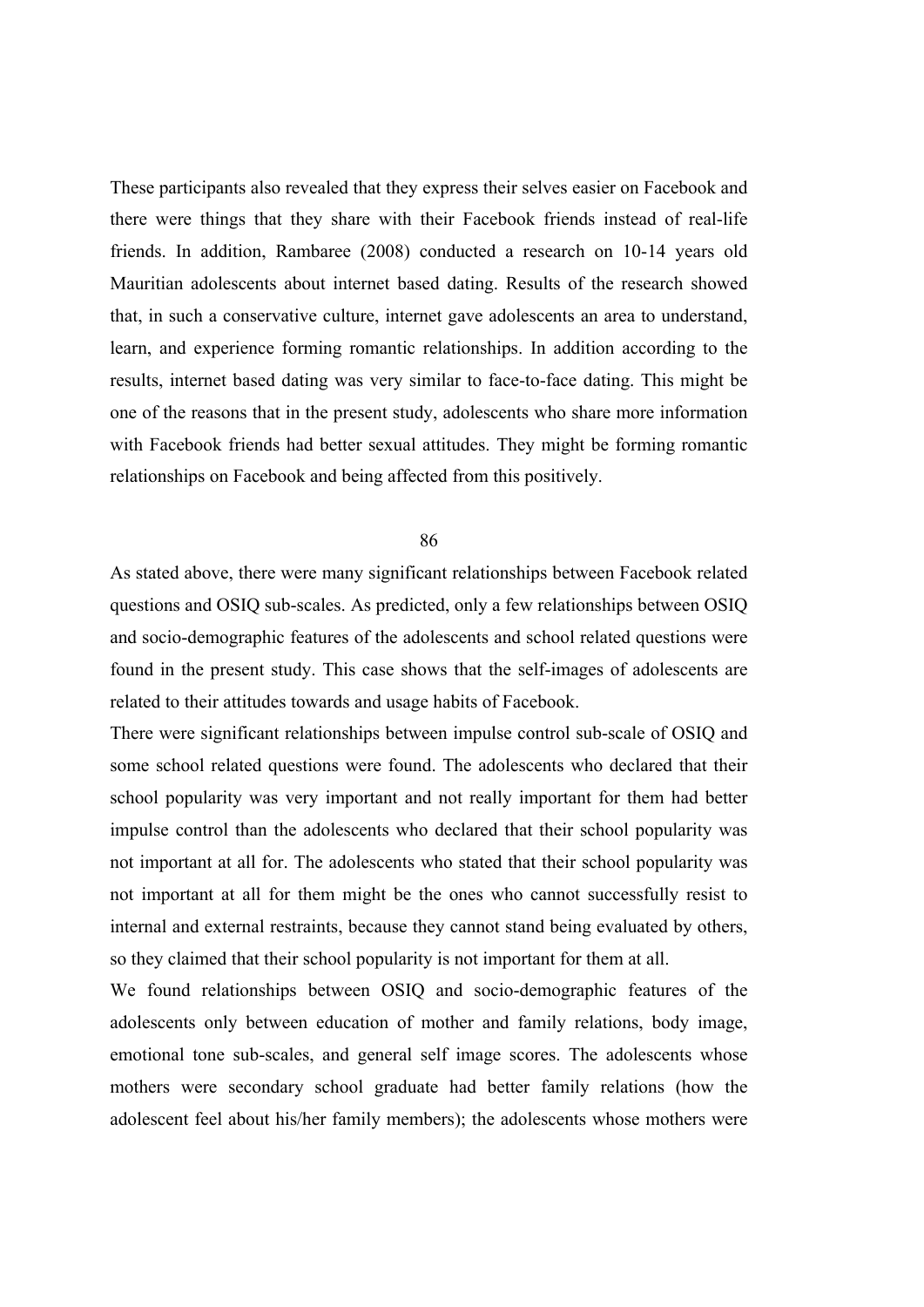illiterate and high school graduate had worse family relations. In addition, the adolescents whose mothers were secondary school graduate were happier with their bodies; the adolescents whose mothers were illiterate were less happy with their bodies. The adolescents whose mothers were secondary school graduate had better emotional tones in their psychological structures; the adolescents whose mothers were literate and high school graduate had worse emotional tones. Lastly, the adolescents whose mothers were secondary school graduate had better general selfimages (generally happy with their selves); the adolescents whose mothers were

87

illiterate and high school graduate had worse general self-images (generally not happy with their selves).

To conclude, present study might be very useful about giving information to clinicians on the area and parents of adolescents about effects of Facebook usage, such contemporary issue. Mikami and colleagues (2010) in their longitudinal research on Facebook use showed that, adolescents' types of peer relationships, friendship quality, and behavioural adjustment are alike both at early ages (13–14) and later ages (20–22). The researchers suggested that, if the adolescents form and maintain good relationships at early ages, this would affect their latter relationships positively. This was a valuable clinical implication which implied that just as reallife relationships, online relationships are important for adolescents' psychological development. In addition, results of a research on college students' Facebook profiles showed that, university adolescents present depression symptoms on Facebook. Results indicated that the adolescents who get online support from their friends tended more to talk about their depressive symptoms publicly on Facebook. Researchers suggested that this might be useful for depressive adolescents. Also, another positive outcome of this fact might be that realizing that an adolescent is experiencing depressive symptoms might become easier for parents and other close ones of adolescents (Moreno et. al., 2011).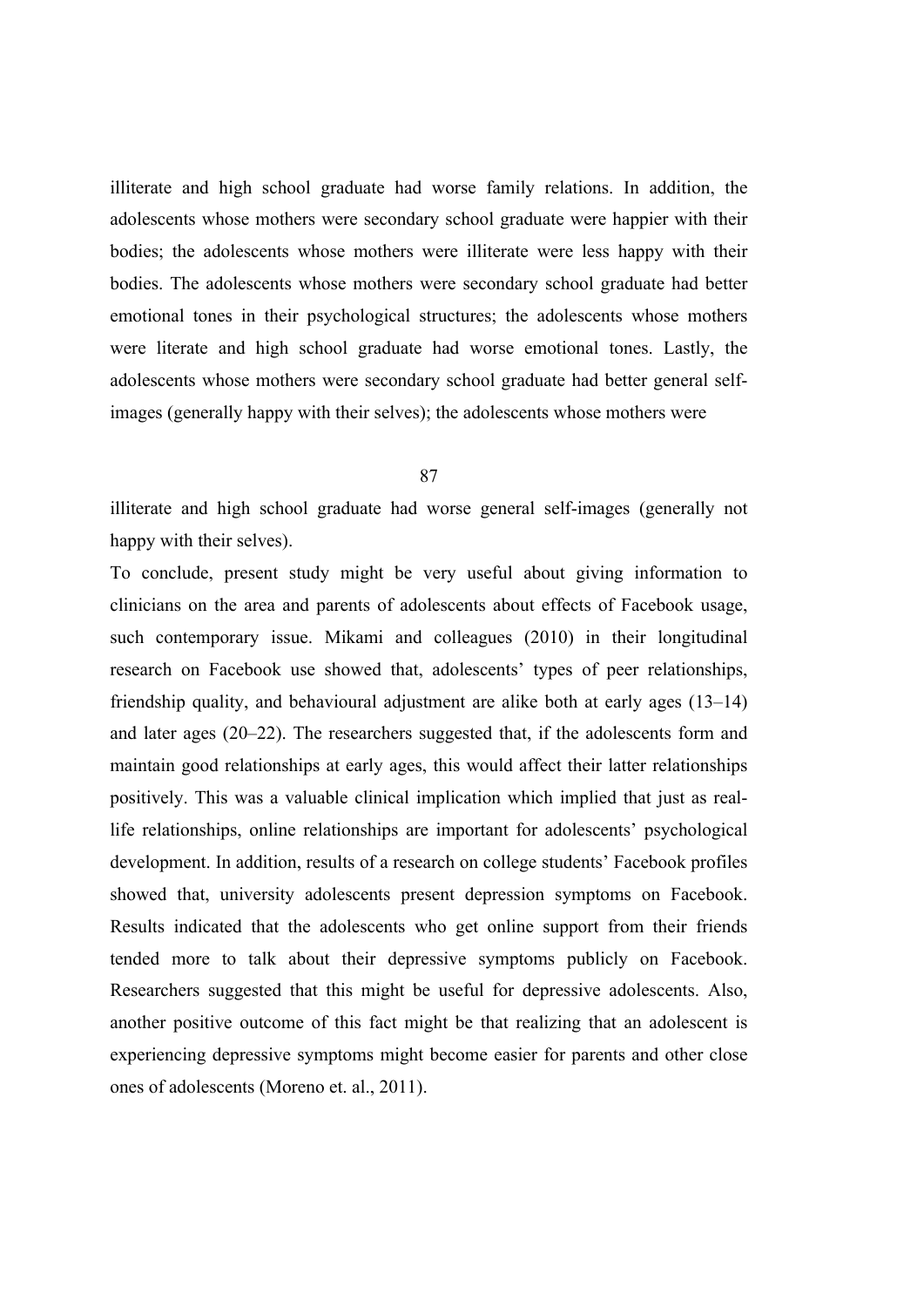#### **5. CONCLUSION**

The aim of the present study was to determine the influence of Facebook usage on high school adolescents' self-images. It was concerned whether the frequency of usage and perceived popularity issues effect the influences of Facebook on the adolescents' selfimages. Basically, a positive relationship between Facebook usage and adolescent's selfimage was found. More Facebook usage predicted better self-images even though in the cases those adolescents showed addictive tendencies. However, according to the methodology of this research, we cannot claim any causal relationships.

In the previous studies on the effects of Facebook, generally participants were university students. The researchers used Rosenberg Self-Esteem Scale to measure their self-esteems. In the present study, as the age group was high school students, OSIQ was employed to measure the participants' self-images. Because of this aspect, it is not possible to make an exact comparison between the present study and the previous studies. Another limitation of the present study is that, there are many significant aspects found between the variables but the results are much dispersed. Further studies are needed to help explaining the relationships between variables.

We found that intense Facebook usage increased adolescents' self-images in all dimensions. On the other hand, it increased their psychopathology scores as well. Further studies are needed to help explaining this result. Apart from Facebook usage, some socio-demographic features were examined in the present study and there were not any relationships between them and adolescent's self-images. So, we concluded that Facebook affected participants' self-images. In future studies, researchers could take into account other factors to make these results clearer.

88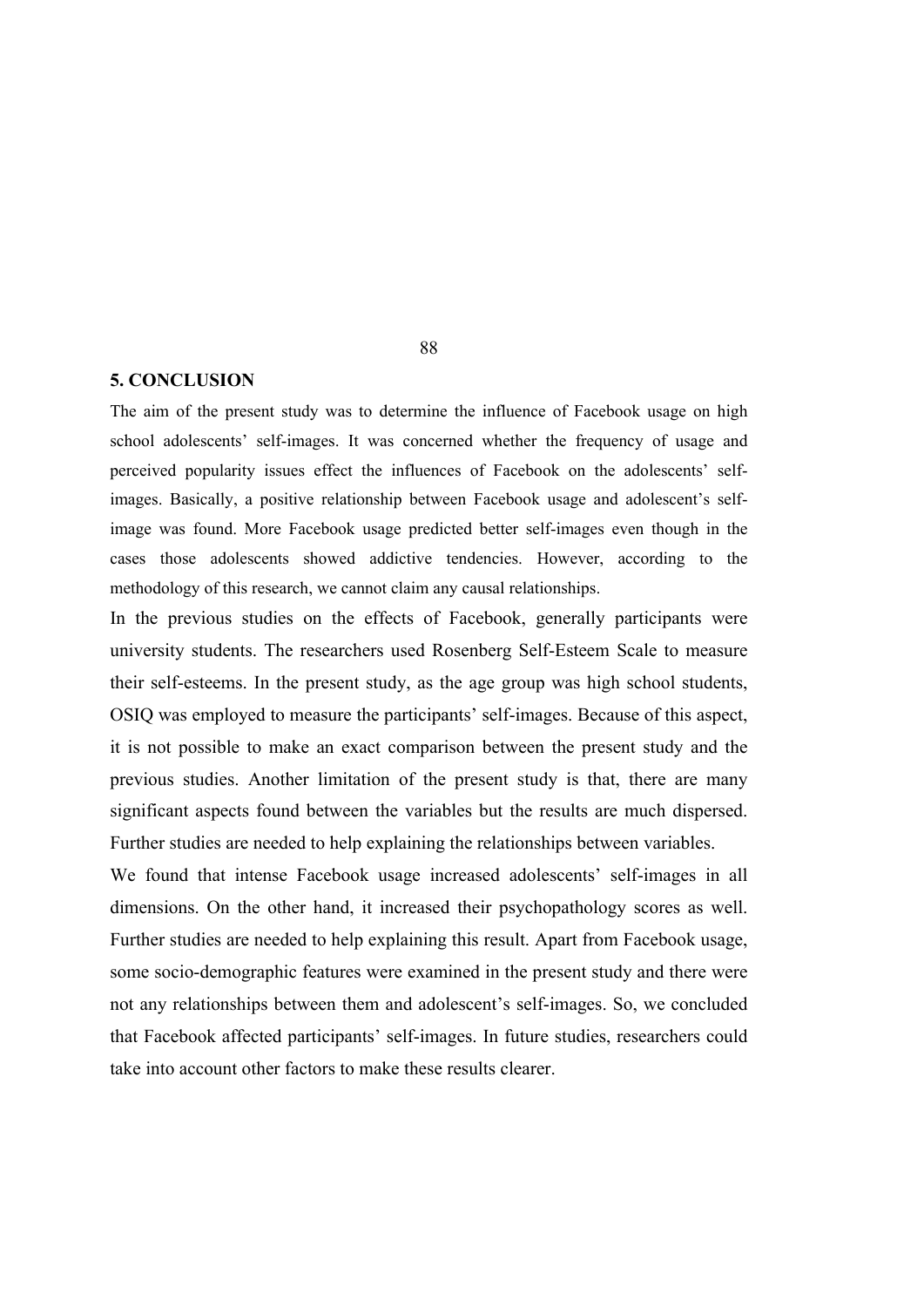To conclude, results of the present study are valuable for the professionals who work in the academic and clinical areas. Usage of Facebook, without addictive tendencies, might provide positive outcomes to adolescents with both high and low self-images.

#### 89

In this case, clinicians might encourage their adolescent patients and parents about using Facebook in a useful manner to psychological well-being.

## 90

# **6. REFERENCES**

Agliata, D., Tantleff-Dunn, S. (2004). The Impact of Media Exposure on Males' Body Image. **Journal of Social and Clinical Psychology** 23(1): 7-22.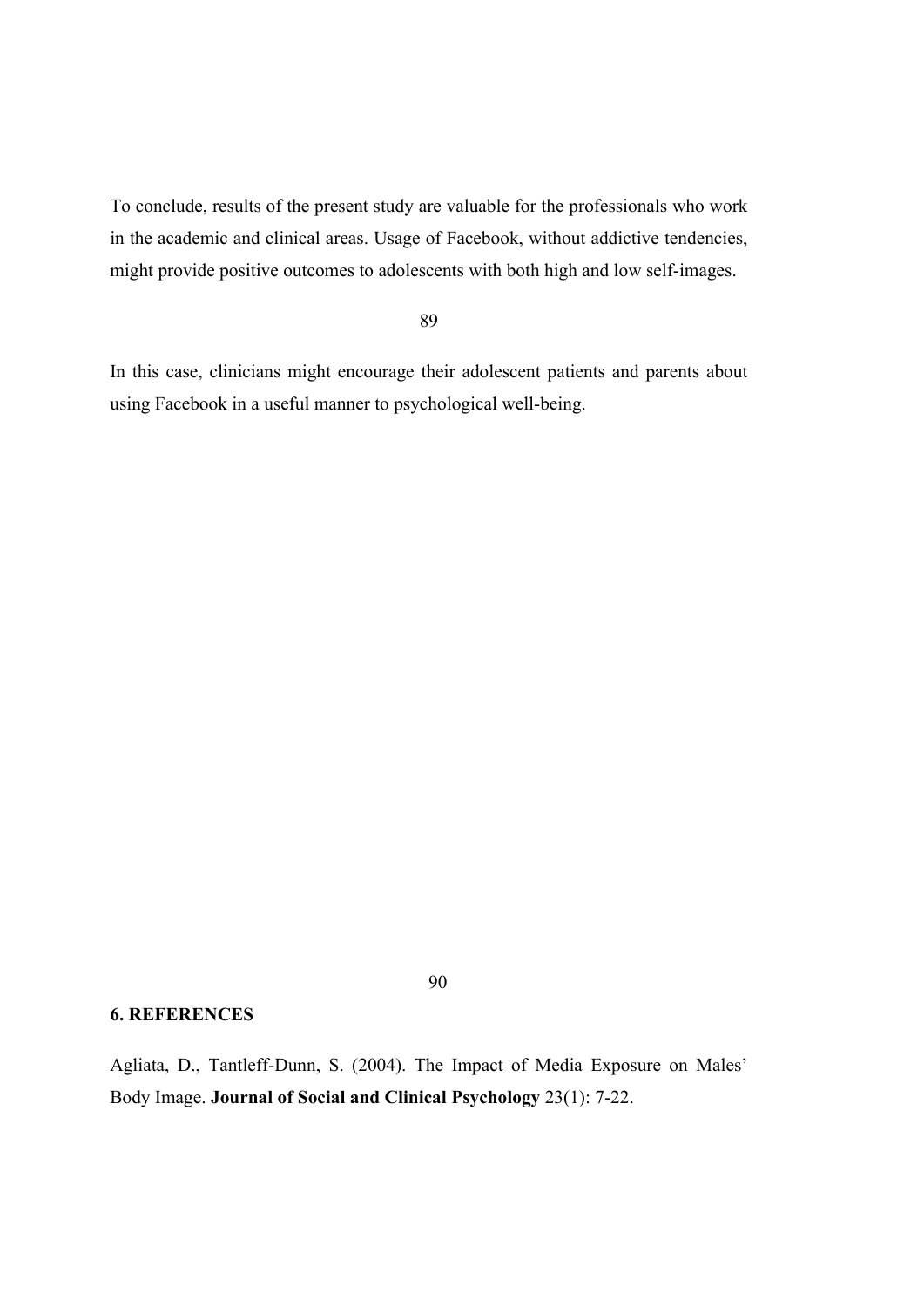Balcı, Ş., Gökü, A. (2013). Facebook Addiction among University Students in Turkey: "Selcuk University Example". **Türkiyat Araştırmaları Dergisi** pp. 255- 277.

Byun, S., Ruffini, B., Mills, J. E., Douglas, A. C., Niang, M., Stepchenkova, S., Lee, S. K., Loutfi, J. Lee, J., Atallah, M., Blanton, M. (2009). Internet Addiction: Metasynthesis of 1996-2006 Quantitative Research. **CyberPsychology & Behavior** 12(2): 203-207.

Chang, C., Chin, Y. (2011). Predicting the usage intention of social network games: An intrinsic-extrinsic motivation theory perspective. **Annual Conference on Innovations in Business & Management** London, UK.

Chai, S., Bagchi-Sen, S., Morell, C. (2006). Role of Perceived Importance of Information Security: An Explanatory Study of Middle School Children's Information Security Behavior. **Issues in Informing Science and Information Technology** 3: 127-135.

D'Amato, G., Cecchi, L., Ciccardi, G., Pellegrino, F., D'Amato, M., Sofia, M. (2012). Social Networks: A New Source of Psychological Stress or Way to Enhance Self-Esteem? Negative and Positive Implications in Bronchial Asthma. Investig **Allergol Clin Ummunol** 22(6): 402-405.

Derenne, J. L., Beresin, E. V. (2006). Body Image, Media, and Eating Disorders. **Academic Psychiatry** 30: 257-261.

91

Dowdell, E. B., Burgess, A. W., Flores, J. R. (2011). Online Social Networking Patterns Among Adolescents, Young Adults, and Sexual Offenders. **AJN** 111(7): 28- 36.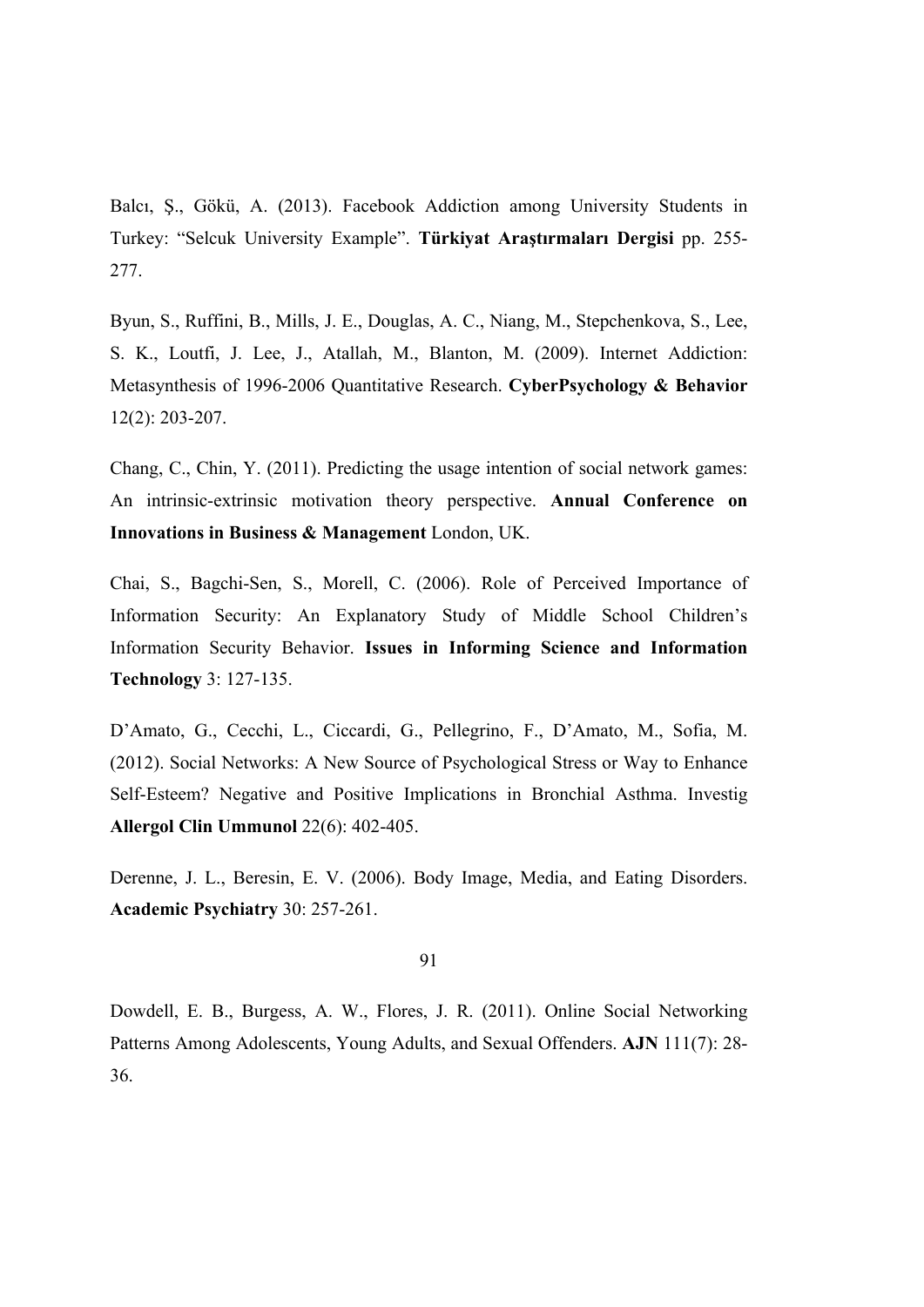Duff, C. (2012). Facebook Use and Its Relationship with Self-Esteem, Personalities and Addictive Tendencies. Department of Social Sciences DBS School of Arts Dublin. Unpublished doctorate thesis.

Ellison, N. B., Steinfield, C., Lampe, C. (2007). The Benefits of Facebook "Friends": Social Capital and College Students' Use of Online Social Network Sites. **Journal of Computer-Mediated Communication** 12: 1143-1168.

**Facebook Reports Third Quarter 2013 results**. Retrieved in November 2013 from Facebook Press http://newsroom.fb.com/News/755/Facebook-Reports-Third-Quarter-2013-Results.

Gangadharbatla, H. (2008). Facebook Me: Collective Self-Esteem, Need to Belong, and Internet Self-Efficacy as Predictors of the Igeneration's Attitudes Towards Social Networking Sites. **Journal of Interactive Advertising** 8(2): 5-15.

Greenbow, C., Robelia, B. (2009). Old Communication, New Literacies: Social Network Sites as Social Learning Resources. **Journal of Computer-Mediated Communication** 14: 1130-1161.

Gülnar, B., Balcı, Ş., Çakır, V. (2010). Motivations of Facebook You Tube and Similar Web Sites Users. **Ahmet Yesevi University Board of Trustees** 54:161-184.

Hancock, J. T., Gonzales, A. L. (2011). Mirror, Mirror on my Facebook Wall: Effects of Exposure Facebook on Self-Esteem. **CyberPsychology, Behavior, and Social Networking** 14(1-2): 79-83.

92

Hargittai, E. (2008). Whose Space? Differences Among Users and Non-Users of Social Network Sites. **Journal of Computer-Mediated Communication** 13: 276- 297.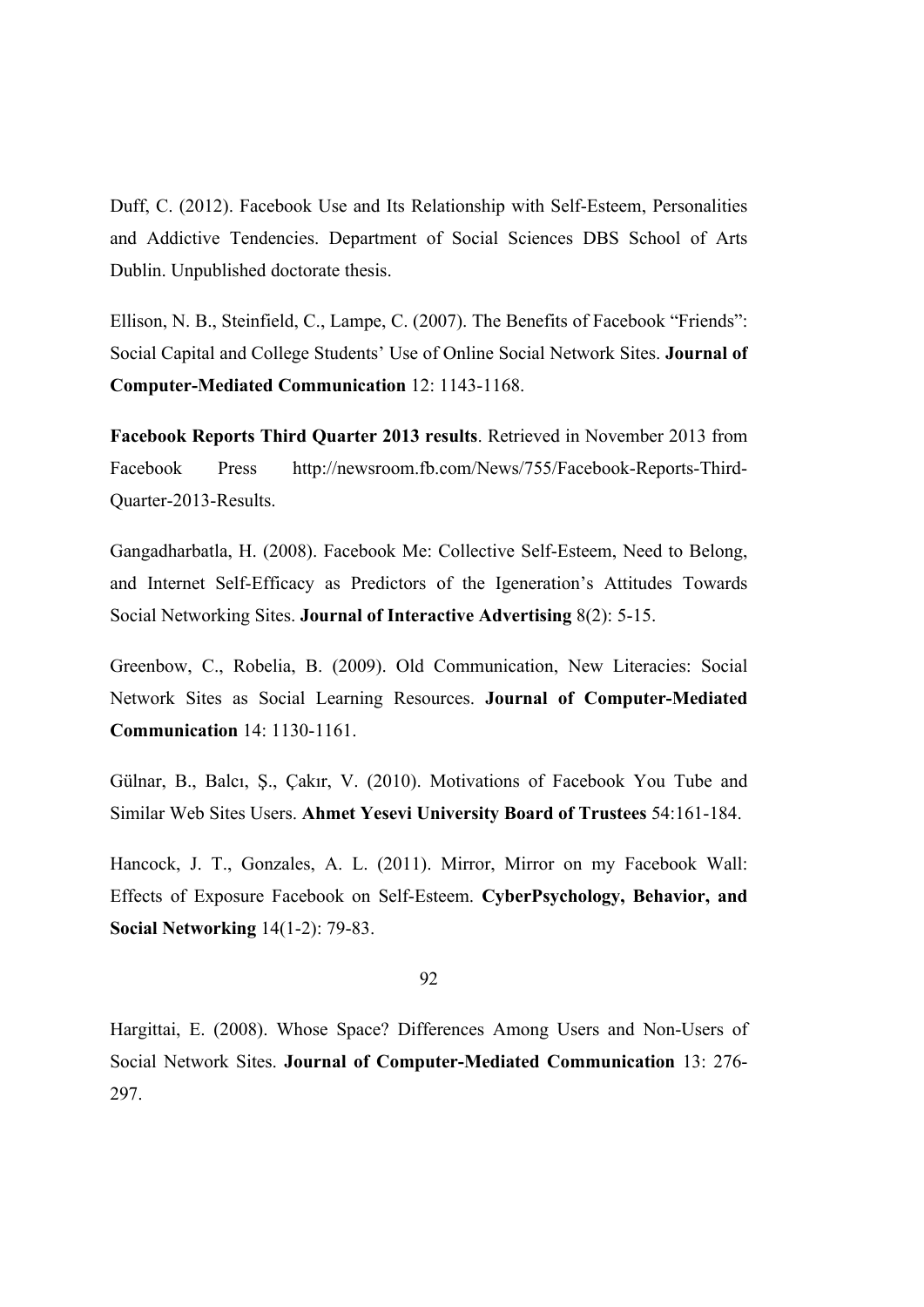Kalpidou, M. Costin, D., Morris, J. (2011). The Relationship Between Facebook and the Well-Being of Undergraduate College Students. **CyberPsychology, Behavior, and Social Networking** 14(4): 183-189.

Kirkcaldy, B. D., Shephard, R. J., Siefen, R. G. (2002). The Relationship Between Physical Activity and Self-Image and Problem Behaviour Among Adolescents. **Soc Psychiatry Epidemiol** 37: 544-550.

Kim, J., Lee, J. R. (2011). The Facebook Paths to Happiness: Effects of the Number of Facebook Friends and Self-Presentation on Subjective Well-Being **CyberPsychology, Behavior, and Social Networking** 14(6): 359-364.

Kim, J. H., Kim, M., Nam, Y. (2010). An Analysis of Self-Construals, Motivations, Facebook Use, and User Satisfaction. **Journal of Human Computer Interaction** 26(11-12): 1077-1099.

Ko, C., Yen, J., Chen, C., Yeh, Y., Yen, C. (2009). Predictive Values of Psychiatric Symptoms for Internet Addiction in Adolescents. **Arch Pediatr Adolesc Med** 163(10): 937-943.

Kostanski, M., Gullone, E. (1998). Adolescent Body Image Dissatisfaction: Relationships with Self-Esteem, Anxiety, and Depression Controlling for Body Mass. **Child Psychology and Psychiatry** 39(2): 255-262.

Lampe, C., Ellison, N., Steinfield, C. (2006). A Face(book) in the Crowd: Social Searching vs. Social Browsing. **Michigan State University** 167-170.

93

Lenhart, A., Madden, M., Smith, A., Purcell, K., Zickuhr, K., Rainie, L. (2011). Teens, Kindness and Cruelty on Social Network Sites. **Pew Research Centre's Internet & American Life Project** Washington D.C.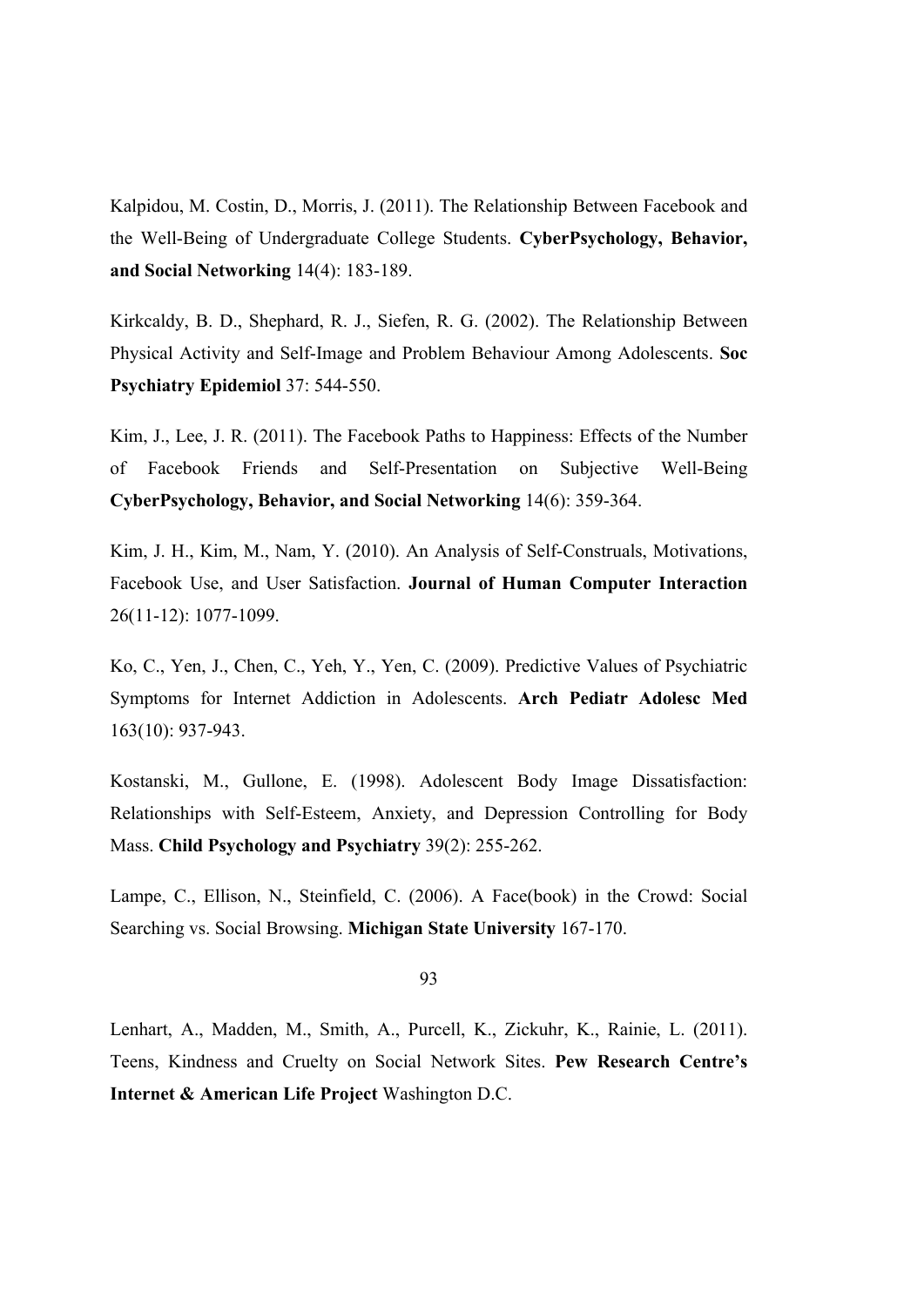Marcial, D. E. (2013). **Are You a Facebook Addict? Measuring Facebook Addiction in the Philippine University.** DOI 10.7763/IPEDR V66.3: 12-15.

Mikami, A. Y., Szwedo, D. E., Allen, J. P., Evans, M. A., Hare, A. C. (2010). Adolescent Peer Relationships and Behavior Problems Predict Young Adults' Communication on Social Networking Websites. **Dev Psychol** 46(1): 46-56.

Mills, J. S., Polivy, J., Herman, C. P., Tiggemann, M. (2002). Effects of Exposure to Thin Media Images: Evidence of Self-Enhancement Among Restrained Eaters. **Personality and Social Psychology** 28(12): 1687-1699.

Montemayor, R., Clayton, M. D. (2011). Maternal Employment and Adolescent Development. **Theory into Practice** 22(2): 112-118.

Moreno, M. A., Stoep, A. V., Parks, M. R., Zimmerman, F. J., Kurth, A., Christakis, D. A. (2009). Reducing At-Risk Adolescents' Display of Risk Behavior on a Social Networking Web Site. **Arch Pediatr Adolesc Med** 163(1): 35-41.

Moreno, M. A., Jelenchick, L. A., Egan, K. G., Cox, E., Young, H., Gannon, K. E., Becker, T. (2011). Feeling Bad on Facebook: Depression Disclosure By College Students on a Social Networking Site. **Depression and Anxiety** 28: 447-455.

**New Research about Facebook Addiction**. Retrieved March 2013 from University of Bergen Website: http://www.uib.no/en/news/36380/new-research-about-facebookaddiction.

94

Niemz, K., Griffiths, M., Banyard, P. (2005). Prevalence of Pathological Internet Use Among University Students and Correlations with Self-Esteem, the General Health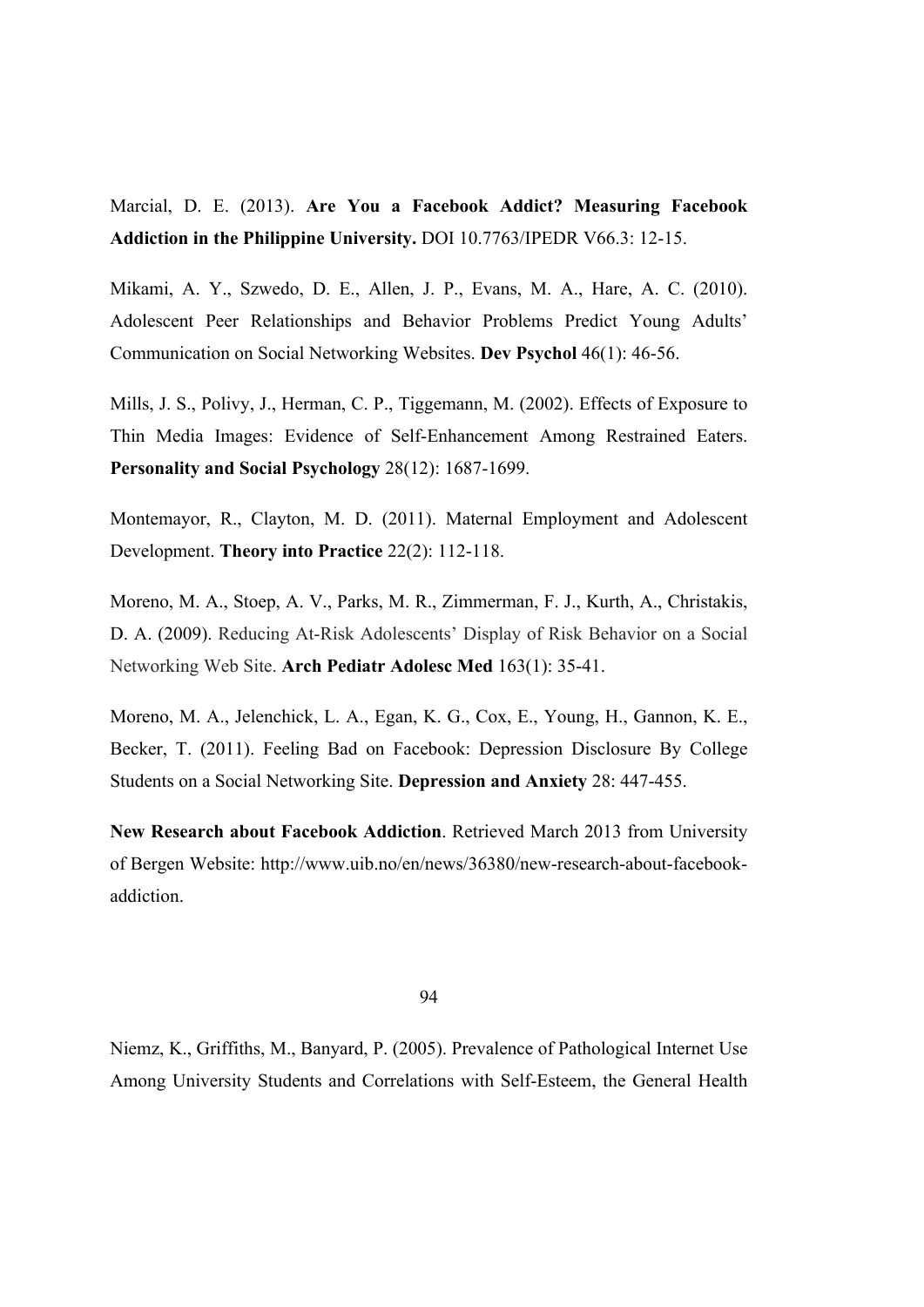Questionnaire (GHQ) and Disinhibition. **CyberPsychology & Behavior** 8(6): 562- 570.

Raacke, J., Bonds-Raacke, J. (2008). MySpace and Facebook: Applying the Uses and Gratifications Theory to Exploring Friend-Networking Sites. **CyberPsychology & Behavior** 11(2): 169-174.

Rambaree, K, (2008). Internet-Mediated Dating/ Romance of Mauritian Early Adolescents: A Grounded Theory Analysis. **International Journal of Emerging Technologies and Society** 6(1): 34-59.

Rivadeneyra, R. (2007). Distorted Reflections: Media Exposure and Latino Adolescents' Conceptions of Self. **Media psychology** 9: 261-290.

Schwartz, M. (2010) **The Usage of Facebook as It Relates to Narcissism, Self-Esteem and Loneliness.** Department of Psychology, Pace University.

Selfhout, M. H. W., Branje, S. J. T., Delsing, M., Bogt, T. F. M., Meeus, W. H. J. (2009). Different Types of Internet Use, Depression, and Social Anxiety: The role of perceived friendship quality. **Journal of Adolescence** 32: 819-833.

Shek, D. T. L., Young, V. M. Y., Lo, C. Y. (2008). Internet Addiction in Chinese Adolescents in Hong Kong: Assessment, Profiles, and Psychological Correlates. **Child Health and Human Development** 8: 776-787.

Sheldon, K. M., Abad, N., Hinsch, C. (2011). A Two-Process View of Facebook Use and Relatedness Need-Satisfaction: Disconnection Drives Use, and Connection Rewards It. **Journal of Personality and Social Psychology** pp. 1-10.

95

Stang, J., Story, M. (2005). Guidelines for adolescent nutrition services. Minneapolis, MN: **Centre for Leadership, Education and Training in Maternal**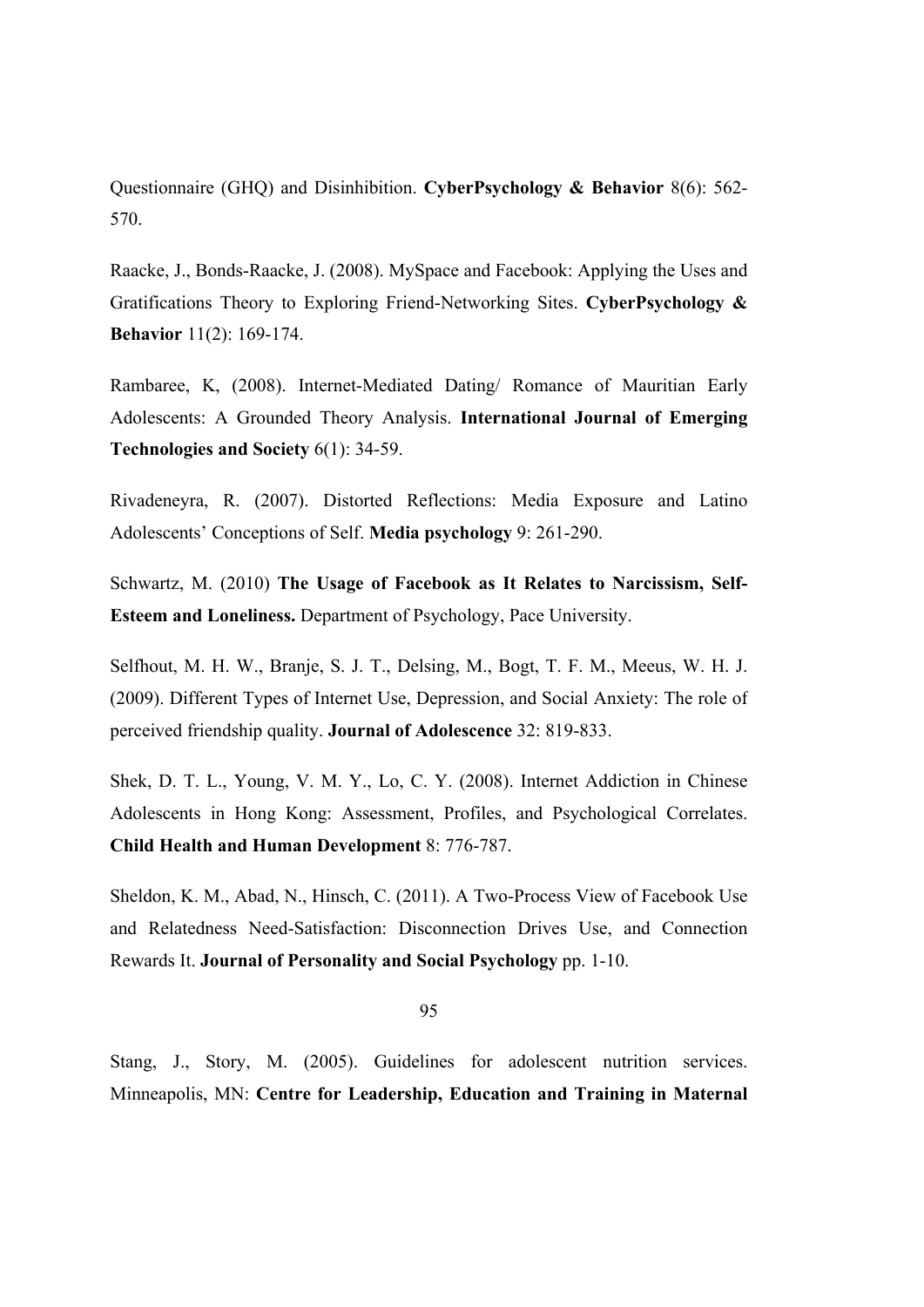**and Child Nutrition, Division of Epidemiology and Community Health, School of Public Health.** University of Minnesota pp: 155-166.

Steinfield, C., Ellison, N. B., Lampe, C. (2008). Social Capital, Self-Esteem and Use of Online Social Network Sites: A longitudinal Analysis. **Journal of Applied Developmental Psychology** 29: 434-445.

Valenzuela, S., Park, N., Kee, K. F. (2009). Is There Social Capital in a Social Network Site?: Facebook Use and College Students' Life Satisfaction, Trust, and Participation. **Journal of Computer-Mediated Communication** 14: 875-901.

Wilson, K., Fornasier, S., White, K. M. (2010). Psychological Predictors of Young Adults' Use of Social Networking Sites. **CyberPsychology, Behavior, and Social Networking** 13(2): 173-177.

Wan, C., Chiou, W. (2006). Why are Adolescents Addicted to Online Gaming? An Interview Study in Taiwan. **CyberPsychology & Behavior** 9(6): 762-766.

Utz, S. (2010). Show me your friends and I will tell you what type of person you are: How one's profile, number of friends, and type of friends influence impression formation on social network sites. **Journal of Computer-Mediated Communication** 15: 314-335.

Yen, C., Ko, C., Yen, J., Chang, Y., Cheng, C. (2009). Multi-dimensional Discriminative Factors for Internet Addiction among Adolescents Regarding Gender and Age. **Psychiatry and Clinical Neurosciences** 63: 357-364.

Young, K. S. (1996). Internet Addiction: The Emergence of a New Clinical Disorder. **CyberPsychology & Behavior** 1(3): 237-244.

<sup>96</sup>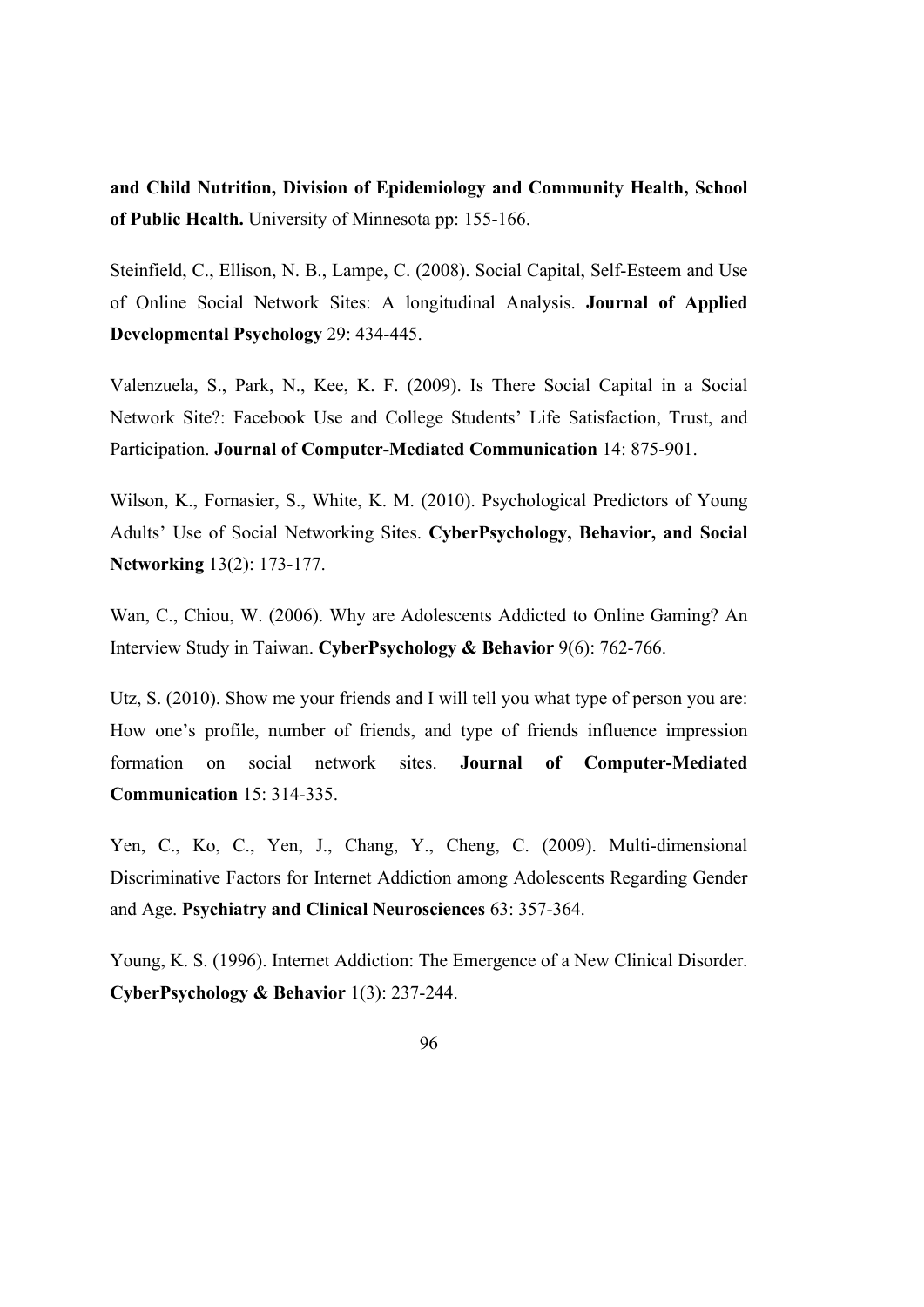Young, K. S., Rodgers, R. C. (1998). The Relationship Between Depression and Internet Addiction. **CyberPsychology & Behavior** 1(1): 25-28.

Zboralski, K., Orzechowska, A., Talarowska, M., Darmosz, A., Janiak, A., Janiak, M., Florkowski, A., Galecki, P. (2009). The Prevalence of Computer and Internet Addiction among Pupils. **Postepy Hig Med Dosw** 63: 8-12.

Zywica, J., Danowski, J. (2008). The Faces of Facebookers: Investigating Social Enhancement and Social Compensation Hypotheses; Predicting Facebook and Offline Popularity from Sociability and Self-Esteem, and Mapping the Meanings of Popularity with Semantic Networks. **Journal of Computer-Mediated Communication** 14: 1-34.

**7. APPENDIX**

97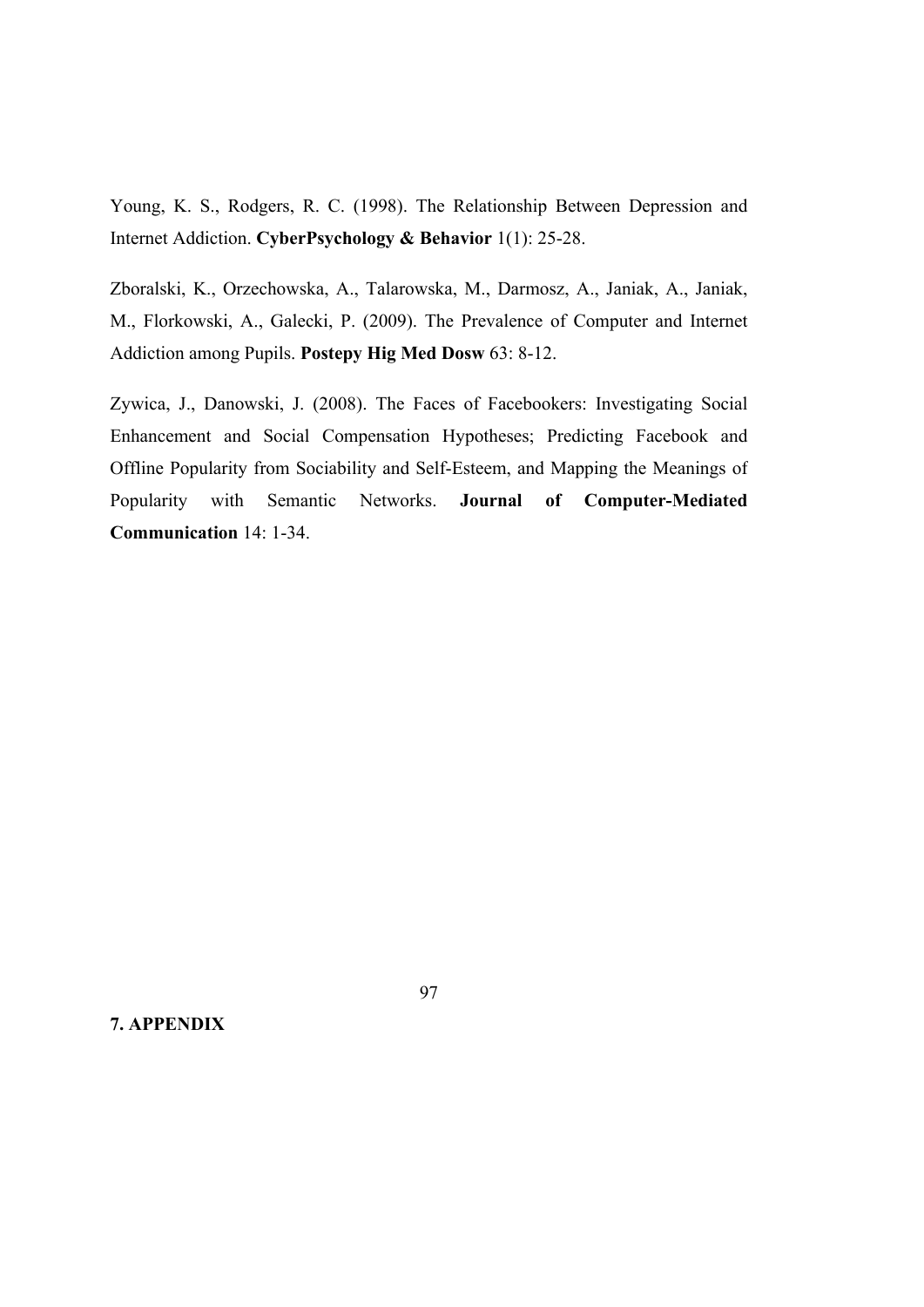#### **ANKET FORMU**

Elinizde bulunan bu anket formu KKTC genelinde liseye devam etmekte olan öğrenciler arasında yapılmakta olan bilimsel bir çalışmanın parçasıdır. Bu anket formunda sizinle ve ailenizle ilgili sorular yer almaktadır. Kişisel bilgileriniz gizli tutulacaktır. Araştırmada isminizi vermeniz istenmemektedir. Sizden toplanacak veriler sadece bilimsel bir amaçla kullanılacak ve alınan hiçbir bilgi aileniz veya okul yönetimi ile paylaşılmayacaktır. Herhangi bir sorunuz olması halinde çalışma süresince ve sonrasında araştırmacıya sorabilirsiniz. Katılımınız için teşekkürler.

# **Bölüm I**

98

1-Doğum yılınız: ……………….. 2-Cinsiyetiniz: Kadın/ Erkek 3-Anne ve babanızın medeni hali nedir? a) Evli b) Boşanmış c) Evli ama ayrı yaşıyorlar d) Diğer (Belirtiniz) ................................................ 4-Annenizin eğitim durumu nedir? a) Okur yazar değil b) Okur-yazar c) İlkokul mezunu d) Ortaokul mezunu e) Lise mezunu f) Üniversite ve üzeri 5-Babanızın eğitim durumu nedir?

- a) Okur yazar değil
- b) Okur yazar
- c) İlkokul mezunu
- d) Ortaokul mezunu
- e) Lise mezunu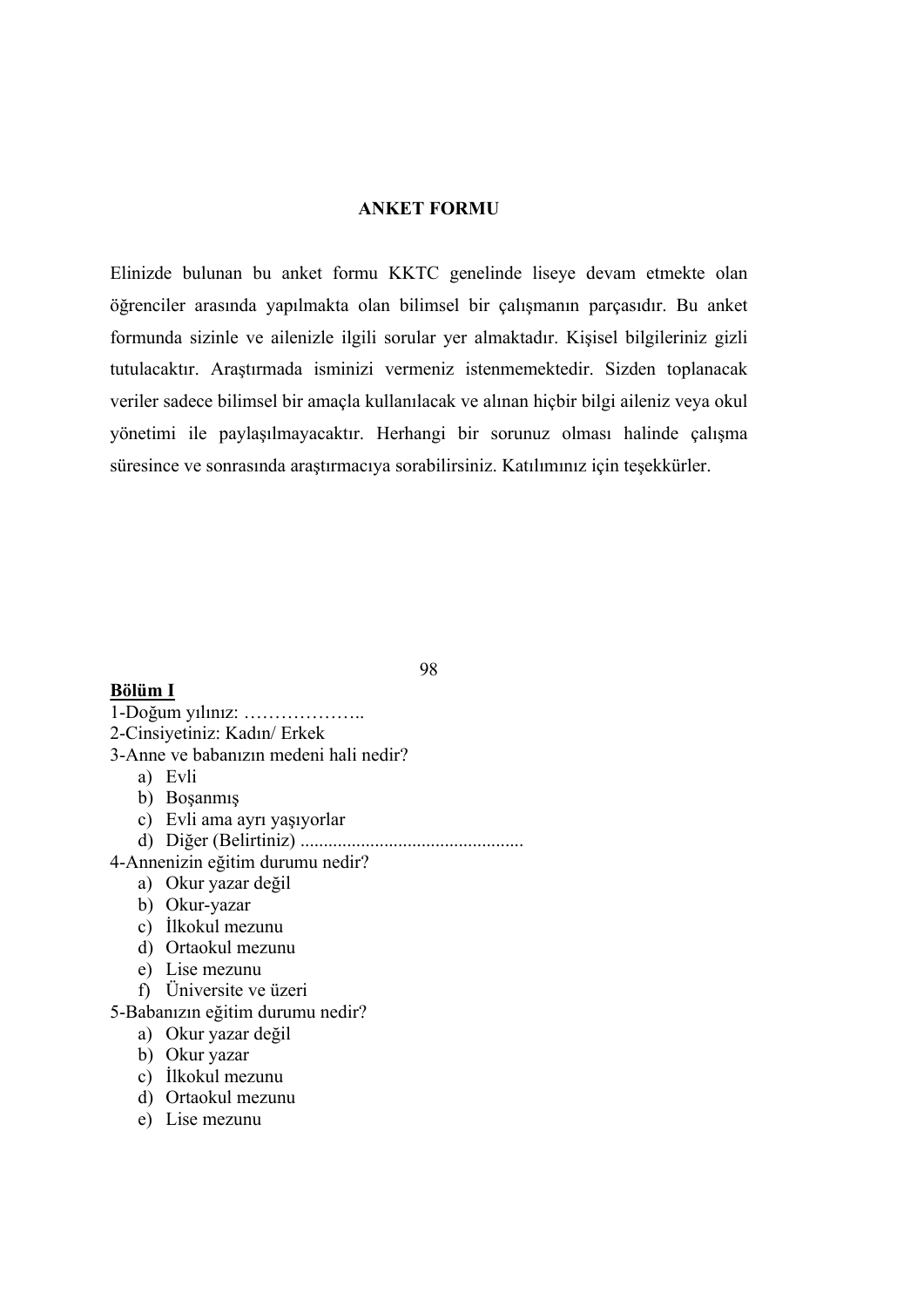# f) Üniversite ve üzeri

- 6-Anneniz çalışıyor mu?
	- a) Çalışıyor
	- b) Çalışmıyor

99

- 7-Babanız çalışıyor mu?
	- a) Çalışıyor
	- b) Çalışmıyor
- 8-Geçen yılki not ortalamanız nedir?
	- a) 5.00 veya altında
	- b) 5.00-7.00 arası
	- c) 7.00-9.00 arası
	- d) 9.00 ve üzeri
- 9- Eve giren aylık geliriniz nedir?
	- a) Düşük
	- b) Orta
	- c) İyi
	- d) Çok iyi
- 10) Kaç kardeşiniz/ağabey/abla var?.............................
- 11) Siz kaçıncı çocuksunuz?.........................................
- 12) Facebook kullanıyormusunuz?
	- a) Evet
	- b) Hayır

## **(Cevap hayır ise soru 28'e gidiniz, evet ise soru 13'ten cevaplamaya devam ediniz)**

- 13) Ne kadar zamandır Facebook kullanıyorsunuz?
	- a) 6 aydan az
	- b) 1 yıldan az
	- c) 1 yıldan fazla
	- d) Facebook kullanmıyorum

#### 100

- 14) Facebook hesabınızı ne sıklıkta kontrol edersiniz?
	- a) Günde en az 1 kez
	- b) Günde birkaç kez
	- c) Haftada en az 1 kez
	- d) Ayda 1 kez
	- e) Belirtiniz ………………………..
- 15) Facebook'ta günde ortalama kaç dakika harcarsınız?
	- a) 30 dakikadanaz
	- b) 30 dakikaile 1 saatarası
	- c) 1 ile 2 saatarası
	- d) 2 saatten fazla
- 16) Diğer Facebook kullanıcılarıyla kıyaslarsanız, kendinizi Facebook'ta ne kadar popüler bulursunuz?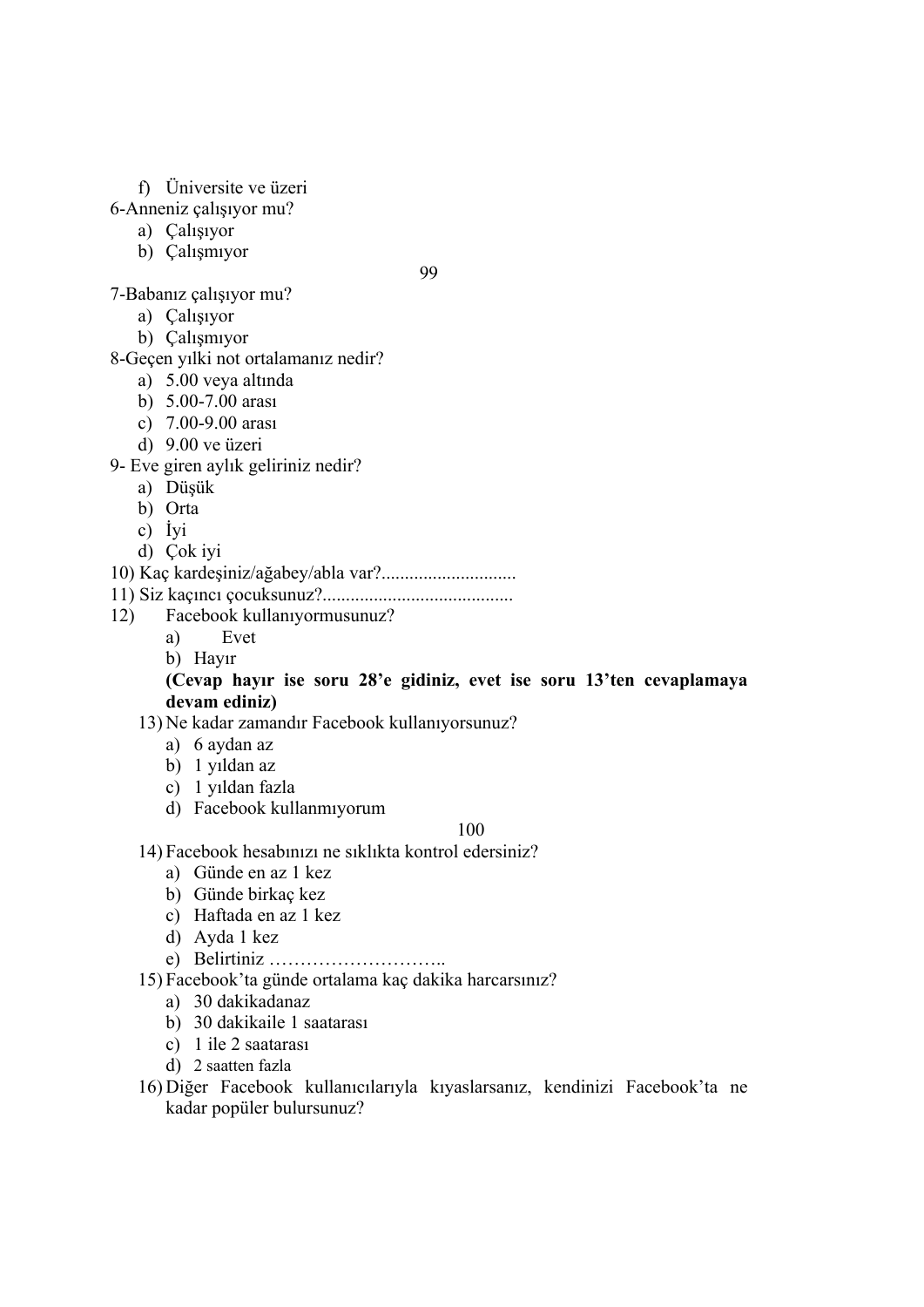- a) Daha popüler
- b) Daha az popüler
- c) Neredeyse ayni

17) Facebook hesabınızda yaklaşık kaç arkadaşınız var?

- a) 100'den az
- b) 101 ile 300 arası
- c) 301 ile 500 arası
- d) 501 ile 700 arası
- e) 701'den fazla

## 18) Çektiğiniz fotoğrafları Facebook'ta paylaşırmısınız?

- a) Bazılarını
- b) Neredeyse hepsini

101

c) Neredeyse hiçbirini

19) Profil fotoğrafınızı ne sıklıkta değiştirirsiniz?

- a) Günde 1 kez
- b) Haftada birkaç kez
- c) Haftada 1 kez
- d) Ayda birkaç kez
- e) Çok ender

20) Kendinizi Facebook'ta ne kadar popüler bulursunuz?

- a) Çok popülerim
- b) Popülerim
- c) Biraz popülerim
- d) Pek de popüler değilim
- f) Hiç popüler değilim

## 21) Facebook'ta popüler olmak sizin için ne kadar önemli?

- a) Çok önemli
- b) Önemli
- c) Pek de önemli değil
- d) Hiç önemli değil
- 22) Sizce diğer insanlar sizin Facebook'ta ne kadar popüler olduğunuzu düşünüyorlar?
	- a) Çok popüler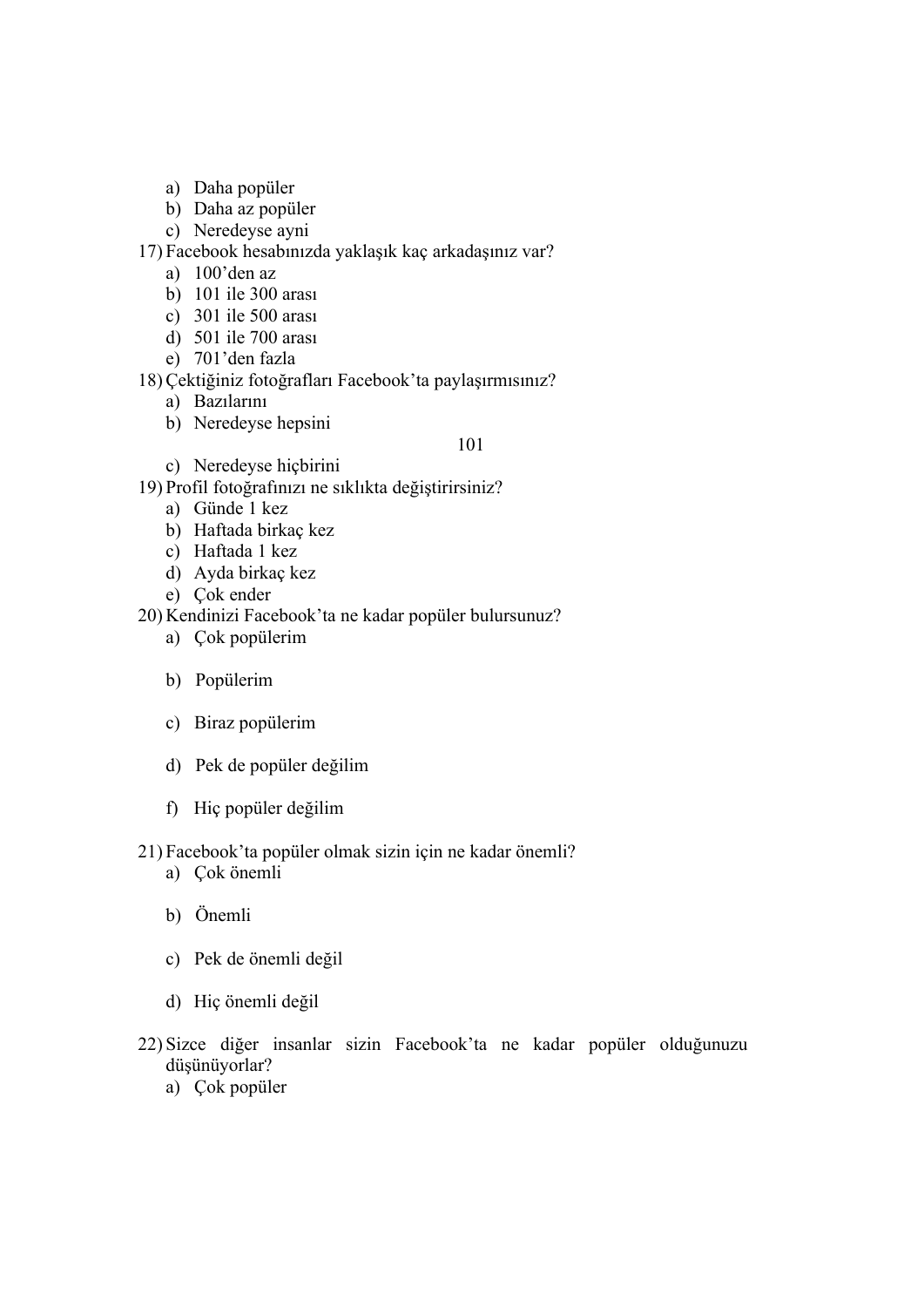- b) Popüler
- c) Biraz popüler

### 102

- d) Pek de popüler değil
- e) Hiç popüler değil
- 23) Birisinin Facebook'ta popüler olduğunu nereden anlarsınız? (Birden fazla seçenek işaretleyebilir, istediğiniz kadar madde ekleyebilirsiniz)
	- a) Facebook hesabında çok arkadaşı olmasından
	- b) Çok fotoğraf paylaşmasından
	- c) Facebook hesabındaki arkadaşlarının popüler kişiler olmasından
	- d) Online çok zaman geçirmesinden
	- e) Fotoğraf ve paylaşımlarının çok kişi tarafından beğenilmesinden
	- f) Belirtiniz ..........................................................................................
- 24) Arkadaşlarınızla kişisel sorun ve bilgilerinizi daha çok yüzyüze mi yoksa Facebook'ta mı daha rahat paylaşırsınız?
	- a) Yüzyüze
	- b) Facebook'ta
	- c) İkisinde de eşitderecede
- 25) Okul arkadaşlarınızla mı yoksa Facebook arkadaşlarınızla mı daha çok kişisel sorun ve bilgilerinizi paylaşırsınız?
	- a) Okul arkadaşlarımla
	- b) Facebook arkadaşlarımla
	- c) İkisi de
- 26) Sizin hakkınızda Facebook arkadaşlarınızın bilip okul arkadaşlarınızın bilmediği şeyler var mı?
	- a) Çok fazla şey var

b) Az şey var

d) Hiçbirşey yok

103

- 27) Facebook'unuza cep telefonunuzdan da giriyormusunuz
	- a) Evet
	- b) Hayır
	- 28) Hiç Facebook kullandınız mı?
		- a) Hiç kullanmadım
		- b) Daha önce kullanıyordum, kapattım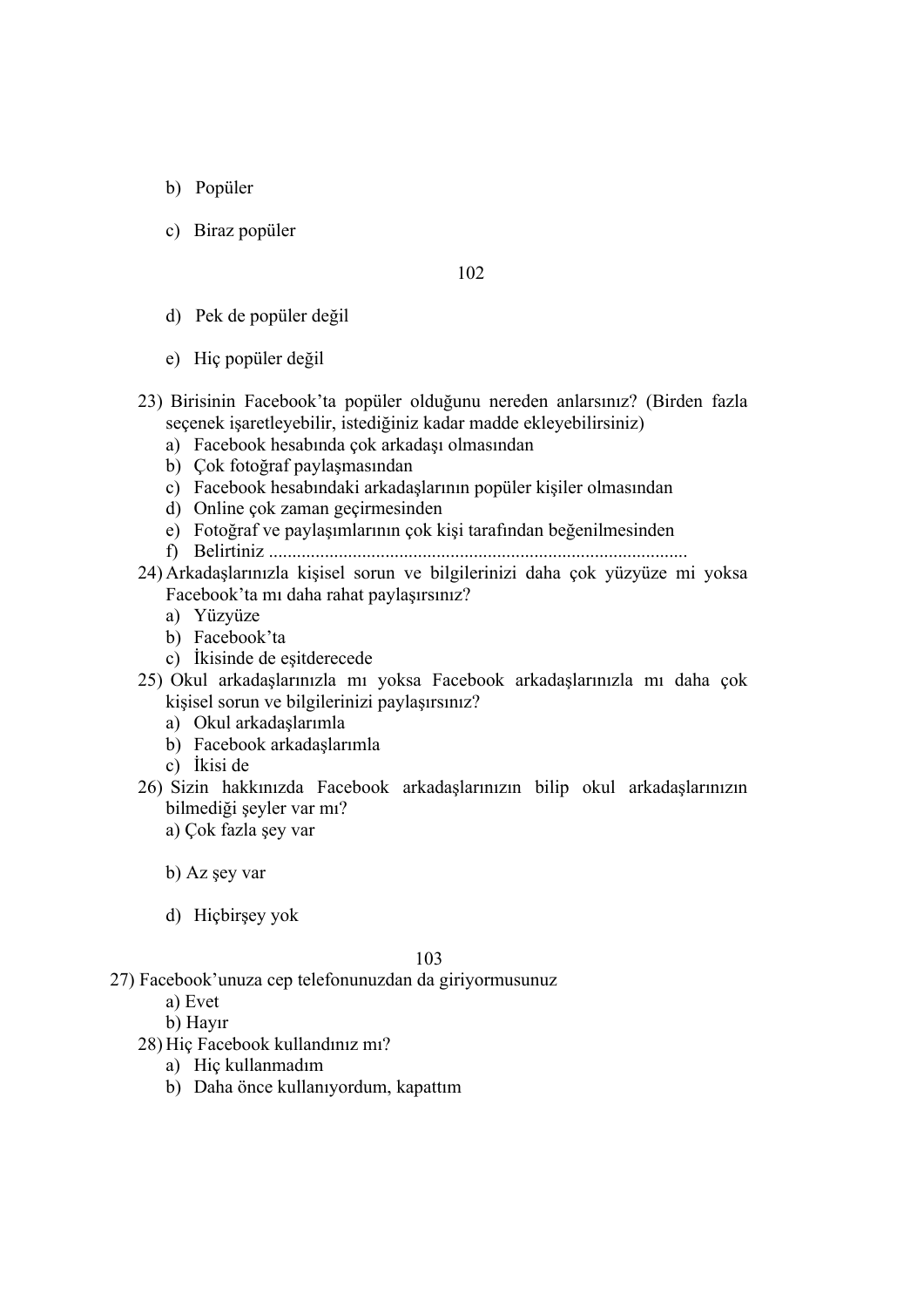- 29) Eğer daha önce Facebook kullanmışsanız neden artık kullanmamayı tercih ettiniz? (Kullanmadıysanız bu soruyu boş bırakıp 30. soruya geçin) (Birden fazla seçenek işaretleyebilir, istediğiniz kadar madde ekleyebilirsiniz).
	- a) Facebook'ta birileri beni rahatsız ediyordu
	- b) Sevmediğim kişilerin/ eski sevgilimin paylaşımlarını görmek beni rahatsız ediyordu
	- c) Facebook'ta harcadığım vakit okul başarımı etkiliyordu
	- d) Belirtiniz

....................................................................................................................

## 30) Okulda ne kadar popüler olduğunuzu düşünüyorsunuz?

- a) Çok popülerim
- b) Popülerim
- c) Biraz popülerim
- d) Pek de popüler değilim
- e) Hiç popüler değilim

31) Okuldaki popülariteniz sizin için ne kadar önemlidir?

- a) Çok önemli
- b) Önemli
- c) Pek de önemli değil
- d) Hiç önemli değil

### 104

32) Sizce diğer insanlar sizin okulda ne kadar popüler olduğunuzu düşünüyorlar?

- a) Çok popüler
- b) Popüler
- c) Biraz popülerim
- d) Pek de popüler değil
- e) Hiç popüler değil

33) Birisinin okulda popüler olduğunu nereden anlarsınız? (Birden fazla seçenek işaretleyebilir, istediğiniz kadar madde ekleyebilirsiniz)

a) Okulda çok arkadaşı olmasından

- b)Sosyal faaliyetlere katılmasından
- c) Arkadaşlarının popüler kişiler olmasından

d) Belirtiniz ..........................................................................................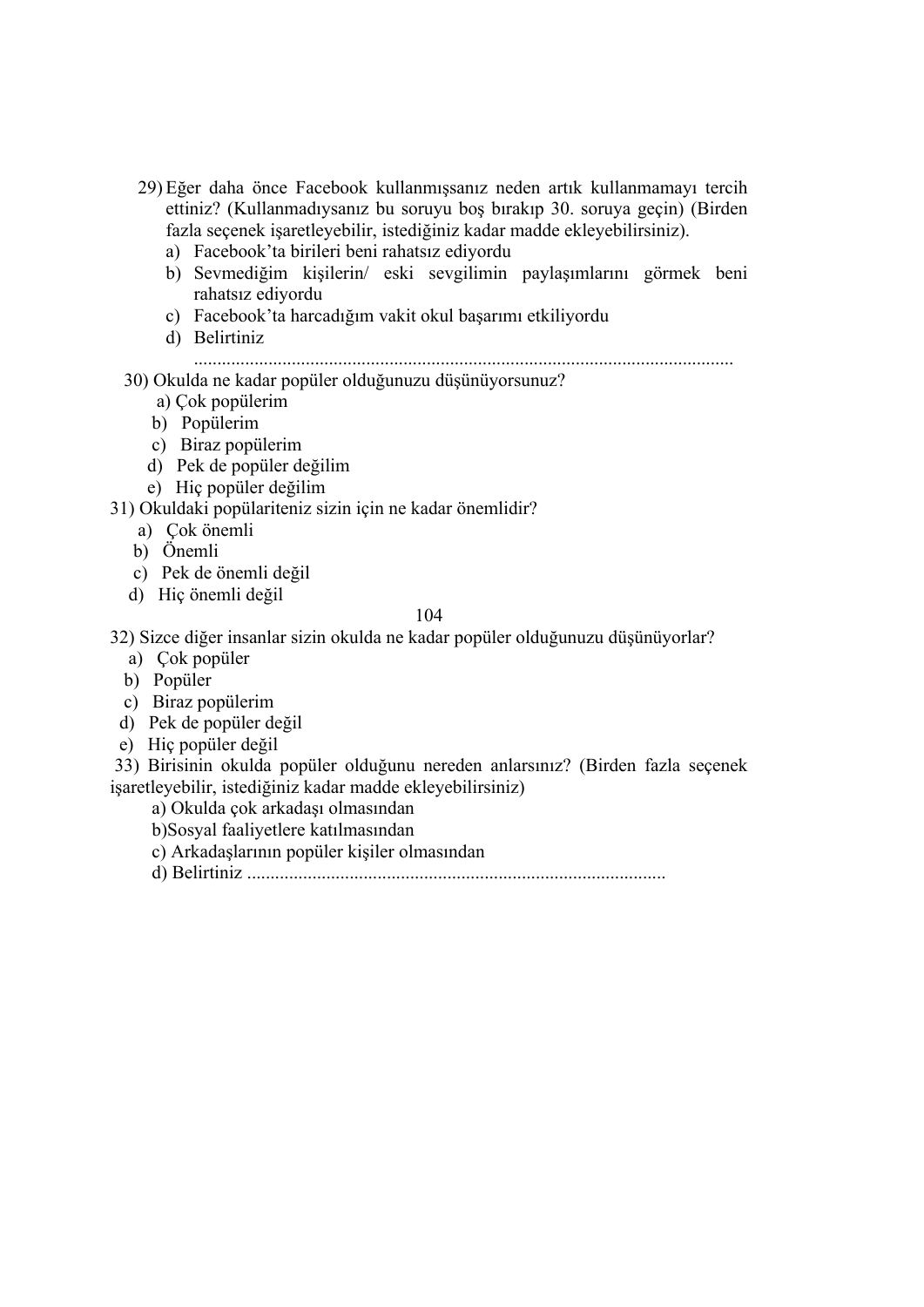# **Bölüm II**

|  | Aşağıda yer alan sorulara sizin için uygun olan maddeyi işaretleyiniz. |  |  |  |  |  |
|--|------------------------------------------------------------------------|--|--|--|--|--|
|  |                                                                        |  |  |  |  |  |

|                                               | Çok   | Nadir | Bazen |    | $Sik Sik$ Cok Sik |
|-----------------------------------------------|-------|-------|-------|----|-------------------|
|                                               | Nadir |       |       |    |                   |
| 1-Facebook'u çok sık düşünüyor ve onu         |       |       |       |    |                   |
| nasıl kullanacağınızı planlıyorsunuz.         |       |       |       |    |                   |
| 2-Facebook'u giderek daha çok kullanmak       |       |       |       | 4  |                   |
| istiyorsunuz.                                 |       |       |       |    |                   |
| 3-Kişisel sorunlarınızı unutmak için          |       |       | 3     | 14 |                   |
| Facebook'u kullanıyorsunuz.                   |       |       |       |    |                   |
| 4-Facebook'u kullanmayı bırakmak              |       |       |       | 14 |                   |
| istediniz, ancak bunu başaramadınız.          |       |       |       |    |                   |
| 5- Facebook'u kullanmanız yasaklandığında     |       |       | 3     | 4  |                   |
| huzursuz ve dertli oluyorsunuz.               |       |       |       |    |                   |
| 6-Facebook'u o kadar çok kullanıyorsunuz kill |       |       |       | 14 |                   |
| isinizi ve derslerinizi olumsuz etkiliyor.    |       |       |       |    |                   |
|                                               |       |       |       |    |                   |

106

| <b>Bölüm III</b> |
|------------------|
|------------------|

|                              | Bana    | Bana  | Bana  | Bana          | Bana              | Bana  |
|------------------------------|---------|-------|-------|---------------|-------------------|-------|
|                              | $\cosh$ | uygun | biraz | $ {\rm pek} $ | çoğunlukla hiç    |       |
|                              | uygun   |       | uygun | uygun         | uygun değil uygun |       |
|                              |         |       |       | değil         |                   | değil |
| 1-Başka insanlarla           |         | ∠     |       |               |                   |       |
| birlikteyken birinin benimle |         |       |       |               |                   |       |
| alay edeceğinden korkarım.   |         |       |       |               |                   |       |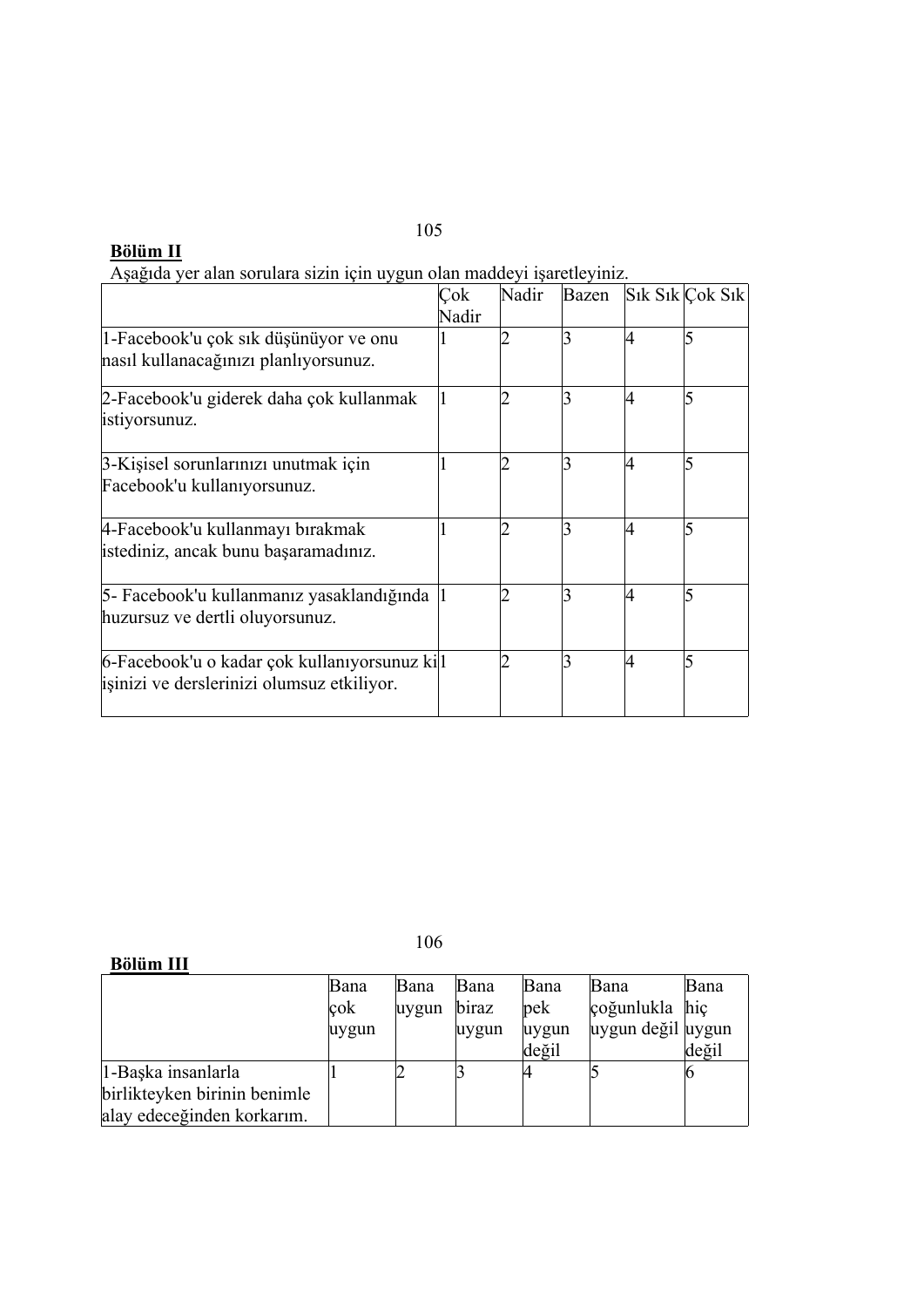| 2-Anne ve babamın gelecekte  1  |   |                | ß              | 4 | 5 | 6 |
|---------------------------------|---|----------------|----------------|---|---|---|
| benimle gurur duyacağını        |   |                |                |   |   |   |
| sanıyorum.                      |   |                |                |   |   |   |
| 3-Sirf 'zevk olsun' diye        |   | 2              | 3              | 4 | 5 | 6 |
| birisine zarar vermeye          |   |                |                |   |   |   |
| kalkmam.                        |   |                |                |   |   |   |
| 4-Kolay tepem atar.             |   | 2              | $\overline{3}$ | 4 | 5 | 6 |
|                                 |   |                |                |   |   |   |
| 5-Annem ve babam hep            |   | 2              | 3              | 4 | 5 | 6 |
| başkasının (örneğin             |   |                |                |   |   |   |
| kardeşlerimden birinin)         |   |                |                |   |   |   |
| tarafını tutar.                 |   |                |                |   |   |   |
| 6-Karşı cinsten akranlarım      | 1 |                | 3              | 4 | 5 | 6 |
| beni sıkıcı bulur.              |   |                |                |   |   |   |
| 7-Kendimi genellikle gergin     |   | 2              | 3              | 4 | 5 | 6 |
| hissediyorum.                   |   |                |                |   |   |   |
| 8-Genellikle pikniklerde veya 1 |   |                | 3              | 4 | 5 | 6 |
| arkadaş toplantılarında         |   |                |                |   |   |   |
| kendimi bir yabancı gibi        |   |                |                |   |   |   |
| hissederim.                     |   |                |                |   |   |   |
| 9-Ailem, gelecekte benim        |   | 2              | 3              | 4 | 5 | 6 |
| yüzümden hayal kırıklığına      |   |                |                |   |   |   |
| uğrayacak.                      |   |                |                |   |   |   |
| 10-Zaman zaman pek kontrol  1   |   |                | 3              | 4 | 5 | 6 |
| edemediğim ağlama ve gülme      |   |                |                |   |   |   |
| nöbetlerine tutulurum.          |   |                |                |   |   |   |
| 11-Eğer kafama koyarsam         |   | 2              | 3              | 4 | 5 | 6 |
| öğrenemeyeceğim hiçbir şey      |   |                |                |   |   |   |
| yok gibidir.                    |   |                |                |   |   |   |
| 12-Genellikle babamın hiçbir 1  |   |                | 3              | 4 | 5 | 6 |
| işe yaramadığını                |   |                |                |   |   |   |
| Düşünüyorum                     |   |                |                |   |   |   |
| 13-Çoğu zaman kafam             |   | 2              | 3              | 4 | 5 | 6 |
| karmakarışıktır.                |   |                |                |   |   |   |
| 14-Kendimi tanıdığım            |   | 2              | 3              | 4 | 5 | 6 |
| insanların çoğundan daha        |   |                |                |   |   |   |
| aşağı hissediyorum.             |   |                |                |   |   |   |
| 15-Annemi ve babamı             |   | $\overline{2}$ | 3              | 4 | 5 | 6 |
| anlamak benim için mümkün       |   |                |                |   |   |   |
| değil.                          |   |                |                |   |   |   |
| 16-Olaylar üzerinde düşünüp, 1  |   | $\overline{2}$ | 3              | 4 | 5 | 6 |
| onları sıraya koyup, bir        |   |                |                |   |   |   |
| anlam çıkarmaya çalışmakla      |   |                |                |   |   |   |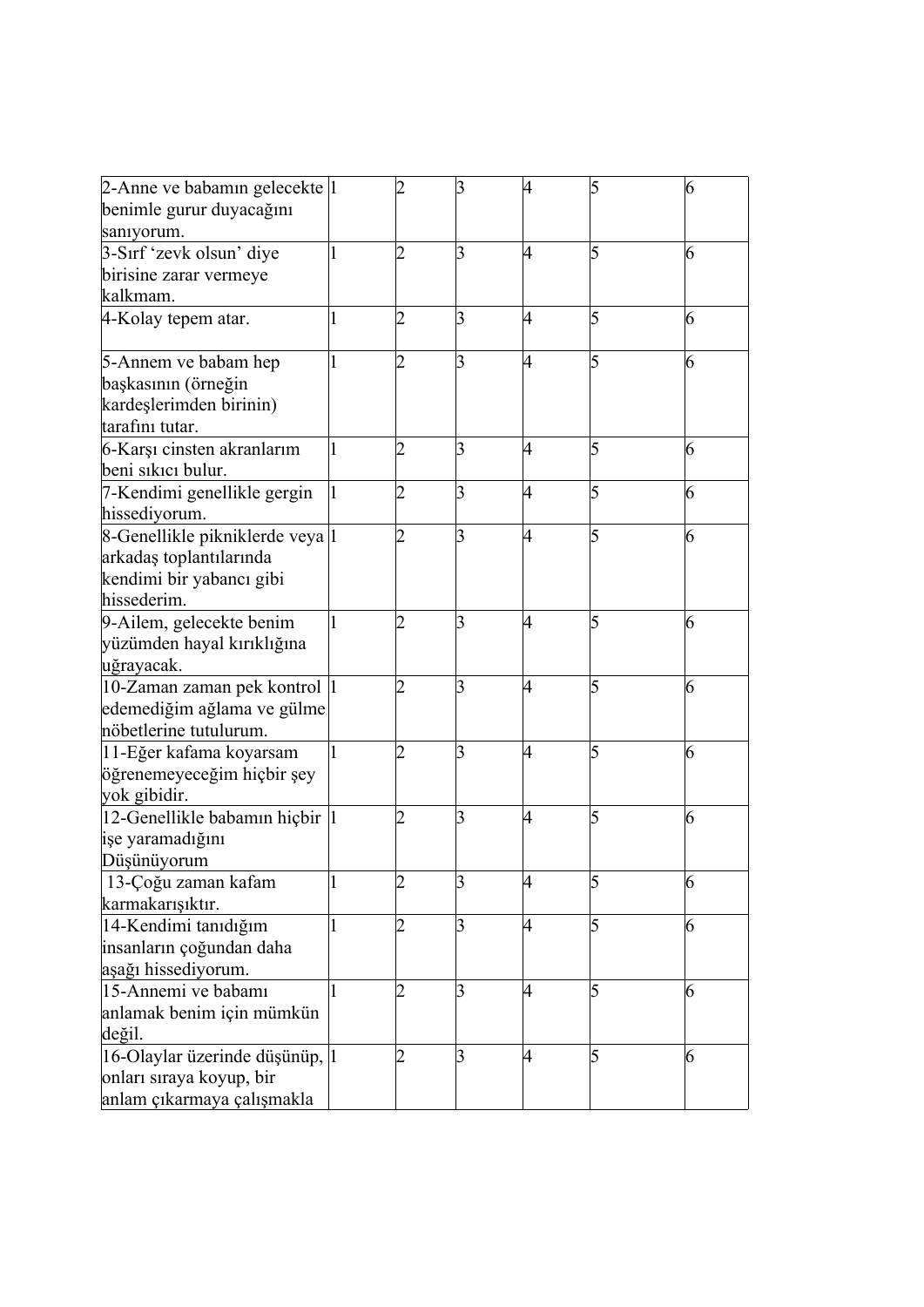| uğraşmam.                        |   |                |                |   |   |   |
|----------------------------------|---|----------------|----------------|---|---|---|
| 17-Geçen yıl sağlığım beni       |   | 2              | 3              | 4 | 5 | 6 |
| çok endişelendirdi.              |   |                |                |   |   |   |
| 18-. Açık saçık şakalar bazen  1 |   | 2              | 3              | 4 | 5 | 6 |
| komik olur.                      |   |                |                |   |   |   |
| 19-Kendi hatam olmayan           |   |                | 3              | 4 | 5 | 6 |
| şeylerden ötürü bile             |   |                |                |   |   |   |
| çoğunlukla kendimi               |   |                |                |   |   |   |
| suçlarım.                        |   |                |                |   |   |   |
|                                  |   |                |                |   |   |   |
| 20-Cinsel organiarim normal      |   |                | 3              | 4 | 5 | 6 |
| büyüklüktedir.                   |   |                |                |   |   |   |
| 21-Genellikle mutluyum.          | 1 | 2              | 3              | 4 | 5 | 6 |
| 22-Eleştirileri kırılmadan       |   | 2              | 3              | 4 | 5 | 6 |
| kabul ederim.                    |   |                |                |   |   |   |
| 23-Bazen kendimden öyle          |   | 2              | 3              | 4 | 5 | 6 |
| utanırım ki, hemen bir köşeye    |   |                |                |   |   |   |
| saklanıp ağlamak isterim.        |   |                |                |   |   |   |
| 24-Gelecekte mesleğimden         |   | 2              | 3              | 4 | 5 | 6 |
| gurur duyacağımdan eminim.       |   |                |                |   |   |   |
| 25-Duygularım kolayca            |   | $\overline{2}$ | $\overline{3}$ | 4 | 5 | 6 |
| incinir                          |   |                |                |   |   |   |
| 26-Arkadaşlarımla birinin        |   | 2              | 3              | 4 | 5 | 6 |
| başına çok kötü bir iş           |   |                |                |   |   |   |
| geldiğinde ben de üzülürüm.      |   |                |                |   |   |   |
| 27-Kendimin de hatalı            |   |                | 3              | 4 | 5 | 6 |
| olduğunu bilsem bile suçu        |   |                |                |   |   |   |
| başkasına yüklerim.              |   |                |                |   |   |   |
|                                  |   |                |                |   |   |   |
| 28-Gelecekteki halimi            |   | 2              | 3              | 4 | 5 | 6 |
| gözümün önünde                   |   |                |                |   |   |   |
| canlandırdığımda bu beni         |   |                |                |   |   |   |
| tatmin ediyor.                   |   |                |                |   |   |   |
| 29-Çoğu zaman kendimi            |   |                | 3              | 4 | 5 | 6 |
| duygusal yönden boş              |   |                |                |   |   |   |
| hissediyorum.                    |   |                |                |   |   |   |
| 30-Çalışmak yerine aylaklık      | 1 | 2              | 3              | 4 | 5 | 6 |
| etmeyi tercih ederim.            |   |                |                |   |   |   |
| 31-. Her zaman doğru             |   | $\overline{2}$ | $\beta$        | 4 | 5 | 6 |
| söylemek hiç de gerekli          |   |                |                |   |   |   |
| değildir.                        |   |                |                |   |   |   |
| 32-Rekabetçi bir toplum          |   | 2              | $\beta$        | 4 | 5 | 6 |
| içinde yaşıyoruz ve ben          |   |                |                |   |   |   |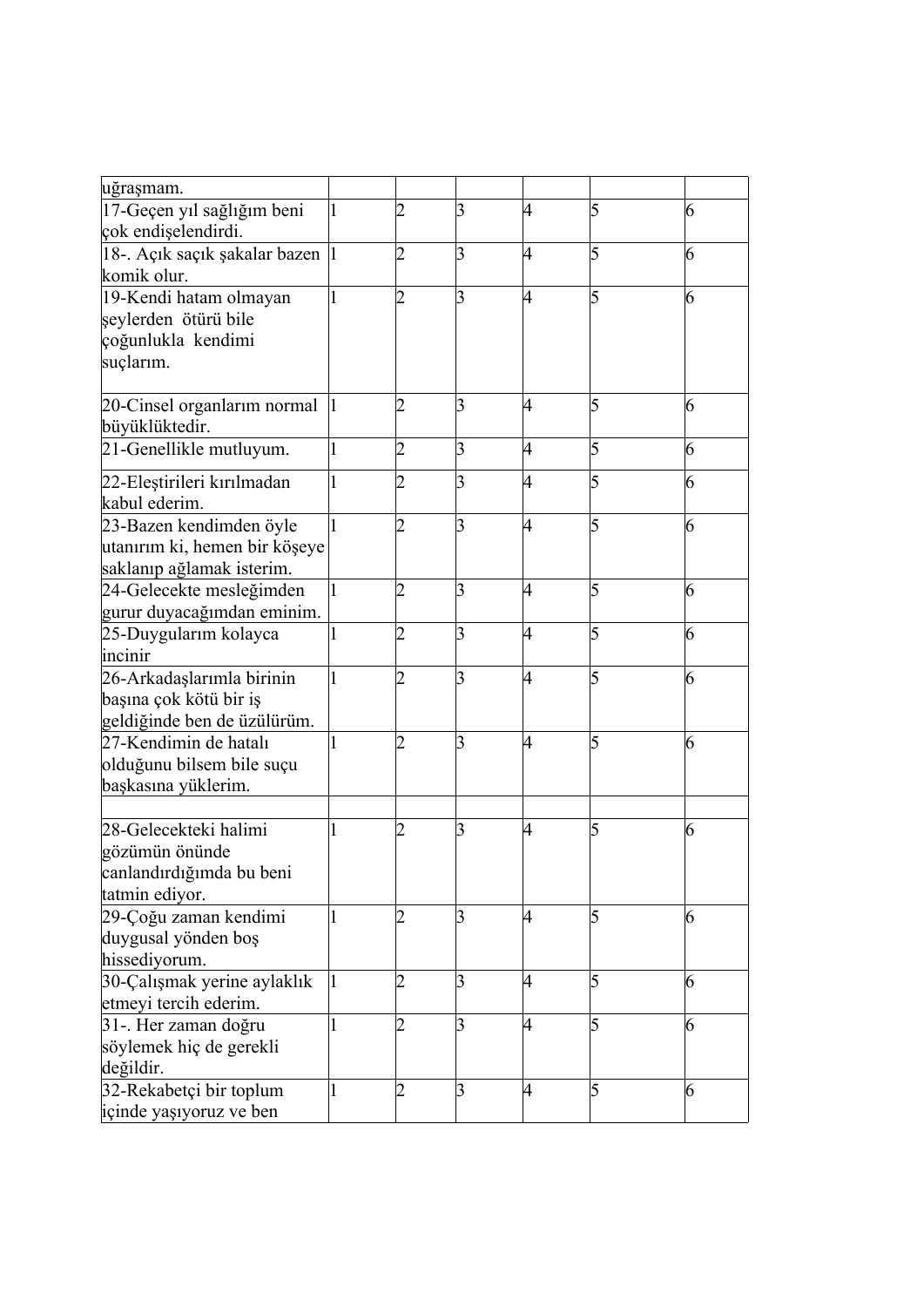| bundan<br>korkmuyorum.         |   |                |                |   |   |   |
|--------------------------------|---|----------------|----------------|---|---|---|
| 33-Annem ve babam              |   | 2              | 3              | 4 |   | 6 |
| genellikle iyi geçinirler.     |   |                |                |   |   |   |
| 34-Başka insanların benden     |   | 2              | 3              | 4 | 5 | 6 |
| pek hoşlanmadıklarını          |   |                |                |   |   |   |
| düşünüyorum.                   |   |                |                |   |   |   |
| 35-Yeni arkadaşlıklar          |   | 2              | 3              | 4 | 5 | 6 |
| kurmakta çok zorluk çekerim.   |   |                |                |   |   |   |
| 36-Çok fazla huzursuzum.       | 1 | 2              | 3              | 4 | 5 | 6 |
|                                |   |                |                |   |   |   |
| 37-Bazen beni kızdırsa da,     |   | 2              | 3              | 4 | 5 | 6 |
| annem ve babamın disiplinli    |   |                |                |   |   |   |
| olmasını doğru buluyorum.      |   |                |                |   |   |   |
| 38-Bir başka insanla birlikte  |   | 2              | 3              | 4 | 5 | 6 |
| çalışmaktan hiç hoşlanmam.     |   |                |                |   |   |   |
| 39-Bedenimin dis               |   | 2              | $\overline{3}$ | 4 | 5 | 6 |
| görünüşünden gurur             |   |                |                |   |   |   |
| duyuyorum.                     |   |                |                |   |   |   |
| 40-Zaman zaman gelecekte       |   | 2              | 3              | 4 | 5 | 6 |
| ne tür bir iş yapacağım diye   |   |                |                |   |   |   |
| düşünürüm.                     |   |                |                |   |   |   |
| 41-Baski (stres) altındayken   |   | 2              | 3              | 4 | 5 | 6 |
| ben sakin kalmayı              |   |                |                |   |   |   |
| becerebilirim.                 |   |                |                |   |   |   |
| 42-Ileride bir aile            |   | 2              | 3              | 4 | 5 | 6 |
| kurduğumda bu ailenin bazı     |   |                |                |   |   |   |
| açılardan<br>kendi aileme      |   |                |                |   |   |   |
| benzeyeceğini düşünüyorum.     |   |                |                |   |   |   |
| 43-Yaşamaya devam              |   | 2              | 3              | 4 | 5 | 6 |
| etmektense, ölmenin daha iyi   |   |                |                |   |   |   |
| olacağını sık sık              |   |                |                |   |   |   |
| düşünüyorum.                   |   |                |                |   |   |   |
| 44-Yeni arkadaşlıklar kurmak l |   | 2              | 3              | 4 | 5 | 6 |
| bana çok zor gelir.            |   |                |                |   |   |   |
| 45-Hayatımın kalan kısmında, 1 |   | $\overline{2}$ | $\overline{3}$ | 4 | 5 | 6 |
| bir işte çalışmaktansa         |   |                |                |   |   |   |
| başkaları tarafından           |   |                |                |   |   |   |
| geçindirilmek isterim.         |   |                |                |   |   |   |
| 46-Ailemde kararlar            |   | 2              | 3              | 4 | 5 | 6 |
| verilirken benim de söz        |   |                |                |   |   |   |
| hakkım olduğunu hissederim.    |   |                |                |   |   |   |
| 47-Yanlışlarımın               |   | 2              | 3              | 4 | 5 | 6 |
| düzeltilmesini dert etmem,     |   |                |                |   |   |   |
| çünkü bundan yeni bir şey      |   |                |                |   |   |   |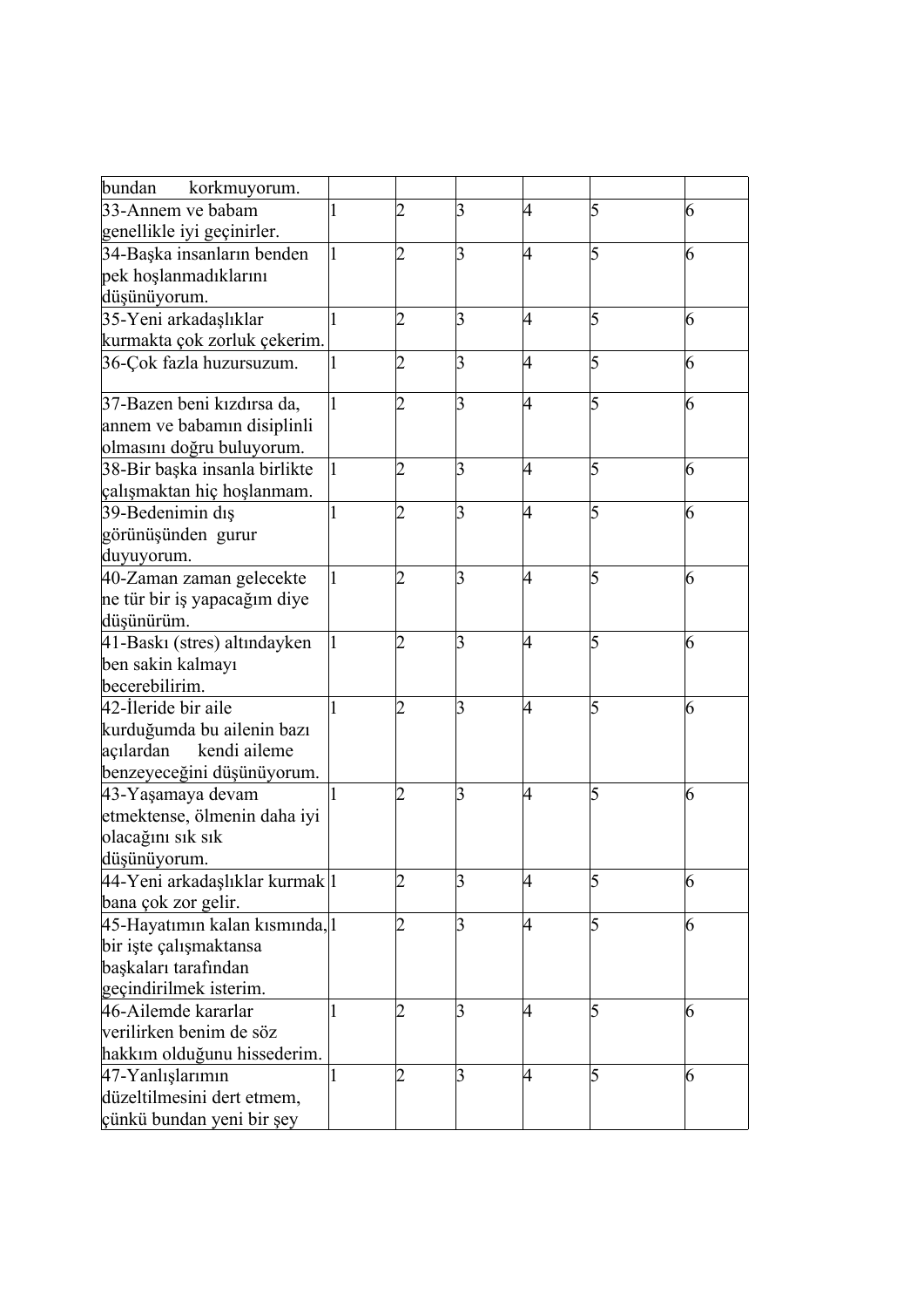| öğrenebilirim.                 |    |                |   |   |   |
|--------------------------------|----|----------------|---|---|---|
| 48-Kendimi çok yalnız          | 2  | 3              | 4 | 5 | 6 |
| hissediyorum.                  |    |                |   |   |   |
| 49-Kendim bir şeyler elde      | 2  | 3              | 4 | 5 | 6 |
| ediyorsam, davranışlarımın     |    |                |   |   |   |
| başkalarını nasıl etkileyeceği |    |                |   |   |   |
| beni ilgilendirmez.            |    |                |   |   |   |
| 50-Yaşamayı seviyorum.         | 12 | 3              | 4 | 5 | 6 |
| 51-Ruh durumumda büyük         | 2  | 3              | 4 | 5 | 6 |
| iniş çıkış yoktur.             |    |                |   |   |   |
| 52-İyi yapılmış bir iş bana    | 2  | 3              | 4 | 5 | 6 |
| zevk verir.                    |    |                |   |   |   |
| 53-Annem ve babam bana         | 2  | 3              | 4 | 5 | 6 |
| karşı genellikle sabırlıdır.   |    |                |   |   |   |
| 54-Beğendiğim insanları        | 2  | 3              | 4 | 5 | 6 |
| taklit etmek zorundaymışım     |    |                |   |   |   |
| gibi geliyor.                  |    |                |   |   |   |
| 55-Kendi çocukları mutsuz      | 2  | 3              | 4 | 5 | 6 |
| geçmişse, anne babalar çok     |    |                |   |   |   |
| sıklıkla çocukları anlamazlar. |    |                |   |   |   |
| 56-Yaşıtlarımla beraber        | 2  | 3              | 4 | 5 | 6 |
| olmaktansa, yalnız olmayı      |    |                |   |   |   |
| tercih ederim.                 |    |                |   |   |   |
| 57-Bir şeyi yapmaya karar      | 12 | 3              | 4 | 5 | 6 |
| verince, muhakkak yaparım.     |    |                |   |   |   |
| 58-Kızların, oğlanların (karşı |    | 3              | 4 | 5 | 6 |
| cinsin) beni çekici            |    |                |   |   |   |
| bulduklarını düşünüyorum.      |    |                |   |   |   |
| 59-Başkalarında öğreneceğim 1  |    | 3              | 4 | 5 | 6 |
| çok şey olduğunu               |    |                |   |   |   |
| hissediyorum.                  |    |                |   |   |   |
| 60-Seks filmlerine gitmem.     | 2  | 3              | 4 | 5 | 6 |
| 61-Sürekli olarak bir şeyden   | 2  | 3              | 4 | 5 | 6 |
| ürküyorum.                     |    |                |   |   |   |
| 62-Çok sıklıkla "Hiç de        | 2  | 3              | 4 | 5 | 6 |
| olmak istediğim gibi biri      |    |                |   |   |   |
| değilim." diye düşünürüm       |    |                |   |   |   |
| 63-Elimden geldiğinde          | 2  | $\overline{3}$ | 4 | 5 | 6 |
| arkadaşlarıma yardım etmeyi    |    |                |   |   |   |
| severim.                       |    |                |   |   |   |
| 64-Yeni bir durumla            | 2  | $\overline{3}$ | 4 | 5 | 6 |
| karşılaşacağımı bilirsem, o    |    |                |   |   |   |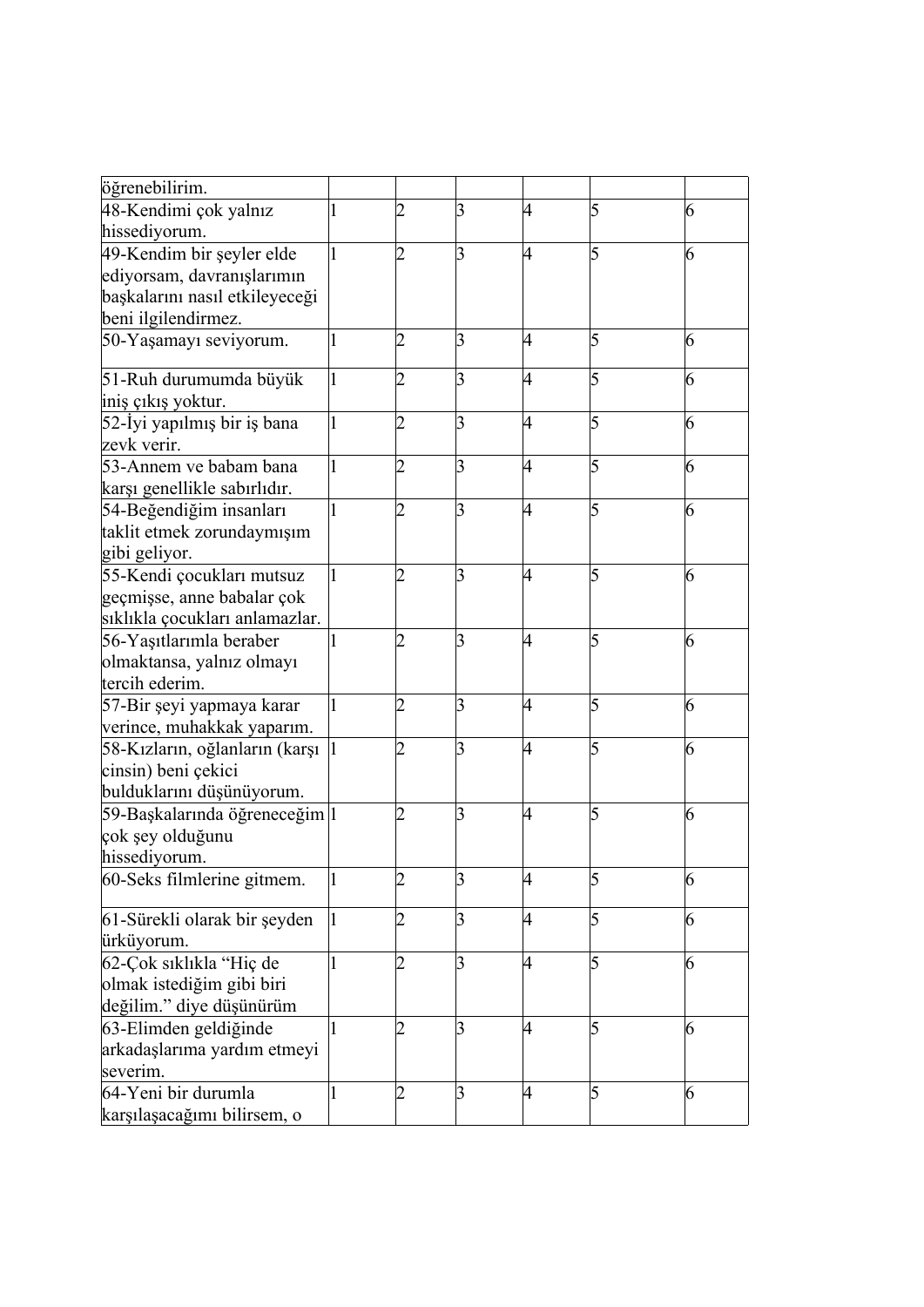| durum hakkında önceden,<br>mümkün olduğu kadar çok<br>bilgi toplamaya çalışırım.                                         |    |                 |   |   |   |
|--------------------------------------------------------------------------------------------------------------------------|----|-----------------|---|---|---|
| 65-Genellikle, kendimi evde<br>bir fazlalık gibi hissediyorum.                                                           | 2  | 3               | 4 | 5 | 6 |
| 66-Eğer başkaları benimle<br>aynı fikirde olmaz, beni<br>desteklemezlerse, fena halde<br>canım sıkılır.                  | 2  | 3               | 4 | 5 | 6 |
| 67-. Anne babamdan birisini<br>diğerinden çok daha fazla<br>seviyorum.                                                   | 2  | 3               | 4 | 5 | 6 |
| 68-Başka insanlarla birlikte<br>olmak hoşuma gider.                                                                      | 2  | 3               | 4 | 5 | 6 |
| 69-Eğer bir konuda başarısız<br>olursam, tekrar başarısız<br>olmamak için neler<br>yapabileceğimi anlamaya<br>çalışırım. | 2  | 3               | 4 | 5 | 6 |
| 70-Genellikle kendimi çirkin<br>hisseder, çekici olmadığımı<br>düşünürüm.                                                |    | 3               | 4 | 5 | 6 |
| 71-. Cinsel konularda<br>kendimi geri (cahil ve<br>tecrübesiz)<br>hissediyorum.                                          |    | 3               | 4 | 5 | 6 |
| 72-Hiç boş durmadığım halde 1<br>işlerimi, bir türlü<br>bitiremiyorum.                                                   | 2  | 3               | 4 | 5 | 6 |
| 73-Diğer insanlar bana<br>baktıklarında, herhalde<br>vücudumun pek iyi<br>gelişmemiş olduğunu<br>düşünüyorlardır.        | 2  | 3               | 4 | 5 | 6 |
| 74-Annem ve babam benden<br>utanıyorlar.                                                                                 | 2  | 3               | 4 | 5 | 6 |
| 75-. Gerçek olanla hayal<br>ürünü olanı birbirinden<br>ayırabileceğime inanıyorum.                                       | 2  | 3               | 4 | 5 | 6 |
| 76-Cinsel konuları düşünmek  1<br>veya konuşmak beni ürkütür.                                                            | 2  | 3               | 4 | 5 | 6 |
| 77-Kendimi güçlü ve sağlıklı  1<br>hissediyorum.                                                                         | 12 | $\vert 3 \vert$ | 4 | 5 | 6 |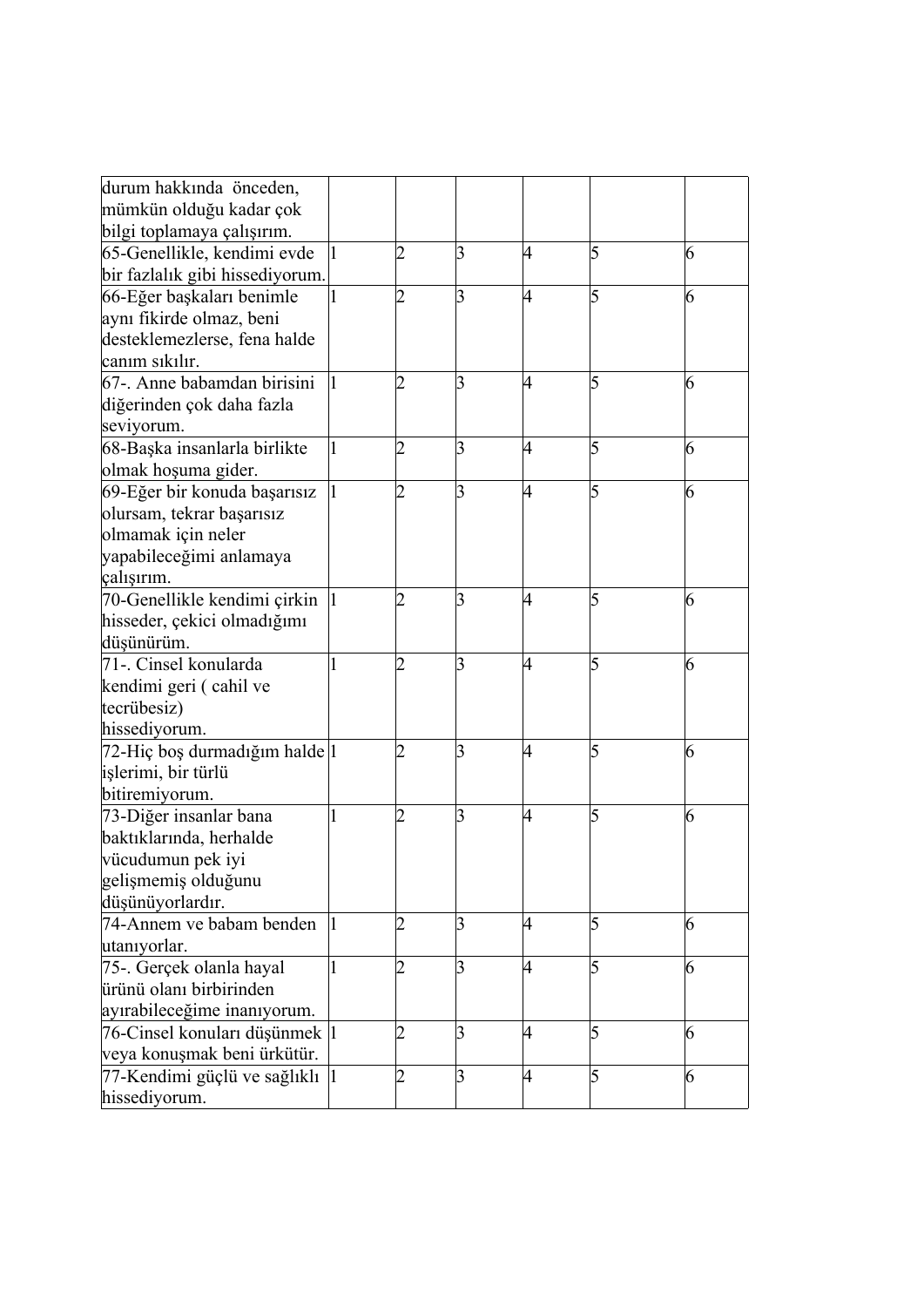| 78-Üzgün olduğum zaman<br>bile iyi bir fıkraya |             |                | 3               | 4 | 5 | 6 |
|------------------------------------------------|-------------|----------------|-----------------|---|---|---|
| gülebilirim.                                   |             |                |                 |   |   |   |
| 79-Genellikle vaktimin                         |             | 2              | 3               | 4 | 5 | 6 |
| çoğunu evden uzak geçirmeye                    |             |                |                 |   |   |   |
| çalışıyorum.                                   |             |                |                 |   |   |   |
| 80-Hayatı, çözümü olmayan                      | $\mathbf 1$ |                | 3               | 4 | 5 | 6 |
| sonsuz sayıda problemler                       |             |                |                 |   |   |   |
| dizisi olarak görüyorum.                       |             |                |                 |   |   |   |
| 81-Kendi kararlarımı verecek 1                 |             | 2              | 3               | 4 | 5 | 6 |
| yetenekte olduğumu                             |             |                |                 |   |   |   |
| hissediyorum.                                  |             |                |                 |   |   |   |
| 82-Yillardır anne-babama kin 1                 |             | 2              | 3               | 4 | 5 | 6 |
| besliyorum.                                    |             |                |                 |   |   |   |
| 83-Gelecekte, kendi                            |             | 2              | 3               | 4 | 5 | 6 |
| sorumluluklarımı üstlenmeyi                    |             |                |                 |   |   |   |
| beceremeyeceğimden                             |             |                |                 |   |   |   |
| eminim.                                        |             |                |                 |   |   |   |
| 84-Hiçbir yeteneğimin                          |             | 2              | 3               | 4 | 5 | 6 |
| olmadığını düşünüyorum.                        |             |                |                 |   |   |   |
| 85-Başıma geleceğinden emin 1                  |             | 2              | 3               | 4 | 5 | 6 |
| olduğum bir olayla nasıl başa                  |             |                |                 |   |   |   |
| çıkabileceğim konusunda                        |             |                |                 |   |   |   |
| önceden hazırlık yapmam.                       |             |                |                 |   |   |   |
| (Başıma geldikten sonra                        |             |                |                 |   |   |   |
| düşünürüm.)                                    |             |                |                 |   |   |   |
| 86-Annem ve babam                              |             | 2              | 3               | 4 | 5 | 6 |
| genellikle benden                              |             |                |                 |   |   |   |
| memnundurlar.                                  |             |                |                 |   |   |   |
| 87-Yeni arkadaşlıklar                          |             |                | 3               | 4 | 5 | 6 |
| kurmakta fazla zorluk                          |             |                |                 |   |   |   |
| cekmem.                                        |             |                |                 |   |   |   |
| 88-Zor meseleleri çözmeye                      |             |                | 3               |   | 5 | 6 |
| çalışmaktan zevk almam.                        |             |                |                 |   |   |   |
| 89-Okul ve ders çalışmak                       |             | 2              | $\overline{3}$  | 4 | 5 | 6 |
| benim için pek önemli değil.                   |             |                |                 |   |   |   |
| 90-Cinsel yaşantıları zevk                     |             | 12             | 3               | 4 | 5 | 6 |
| verici buluyorum.                              |             |                |                 |   |   |   |
| 91-Genellikle annemin hiçbir  1                |             | 2              | $\vert 3 \vert$ | 4 | 5 | 6 |
| işe yaramadığını düşünürüm.                    |             |                |                 |   |   |   |
| 92-Karşı cinsten bir                           |             | $\overline{2}$ | $\overline{3}$  | 4 | 5 | 6 |
| arkadaşımın olması benim                       |             |                |                 |   |   |   |
| önemlidir.<br>için                             |             |                |                 |   |   |   |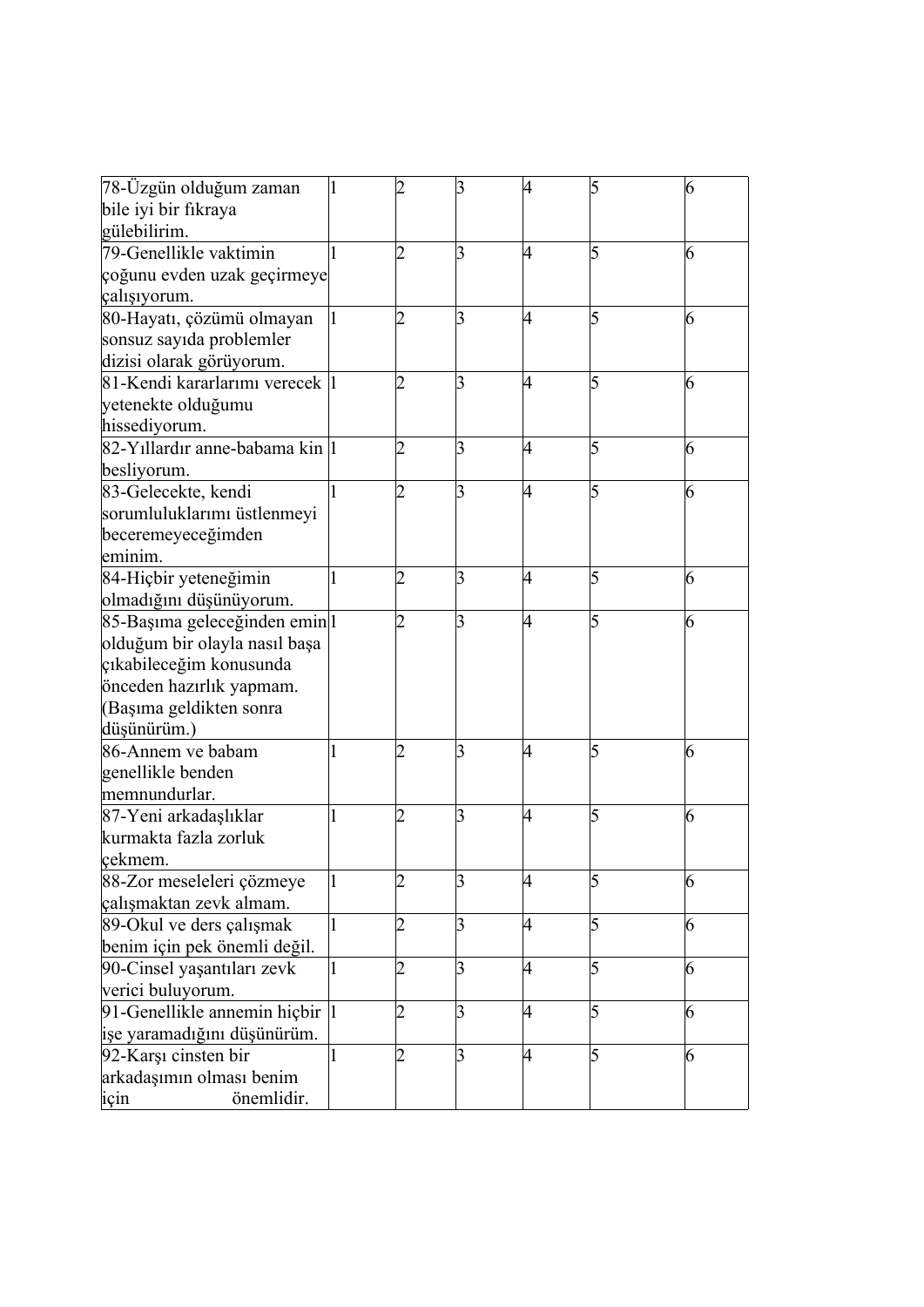| 93-Kalleşlik yapan kişilerle   |  |   |   |
|--------------------------------|--|---|---|
| ahbaplığımın olmasını          |  |   |   |
| istemem.                       |  |   |   |
| 94-İnsan kendi geleceğiyle     |  |   | 6 |
| ilgili olarak biraz endişe     |  |   |   |
| duyarsa, geleceğini daha iyi   |  |   |   |
| bir duruma getirebilir.        |  |   |   |
| 95-Cinsel konular sık sık      |  | 4 | 6 |
| aklıma gelir.                  |  |   |   |
| 96-Kendimi genellikle          |  |   | 6 |
| kontrol altında tutarım.       |  |   |   |
| 97-Katıldığım eğlence ve       |  |   |   |
| arkadaş toplantılarının        |  |   |   |
| çoğundan zevk alırım.          |  |   |   |
| 98-Sebebini anlayamadığım      |  | 4 |   |
| korkularım pek fazla yoktur.   |  |   |   |
| 99-Kendimi sıklıkla hüzünlü, 1 |  | 4 | 6 |
| kederli hissederim.            |  |   |   |